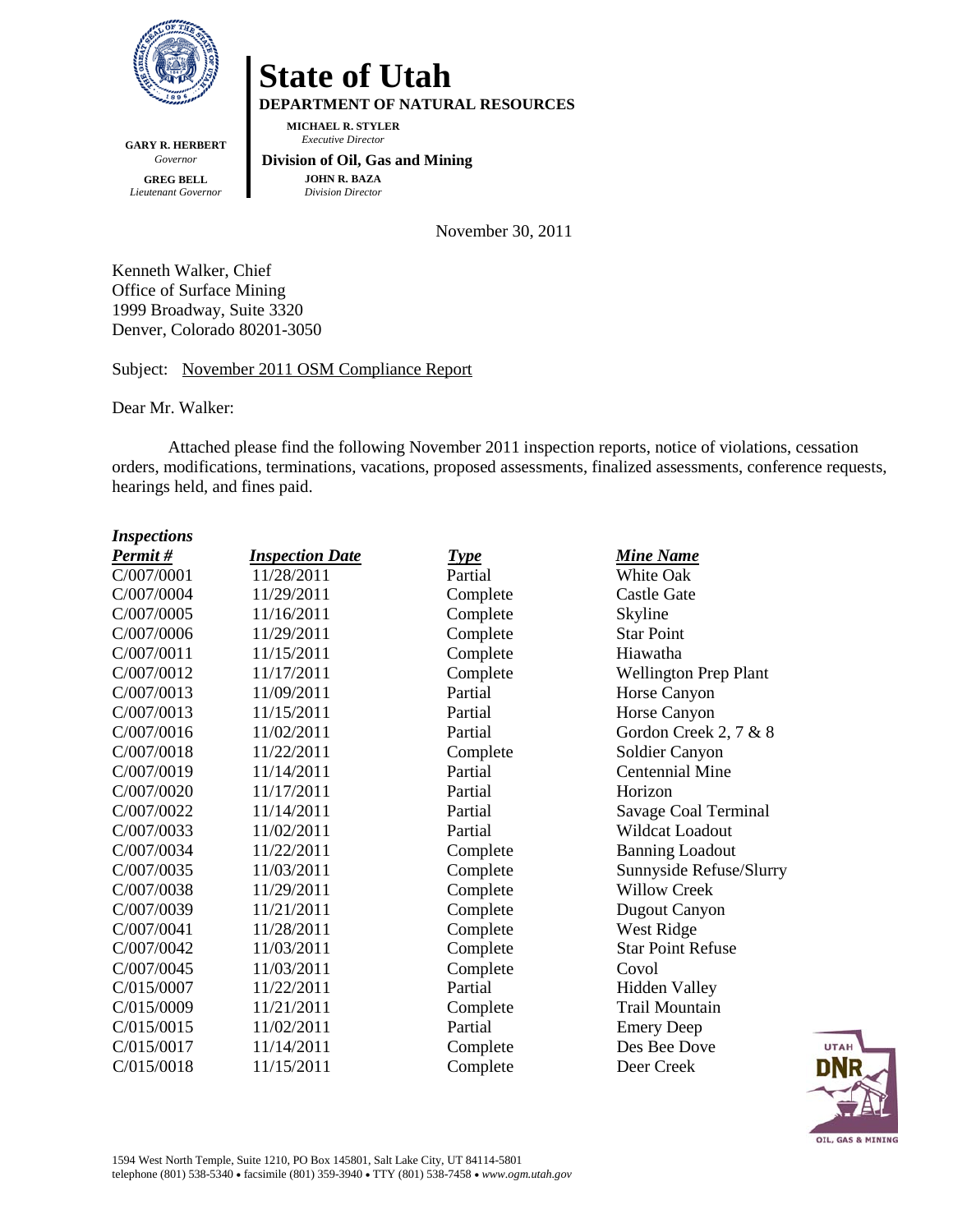| C/015/0019 | 11/21/2011 | Complete | Cottonwood/Wilberg |
|------------|------------|----------|--------------------|
| C/015/0025 | 11/07/2011 | Partial  | Bear Canyon        |
| C/015/0032 | 11/01/2011 | Partial  | Crandall Canyon    |
| C/025/0005 | 11/08/2011 | Complete | Coal Hollow        |
| C/041/0002 | 10/26/2011 | Partial  | Sufco              |
|            |            |          |                    |

| <b>Notice of Violation</b> |             |       |                  |
|----------------------------|-------------|-------|------------------|
| Permit #                   | Date Issued | NOV#  | <b>Mine Name</b> |
| C/007/0011                 | 11/29/2011  | 10091 | Hiawatha         |

All of the listed inspection reports, modifications, terminations, vacations, assessments and correspondence, included in this envelope have been verified by one of the Permit Supervisors.

Sincerely,

Surgenne Steab

Suzanne Steab Office Specialist

Enclosure

O:\ComplianceReport\2011\November\LetterNovember2011.doc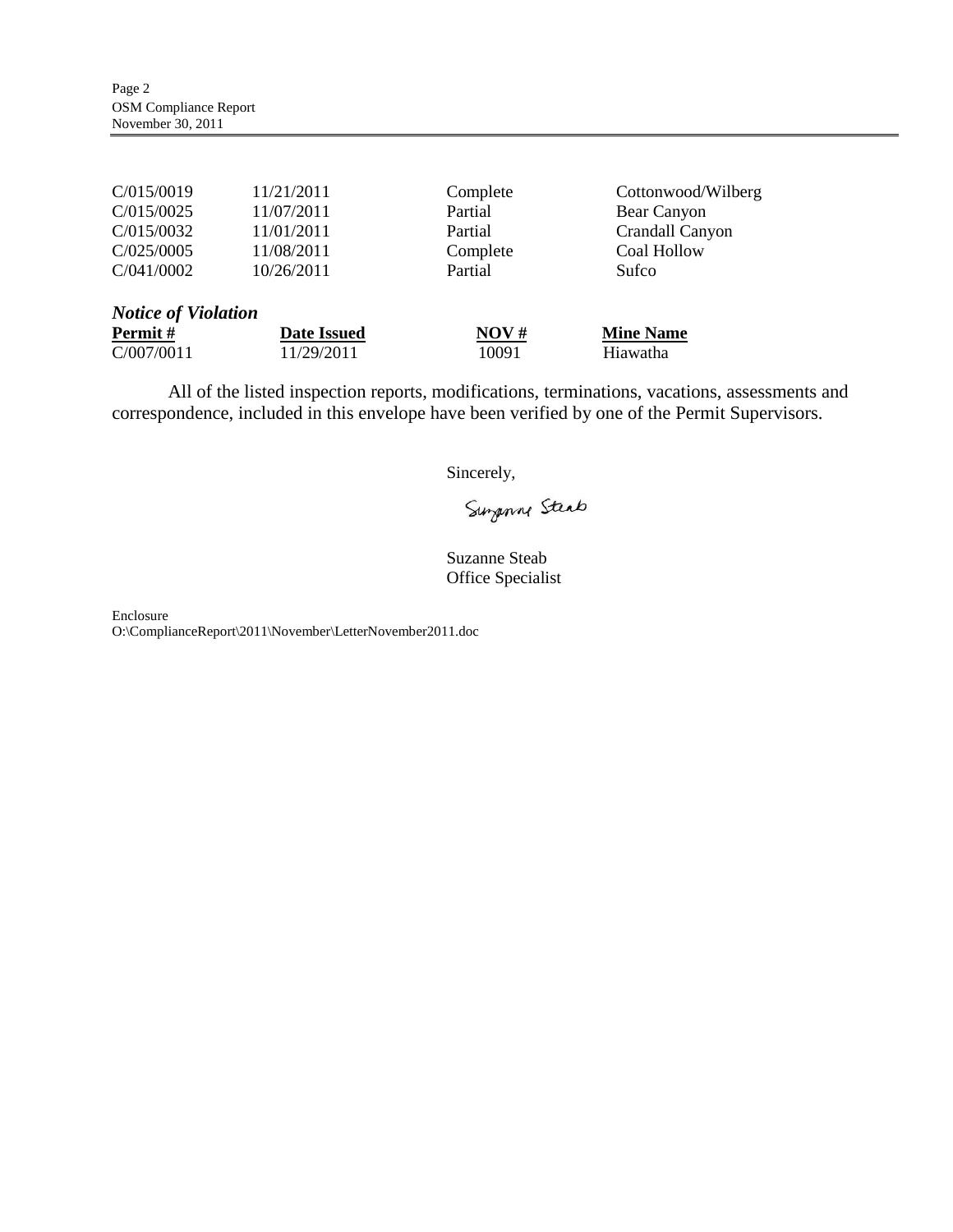

# **State of Utah**

**DEPARTMENT OF NATURAL RESOURCES** 

**MICHAEL R. STYLER Executive Director** 

#### Division of Oil, Gas and Mining

**JOHN R. BAZA Division Director** 

| Representatives Present During the Inspection: |
|------------------------------------------------|
| OGM Priscilla Burton                           |

# **Inspection Report**

| Permit Number:   | C0070001                   |
|------------------|----------------------------|
| Inspection Type: | <b>PARTIAL</b>             |
| Inspection Date: | Monday, November 28, 2011  |
| Start Date/Time: | 11/28/2011 11:30:00 AM     |
| End Date/Time:   | 11/28/2011 2:00:00 PM      |
| Last Inspection: | Thursday, October 27, 2011 |

Inspector: Priscilla Burton,

Weather: overcast, 45 F

InspectionID Report Number: 2935

Accepted by:

| <b>Current Acreages</b>         |                                     | <b>Mineral Ownership</b> | <b>Types of Oper</b> |
|---------------------------------|-------------------------------------|--------------------------|----------------------|
| <b>Permit Status: RECLAIMED</b> |                                     |                          |                      |
|                                 | Permit Type: PERMANENT COAL PROGRAM |                          |                      |
|                                 | County: <b>CARBON</b>               |                          |                      |
| Address: ,                      |                                     |                          |                      |
|                                 | Site: WHITE OAK MINE                |                          |                      |
| Operator:                       |                                     |                          |                      |
|                                 | Permitee: LODESTAR ENERGY INC       |                          |                      |
|                                 |                                     |                          |                      |
|                                 |                                     |                          |                      |

| <b>Current Acreages</b> |                          | <b>Mineral Ownership</b>                                                                                                                                                                                                        | <b>Types of Operations</b> |  |
|-------------------------|--------------------------|---------------------------------------------------------------------------------------------------------------------------------------------------------------------------------------------------------------------------------|----------------------------|--|
|                         | 3,906.00 Total Permitted | V<br>Federal                                                                                                                                                                                                                    | V<br>Underground           |  |
|                         | 151.10 Total Disturbed   | $\vee$ State                                                                                                                                                                                                                    | $\vee$ Surface             |  |
|                         | <b>Phase I</b>           | $\vee$ County                                                                                                                                                                                                                   | V<br>Loadout               |  |
|                         | <b>Phase II</b>          | $\vee$ Fee                                                                                                                                                                                                                      | Processing                 |  |
|                         | <b>Phase III</b>         | Other                                                                                                                                                                                                                           | Reprocessing               |  |
|                         |                          | $\sim$ . The second contract of the second contract of the second contract of the second contract of the second contract of the second contract of the second contract of the second contract of the second contract of the sec |                            |  |

**Report summary and status for pending enforcement actions, permit conditions, Division Orders, and amendments:**

Gate to the mine site is closed and locked. Vehicle access is impossible due to the 18 inch snow bank created by the plowing of State Hwy 264. Gate to the loadout is open and access is plowed for RR use. Approximately three inches of snow on the ground at both sites.



**Inspector's Signature:**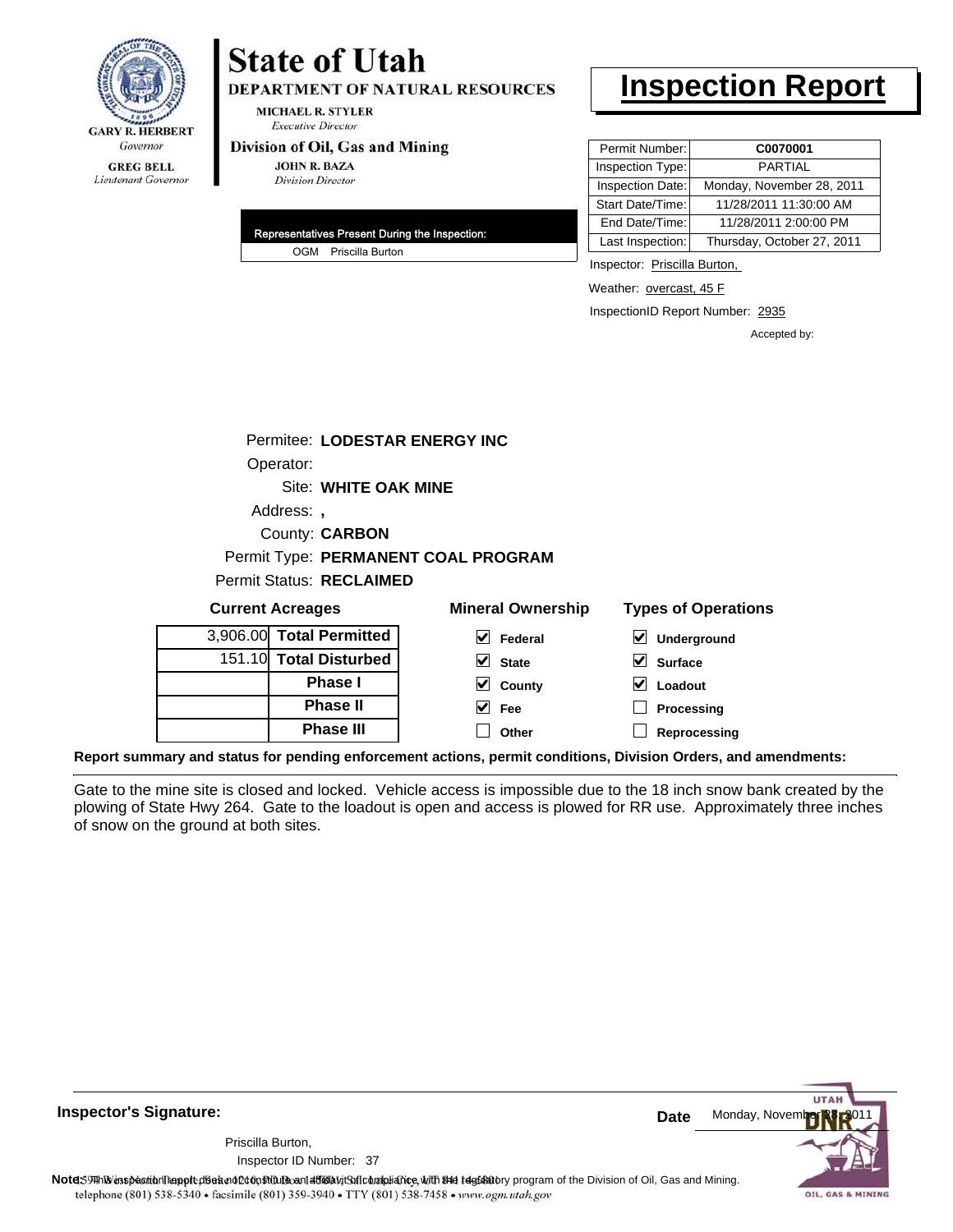#### *REVIEW OF PERMIT, PERFORMANCE STANDARDS PERMIT CONDITION REQUIREMENTS*

- *1. Substantiate the elements on this inspection by checking the appropriate performance standard.*
- *a. For COMPLETE inspections provide narrative justification for any elements not fully inspected unless element is not appropriate to the site, in which case check Not Applicable.*
- *b. For PARTIAL inspections check only the elements evaluated.*
- *2. Document any noncompliance situation by reference the NOV issued at the appropriate performance standard listed below.*
- *3. Reference any narratives written in conjunction with this inspection at the appropriate performace standard listed below.*
- *4. Provide a brief status report for all pending enforcement actions, permit conditions, Divison Orders, and amendments.*

|     |                                                               | Evaluated               | Not Applicable Comment |                         | Enforcement |
|-----|---------------------------------------------------------------|-------------------------|------------------------|-------------------------|-------------|
| 1.  | Permits, Change, Transfer, Renewal, Sale                      |                         |                        |                         |             |
| 2.  | <b>Signs and Markers</b>                                      |                         |                        |                         |             |
| 3.  | Topsoil                                                       |                         |                        |                         |             |
| 4.a | Hydrologic Balance: Diversions                                |                         |                        |                         |             |
| 4.b | Hydrologic Balance: Sediment Ponds and Impoundments           |                         |                        |                         |             |
| 4.C | Hydrologic Balance: Other Sediment Control Measures           |                         |                        |                         |             |
| 4.d | Hydrologic Balance: Water Monitoring                          |                         |                        |                         |             |
| 4.e | Hydrologic Balance: Effluent Limitations                      |                         |                        |                         |             |
| 5.  | Explosives                                                    |                         |                        |                         |             |
| 6.  | Disposal of Excess Spoil, Fills, Benches                      |                         |                        |                         |             |
| 7.  | Coal Mine Waste, Refuse Piles, Impoundments                   |                         |                        |                         |             |
| 8.  | Noncoal Waste                                                 |                         |                        |                         |             |
| 9.  | Protection of Fish, Wildlife and Related Environmental Issues | $\blacktriangledown$    |                        | ☑                       |             |
|     | 10. Slides and Other Damage                                   |                         |                        |                         |             |
| 11. | Contemporaneous Reclamation                                   |                         |                        |                         |             |
| 12. | <b>Backfilling And Grading</b>                                |                         |                        |                         |             |
| 13. | Revegetation                                                  | $\overline{\checkmark}$ |                        | $\overline{\mathbf{v}}$ |             |
| 14. | Subsidence Control                                            |                         |                        |                         |             |
|     | 15. Cessation of Operations                                   |                         |                        |                         |             |
|     | 16.a Roads: Construction, Maintenance, Surfacing              |                         |                        |                         |             |
|     | 16.b Roads: Drainage Controls                                 |                         |                        |                         |             |
|     | 17. Other Transportation Facilities                           |                         |                        |                         |             |
| 18. | Support Facilities, Utility Installations                     |                         |                        |                         |             |
|     | 19. AVS Check                                                 |                         |                        |                         |             |
| 20. | Air Quality Permit                                            |                         |                        |                         |             |
|     | 21. Bonding and Insurance                                     |                         |                        |                         |             |
|     | 22. Other                                                     |                         |                        |                         |             |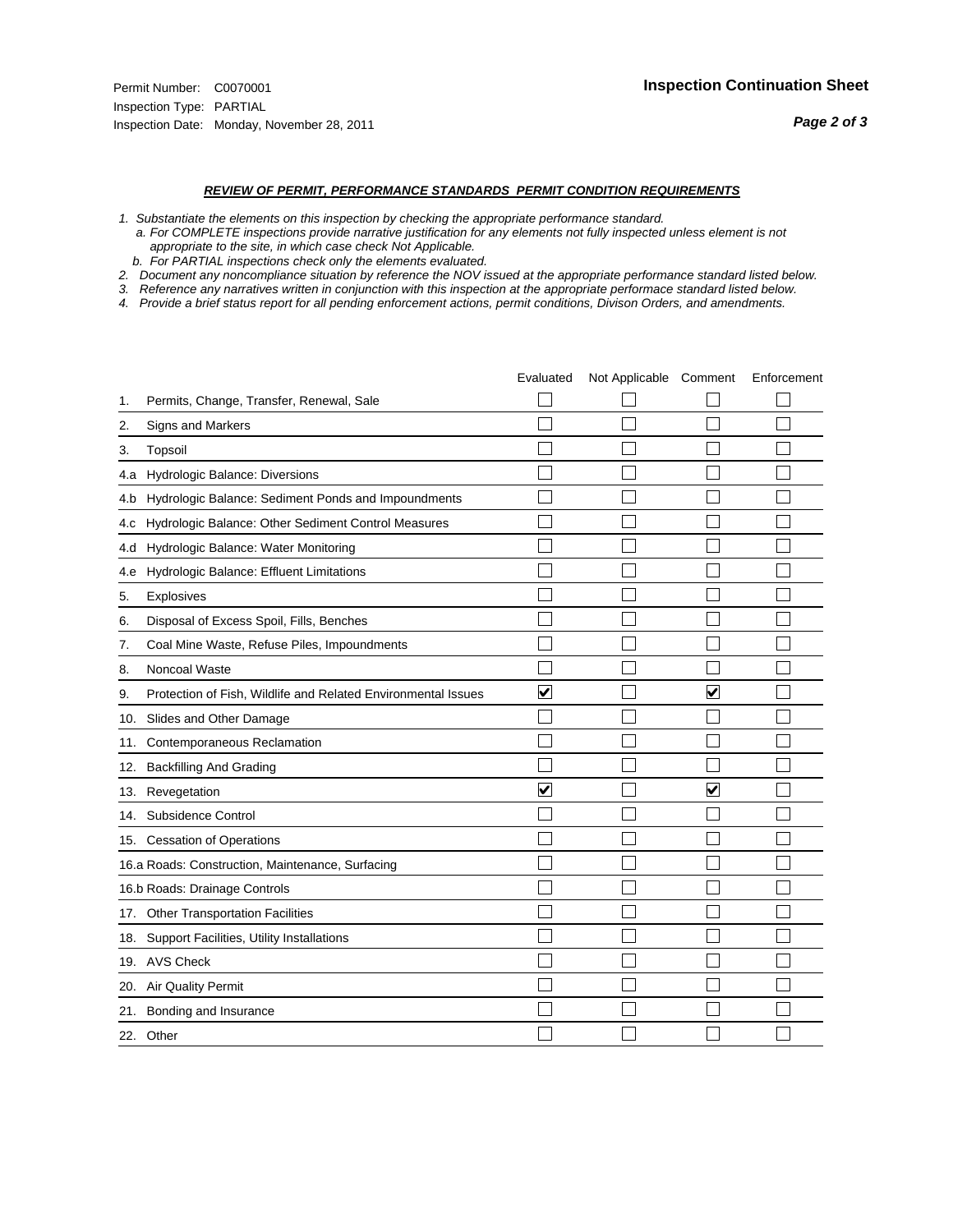*Page 3 of 3*

## **9. Protection of Fish, Wildlife and Related Environmental Issues**

There is no difference in water clarity above and below the confluence of Whiskey Creek and Eccles Creek.

## **13. Revegetation**

Snow covers the area disturbed for the repair of C-14-42 at the loadout.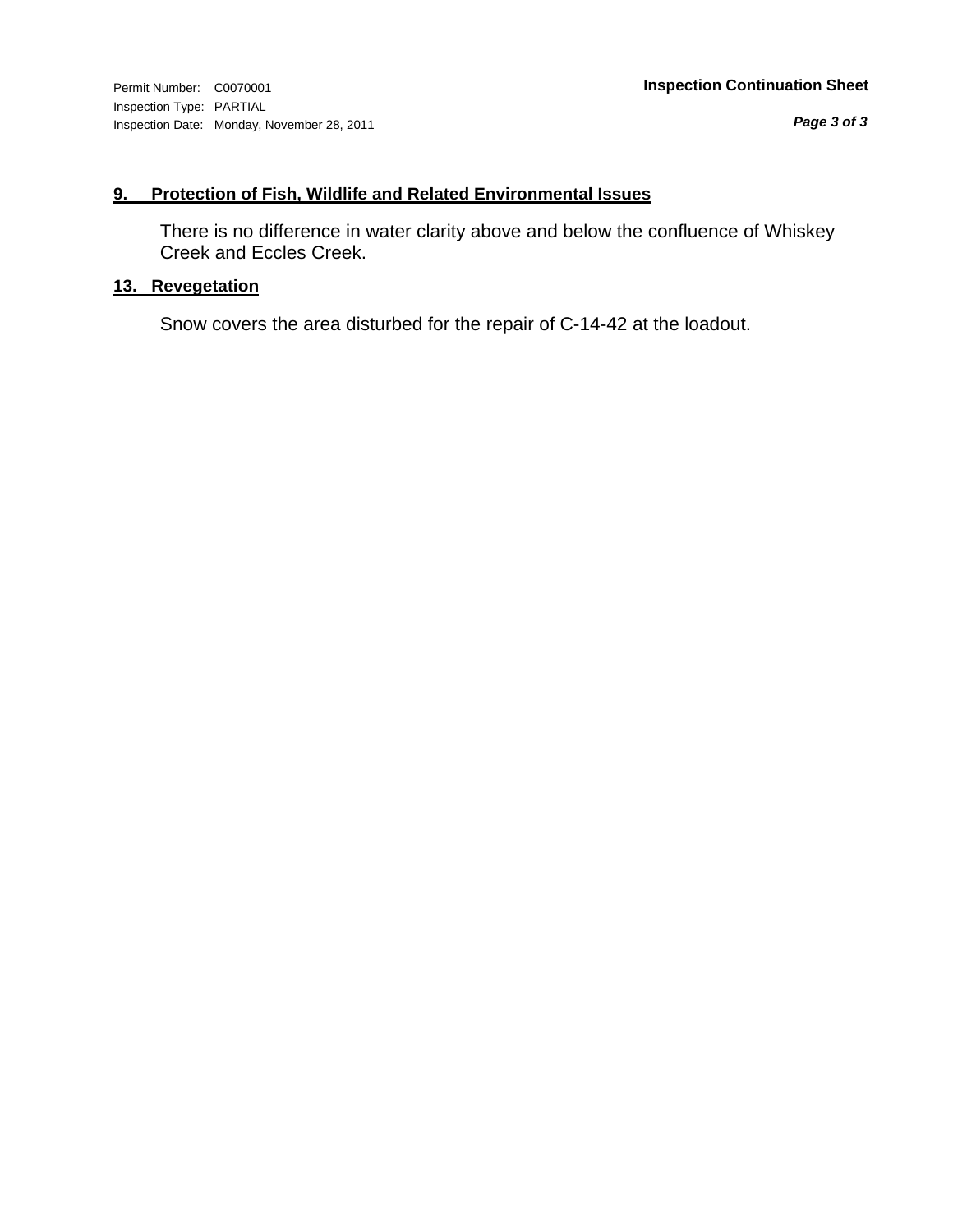

# Lieutenant Governor

# **State of Utah**

**DEPARTMENT OF NATURAL RESOURCES** 

**MICHAEL R. STYLER Executive Director** 

#### Division of Oil, Gas and Mining

**JOHN R. BAZA Division Director** 

| Representatives Present During the Inspection: |
|------------------------------------------------|
| Company Dennis Ware                            |
| OGM Steve Demczak                              |

# **Inspection Report**

| Permit Number:   | C0070004                   |
|------------------|----------------------------|
| Inspection Type: | <b>COMPLETE</b>            |
| Inspection Date: | Tuesday, November 29, 2011 |
| Start Date/Time: | 11/29/2011 10:00:00 AM     |
| End Date/Time:   | 11/29/2011 12:00:00 PM     |
| Last Inspection: | Tuesday, October 18, 2011  |

Inspector: Steve Demczak,

Weather: Sunny, 30's

InspectionID Report Number: 2939

**Processing Reprocessing** Accepted by:

|                                                              | Permitee: CASTLE GATE HOLDING CO                        |                                          |                            |  |  |
|--------------------------------------------------------------|---------------------------------------------------------|------------------------------------------|----------------------------|--|--|
|                                                              |                                                         | Operator: CASTLE GATE HOLDING CO         |                            |  |  |
|                                                              | Site: CASTLE GATE MINE                                  |                                          |                            |  |  |
|                                                              |                                                         | Address: PO BOX 30, HELPER UT 84526-0030 |                            |  |  |
|                                                              | County: <b>CARBON</b>                                   |                                          |                            |  |  |
|                                                              |                                                         | Permit Type: PERMANENT COAL PROGRAM      |                            |  |  |
|                                                              | <b>Permit Status: RECLAIMED</b>                         |                                          |                            |  |  |
|                                                              | <b>Current Acreages</b>                                 | <b>Mineral Ownership</b>                 | <b>Types of Operations</b> |  |  |
|                                                              | 7,619.00 Total Permitted<br>M<br>Federal<br>Underground |                                          |                            |  |  |
| 62.42 Total Disturbed<br>V<br><b>State</b><br><b>Surface</b> |                                                         |                                          |                            |  |  |
| 62.42<br><b>Phase I</b><br>Loadout<br>County                 |                                                         |                                          |                            |  |  |

**Fee Other**

**Report summary and status for pending enforcement actions, permit conditions, Division Orders, and amendments:**

No violatios were issued.

58.10

**Phase II Phase III**

The Permittee notified the Division that the required third quarter of 2011 surface water monitoring information for the Castle Gate Mine was in the DOGM EDI pipeline and was acceptable for uploading. The Permittee continues to meet the Special Condition included as Attachment "A" of the current State permit. There are no other "special" permit conditions.

The field conditions in Sowbelly and Hardscrabble Canyons remain virtually unchanged, as does the condition of the reclaimed area for Adit #1.

**Inspector's Signature:**

Inspector ID Number: 39 Steve Demczak,



Note59 This inspection report disean of constitutionan affidavit Safe bangliance, with the depitatory program of the Division of Oil, Gas and Mining. telephone (801) 538-5340 · facsimile (801) 359-3940 · TTY (801) 538-7458 · www.ogm.utah.gov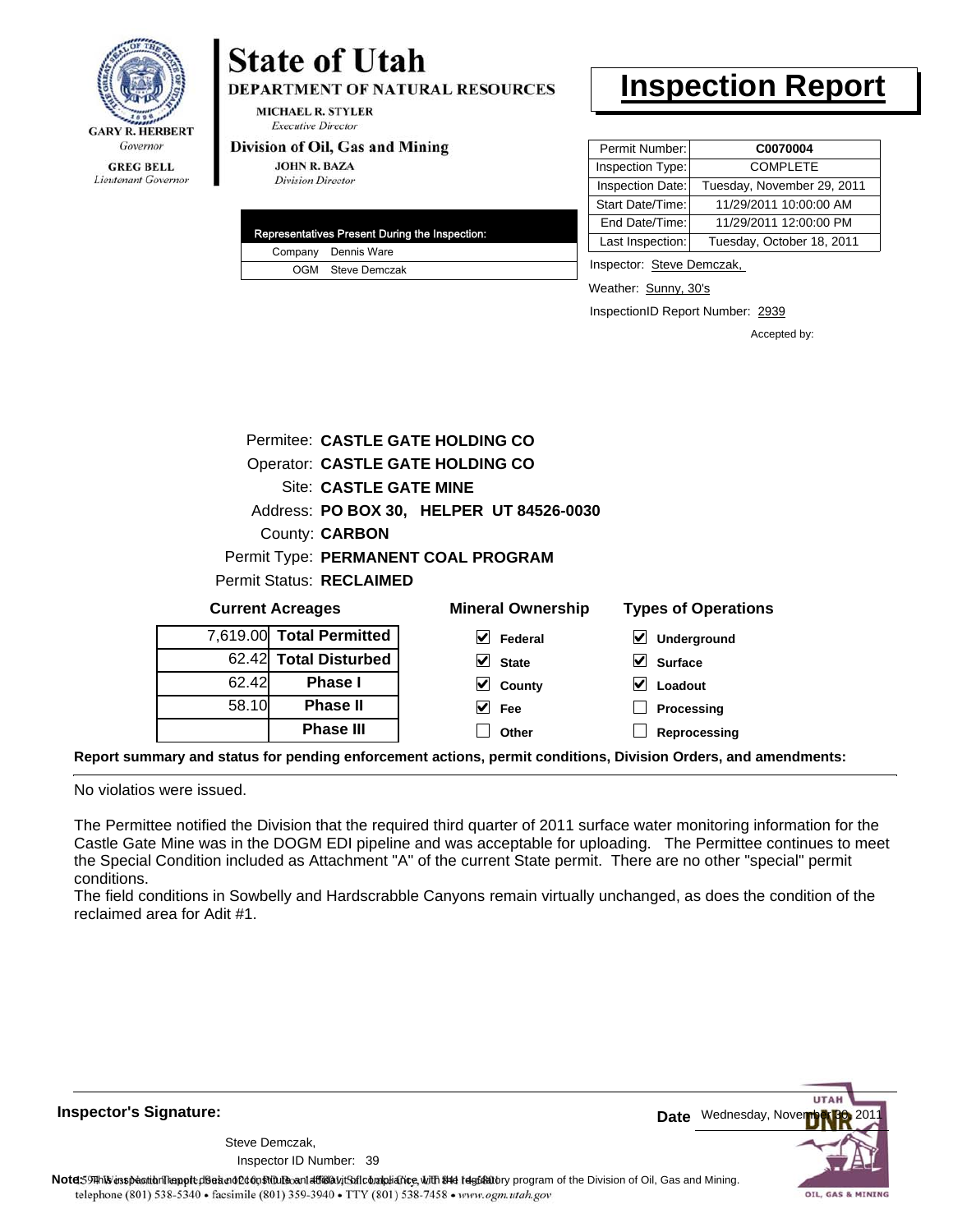#### *REVIEW OF PERMIT, PERFORMANCE STANDARDS PERMIT CONDITION REQUIREMENTS*

*1. Substantiate the elements on this inspection by checking the appropriate performance standard.*

 *a. For COMPLETE inspections provide narrative justification for any elements not fully inspected unless element is not appropriate to the site, in which case check Not Applicable.*

 *b. For PARTIAL inspections check only the elements evaluated.*

*2. Document any noncompliance situation by reference the NOV issued at the appropriate performance standard listed below.*

*3. Reference any narratives written in conjunction with this inspection at the appropriate performace standard listed below.*

|     |                                                               | Evaluated               | Not Applicable Comment  |                         | Enforcement |
|-----|---------------------------------------------------------------|-------------------------|-------------------------|-------------------------|-------------|
| 1.  | Permits, Change, Transfer, Renewal, Sale                      | $\overline{\mathbf{v}}$ |                         | $\overline{\mathbf{v}}$ |             |
| 2.  | Signs and Markers                                             | $\overline{\mathbf{v}}$ |                         | $\overline{\mathbf{v}}$ |             |
| 3.  | Topsoil                                                       | $\overline{\mathbf{v}}$ |                         | $\overline{\mathbf{v}}$ |             |
| 4.a | Hydrologic Balance: Diversions                                | $\blacktriangledown$    |                         | $\checkmark$            |             |
| 4.b | Hydrologic Balance: Sediment Ponds and Impoundments           |                         | $\blacktriangledown$    |                         |             |
| 4.C | Hydrologic Balance: Other Sediment Control Measures           | $\overline{\mathsf{v}}$ |                         | $\blacktriangledown$    |             |
| 4.d | Hydrologic Balance: Water Monitoring                          | $\overline{\mathbf{v}}$ |                         | $\overline{\mathbf{v}}$ |             |
| 4.e | Hydrologic Balance: Effluent Limitations                      |                         | ⊽                       |                         |             |
| 5.  | <b>Explosives</b>                                             |                         | ☑                       |                         |             |
| 6.  | Disposal of Excess Spoil, Fills, Benches                      |                         | $\blacktriangledown$    |                         |             |
| 7.  | Coal Mine Waste, Refuse Piles, Impoundments                   | $\overline{\mathbf{v}}$ |                         | $\overline{\mathbf{v}}$ |             |
| 8.  | Noncoal Waste                                                 | $\overline{\mathbf{v}}$ |                         | $\overline{\mathbf{v}}$ |             |
| 9.  | Protection of Fish, Wildlife and Related Environmental Issues | $\blacktriangledown$    |                         |                         |             |
|     | 10. Slides and Other Damage                                   | ✔                       |                         | ✓                       |             |
| 11. | Contemporaneous Reclamation                                   |                         | ⊻                       |                         |             |
| 12. | <b>Backfilling And Grading</b>                                | $\overline{\mathbf{v}}$ |                         | $\overline{\mathbf{v}}$ |             |
| 13. | Revegetation                                                  | $\overline{\mathbf{v}}$ |                         | $\overline{\mathbf{v}}$ |             |
| 14. | Subsidence Control                                            |                         | $\overline{\mathbf{v}}$ |                         |             |
|     | 15. Cessation of Operations                                   |                         | ✔                       |                         |             |
|     | 16.a Roads: Construction, Maintenance, Surfacing              | $\overline{\mathsf{v}}$ |                         | $\overline{\mathbf{v}}$ |             |
|     | 16.b Roads: Drainage Controls                                 | ⊽                       |                         | $\blacktriangledown$    |             |
|     | 17. Other Transportation Facilities                           |                         | $\overline{\mathbf{v}}$ |                         |             |
| 18. | Support Facilities, Utility Installations                     | $\overline{\mathbf{v}}$ |                         | $\overline{\mathbf{v}}$ |             |
|     | 19. AVS Check                                                 | $\overline{\mathbf{v}}$ |                         | $\blacktriangledown$    |             |
|     | 20. Air Quality Permit                                        |                         | ☑                       |                         |             |
| 21. | Bonding and Insurance                                         | $\overline{\mathsf{v}}$ |                         | $\blacktriangledown$    |             |
|     | 22. Other                                                     |                         |                         |                         |             |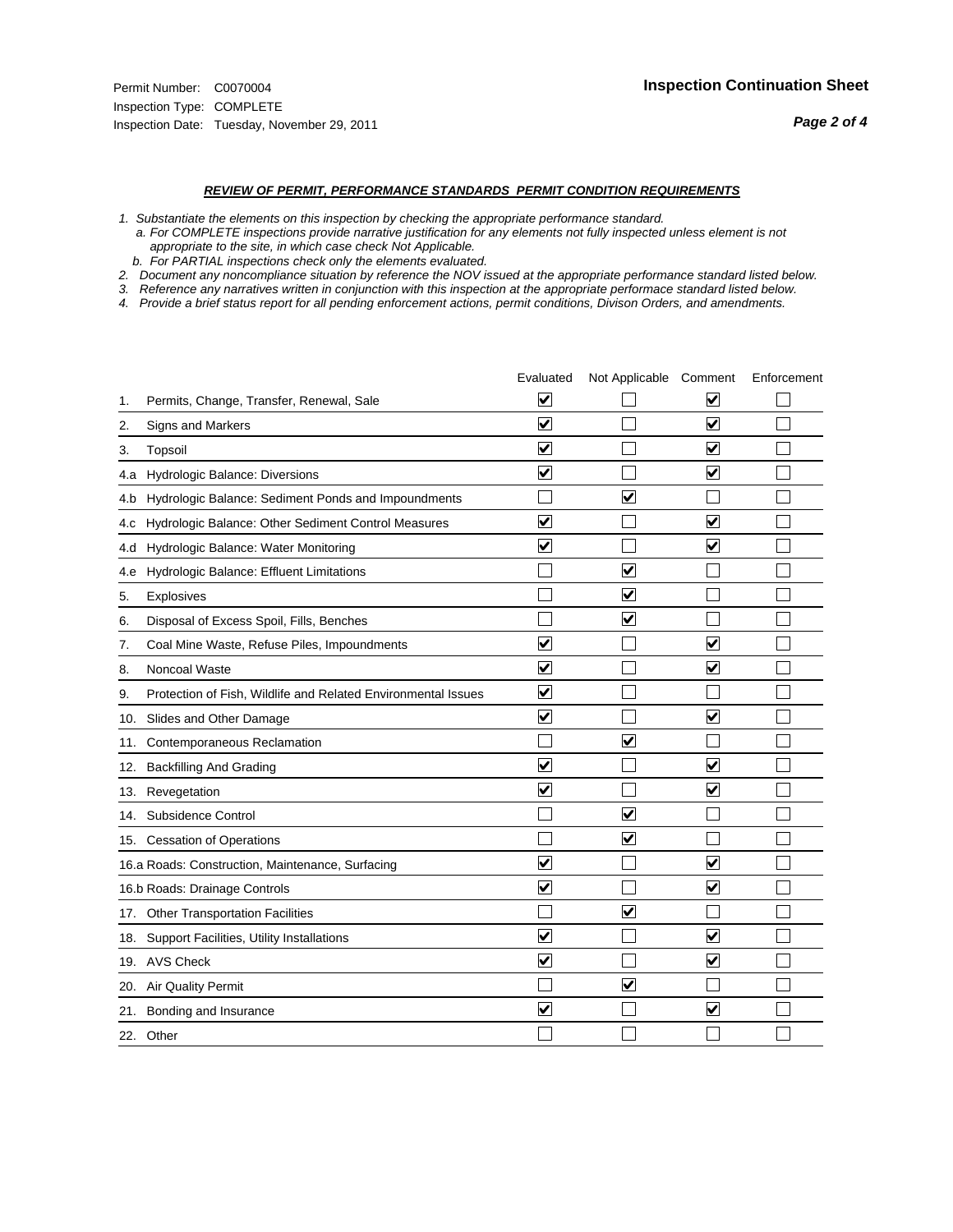*Page 3 of 4*

#### **1. Permits, Change, Transfer, Renewal, Sale**

Castle Gate is in the Phase II stage of reclamation. There are two sub-stations and a small area (Adit #1) that are in Phase I.

#### **2. Signs and Markers**

Identification signs are at the gates to the property.

#### **3. Topsoil**

All topsoil was used in reclamation.

### **4.a Hydrologic Balance: Diversions**

Diversions were open and in good condition.

### **4.c Hydrologic Balance: Other Sediment Control Measures**

The reclaimed site is pocked for sediment control.

#### **4.d Hydrologic Balance: Water Monitoring**

Water monitoring was taken for the third quarter.

### **7. Coal Mine Waste, Refuse Piles, Impoundments**

The refuse pile at Goose Island was reclaimed.

### **8. Noncoal Waste**

The site was clear of non-coal waste materials.

#### **10. Slides and Other Damage**

No slides or damage was noticed during the inspection.

#### **12. Backfilling And Grading**

The sites are completely reclaimed. All backfilled material was used.

### **13. Revegetation**

This site in my judgment is highly vegetated.

### **16.a Roads: Construction, Maintenance, Surfacing**

The road is graveled running through the property at Hardscrabble Canyon. There is no road at #5 Mine.

#### **16.b Roads: Drainage Controls**

Diversions were open and functioning as designed.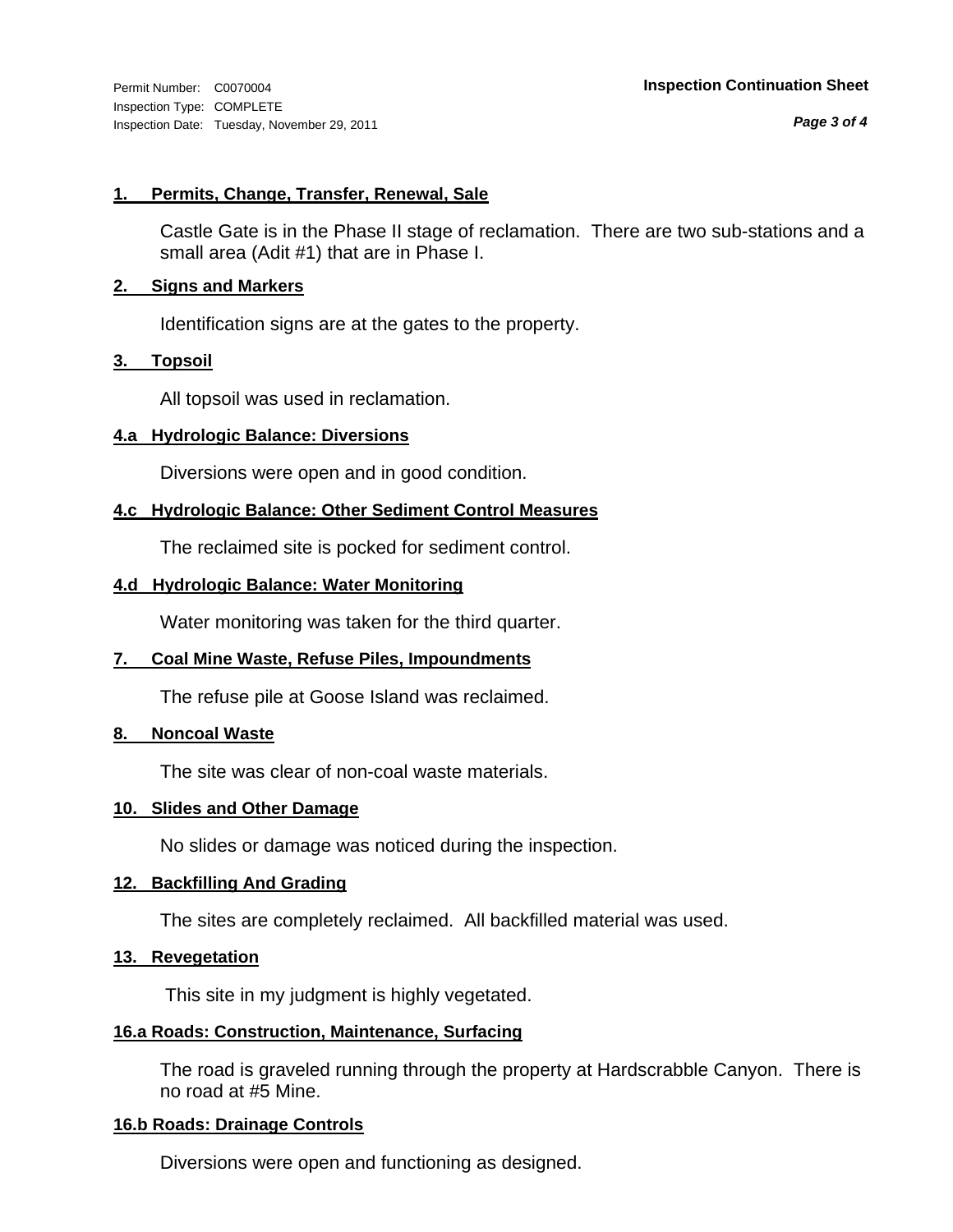Inspection Type: COMPLETE Inspection Date: Tuesday, November 29, 2011

#### Permit Number: C0070004 **Inspection Continuation Sheet**

*Page 4 of 4*

## **18. Support Facilities, Utility Installations**

There are no facilities at Castle Gate.

## **19. AVS Check**

This is done at the Division in SLC.

### **21. Bonding and Insurance**

The bonding amount is \$490,100. The insurance policy will expire on Dec. 13, 2011.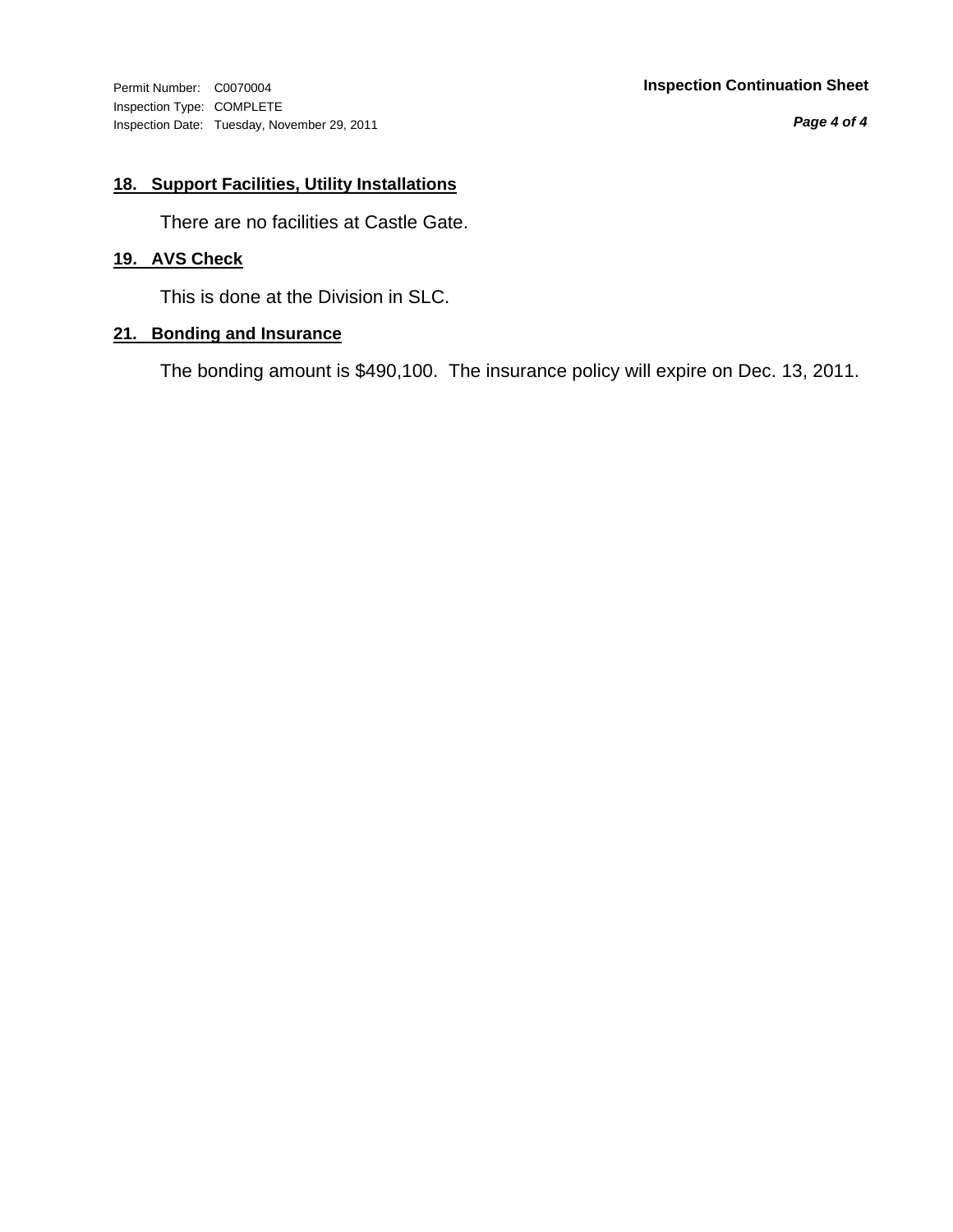

# **State of Utah DEPARTMENT OF NATURAL RESOURCES**

**MICHAEL R. STYLER Executive Director** 

#### Division of Oil, Gas and Mining

**JOHN R. BAZA Division Director** 

|  | Representatives Present During the Inspection: |
|--|------------------------------------------------|
|  | Company Gregg Galecki                          |
|  | OGM Karl Houskeeper                            |

# **Inspection Report**

| Permit Number:          | C0070005                                      |
|-------------------------|-----------------------------------------------|
| Inspection Type:        | <b>COMPLETE</b>                               |
|                         | Inspection Date: Wednesday, November 16, 2011 |
| <b>Start Date/Time:</b> | 11/16/2011 8:00:00 AM                         |
| End Date/Time:          | 11/16/2011 1:00:00 PM                         |
| Last Inspection:        | Tuesday, October 04, 2011                     |

Inspector: Karl Houskeeper,

Weather: Clear, Temp. 38 Deg. F.

InspectionID Report Number: 2928

Accepted by: jhelfric 11/29/2011

|                       | Permitee: CANYON FUEL COMPANY           |
|-----------------------|-----------------------------------------|
|                       | <b>Operator: CANYON FUEL COMPANY</b>    |
|                       | <b>Site: SKYLINE MINE</b>               |
|                       | Address: HC 35 BOX 380, HELPER UT 84526 |
|                       | <b>County: CARBON</b>                   |
|                       | Permit Type: PERMANENT COAL PROGRAM     |
| Permit Status: ACTIVE |                                         |
|                       |                                         |

| <b>Current Acreages</b> |                        | <b>Mineral Ownership</b> | <b>Types of Operations</b> |
|-------------------------|------------------------|--------------------------|----------------------------|
|                         | 121.97 Total Permitted | V<br>Federal             | V<br>Underground           |
|                         | 121.97 Total Disturbed | $\vee$ State             | <b>Surface</b>             |
|                         | <b>Phase I</b>         | County                   | Loadout                    |
|                         | <b>Phase II</b>        | $\vee$ Fee               | Processing                 |
|                         | <b>Phase III</b>       | Other                    | Reprocessing               |
|                         | .                      |                          |                            |

**Report summary and status for pending enforcement actions, permit conditions, Division Orders, and amendments:**

The following permit conditions have been met or are being met:

1) Water Monitoring data is being submitted in an electronic format to the Division.

2) Canyon Fuel Co. must submit cumulative monthly flow data for discharges into Electric Lake and Eccles Creek. This condition is being met.

Karl R. Houskeeper

**Inspector's Signature:**

49 Inspector ID Number:Karl Houskeeper,

**UTAI** Date Wednesday, November 16, 2011 OIL, GAS & MINING

Note: 59 This inspection leapt disean of constitution of affidavit Safic barbiance, with the fegatatory program of the Division of Oil, Gas and Mining. telephone (801) 538-5340 · facsimile (801) 359-3940 · TTY (801) 538-7458 · www.ogm.utah.gov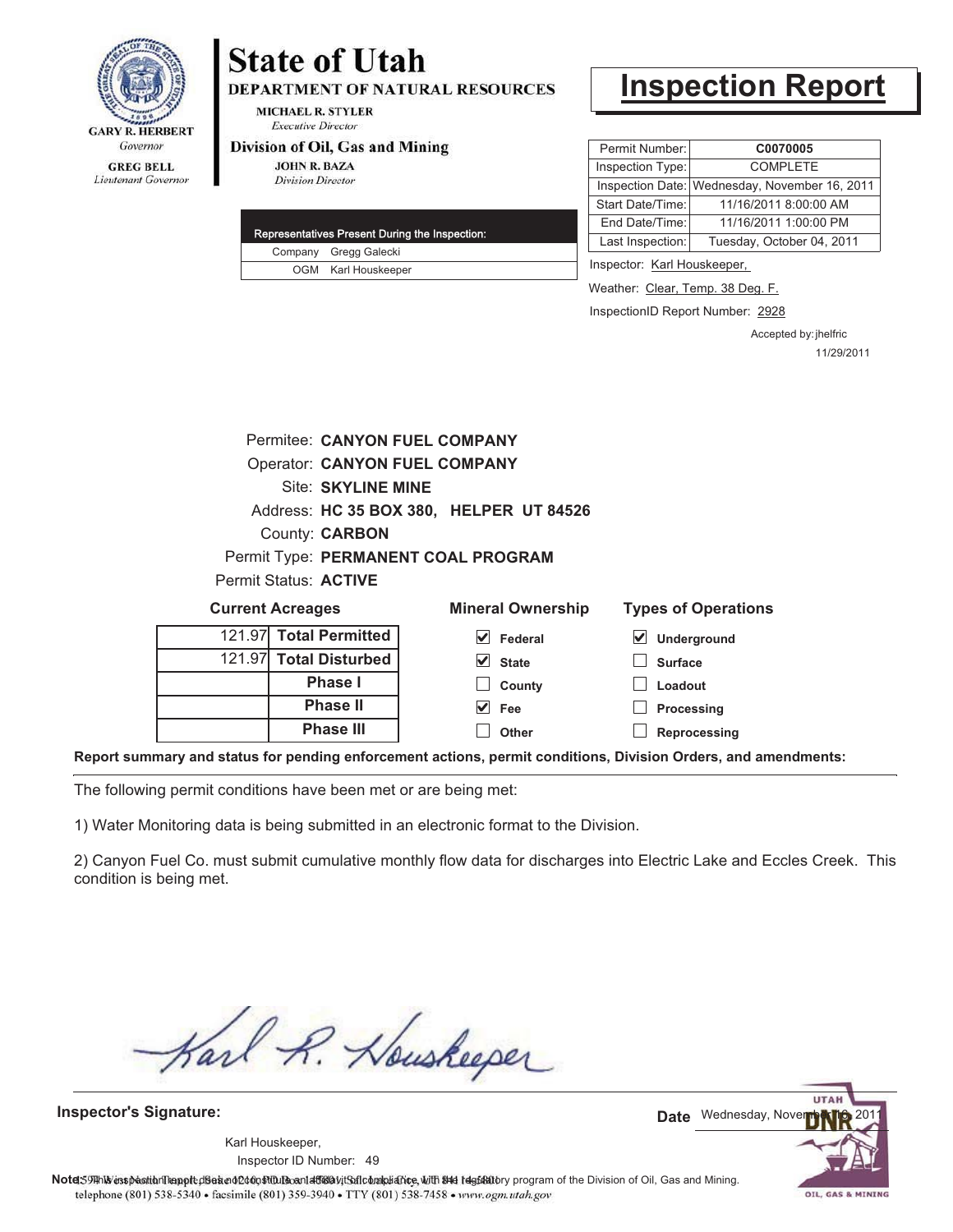# *REVIEW OF PERMIT, PERFORMANCE STANDARDS PERMIT CONDITION REQUIREMENTS*

*1. Substantiate the elements on this inspection by checking the appropriate performance standard.*

 *a. For COMPLETE inspections provide narrative justification for any elements not fully inspected unless element is not appropriate to the site, in which case check Not Applicable.*

 *b. For PARTIAL inspections check only the elements evaluated.*

*2. Document any noncompliance situation by reference the NOV issued at the appropriate performance standard listed below.*

*3. Reference any narratives written in conjunction with this inspection at the appropriate performace standard listed below.*

|     |                                                               | Evaluated               | Not Applicable Comment |                         | Enforcement |
|-----|---------------------------------------------------------------|-------------------------|------------------------|-------------------------|-------------|
| 1.  | Permits, Change, Transfer, Renewal, Sale                      | V                       |                        | V                       |             |
| 2.  | Signs and Markers                                             | $\overline{\mathbf{v}}$ |                        | $\blacktriangledown$    |             |
| 3.  | Topsoil                                                       | $\overline{\mathbf{v}}$ |                        |                         |             |
| 4.a | Hydrologic Balance: Diversions                                | $\overline{\mathsf{v}}$ |                        |                         |             |
| 4.b | Hydrologic Balance: Sediment Ponds and Impoundments           | $\blacktriangledown$    |                        | $\blacktriangledown$    |             |
| 4.C | Hydrologic Balance: Other Sediment Control Measures           | $\checkmark$            |                        |                         |             |
| 4.d | Hydrologic Balance: Water Monitoring                          | $\overline{\mathbf{v}}$ |                        |                         |             |
| 4.e | Hydrologic Balance: Effluent Limitations                      | $\overline{\mathbf{v}}$ |                        | $\overline{\mathbf{v}}$ |             |
| 5.  | <b>Explosives</b>                                             | $\overline{\mathbf{v}}$ |                        | $\overline{\mathbf{v}}$ |             |
| 6.  | Disposal of Excess Spoil, Fills, Benches                      | $\overline{\mathbf{v}}$ |                        |                         |             |
| 7.  | Coal Mine Waste, Refuse Piles, Impoundments                   | $\overline{\mathsf{v}}$ |                        | $\overline{\checkmark}$ |             |
| 8.  | Noncoal Waste                                                 | $\overline{\mathbf{v}}$ |                        |                         |             |
| 9.  | Protection of Fish, Wildlife and Related Environmental Issues | $\overline{\mathbf{v}}$ |                        |                         |             |
| 10. | Slides and Other Damage                                       | $\overline{\mathsf{v}}$ |                        |                         |             |
| 11. | Contemporaneous Reclamation                                   | $\blacktriangledown$    |                        |                         |             |
| 12. | <b>Backfilling And Grading</b>                                | $\overline{\mathsf{v}}$ |                        |                         |             |
| 13. | Revegetation                                                  | $\overline{\mathbf{v}}$ |                        |                         |             |
| 14. | Subsidence Control                                            | $\overline{\mathbf{v}}$ |                        |                         |             |
|     | 15. Cessation of Operations                                   | $\overline{\mathbf{v}}$ |                        |                         |             |
|     | 16.a Roads: Construction, Maintenance, Surfacing              | $\overline{\mathsf{v}}$ |                        |                         |             |
|     | 16.b Roads: Drainage Controls                                 | $\overline{\mathbf{v}}$ |                        |                         |             |
| 17. | <b>Other Transportation Facilities</b>                        | $\overline{\mathbf{v}}$ |                        |                         |             |
| 18. | Support Facilities, Utility Installations                     | $\overline{\mathbf{v}}$ |                        |                         |             |
|     | 19. AVS Check                                                 | $\overline{\mathsf{v}}$ |                        |                         |             |
| 20. | <b>Air Quality Permit</b>                                     | $\checkmark$            |                        | $\overline{\mathsf{v}}$ |             |
| 21. | Bonding and Insurance                                         | $\overline{\mathbf{v}}$ |                        | $\blacktriangledown$    |             |
|     | 22. Other                                                     | $\overline{\mathsf{v}}$ |                        |                         |             |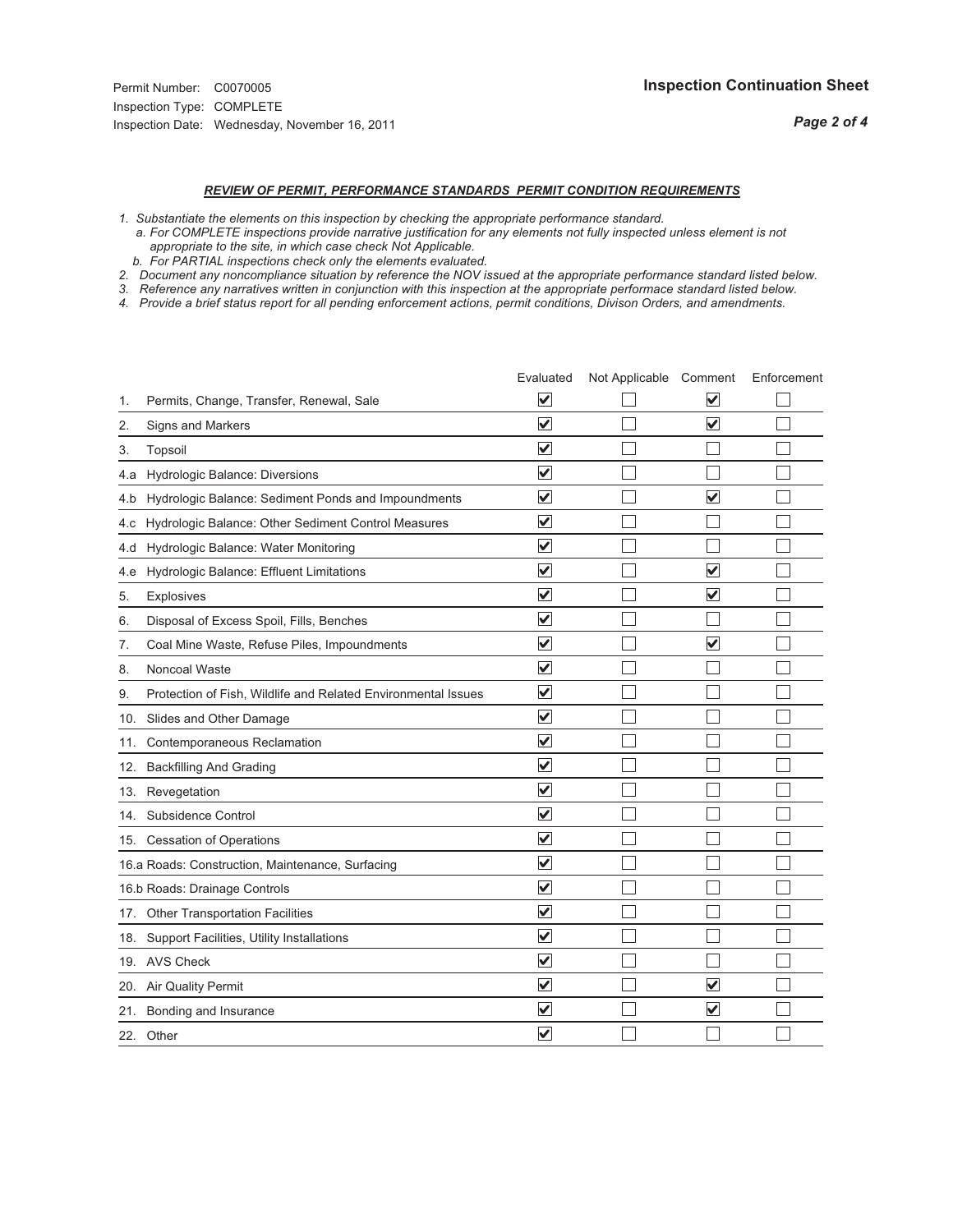#### **1. Permits, Change, Transfer, Renewal, Sale**

The current DOGM permit C/007/005 was issued effective 04/30/2007 and expires 04/30/2012.

-Certificate of Insurance policy number GL093-61-11, issued 07/31/2011 and terminates 07/31/2012.

-UPDES permit # UT0023540 effective 12/01/2009 and expires @ midnight 11/30/2014.

-Air Quality permit DAQE-AN0092007-03, issued June 24, 2003.

-SPCC Plan dated 12/2//09. The Plan is P.E. certified, stamped, signed and dated by a Utah P.E. on 12/30/09.

### **2. Signs and Markers**

The Mine ID signs are at the point of public access to the permit area and contain the required information. All other signs and markers are in accordance with the coal rules.

### **4.b Hydrologic Balance: Sediment Ponds and Impoundments**

Sediment ponds at the main mine site and winter quarters area were inspected onSeptember 28,2011. The waste rock sediment pond and rail load out sediment ponds were inspected on September 27, 2011. These inspections constitute the Third quarter of 2011 pond inspections.

### **4.e Hydrologic Balance: Effluent Limitations**

Reviewed the discharge monitoring reports for September 2011. No exceeded parameters were identified on the reports.

## **5. Explosives**

Blasting has occurred at the Winter Quarters Portal. Records were reviewed. Several questions from the review arose and will probably constitute the Division establishment of policies that will provide a clear path in the future for the operator, blasters and Division personnel.

### **7. Coal Mine Waste, Refuse Piles, Impoundments**

The refuse pile was inspected on September 28, 2011 for the Third Quarter of 2011. The report was P.E. certified on October 24, 2011.

### **20. Air Quality Permit**

The Air Quality Permit Approval Order DAQE-AN0092007-03 was issued on June 24, 2003. The permit remains effective.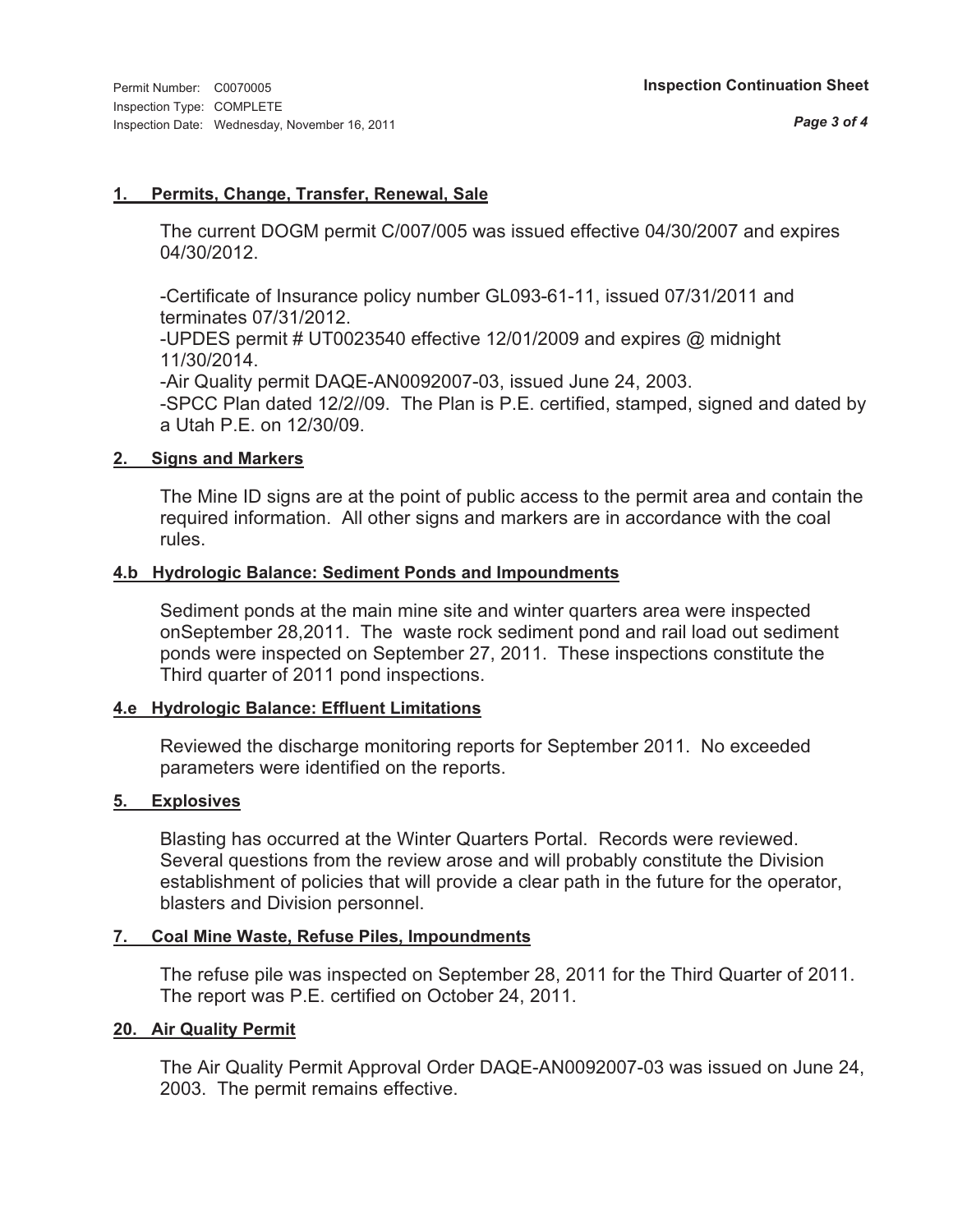*Page 4 of 4*

### **21. Bonding and Insurance**

The current bond is \$5,137,000.00 as of September 19, 2006. The previous bond amount was \$5,076,000.00. The bond from St. Paul Fire and Marine Insurance Company was released on February 4, 2009 and Bond #SUR0000311 issued by Rockwood Casualty Insurance Company was accepted as a replacement in the same amount.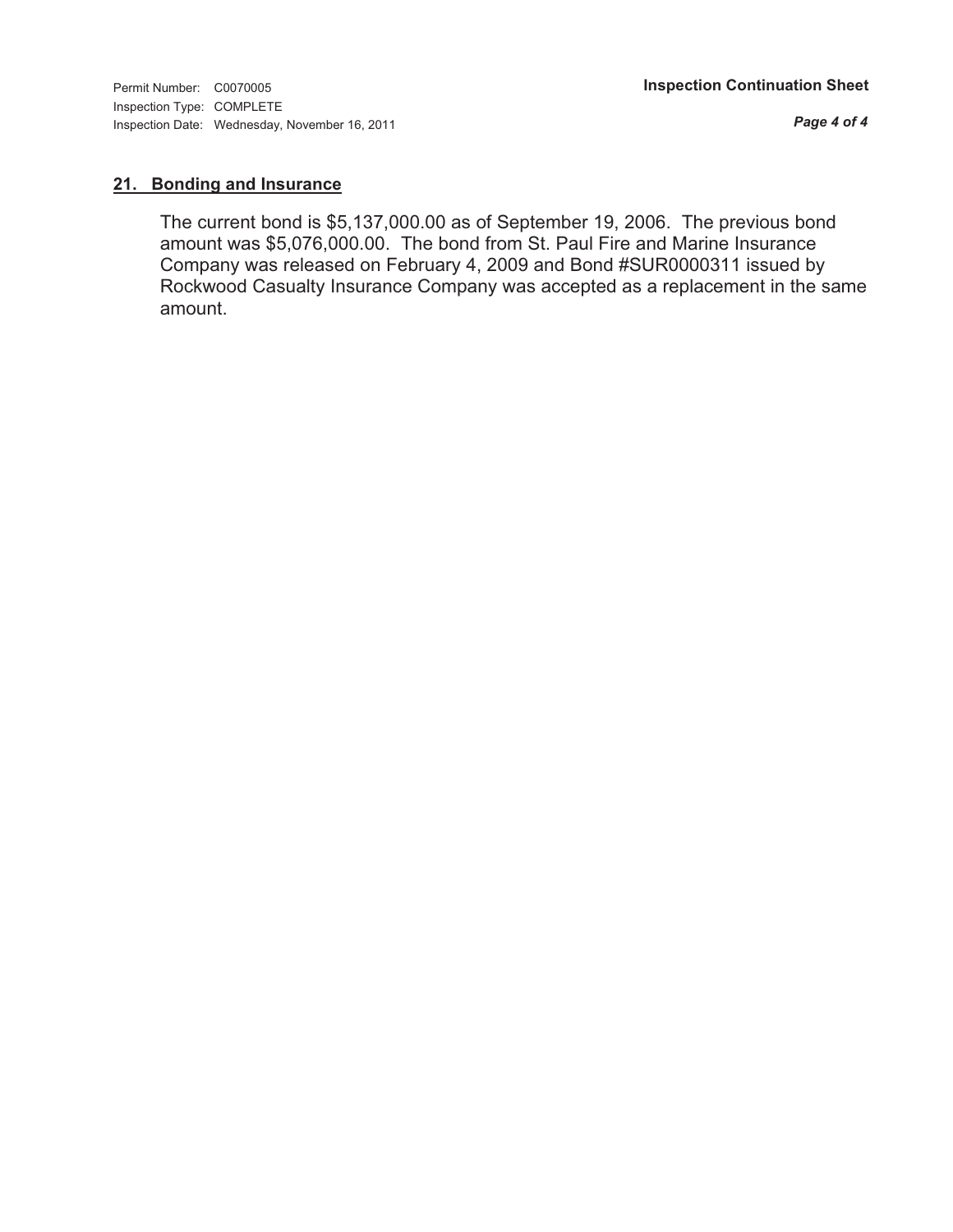

#### **MICHAEL R. STYLER Executive Director**

#### Division of Oil, Gas and Mining

Lieutenant Governor

| <b>JOHN R. BAZA</b>      |
|--------------------------|
| <b>Division Director</b> |

**State of Utah** 

|  | Representatives Present During the Inspection: |
|--|------------------------------------------------|
|  | Company Dennis Ware                            |
|  | OGM Steve Demczak                              |

DEPARTMENT OF NATURAL RESOURCES

# **Inspection Report**

| Permit Number:   | C0070006                   |
|------------------|----------------------------|
| Inspection Type: | <b>COMPLETE</b>            |
| Inspection Date: | Tuesday, November 29, 2011 |
| Start Date/Time: | 11/29/2011 2:00:00 PM      |
| End Date/Time:   | 11/29/2011 4:00:00 PM      |
| Last Inspection: | Tuesday, October 18, 2011  |

Inspector: Steve Demczak,

Weather: Sunny, 30's Slightly snow covered

InspectionID Report Number: 2941

**Reprocessing**

Accepted by:

|       | Permitee: PLATEAU MINING CORP        |                                          |                            |
|-------|--------------------------------------|------------------------------------------|----------------------------|
|       | <b>Operator: PLATEAU MINING CORP</b> |                                          |                            |
|       | <b>Site: STAR POINT MINE</b>         |                                          |                            |
|       |                                      | Address: PO BOX 30, HELPER UT 84526-0030 |                            |
|       | County: <b>CARBON</b>                |                                          |                            |
|       |                                      | Permit Type: PERMANENT COAL PROGRAM      |                            |
|       | <b>Permit Status: RECLAIMED</b>      |                                          |                            |
|       | <b>Current Acreages</b>              | <b>Mineral Ownership</b>                 | <b>Types of Operations</b> |
|       | 8,885.00 Total Permitted             | $\vert \mathbf{v} \vert$ Federal         | V<br>Underground           |
|       | 87.30 Total Disturbed                | $\vee$ State                             | <b>Surface</b>             |
| 95.30 | <b>Phase I</b>                       | County                                   | Loadout                    |
| 95.30 | <b>Phase II</b>                      | Fee                                      | Processing                 |

**Other**

**Report summary and status for pending enforcement actions, permit conditions, Division Orders, and amendments:**

No violations were issued.

8.00

**Phase III**



**Inspector's Signature:**

Inspector ID Number: 39 Steve Demczak,

Note: 59Hh is inspection report does not constitute and affidavit Control and Mining.<br>
telephone (801) 538-5340 • facsimile (801) 539-3940 • TTY (801) 538-7458 • www.ogm.utah.gov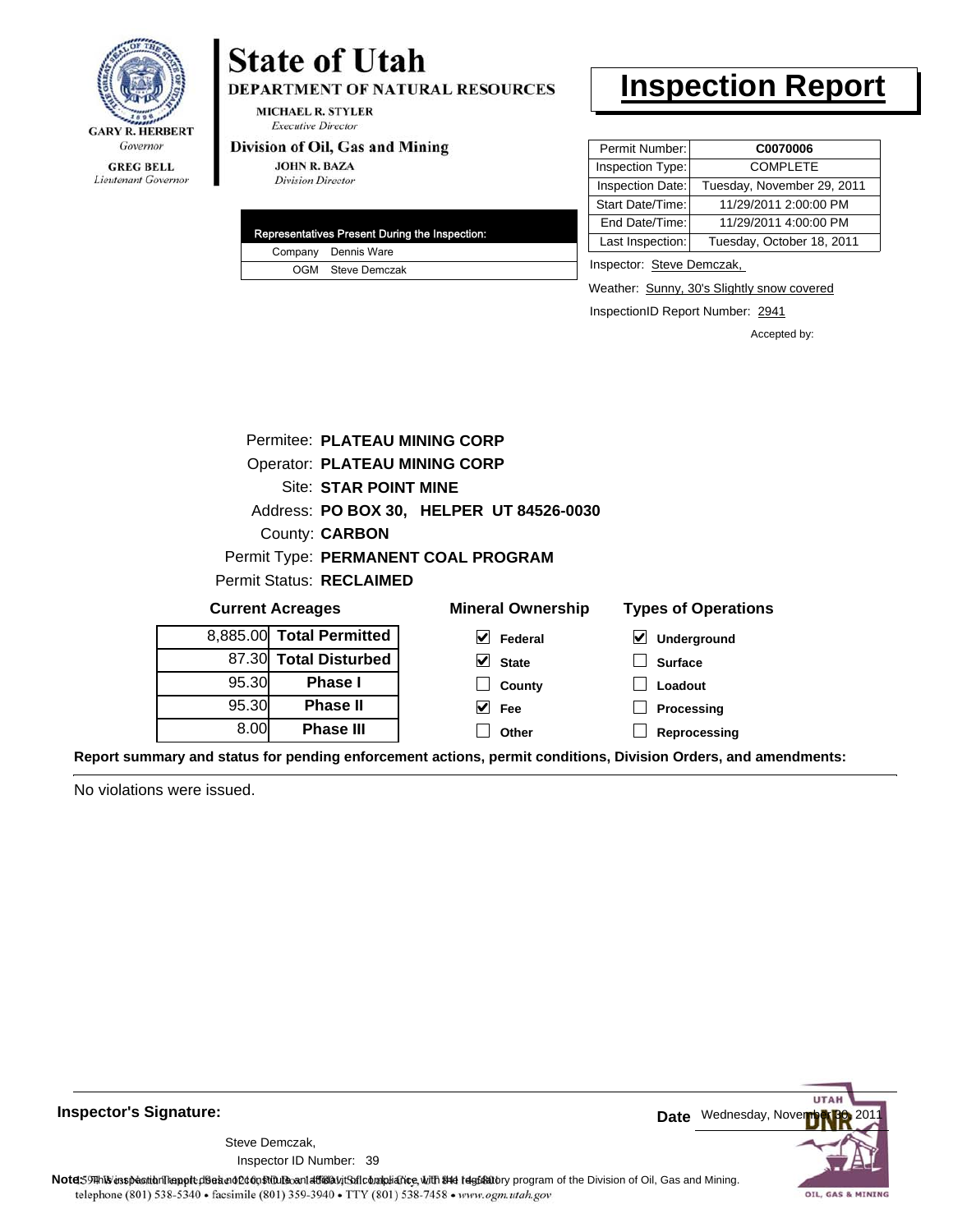#### *REVIEW OF PERMIT, PERFORMANCE STANDARDS PERMIT CONDITION REQUIREMENTS*

*1. Substantiate the elements on this inspection by checking the appropriate performance standard.*

 *a. For COMPLETE inspections provide narrative justification for any elements not fully inspected unless element is not appropriate to the site, in which case check Not Applicable.*

 *b. For PARTIAL inspections check only the elements evaluated.*

*2. Document any noncompliance situation by reference the NOV issued at the appropriate performance standard listed below.*

*3. Reference any narratives written in conjunction with this inspection at the appropriate performace standard listed below.*

|     |                                                               | Evaluated               | Not Applicable Comment  |                         | Enforcement |
|-----|---------------------------------------------------------------|-------------------------|-------------------------|-------------------------|-------------|
| 1.  | Permits, Change, Transfer, Renewal, Sale                      | $\overline{\mathbf{v}}$ |                         | $\overline{\mathbf{v}}$ |             |
| 2.  | Signs and Markers                                             | $\overline{\mathbf{v}}$ |                         | $\overline{\mathbf{v}}$ |             |
| 3.  | Topsoil                                                       | $\overline{\mathbf{v}}$ |                         | $\overline{\mathbf{v}}$ |             |
| 4.a | Hydrologic Balance: Diversions                                | V                       |                         | $\checkmark$            |             |
| 4.b | Hydrologic Balance: Sediment Ponds and Impoundments           |                         | $\blacktriangledown$    |                         |             |
| 4.C | Hydrologic Balance: Other Sediment Control Measures           | $\overline{\mathsf{v}}$ |                         | $\blacktriangledown$    |             |
| 4.d | Hydrologic Balance: Water Monitoring                          | $\overline{\mathbf{v}}$ |                         | $\overline{\mathbf{v}}$ |             |
| 4.e | Hydrologic Balance: Effluent Limitations                      |                         | ⊽                       |                         |             |
| 5.  | <b>Explosives</b>                                             |                         | ☑                       |                         |             |
| 6.  | Disposal of Excess Spoil, Fills, Benches                      |                         | $\blacktriangledown$    |                         |             |
| 7.  | Coal Mine Waste, Refuse Piles, Impoundments                   |                         | $\blacktriangledown$    |                         |             |
| 8.  | Noncoal Waste                                                 | $\overline{\mathbf{v}}$ |                         | $\overline{\mathbf{v}}$ |             |
| 9.  | Protection of Fish, Wildlife and Related Environmental Issues | $\blacktriangledown$    |                         |                         |             |
|     | 10. Slides and Other Damage                                   | ✔                       |                         | ✓                       |             |
| 11. | Contemporaneous Reclamation                                   |                         | ⊻                       |                         |             |
| 12. | <b>Backfilling And Grading</b>                                | $\overline{\mathbf{v}}$ |                         | $\overline{\mathbf{v}}$ |             |
| 13. | Revegetation                                                  | $\overline{\mathbf{v}}$ |                         | $\overline{\mathbf{v}}$ |             |
| 14. | Subsidence Control                                            | $\overline{\mathbf{v}}$ |                         | $\overline{\mathbf{v}}$ |             |
|     | 15. Cessation of Operations                                   |                         |                         |                         |             |
|     | 16.a Roads: Construction, Maintenance, Surfacing              |                         | $\overline{\mathsf{v}}$ |                         |             |
|     | 16.b Roads: Drainage Controls                                 |                         | $\blacktriangledown$    |                         |             |
| 17. | <b>Other Transportation Facilities</b>                        |                         | $\overline{\mathbf{v}}$ |                         |             |
| 18. | Support Facilities, Utility Installations                     |                         | $\blacktriangledown$    |                         |             |
|     | 19. AVS Check                                                 | $\blacktriangledown$    |                         | $\blacktriangledown$    |             |
|     | 20. Air Quality Permit                                        |                         | $\blacktriangledown$    |                         |             |
| 21. | Bonding and Insurance                                         | $\overline{\mathsf{v}}$ |                         | $\blacktriangledown$    |             |
|     | 22. Other                                                     |                         |                         |                         |             |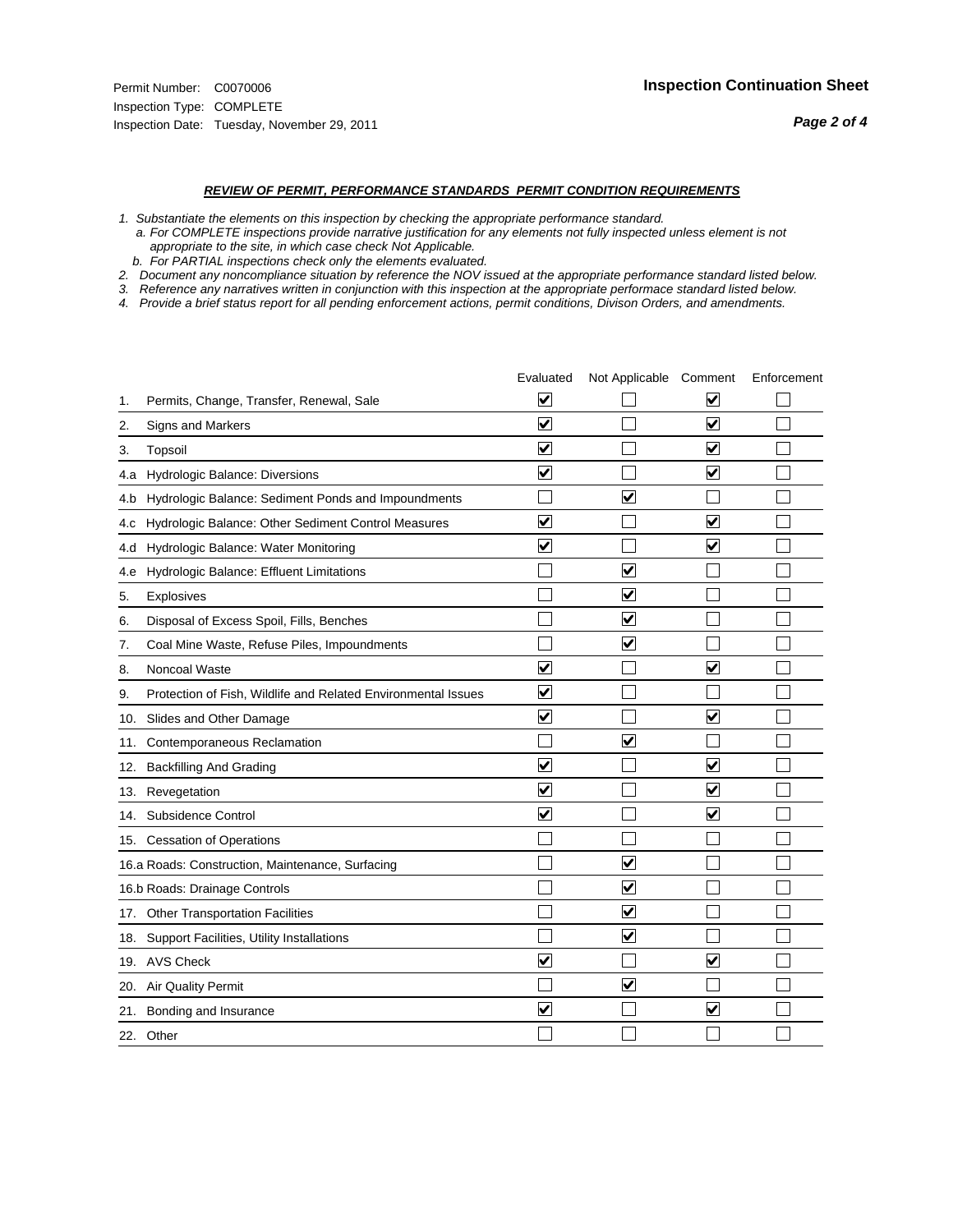*Page 3 of 4*

### **1. Permits, Change, Transfer, Renewal, Sale**

No new permitting actions have taken place since the last inspection. The permittee has received Phase II bond release on the Starpoint Mine from the Division. The permittee will be submitting an amandment to adjust the total disturb area acreas. The number is slightly off due to personal changes in the past.

### **2. Signs and Markers**

The identification sign is next to the road to the site. The permittee has removed the subsidence markers from the permit area.

### **3. Topsoil**

All topsoil was used for reclamation.

## **4.a Hydrologic Balance: Diversions**

The diversions were open and would function during a storm event. Grasses are growing in some of the channels.

## **4.c Hydrologic Balance: Other Sediment Control Measures**

The complete site is pocked to prevent sediment from leaving the reclaimed area.

### **4.d Hydrologic Balance: Water Monitoring**

No water monitoring is required. Permittee received Division approval.

### **8. Noncoal Waste**

The area was clear of non-coal waste materials.

### **10. Slides and Other Damage**

No slides were noticed during the inspection.

### **12. Backfilling And Grading**

The site is completely backfilled and graded to AOC.

### **13. Revegetation**

Vegetation appears to be doing well.

### **14. Subsidence Control**

All subsidence markers have been removed.

## **19. AVS Check**

AVS checks are done in SLC.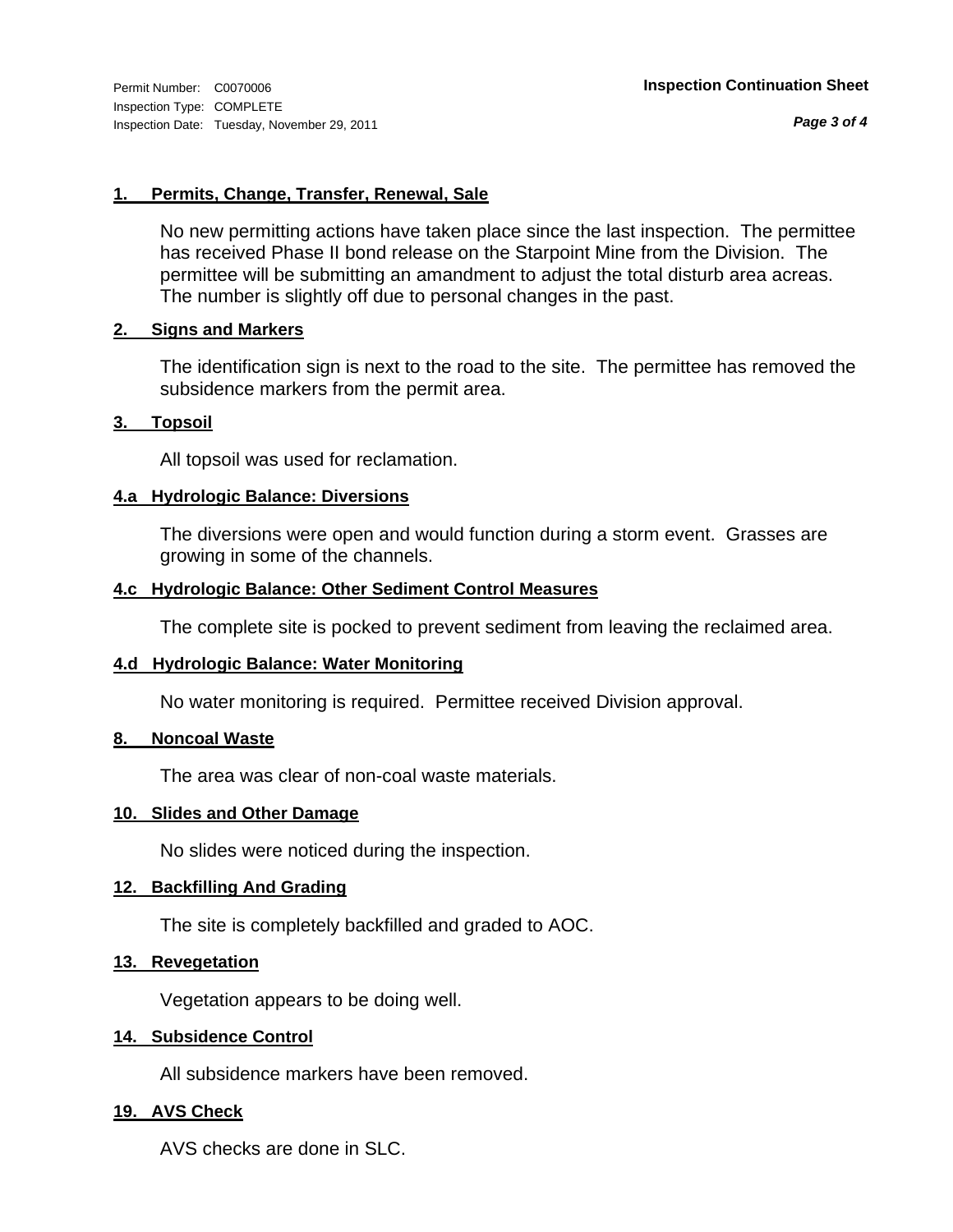Inspection Type: COMPLETE Inspection Date: Tuesday, November 29, 2011

*Page 4 of 4*

## **21. Bonding and Insurance**

The insurance policy number is GL-5442703 and will expire on December 13, 2011. The bonding amount is \$672,000.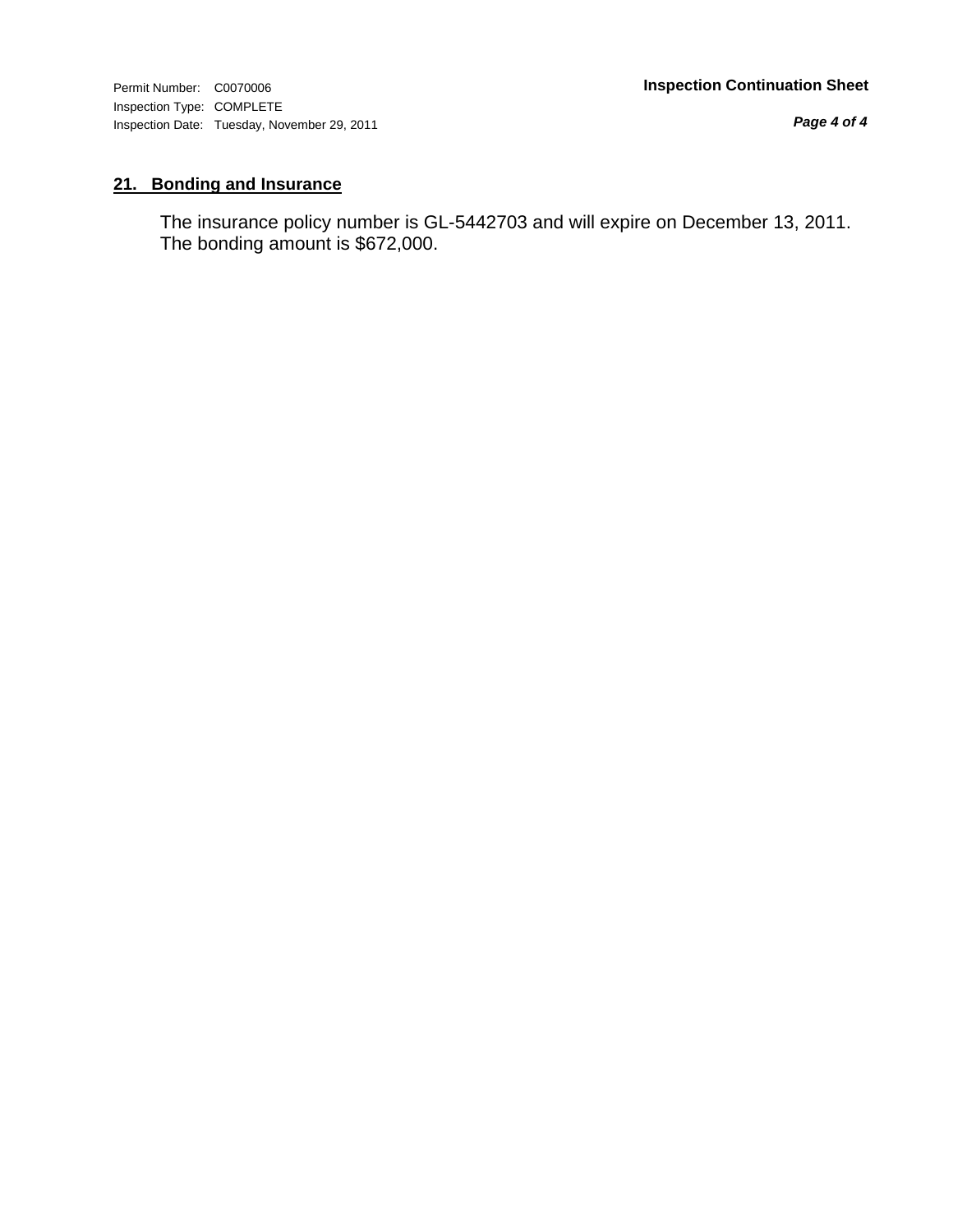

#### **GREG BELL** Lieutenant Governor

# **State of Utah**

DEPARTMENT OF NATURAL RESOURCES

**MICHAEL R. STYLER Executive Director** 

#### Division of Oil, Gas and Mining

**JOHN R. BAZA Division Director** 

|  | Representatives Present During the Inspection: |
|--|------------------------------------------------|
|  | Company Charles Reynolds                       |
|  | OGM Steve Demczak                              |

# **Inspection Report**

| Permit Number:   | C0070011                   |
|------------------|----------------------------|
| Inspection Type: | <b>COMPLETE</b>            |
| Inspection Date: | Tuesday, November 15, 2011 |
| Start Date/Time: | 11/15/2011 10:00:00 AM     |
| End Date/Time:   | 11/15/2011 4:00:00 PM      |
| Last Inspection: | Wednesday, August 17, 2011 |
|                  |                            |

Inspector: Steve Demczak,

Weather: Sunny, Partly snow covered, 30's

InspectionID Report Number: 2925

Accepted by: jhelfric 11/29/2011

|       | Permitee: HIAWATHA COAL CO INC |                                                                                             |                                     |  |  |
|-------|--------------------------------|---------------------------------------------------------------------------------------------|-------------------------------------|--|--|
|       | Operator: HIAWATHA COAL CO INC |                                                                                             |                                     |  |  |
|       | Site: HIAWATHA MINE            |                                                                                             |                                     |  |  |
|       |                                | Address: PO BOX 1240, HUNTINGTON UT 84528                                                   |                                     |  |  |
|       | County: <b>CARBON</b>          |                                                                                             |                                     |  |  |
|       |                                | Permit Type: PERMANENT COAL PROGRAM                                                         |                                     |  |  |
|       | Permit Status: ACTIVE          |                                                                                             |                                     |  |  |
|       | <b>Current Acreages</b>        | <b>Mineral Ownership</b>                                                                    | <b>Types of Operations</b>          |  |  |
|       | 12,177.00 Total Permitted      | M<br>Federal                                                                                | $\blacktriangledown$<br>Underground |  |  |
|       | 290.00 Total Disturbed         | V<br><b>State</b>                                                                           | <b>Surface</b>                      |  |  |
| 95.90 | <b>Phase I</b>                 | County                                                                                      | Loadout                             |  |  |
|       | <b>Phase II</b>                | M<br>Fee                                                                                    | Processing                          |  |  |
|       | <b>Phase III</b>               | Other                                                                                       | Reprocessing                        |  |  |
|       |                                | uand status for nonding onforcoment actions, normit conditions. Division Orders, and amondi |                                     |  |  |

**Report summary and status for pending enforcement actions, permit conditions, Division Orders, and amendments:**

No violations issued.



**Inspector's Signature:**

Inspector ID Number: 39 Steve Demczak,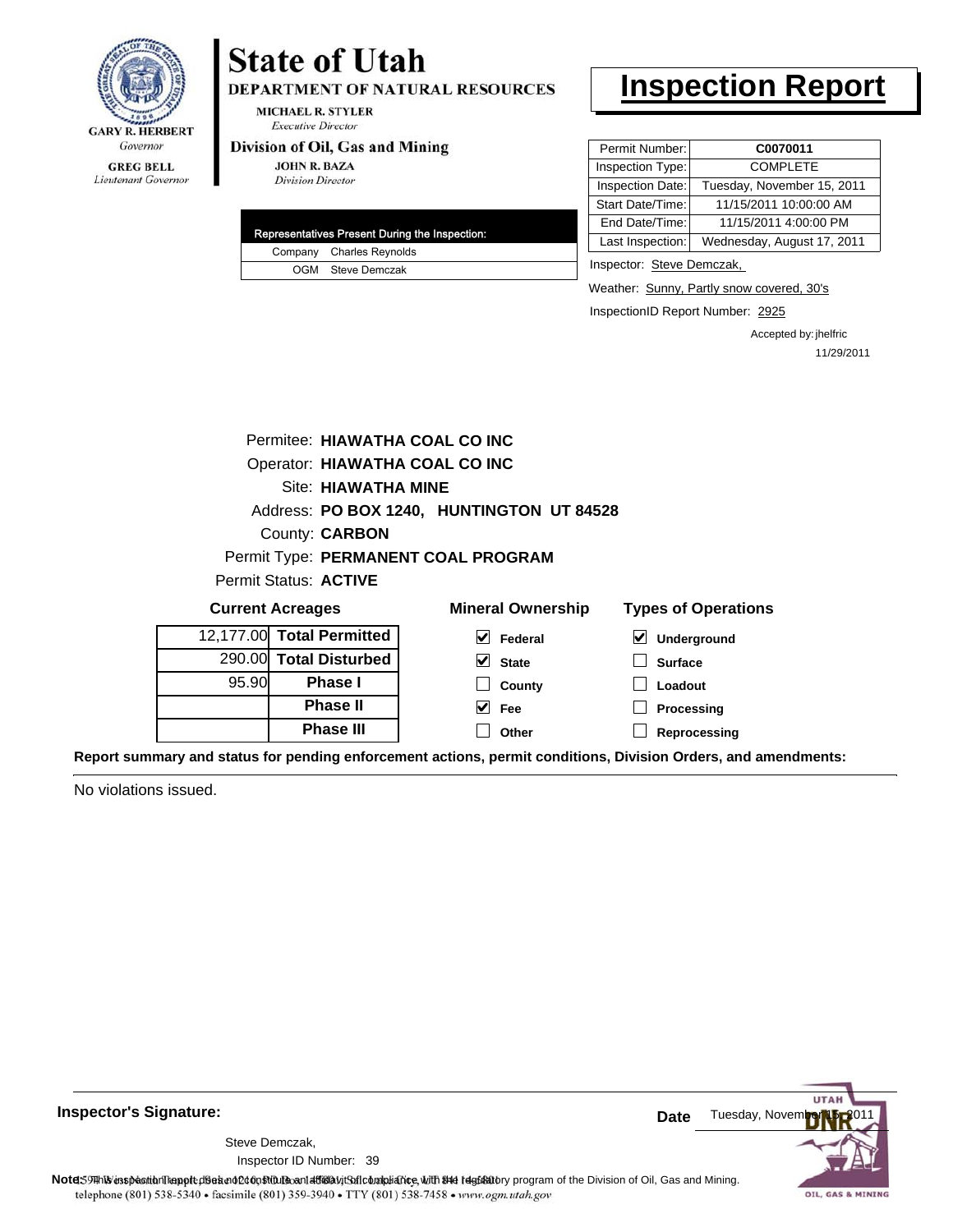#### *REVIEW OF PERMIT, PERFORMANCE STANDARDS PERMIT CONDITION REQUIREMENTS*

*1. Substantiate the elements on this inspection by checking the appropriate performance standard.*

 *a. For COMPLETE inspections provide narrative justification for any elements not fully inspected unless element is not appropriate to the site, in which case check Not Applicable.*

 *b. For PARTIAL inspections check only the elements evaluated.*

*2. Document any noncompliance situation by reference the NOV issued at the appropriate performance standard listed below.*

*3. Reference any narratives written in conjunction with this inspection at the appropriate performace standard listed below.*

|     |                                                               | Evaluated               | Not Applicable Comment |                         | Enforcement |
|-----|---------------------------------------------------------------|-------------------------|------------------------|-------------------------|-------------|
| 1.  | Permits, Change, Transfer, Renewal, Sale                      | $\overline{\mathsf{v}}$ |                        | V                       |             |
| 2.  | Signs and Markers                                             | $\overline{\mathbf{v}}$ |                        | $\blacktriangledown$    |             |
| 3.  | Topsoil                                                       | $\overline{\mathbf{v}}$ |                        | $\overline{\mathsf{v}}$ |             |
| 4.a | Hydrologic Balance: Diversions                                | $\overline{\mathsf{v}}$ |                        | $\overline{\mathbf{v}}$ |             |
| 4.b | Hydrologic Balance: Sediment Ponds and Impoundments           | $\blacktriangledown$    |                        | ⊻                       |             |
| 4.C | Hydrologic Balance: Other Sediment Control Measures           | $\overline{\mathbf{v}}$ |                        |                         |             |
| 4.d | Hydrologic Balance: Water Monitoring                          | $\overline{\mathbf{v}}$ |                        | $\overline{\mathbf{v}}$ |             |
| 4.e | Hydrologic Balance: Effluent Limitations                      | $\overline{\mathbf{v}}$ |                        | $\blacktriangledown$    |             |
| 5.  | Explosives                                                    |                         | ⊽                      |                         |             |
| 6.  | Disposal of Excess Spoil, Fills, Benches                      |                         | $\blacktriangledown$   |                         |             |
| 7.  | Coal Mine Waste, Refuse Piles, Impoundments                   | $\overline{\mathsf{v}}$ |                        | $\overline{\mathbf{v}}$ |             |
| 8.  | Noncoal Waste                                                 | $\overline{\mathbf{v}}$ |                        | $\overline{\mathbf{v}}$ |             |
| 9.  | Protection of Fish, Wildlife and Related Environmental Issues | $\overline{\mathbf{v}}$ |                        |                         |             |
|     | 10. Slides and Other Damage                                   | $\overline{\mathbf{v}}$ |                        | ⊽                       |             |
| 11. | Contemporaneous Reclamation                                   |                         | ☑                      |                         |             |
| 12. | <b>Backfilling And Grading</b>                                | $\overline{\mathbf{v}}$ |                        | $\blacktriangledown$    |             |
| 13. | Revegetation                                                  | $\overline{\mathbf{v}}$ |                        |                         |             |
| 14. | Subsidence Control                                            | $\overline{\mathbf{v}}$ |                        |                         |             |
|     | 15. Cessation of Operations                                   | $\overline{\mathbf{v}}$ |                        | $\blacktriangledown$    |             |
|     | 16.a Roads: Construction, Maintenance, Surfacing              | $\blacktriangledown$    |                        | $\blacktriangledown$    |             |
|     | 16.b Roads: Drainage Controls                                 | $\overline{\mathbf{v}}$ |                        | $\overline{\mathbf{v}}$ |             |
| 17. | <b>Other Transportation Facilities</b>                        | $\overline{\mathbf{v}}$ |                        |                         |             |
| 18. | Support Facilities, Utility Installations                     | $\overline{\mathbf{v}}$ |                        | $\blacktriangledown$    |             |
|     | 19. AVS Check                                                 | $\overline{\mathbf{v}}$ |                        | $\blacktriangledown$    |             |
| 20. | <b>Air Quality Permit</b>                                     | $\checkmark$            |                        |                         |             |
| 21. | Bonding and Insurance                                         | $\overline{\mathbf{v}}$ |                        | $\blacktriangledown$    |             |
|     | 22. Other                                                     |                         |                        |                         |             |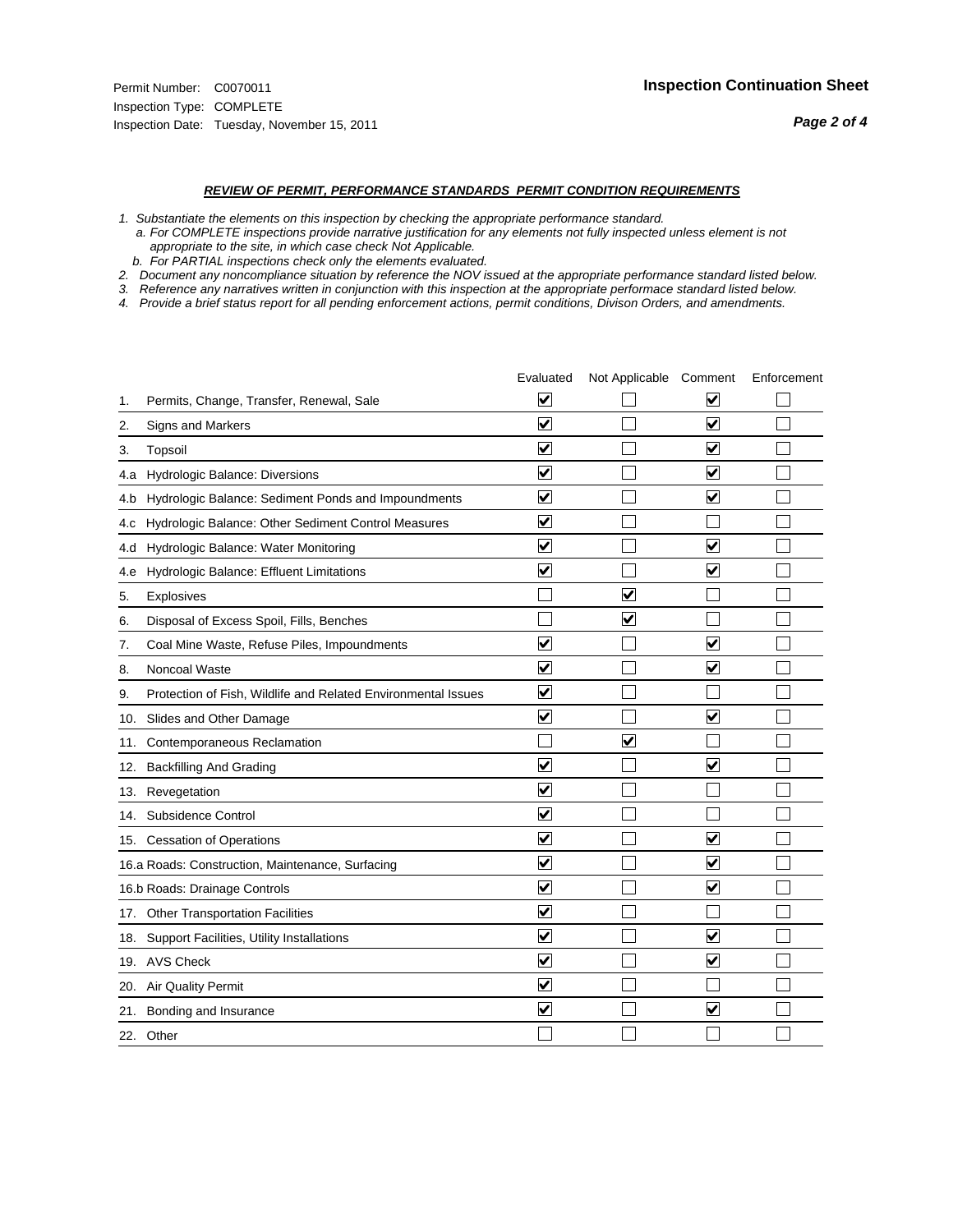*Page 3 of 4*

#### **1. Permits, Change, Transfer, Renewal, Sale**

SPPC Plan was reviewed and signed by a P.E. on 11/04/2009. The Air Quality Permit is BAQE-502-89. The mining and Reclamation Permit will expire on March 14, 2012. UPDES Permit will expire on December 31, 2014.

#### **2. Signs and Markers**

The idientification signs are next to the roads to the mine site.

#### **3. Topsoil**

The topsoil piles were inspected with no signs of wind or water erosion.

#### **4.a Hydrologic Balance: Diversions**

Diversions were opened but some maintenance will be needed in the near future. Sediment has begun to build-up in the ditches and culverts.

#### **4.b Hydrologic Balance: Sediment Ponds and Impoundments**

The sediment ponds were inspected and contained no water. The third quarter inspections were taken on September 7, 2011. The inspection report was P.E. certified. I inspected the sediment ponds and did not noticed any hazardous conditions.

#### **4.d Hydrologic Balance: Water Monitoring**

The third quarter water monitoring samples were taken for the third quarter of 2011.

### **4.e Hydrologic Balance: Effluent Limitations**

There were no discharge from the sediment ponds for the third quarter.

### **7. Coal Mine Waste, Refuse Piles, Impoundments**

The refuse piles were inspected on September 7, 2011. The report was P.E. certified. No hazardous conditions were reported.

#### **8. Noncoal Waste**

The permittee pick up several old 55 gallon drums along the roadside.

#### **10. Slides and Other Damage**

No slides or other damage was noticed during the inspection.

### **12. Backfilling And Grading**

No backfilling or grading has taken place this year.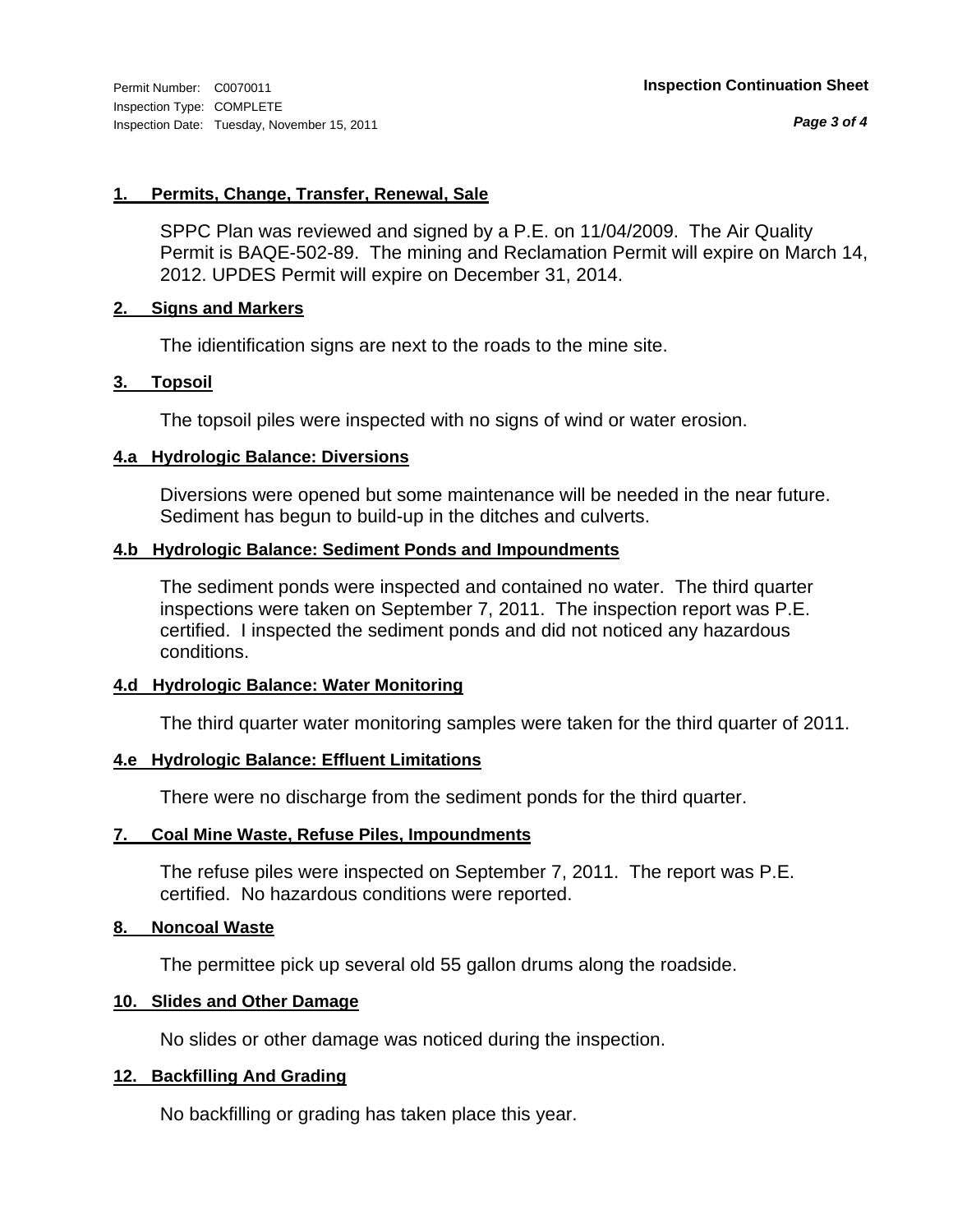Inspection Type: COMPLETE Inspection Date: Tuesday, November 15, 2011

*Page 4 of 4*

### **15. Cessation of Operations**

The mine is now in Cessation.

#### **16.a Roads: Construction, Maintenance, Surfacing**

The road surface is broken up due to the front end loaders used to haul off non-coal mine waste material.

### **16.b Roads: Drainage Controls**

The diversions allow the road are function ad designed

#### **18. Support Facilities, Utility Installations**

There are no new facilities.

#### **19. AVS Check**

AVS checks are made in SLC.

#### **21. Bonding and Insurance**

The bonding amount is \$1,961,000 million dollars. The reclamation agreement was updated but needs both parties signatures. The insurance is by Federal Insurance Agency and expires on March 8, 2012.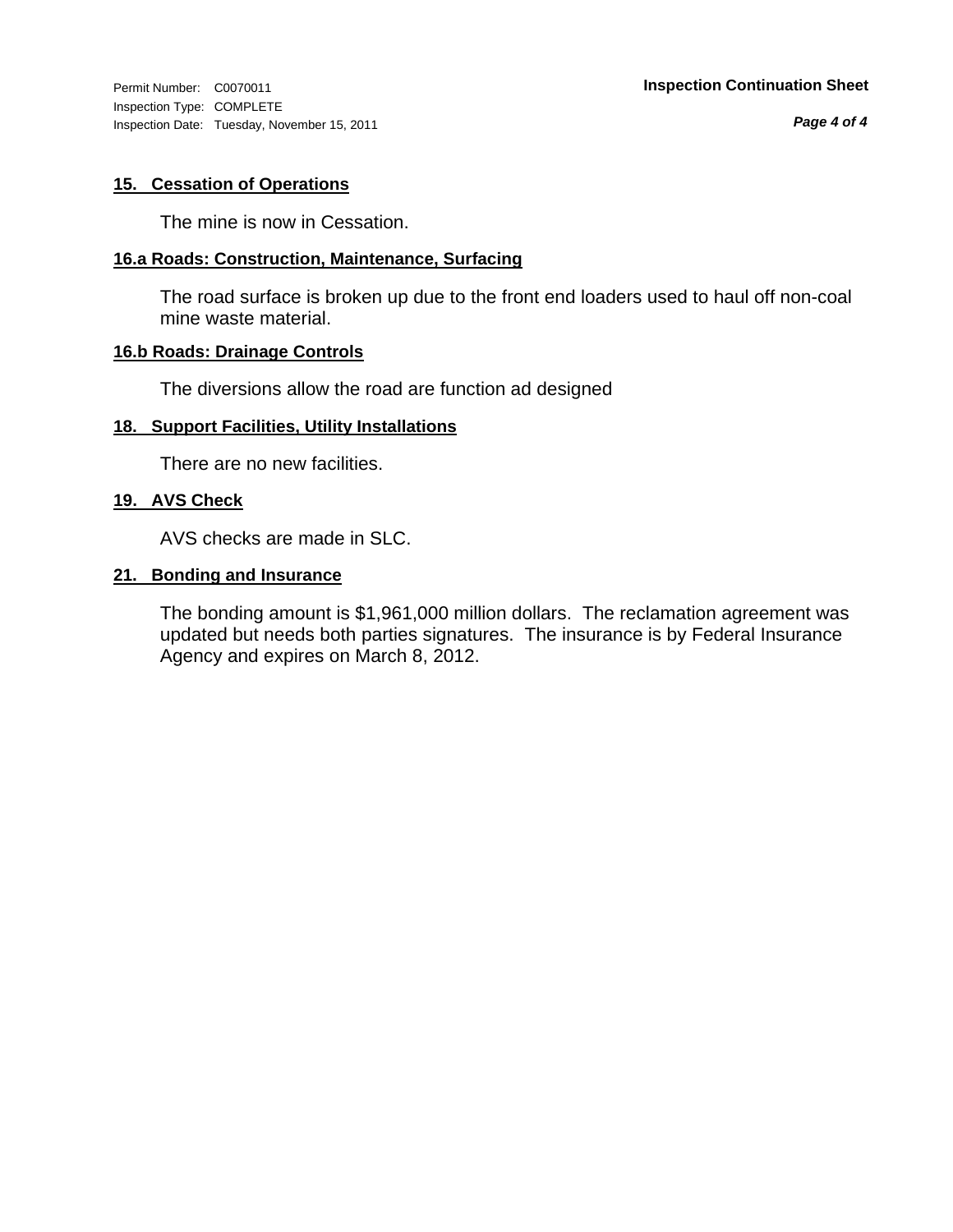

# **State of Utah**

DEPARTMENT OF NATURAL RESOURCES

**MICHAEL R. STYLER Executive Director** 

#### Division of Oil, Gas and Mining

**JOHN R. BAZA Division Director** 

| Representatives Present During the Inspection: |               |  |
|------------------------------------------------|---------------|--|
|                                                | OGM Pete Hess |  |

# **Inspection Report**

| Permit Number:   | C0070013                                      |
|------------------|-----------------------------------------------|
| Inspection Type: | <b>PARTIAL</b>                                |
|                  | Inspection Date: Wednesday, November 09, 2011 |
| Start Date/Time: | 11/9/2011 8:48:00 AM                          |
| End Date/Time:   | 11/9/2011 9:50:00 AM                          |
| Last Inspection: | Thursday, October 20, 2011                    |

Inspector: Pete Hess,

Weather: Clear, cold; 18 degrees F @ 7:13 AM

InspectionID Report Number: 2920

Accepted by: jhelfric 11/29/2011

|                                          |                                | Permitee: UTAHAMERICAN ENERGY INC              |                                     |  |  |
|------------------------------------------|--------------------------------|------------------------------------------------|-------------------------------------|--|--|
| <b>Operator: UTAHAMERICAN ENERGY INC</b> |                                |                                                |                                     |  |  |
|                                          | <b>Site: HORSE CANYON MINE</b> |                                                |                                     |  |  |
|                                          |                                | Address: PO BOX 910, EAST CARBON UT 84520-0910 |                                     |  |  |
|                                          | County: <b>CARBON</b>          |                                                |                                     |  |  |
|                                          |                                | Permit Type: PERMANENT COAL PROGRAM            |                                     |  |  |
|                                          | Permit Status: ACTIVE          |                                                |                                     |  |  |
|                                          | <b>Current Acreages</b>        | <b>Mineral Ownership</b>                       | <b>Types of Operations</b>          |  |  |
| 5,992.07                                 | <b>Total Permitted</b>         | M<br>Federal                                   | $\blacktriangledown$<br>Underground |  |  |
| 42.60                                    | <b>Total Disturbed</b>         | $\vee$ State                                   | <b>Surface</b>                      |  |  |
| 51.56                                    | <b>Phase I</b>                 | County<br>M                                    | Loadout                             |  |  |
| 51.56                                    | <b>Phase II</b>                | M<br>Fee                                       | Processing                          |  |  |
| 74.26                                    | <b>Phase III</b>               | Other                                          | Reprocessing                        |  |  |

**Report summary and status for pending enforcement actions, permit conditions, Division Orders, and amendments:**

Mr. Jay Marshall was not able to attend the inspection this day.



**Inspector's Signature:**

46 Inspector ID Number:Pete Hess,

**Note**: This inspection report does not constitute and affidavit and compliance, with the regulatory program of the Division of Oil, Gas and Mining. telephone (801) 538-5340 · facsimile (801) 359-3940 · TTY (801) 538-7458 · www.ogm.utah.gov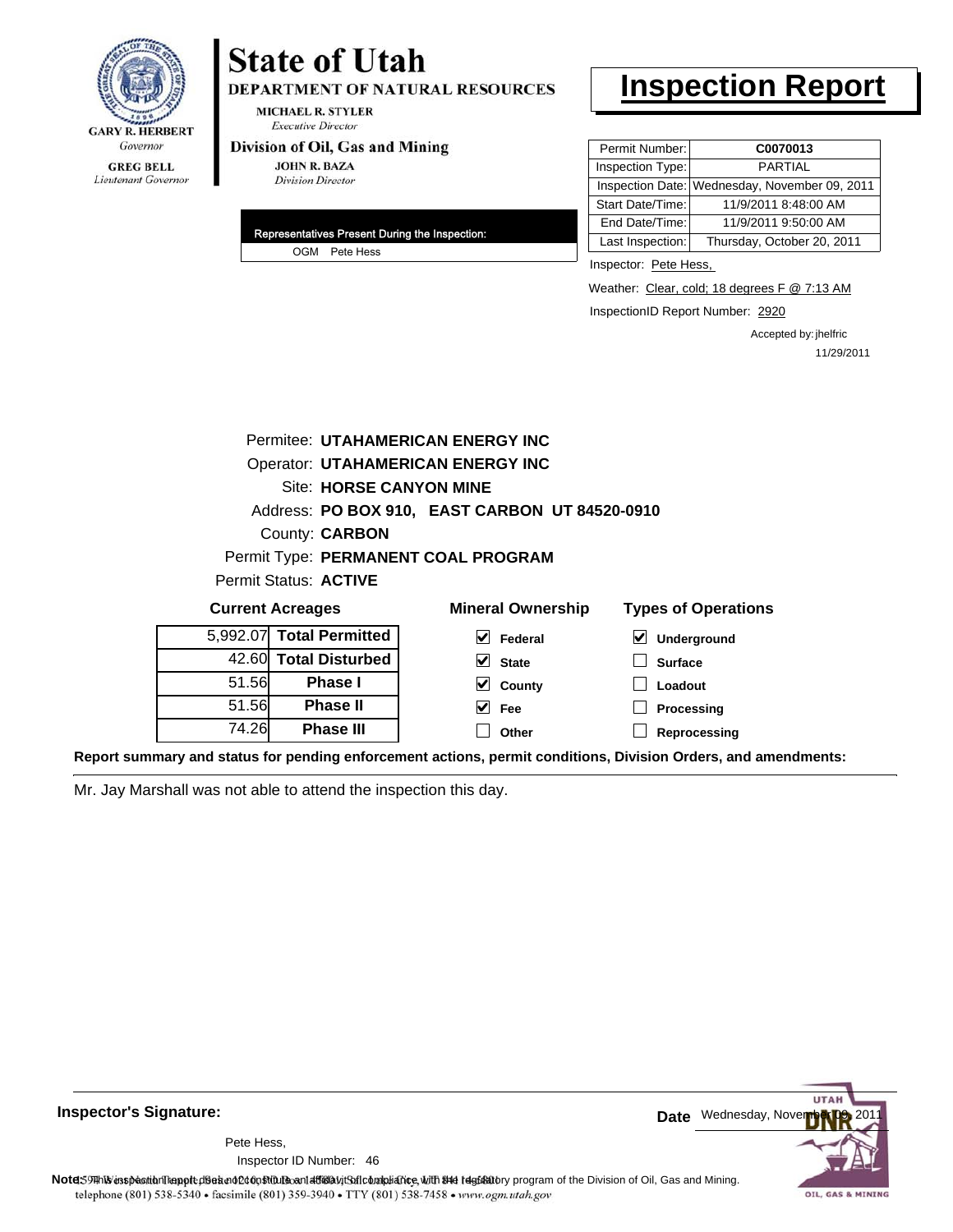#### *REVIEW OF PERMIT, PERFORMANCE STANDARDS PERMIT CONDITION REQUIREMENTS*

*1. Substantiate the elements on this inspection by checking the appropriate performance standard.*

 *a. For COMPLETE inspections provide narrative justification for any elements not fully inspected unless element is not appropriate to the site, in which case check Not Applicable.*

 *b. For PARTIAL inspections check only the elements evaluated.*

*2. Document any noncompliance situation by reference the NOV issued at the appropriate performance standard listed below.*

*3. Reference any narratives written in conjunction with this inspection at the appropriate performace standard listed below.*

|     |                                                               | Evaluated               | Not Applicable Comment  |                         | Enforcement |
|-----|---------------------------------------------------------------|-------------------------|-------------------------|-------------------------|-------------|
| 1.  | Permits, Change, Transfer, Renewal, Sale                      |                         |                         |                         |             |
| 2.  | Signs and Markers                                             | $\overline{\mathbf{v}}$ |                         |                         |             |
| 3.  | Topsoil                                                       | $\overline{\mathbf{v}}$ |                         | $\overline{\mathbf{v}}$ |             |
| 4.a | Hydrologic Balance: Diversions                                | $\blacktriangledown$    |                         |                         |             |
| 4.b | Hydrologic Balance: Sediment Ponds and Impoundments           | $\blacktriangledown$    |                         | $\blacktriangledown$    |             |
| 4.c | Hydrologic Balance: Other Sediment Control Measures           |                         |                         |                         |             |
| 4.d | Hydrologic Balance: Water Monitoring                          | $\overline{\mathbf{v}}$ |                         | $\blacktriangledown$    |             |
| 4.e | Hydrologic Balance: Effluent Limitations                      |                         |                         |                         |             |
| 5.  | Explosives                                                    | $\overline{\mathbf{v}}$ |                         | $\overline{\mathbf{v}}$ |             |
| 6.  | Disposal of Excess Spoil, Fills, Benches                      |                         |                         |                         |             |
| 7.  | Coal Mine Waste, Refuse Piles, Impoundments                   |                         | $\overline{\mathbf{v}}$ |                         |             |
| 8.  | Noncoal Waste                                                 | $\overline{\mathsf{v}}$ |                         | $\overline{\mathbf{v}}$ |             |
| 9.  | Protection of Fish, Wildlife and Related Environmental Issues | ✔                       |                         | V                       |             |
| 10. | Slides and Other Damage                                       | $\overline{\mathbf{v}}$ |                         | $\overline{\mathbf{v}}$ |             |
| 11. | Contemporaneous Reclamation                                   |                         |                         |                         |             |
| 12. | <b>Backfilling And Grading</b>                                |                         | $\overline{\mathbf{v}}$ |                         |             |
| 13. | Revegetation                                                  | $\overline{\mathbf{v}}$ |                         | $\overline{\mathbf{v}}$ |             |
| 14. | Subsidence Control                                            | $\overline{\mathbf{v}}$ |                         | $\blacktriangledown$    |             |
|     | 15. Cessation of Operations                                   |                         | ☑                       |                         |             |
|     | 16.a Roads: Construction, Maintenance, Surfacing              | ⊽                       |                         | V                       |             |
|     | 16.b Roads: Drainage Controls                                 | ⊽                       |                         | $\blacktriangledown$    |             |
|     | 17. Other Transportation Facilities                           | ☑                       |                         |                         |             |
|     | 18. Support Facilities, Utility Installations                 | $\overline{\mathbf{v}}$ |                         |                         |             |
|     | 19. AVS Check                                                 |                         |                         |                         |             |
| 20. | <b>Air Quality Permit</b>                                     | $\blacktriangledown$    |                         | $\blacktriangledown$    |             |
| 21. | Bonding and Insurance                                         |                         |                         |                         |             |
|     | 22. Other                                                     |                         |                         |                         |             |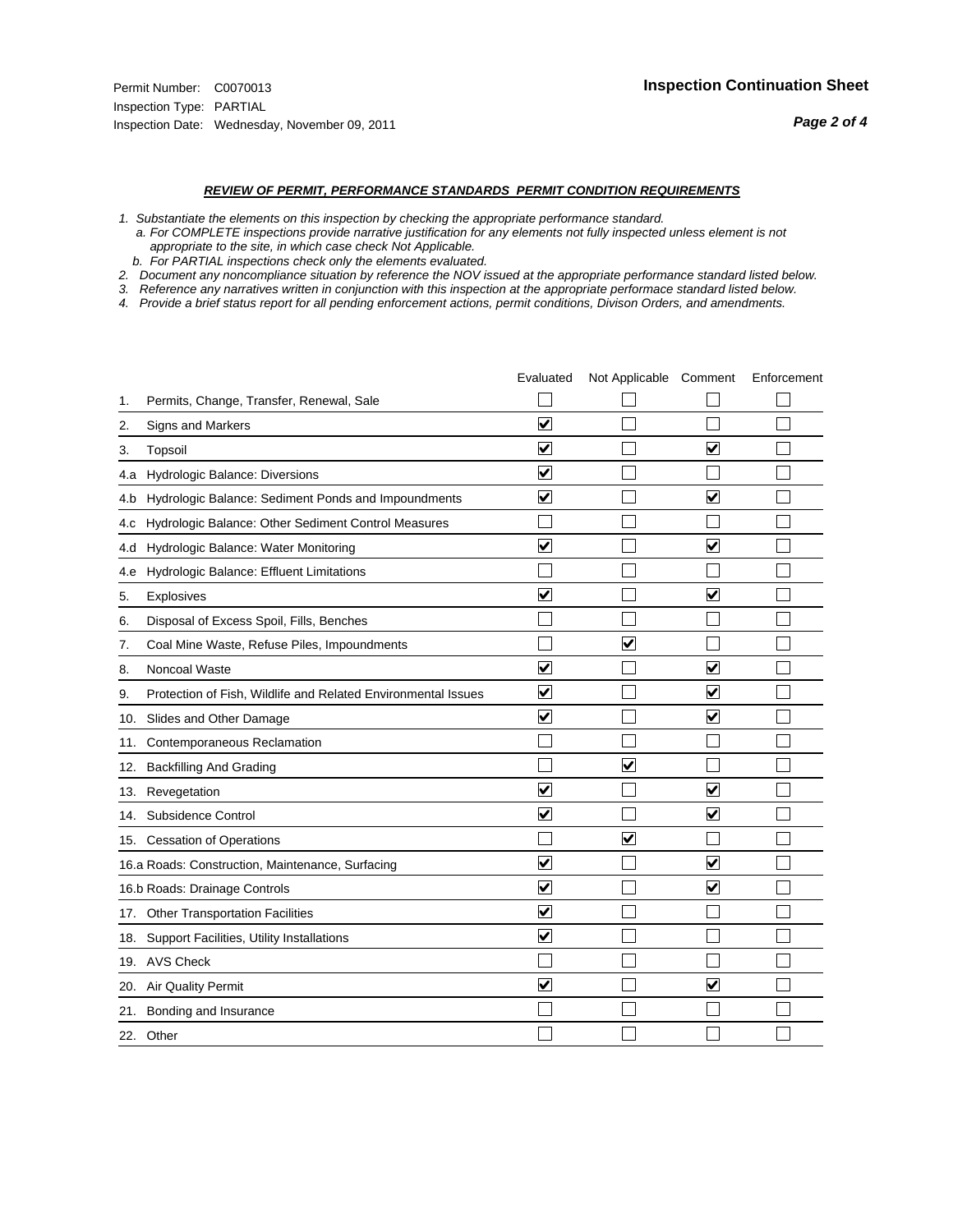### **3. Topsoil**

The Permittee needs to enhance the retention berm on the west side of the topsoil pile (about 25 feet). Water flows from both directions to the low point.

#### **4.b Hydrologic Balance: Sediment Ponds and Impoundments**

### **4.d Hydrologic Balance: Water Monitoring**

Ponds #1 and #2 were dry. None of the sites disturbed area diversions contained flowing water.

#### **5. Explosives**

The explosive and detonator storage magazine location and the transport boxes were inspected; both magazines were locked. The transport boxes were empty. The surrounding area was clear of combustible material and required signs were in place.

#### **8. Noncoal Waste**

The Mine site is clean and orderly.

### **9. Protection of Fish, Wildlife and Related Environmental Issues**

### **10. Slides and Other Damage**

The Permittee has addressed the erosion beneath the stockpile conveyor (outslope of the shop/warehouse pad). The area has been re-shaped and sections of conveyor belting have been laid down the slope beneath the conveyor to armour it. Drain pipes collect water at the top of this slope and course it onto the belting thence down the slope onto the coal storage area.

### **13. Revegetation**

The Permittee, contracting Mr. Matt Serfustini of Environmental Industrial Services, conducted the required annual evaluation of the four seeded areas on the incised inslopes of Pond #1. The purpose of this permit requirement is to test whether summer seeding will increase the establishment of the warm season grass species (Blue Grama and Galleta). 3 years of monitoring are required; 2011 is the first year of reporting. Mr. Serfustini's report states that neither grass species was observed in any of the four areas being monitored. See Lila Canyon MRP, Chapter 3, Page 29, Section 354.

### **14. Subsidence Control**

All underground mining is in the development stage , (no secondary extraction). Coal was being actively mined this day.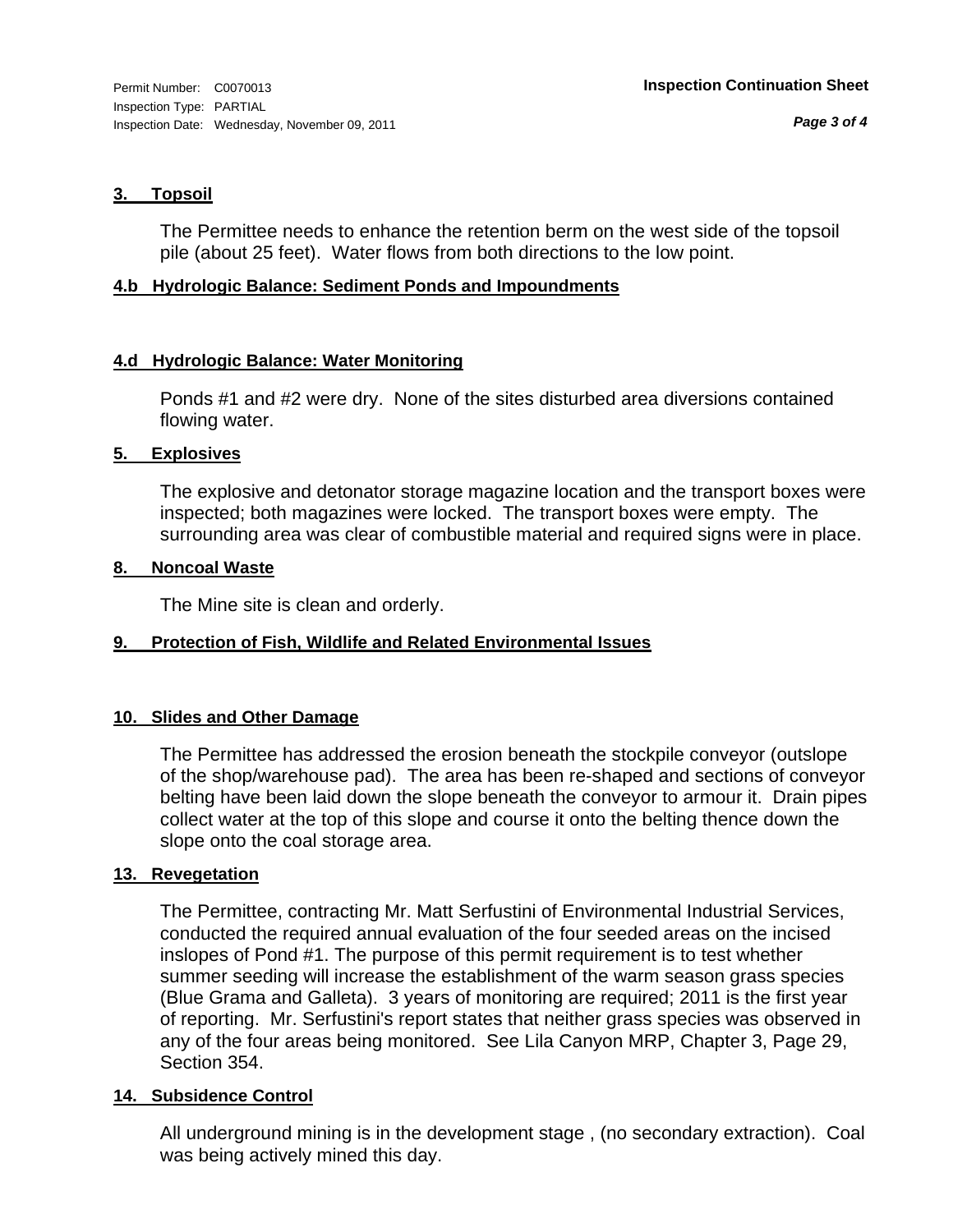*Page 4 of 4*

## **16.a Roads: Construction, Maintenance, Surfacing**

The portal access road had recently been watered; it was graded and well compacted.

#### **16.b Roads: Drainage Controls**

DC-19 (located on the NW corner of Pond #2) is to be re-set. The Permittee has determined its gradient is too shallow, which is why sediment builds up in the culvert.

### **20. Air Quality Permit**

There was no wind blowing during today's inspection.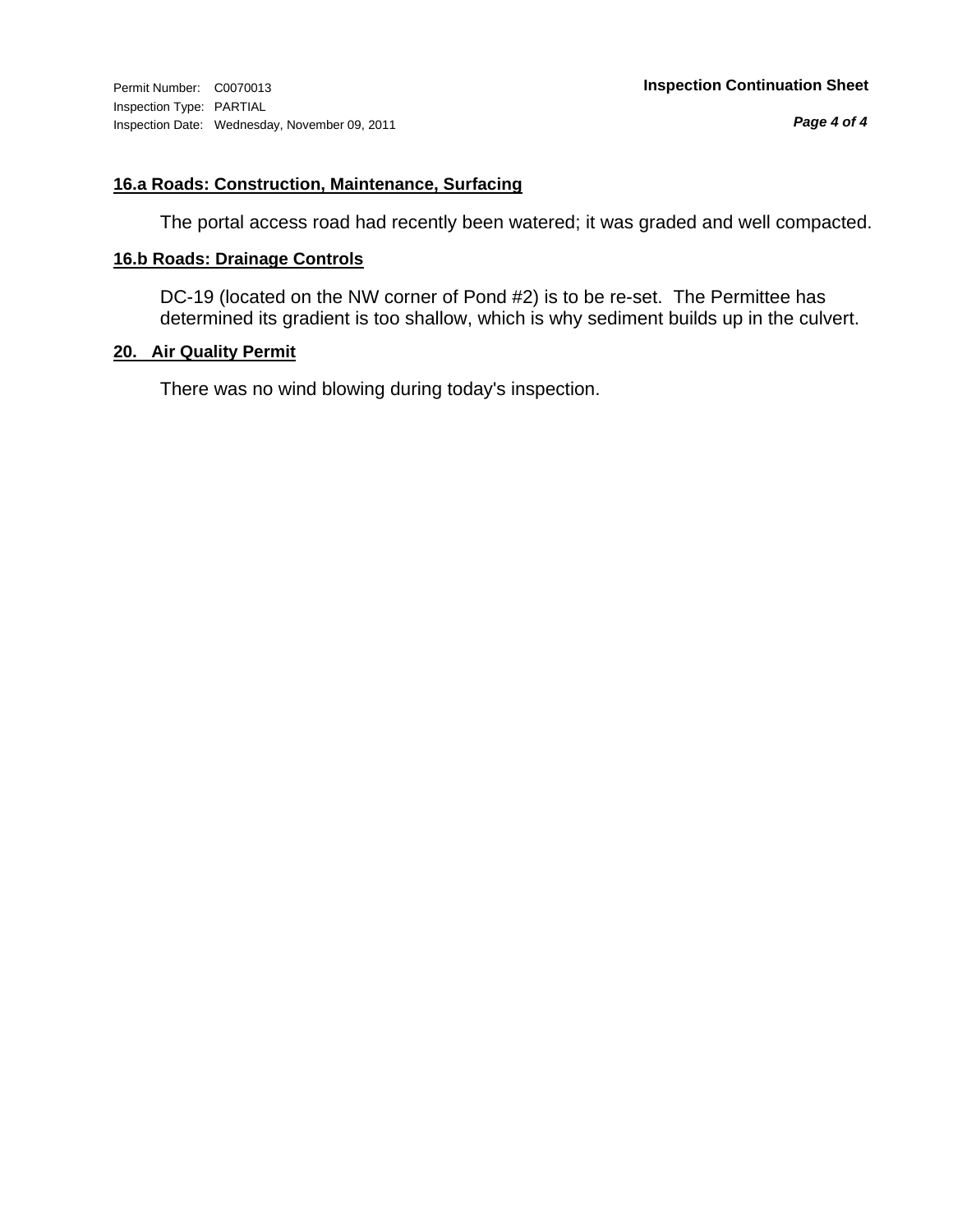

# **State of Utah**

DEPARTMENT OF NATURAL RESOURCES

**MICHAEL R. STYLER Executive Director** 

#### Division of Oil, Gas and Mining

**JOHN R. BAZA Division Director** 

| Representatives Present During the Inspection: |  |
|------------------------------------------------|--|
| OGM Pete Hess                                  |  |

# **Inspection Report**

| Permit Number:   | C0070013                                      |
|------------------|-----------------------------------------------|
| Inspection Type: | <b>PARTIAL</b>                                |
| Inspection Date: | Tuesday, November 15, 2011                    |
| Start Date/Time: | 11/15/2011 10:10:00 AM                        |
| End Date/Time:   | 11/15/2011 10:50:00 AM                        |
|                  | Last Inspection: Wednesday, November 09, 2011 |

Inspector: Pete Hess,

Weather: Clear, cold; 30's F

InspectionID Report Number: 2926

Accepted by: jhelfric 11/29/2011

| Permitee: UTAHAMERICAN ENERGY INC |                                                                                   |                                                |                  |  |  |
|-----------------------------------|-----------------------------------------------------------------------------------|------------------------------------------------|------------------|--|--|
|                                   | <b>Operator: UTAHAMERICAN ENERGY INC</b>                                          |                                                |                  |  |  |
|                                   | Site: HORSE CANYON MINE                                                           |                                                |                  |  |  |
|                                   |                                                                                   | Address: PO BOX 910, EAST CARBON UT 84520-0910 |                  |  |  |
|                                   | County: <b>CARBON</b>                                                             |                                                |                  |  |  |
|                                   |                                                                                   | Permit Type: PERMANENT COAL PROGRAM            |                  |  |  |
|                                   | <b>Permit Status: ACTIVE</b>                                                      |                                                |                  |  |  |
|                                   | <b>Mineral Ownership</b><br><b>Types of Operations</b><br><b>Current Acreages</b> |                                                |                  |  |  |
| 5.992.07                          | <b>Total Permitted</b>                                                            | M<br>Federal                                   | ⊻<br>Underground |  |  |
| 42.60                             | <b>Total Disturbed</b>                                                            | $\vee$ State                                   | <b>Surface</b>   |  |  |
| 51.56                             | <b>Phase I</b>                                                                    | $\vee$ County                                  | Loadout          |  |  |
| 51.56                             | <b>Phase II</b>                                                                   | $ v $ Fee                                      | Processing       |  |  |
| 74.26                             | <b>Phase III</b>                                                                  | Other                                          | Reprocessing     |  |  |

**Report summary and status for pending enforcement actions, permit conditions, Division Orders, and amendments:**



46 Inspector ID Number:Pete Hess,

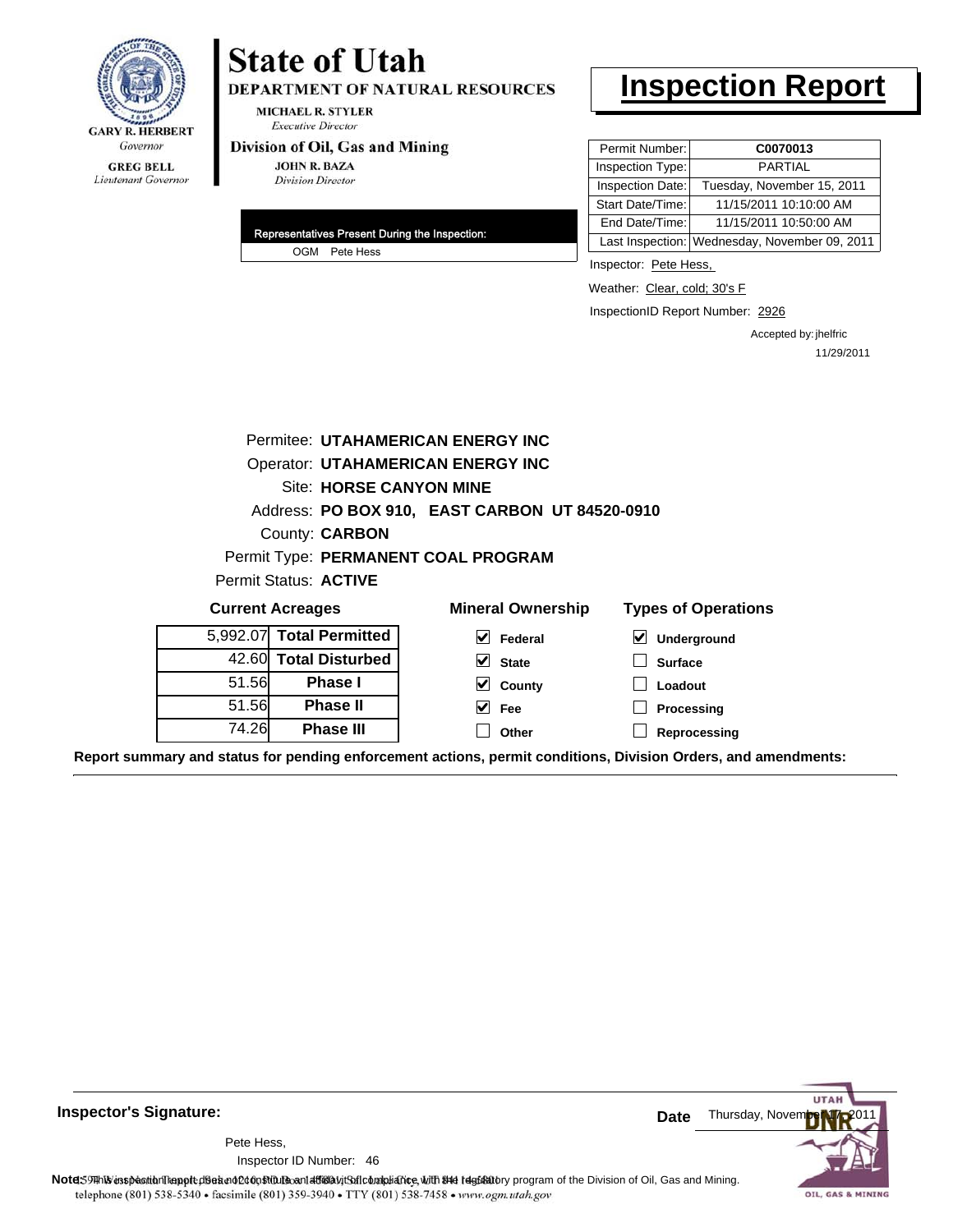#### *REVIEW OF PERMIT, PERFORMANCE STANDARDS PERMIT CONDITION REQUIREMENTS*

*1. Substantiate the elements on this inspection by checking the appropriate performance standard.*

 *a. For COMPLETE inspections provide narrative justification for any elements not fully inspected unless element is not appropriate to the site, in which case check Not Applicable.*

 *b. For PARTIAL inspections check only the elements evaluated.*

*2. Document any noncompliance situation by reference the NOV issued at the appropriate performance standard listed below.*

*3. Reference any narratives written in conjunction with this inspection at the appropriate performace standard listed below.*

|     |                                                               | Evaluated               | Not Applicable Comment |                      | Enforcement |
|-----|---------------------------------------------------------------|-------------------------|------------------------|----------------------|-------------|
| 1.  | Permits, Change, Transfer, Renewal, Sale                      |                         |                        |                      |             |
| 2.  | Signs and Markers                                             | $\overline{\mathbf{v}}$ |                        |                      |             |
| 3.  | Topsoil                                                       |                         |                        |                      |             |
| 4.a | Hydrologic Balance: Diversions                                | $\blacktriangledown$    |                        | $\blacktriangledown$ |             |
| 4.b | Hydrologic Balance: Sediment Ponds and Impoundments           |                         |                        |                      |             |
| 4.C | Hydrologic Balance: Other Sediment Control Measures           |                         |                        |                      |             |
| 4.d | Hydrologic Balance: Water Monitoring                          |                         |                        |                      |             |
| 4.e | Hydrologic Balance: Effluent Limitations                      |                         |                        |                      |             |
| 5.  | Explosives                                                    |                         |                        |                      |             |
| 6.  | Disposal of Excess Spoil, Fills, Benches                      |                         |                        |                      |             |
| 7.  | Coal Mine Waste, Refuse Piles, Impoundments                   |                         |                        |                      |             |
| 8.  | Noncoal Waste                                                 |                         |                        |                      |             |
| 9.  | Protection of Fish, Wildlife and Related Environmental Issues |                         |                        |                      |             |
| 10. | Slides and Other Damage                                       |                         |                        |                      |             |
| 11. | Contemporaneous Reclamation                                   |                         |                        |                      |             |
| 12. | <b>Backfilling And Grading</b>                                |                         |                        |                      |             |
| 13. | Revegetation                                                  |                         |                        |                      |             |
| 14. | Subsidence Control                                            |                         |                        |                      |             |
|     | 15. Cessation of Operations                                   |                         |                        |                      |             |
|     | 16.a Roads: Construction, Maintenance, Surfacing              |                         |                        |                      |             |
|     | 16.b Roads: Drainage Controls                                 |                         |                        |                      |             |
| 17. | <b>Other Transportation Facilities</b>                        |                         |                        |                      |             |
| 18. | Support Facilities, Utility Installations                     |                         |                        |                      |             |
|     | 19. AVS Check                                                 |                         |                        |                      |             |
| 20. | <b>Air Quality Permit</b>                                     |                         |                        |                      |             |
| 21. | Bonding and Insurance                                         |                         |                        |                      |             |
|     | 22. Other                                                     |                         |                        |                      |             |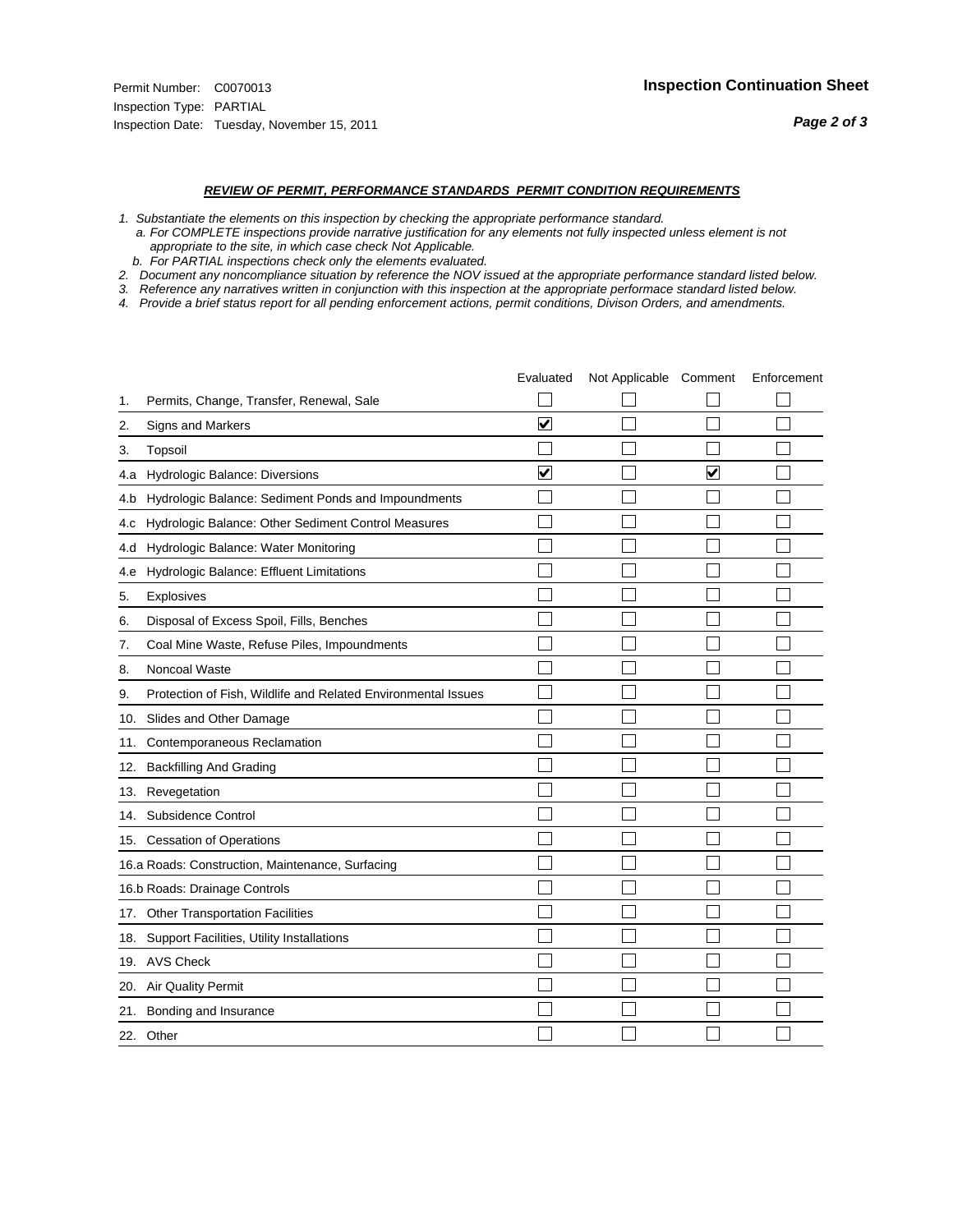Inspection Type: PARTIAL Inspection Date: Tuesday, November 15, 2011

*Page 3 of 3*

#### **4.a Hydrologic Balance: Diversions**

The Division observed that the culvert identified as DC-19 on Plate 7-5 had been reinstalled in the berm on the west corner of Pond #2. Ditch 31, which reports the runoff from the Geneva Mine (Permit Area "A") roadside waste rock pile to Horse Canyon Creek was also observed this day. Sediment buildup in the lower reach of the ditch is apparent, although sage brush plants are thriving along the edges of this sediment. The access road to this ditch continues to re-vegetate itself, although the soil appears to be poor, with a high clay content, and a high percentage of rock rubble. Roughening depressions are still visible, and most of these contain some species of re-vegetation. An \$8,000 bond amount is still being posted for this area, which consists of 0.49 acres. This bond is included in the Permit Area "B" reclamation bond.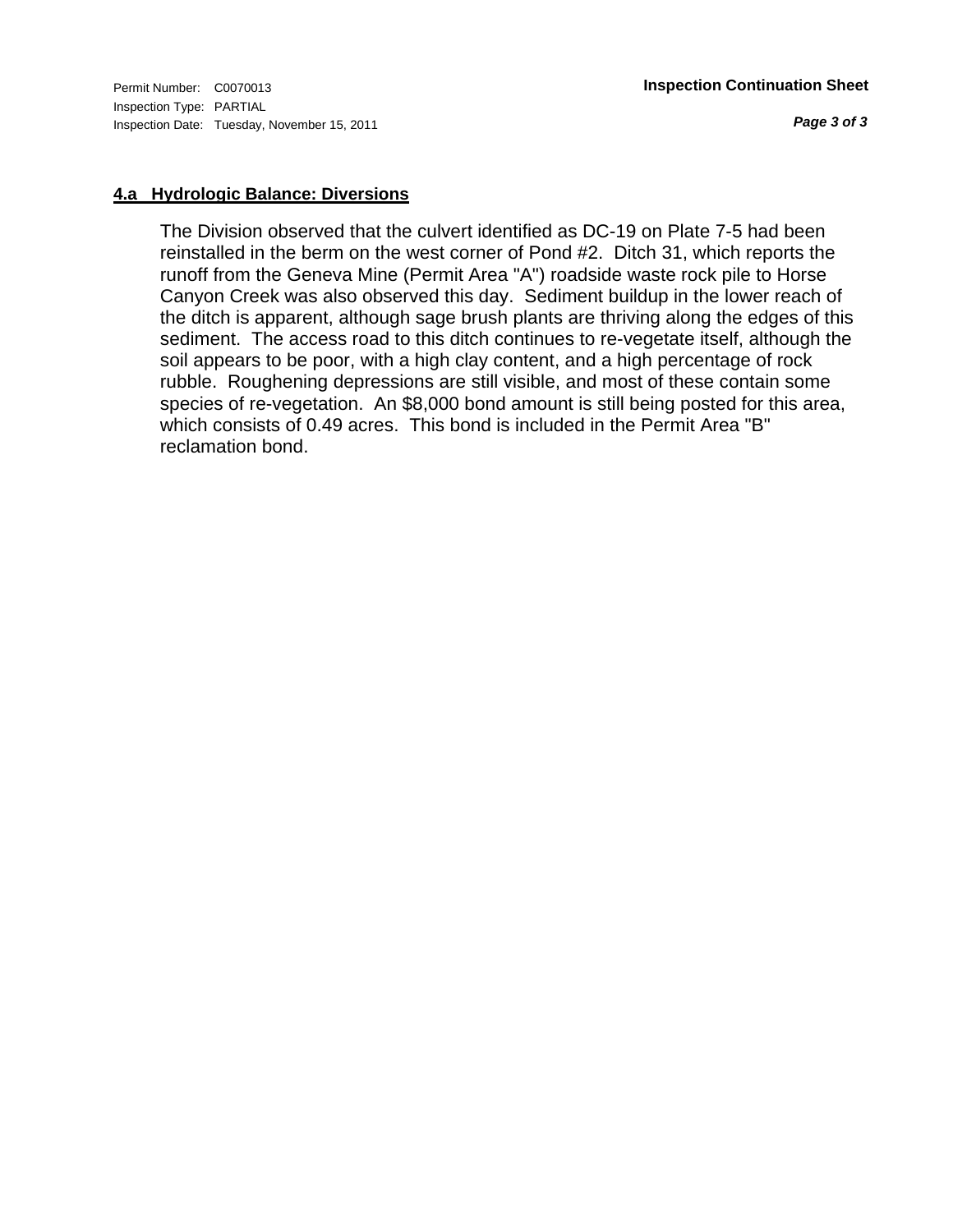

# **State of Utah**

**DEPARTMENT OF NATURAL RESOURCES** 

**MICHAEL R. STYLER Executive Director** 

#### Division of Oil, Gas and Mining

**JOHN R. BAZA Division Director** 

| Representatives Present During the Inspection: |
|------------------------------------------------|
| OGM Pete Hess                                  |

# **Inspection Report**

| Permit Number:   | C0070016                                      |
|------------------|-----------------------------------------------|
| Inspection Type: | <b>PARTIAL</b>                                |
|                  | Inspection Date: Wednesday, November 02, 2011 |
| Start Date/Time: | 11/2/2011 9:42:00 AM                          |
| End Date/Time:   | 11/2/2011 10:10:00 AM                         |
| Last Inspection: | Tuesday, October 11, 2011                     |

Inspector: Pete Hess,

Weather: Clear, cold; < 30 degrees F.

InspectionID Report Number: 2913

Accepted by: jhelfric 11/29/2011

|                                                                                   | Permitee: CANYON FUEL COMPANY           |                                     |                  |  |  |
|-----------------------------------------------------------------------------------|-----------------------------------------|-------------------------------------|------------------|--|--|
|                                                                                   | <b>Operator: CANYON FUEL COMPANY</b>    |                                     |                  |  |  |
|                                                                                   | Site: GORDON CREEK 2, 7 & 8 MINES       |                                     |                  |  |  |
|                                                                                   | Address: HC 35 BOX 380, HELPER UT 84526 |                                     |                  |  |  |
|                                                                                   | County: <b>CARBON</b>                   |                                     |                  |  |  |
|                                                                                   |                                         | Permit Type: PERMANENT COAL PROGRAM |                  |  |  |
|                                                                                   | Permit Status: RECLAIMED                |                                     |                  |  |  |
| <b>Types of Operations</b><br><b>Mineral Ownership</b><br><b>Current Acreages</b> |                                         |                                     |                  |  |  |
|                                                                                   | 179.27 Total Permitted                  | V<br>Federal                        | V<br>Underground |  |  |
|                                                                                   | 34.15 Total Disturbed                   | <b>State</b>                        | <b>Surface</b>   |  |  |
| 32.52                                                                             | <b>Phase I</b>                          | County                              | Loadout          |  |  |
| 32.52                                                                             | <b>Phase II</b>                         | M<br>Fee                            | Processing       |  |  |
| 0.73                                                                              | <b>Phase III</b>                        | Other                               | Reprocessing     |  |  |

**Report summary and status for pending enforcement actions, permit conditions, Division Orders, and amendments:**

The site was snow covered (.25 to to .33 inches). There are no visible changes to the site.

The new red gates installed by Mountain Coal Company for the landowner remain unlocked.

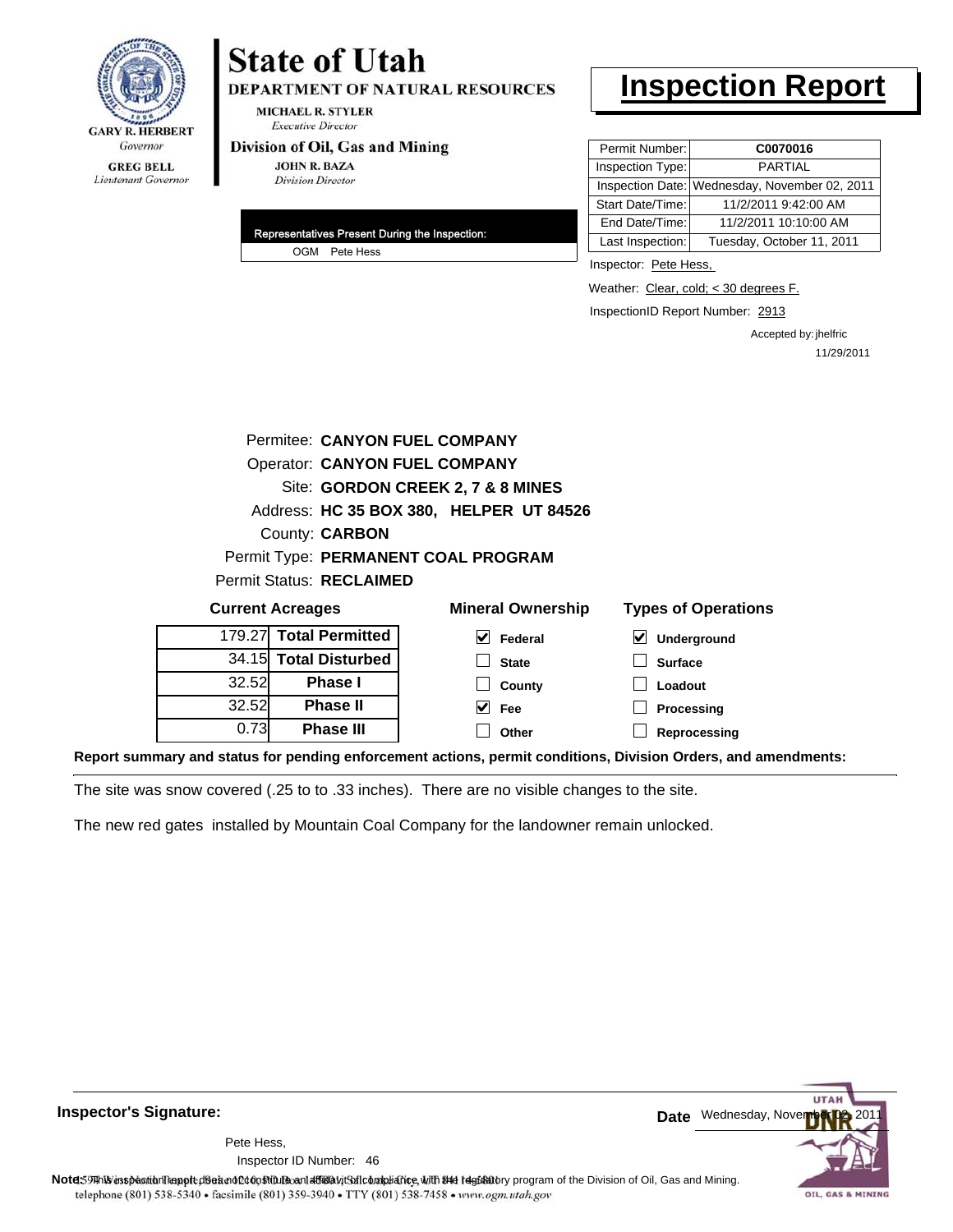#### *REVIEW OF PERMIT, PERFORMANCE STANDARDS PERMIT CONDITION REQUIREMENTS*

*1. Substantiate the elements on this inspection by checking the appropriate performance standard.*

 *a. For COMPLETE inspections provide narrative justification for any elements not fully inspected unless element is not appropriate to the site, in which case check Not Applicable.*

 *b. For PARTIAL inspections check only the elements evaluated.*

*2. Document any noncompliance situation by reference the NOV issued at the appropriate performance standard listed below.*

*3. Reference any narratives written in conjunction with this inspection at the appropriate performace standard listed below.*

|     |                                                               | Evaluated               | Not Applicable Comment  |                      | Enforcement          |
|-----|---------------------------------------------------------------|-------------------------|-------------------------|----------------------|----------------------|
| 1.  | Permits, Change, Transfer, Renewal, Sale                      |                         |                         |                      |                      |
| 2.  | Signs and Markers                                             | $\overline{\mathbf{v}}$ |                         |                      |                      |
| 3.  | Topsoil                                                       |                         |                         |                      | $\blacktriangledown$ |
| 4.a | Hydrologic Balance: Diversions                                | $\blacktriangledown$    |                         |                      |                      |
| 4.b | Hydrologic Balance: Sediment Ponds and Impoundments           |                         |                         |                      |                      |
| 4.c | Hydrologic Balance: Other Sediment Control Measures           |                         |                         |                      |                      |
| 4.d | Hydrologic Balance: Water Monitoring                          | $\overline{\mathbf{v}}$ |                         | $\blacktriangledown$ |                      |
| 4.e | Hydrologic Balance: Effluent Limitations                      |                         | ⊽                       |                      |                      |
| 5.  | Explosives                                                    |                         | ☑                       |                      |                      |
| 6.  | Disposal of Excess Spoil, Fills, Benches                      |                         | $\blacktriangledown$    |                      |                      |
| 7.  | Coal Mine Waste, Refuse Piles, Impoundments                   |                         | $\overline{\mathbf{v}}$ |                      |                      |
| 8.  | Noncoal Waste                                                 | $\overline{\mathsf{v}}$ |                         |                      |                      |
| 9.  | Protection of Fish, Wildlife and Related Environmental Issues | $\overline{\mathbf{v}}$ |                         | ⊽                    |                      |
|     | 10. Slides and Other Damage                                   |                         | ⊽                       |                      |                      |
| 11. | Contemporaneous Reclamation                                   |                         |                         |                      |                      |
| 12. | <b>Backfilling And Grading</b>                                |                         |                         |                      |                      |
| 13. | Revegetation                                                  |                         |                         |                      |                      |
| 14. | Subsidence Control                                            |                         | $\overline{\mathbf{v}}$ |                      |                      |
|     | 15. Cessation of Operations                                   |                         |                         |                      |                      |
|     | 16.a Roads: Construction, Maintenance, Surfacing              |                         | ☑                       |                      |                      |
|     | 16.b Roads: Drainage Controls                                 |                         |                         |                      |                      |
| 17. | Other Transportation Facilities                               |                         |                         |                      |                      |
| 18. | Support Facilities, Utility Installations                     |                         |                         |                      |                      |
|     | 19. AVS Check                                                 |                         |                         |                      |                      |
| 20. | <b>Air Quality Permit</b>                                     |                         |                         |                      |                      |
| 21. | Bonding and Insurance                                         |                         |                         |                      |                      |
|     | 22. Other                                                     |                         |                         |                      |                      |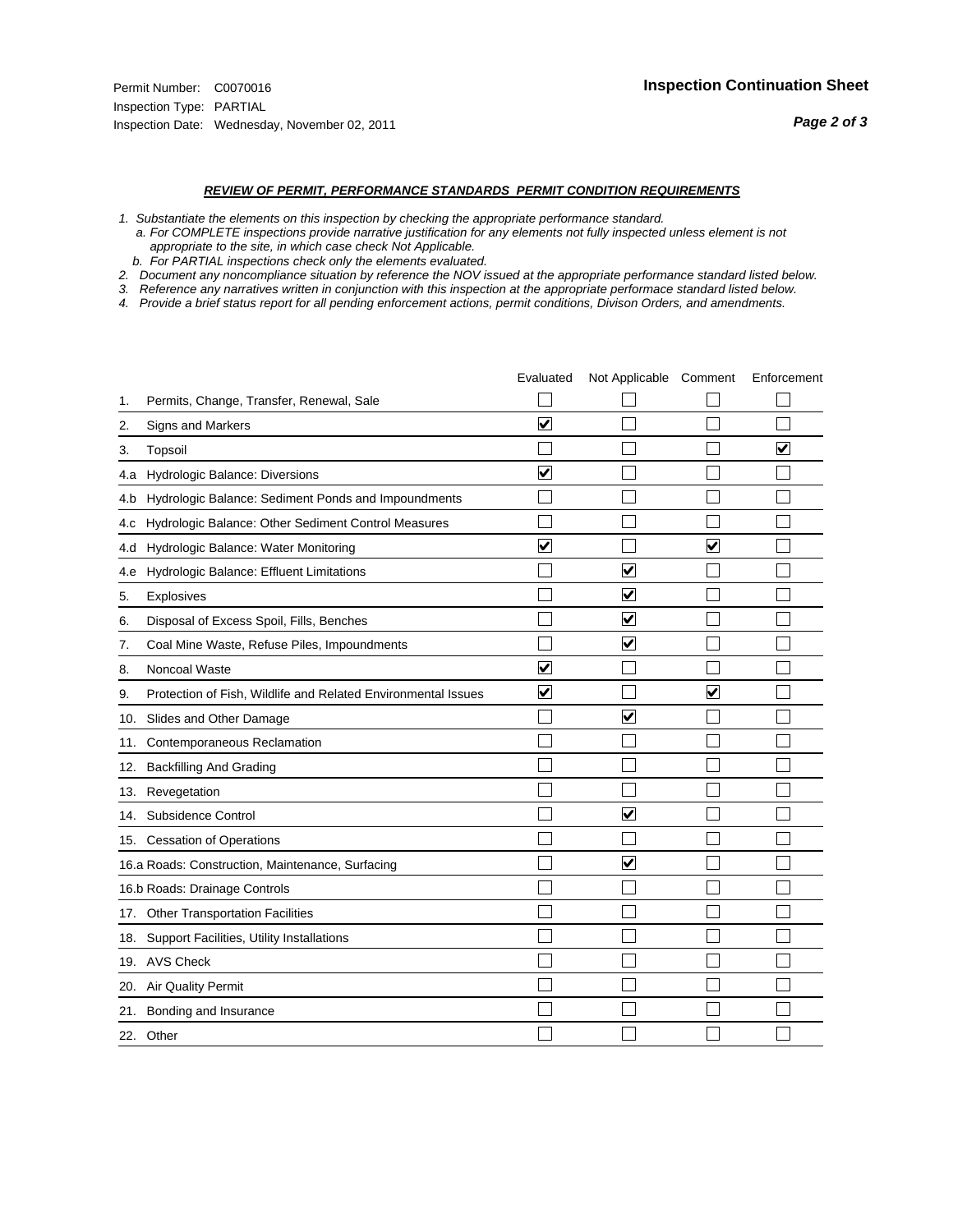*Page 3 of 3*

#### **4.d Hydrologic Balance: Water Monitoring**

Neither Bryner Creek nor the first reclamation lateral were flowing runoff. 2nd Quarter 2011 surface water monitoring data for the Gordon Creek permit area has been inserted into the DOGM data base pipeline, and the data is ready for uploading.

### **9. Protection of Fish, Wildlife and Related Environmental Issues**

A few deer tracks and dog prints were observed in the snow; no animals were observed.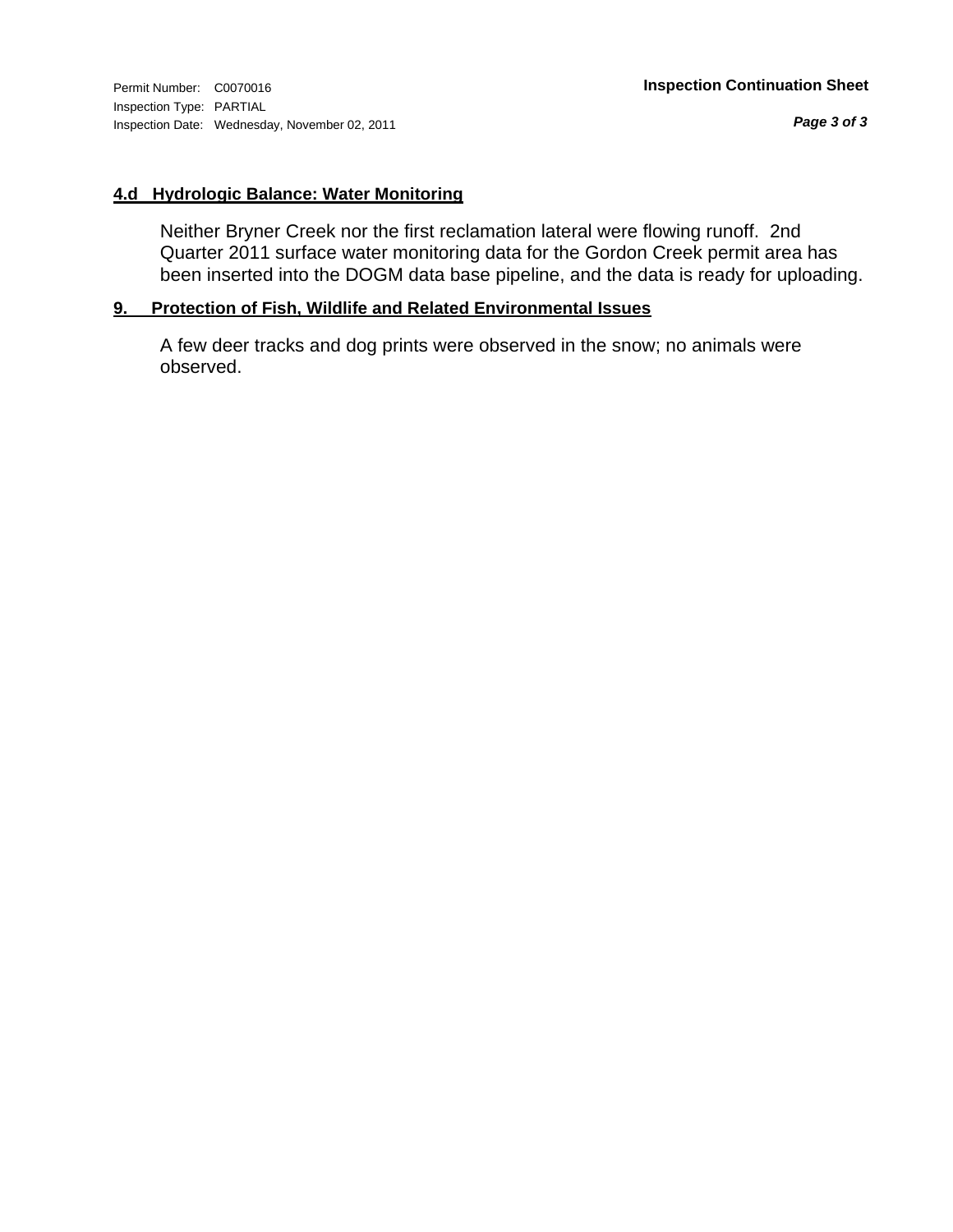

## **GREG BELL** Lieutenant Governor

# **State of Utah**

**DEPARTMENT OF NATURAL RESOURCES** 

**MICHAEL R. STYLER Executive Director** 

#### Division of Oil, Gas and Mining

**JOHN R. BAZA Division Director** 

| Representatives Present During the Inspection: |  |                      |  |
|------------------------------------------------|--|----------------------|--|
|                                                |  | Company Vicky Miller |  |
|                                                |  | OGM Steve Demczak    |  |

# **Inspection Report**

| Permit Number:   | C0070018                   |  |
|------------------|----------------------------|--|
| Inspection Type: | <b>COMPLETE</b>            |  |
| Inspection Date: | Tuesday, November 22, 2011 |  |
| Start Date/Time: | 11/22/2011 10:00:00 AM     |  |
| End Date/Time:   | 11/22/2011 1:00:00 PM      |  |
| Last Inspection: | Monday, August 29, 2011    |  |

Inspector: Steve Demczak,

**Loadout Processing**

Weather: Sunny, 30's

InspectionID Report Number: 2936

Accepted by:

|                         |                              | Permitee: CANYON FUEL COMPANY             |                            |
|-------------------------|------------------------------|-------------------------------------------|----------------------------|
|                         |                              | <b>Operator: CANYON FUEL COMPANY</b>      |                            |
|                         |                              | Site: SOLDIER CANYON MINE                 |                            |
|                         |                              | Address: PO BOX 1029, WELLINGTON UT 84542 |                            |
|                         | County: <b>CARBON</b>        |                                           |                            |
|                         |                              | Permit Type: PERMANENT COAL PROGRAM       |                            |
|                         | <b>Permit Status: ACTIVE</b> |                                           |                            |
| <b>Current Acreages</b> |                              | <b>Mineral Ownership</b>                  | <b>Types of Operations</b> |
|                         | 6,624.64 Total Permitted     | M<br>Federal                              | V<br>Underground           |
|                         | 24.32 Total Disturbed        | V<br><b>State</b>                         | <b>Surface</b>             |
|                         | <b>Phase</b> I               | County                                    | Loadout                    |

**County Fee**

**Reprocessing Report summary and status for pending enforcement actions, permit conditions, Division Orders, and amendments: Other**

**Phase II Phase III**

Permit Condition: Canyon Fuel Company has just one permit condition for the Soldier Canyon Mine; to submit water quality data in an electronic format through the Electronic Data Input web site.

Permitting Actions: None

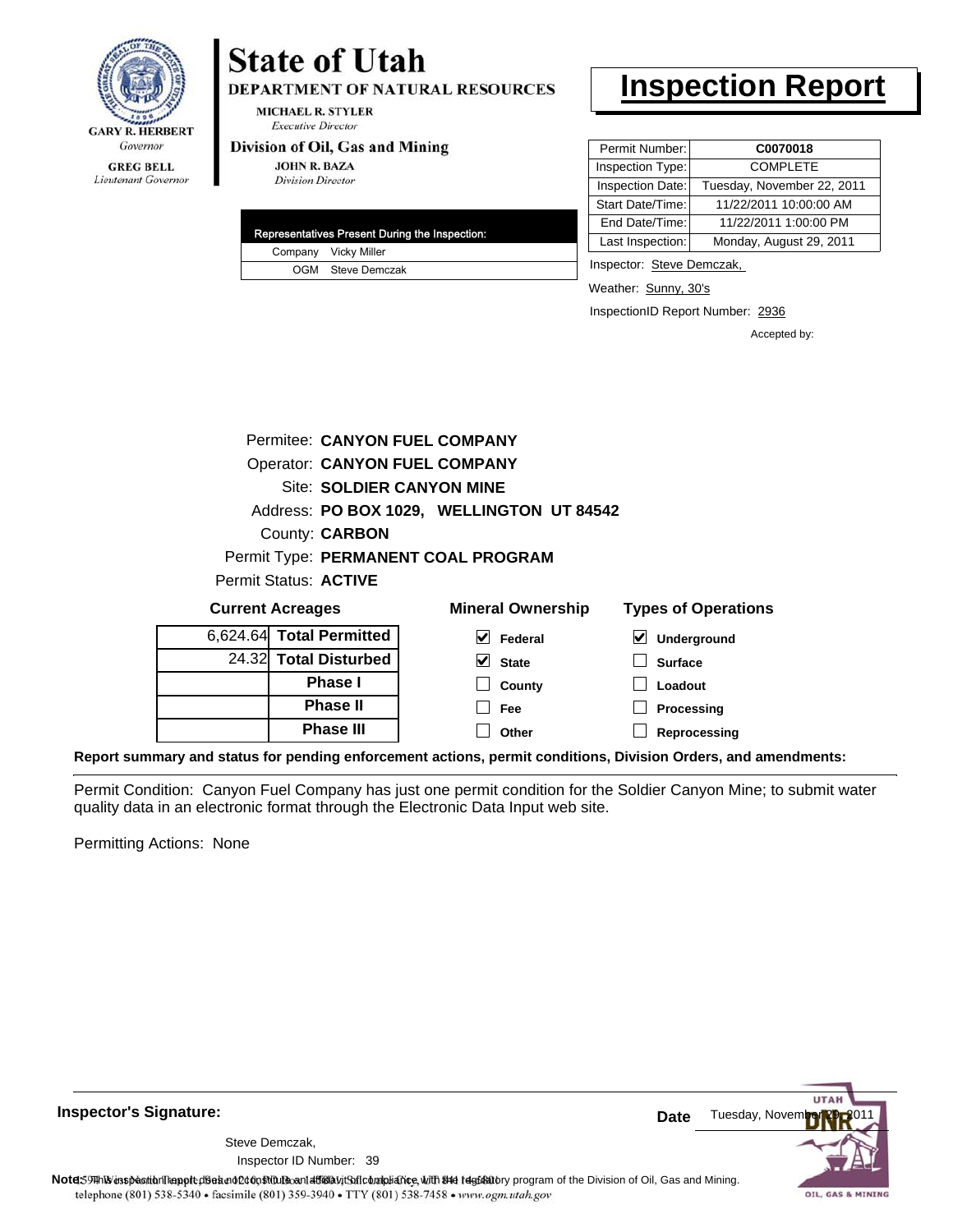#### *REVIEW OF PERMIT, PERFORMANCE STANDARDS PERMIT CONDITION REQUIREMENTS*

*1. Substantiate the elements on this inspection by checking the appropriate performance standard.*

 *a. For COMPLETE inspections provide narrative justification for any elements not fully inspected unless element is not appropriate to the site, in which case check Not Applicable.*

 *b. For PARTIAL inspections check only the elements evaluated.*

*2. Document any noncompliance situation by reference the NOV issued at the appropriate performance standard listed below.*

*3. Reference any narratives written in conjunction with this inspection at the appropriate performace standard listed below.*

|     |                                                               | Evaluated               | Not Applicable Comment          |                         | Enforcement |
|-----|---------------------------------------------------------------|-------------------------|---------------------------------|-------------------------|-------------|
| 1.  | Permits, Change, Transfer, Renewal, Sale                      | $\overline{\mathsf{v}}$ |                                 | V                       |             |
| 2.  | Signs and Markers                                             | $\overline{\mathbf{v}}$ |                                 | $\blacktriangledown$    |             |
| 3.  | Topsoil                                                       | $\overline{\mathbf{v}}$ |                                 | $\overline{\mathsf{v}}$ |             |
| 4.a | Hydrologic Balance: Diversions                                | $\overline{\mathsf{v}}$ |                                 | $\blacktriangledown$    |             |
| 4.b | Hydrologic Balance: Sediment Ponds and Impoundments           | $\blacktriangledown$    |                                 | ⊻                       |             |
| 4.C | Hydrologic Balance: Other Sediment Control Measures           | $\overline{\mathbf{v}}$ |                                 |                         |             |
| 4.d | Hydrologic Balance: Water Monitoring                          | $\overline{\mathbf{v}}$ |                                 | $\overline{\mathbf{v}}$ |             |
| 4.e | Hydrologic Balance: Effluent Limitations                      | $\overline{\mathbf{v}}$ |                                 | $\blacktriangledown$    |             |
| 5.  | <b>Explosives</b>                                             |                         | ⊽                               |                         |             |
| 6.  | Disposal of Excess Spoil, Fills, Benches                      |                         | $\blacktriangledown$            |                         |             |
| 7.  | Coal Mine Waste, Refuse Piles, Impoundments                   |                         | $\overline{\mathbf{v}}$         |                         |             |
| 8.  | Noncoal Waste                                                 | $\overline{\mathsf{v}}$ |                                 | $\overline{\mathbf{v}}$ |             |
| 9.  | Protection of Fish, Wildlife and Related Environmental Issues | $\overline{\mathbf{v}}$ |                                 |                         |             |
|     | 10. Slides and Other Damage                                   | $\overline{\mathbf{v}}$ |                                 | $\overline{\mathbf{v}}$ |             |
| 11. | Contemporaneous Reclamation                                   |                         | ☑                               |                         |             |
| 12. | <b>Backfilling And Grading</b>                                |                         | $\overline{\mathbf{v}}$         |                         |             |
| 13. | Revegetation                                                  |                         | $\overline{\blacktriangledown}$ |                         |             |
| 14. | Subsidence Control                                            | $\overline{\mathbf{v}}$ |                                 | $\overline{\mathbf{v}}$ |             |
|     | 15. Cessation of Operations                                   | $\overline{\mathbf{v}}$ |                                 | $\blacktriangledown$    |             |
|     | 16.a Roads: Construction, Maintenance, Surfacing              | $\blacktriangledown$    |                                 | $\blacktriangledown$    |             |
|     | 16.b Roads: Drainage Controls                                 | $\overline{\mathbf{v}}$ |                                 | $\overline{\mathbf{v}}$ |             |
| 17. | <b>Other Transportation Facilities</b>                        |                         | $\overline{\mathbf{v}}$         |                         |             |
| 18. | Support Facilities, Utility Installations                     | $\overline{\mathbf{v}}$ |                                 | $\blacktriangledown$    |             |
|     | 19. AVS Check                                                 | $\overline{\mathbf{v}}$ |                                 | $\blacktriangledown$    |             |
| 20. | Air Quality Permit                                            | $\checkmark$            |                                 | $\blacktriangledown$    |             |
| 21. | Bonding and Insurance                                         | $\overline{\mathbf{v}}$ |                                 | $\blacktriangledown$    |             |
|     | 22. Other                                                     |                         |                                 |                         |             |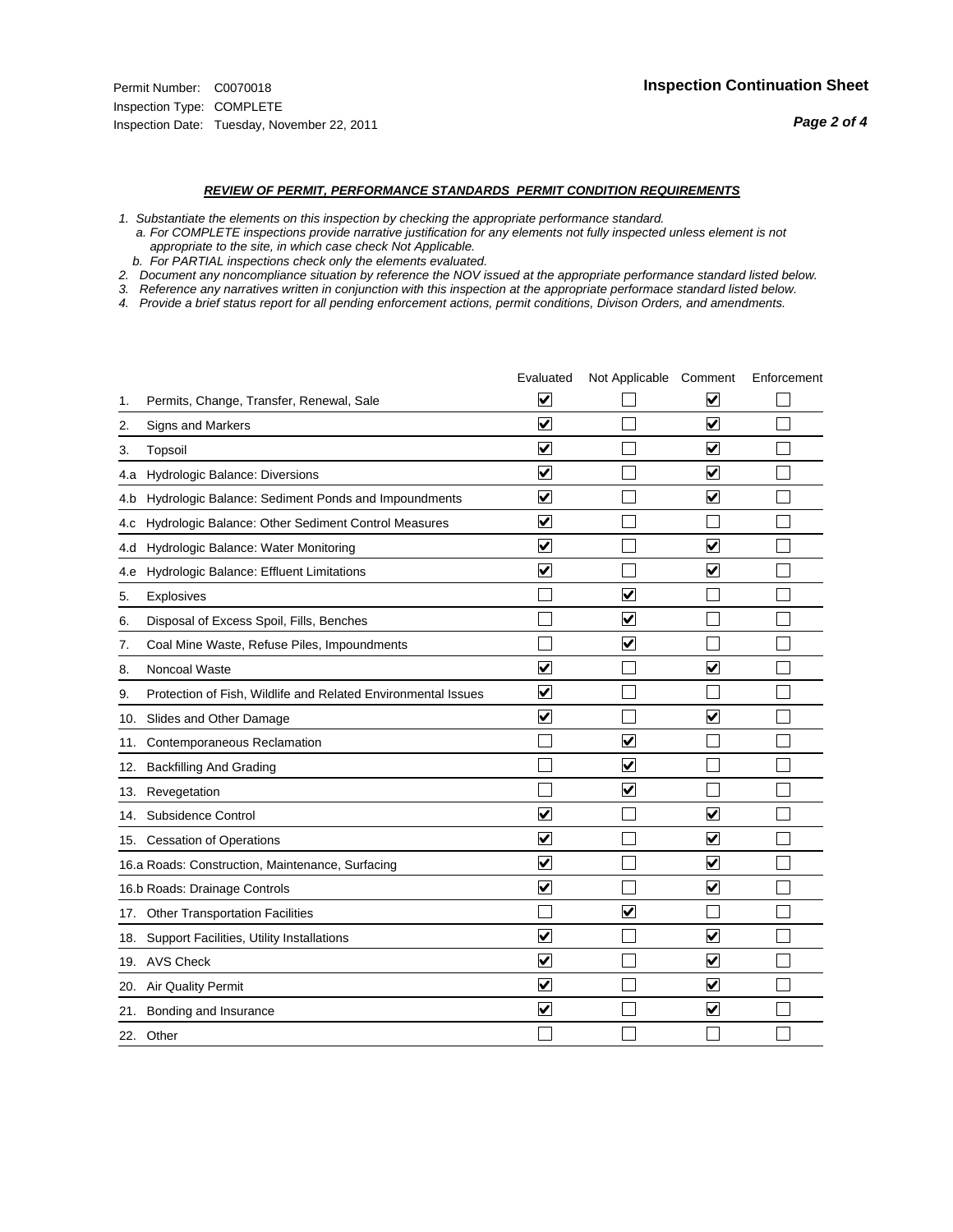*Page 3 of 4*

#### **1. Permits, Change, Transfer, Renewal, Sale**

No permitting action is currently being processed with the Division for Soldier Creek Mine. The permit will expire on Feb. 12, 2012. The SPCC plan was last inspected on December 3, 2007. The UPDES permit will expire on April 31, 2013.

#### **2. Signs and Markers**

The identification sign was on the side of the main road overlooking the sediment pond. The information addressed the requirements of the R645 Coal Rules.

#### **3. Topsoil**

The topsoil piles are located below the mine. There were no signs of wind or water erosion.

#### **4.a Hydrologic Balance: Diversions**

Diversions were opened and functioning as designed.

#### **4.b Hydrologic Balance: Sediment Ponds and Impoundments**

Sediment pond contained a small amount of water. It is unlikely to discharge in the near future. I inspected the sediment pond and did not see any hazardous conditions. The permittee inspected the pond on Oct. 3, 2011. There were no hazardous conditions reported.

#### **4.d Hydrologic Balance: Water Monitoring**

The water data was submitted to the Division. The site had met requirements for taking water samples in high flow year.

#### **4.e Hydrologic Balance: Effluent Limitations**

No discharge for the third quarter.

#### **8. Noncoal Waste**

The site was clear of non-coal waste material.

#### **10. Slides and Other Damage**

No slides or orther damage was noticed during the inspection.

#### **14. Subsidence Control**

Information is in the Annual Report.

### **15. Cessation of Operations**

No activity is taking place at mine site.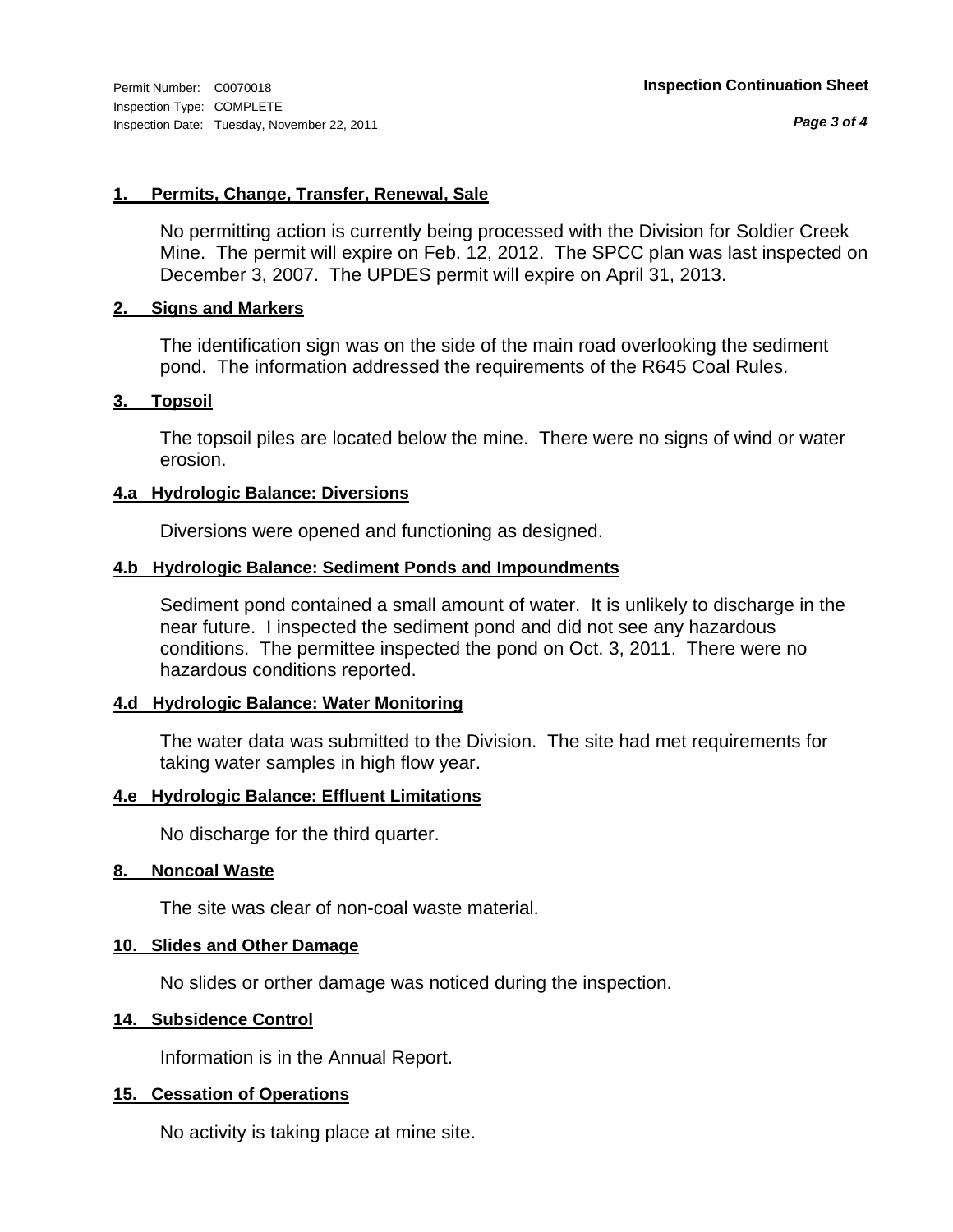Inspection Type: COMPLETE Inspection Date: Tuesday, November 22, 2011

#### Permit Number: C0070018 **Inspection Continuation Sheet**

*Page 4 of 4*

#### **16.a Roads: Construction, Maintenance, Surfacing**

It is still functioning but the concrete is breaking up.

## **16.b Roads: Drainage Controls**

Diversions are functioning as designed.

### **18. Support Facilities, Utility Installations**

There are no new facilities.

#### **19. AVS Check**

AVS checks are made in SLC.

#### **20. Air Quality Permit**

The Air Quality Permit is DAQE-334-94.

#### **21. Bonding and Insurance**

The insurance policy will expire on July 31, 2012. The bonding amount is \$1,593,000.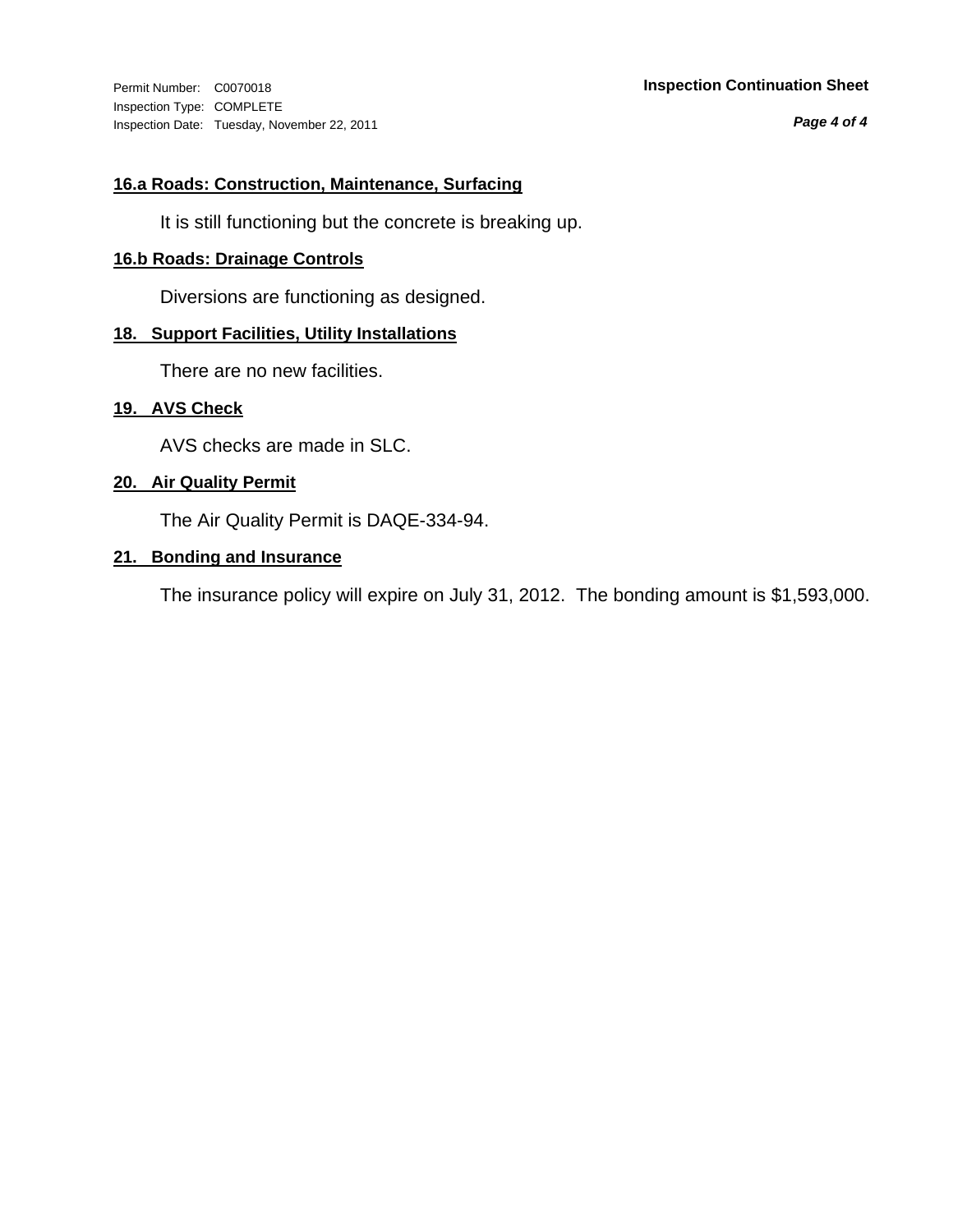

# **State of Utah DEPARTMENT OF NATURAL RESOURCES**

**MICHAEL R. STYLER Executive Director** 

#### Division of Oil, Gas and Mining

**JOHN R. BAZA Division Director** 

| Representatives Present During the Inspection: |                     |  |  |  |
|------------------------------------------------|---------------------|--|--|--|
|                                                | OGM Karl Houskeeper |  |  |  |

# **Inspection Report**

| Permit Number:   | C0070019                  |
|------------------|---------------------------|
| Inspection Type: | <b>PARTIAL</b>            |
| Inspection Date: | Monday, November 14, 2011 |
| Start Date/Time: | 11/14/2011 9:00:00 AM     |
| End Date/Time:   | 11/14/2011 11:30:00 AM    |
| Last Inspection: | Monday, October 03, 2011  |

Inspector: Karl Houskeeper,

Weather: **Partly Cloudy, Temp 42 Deg. F.** 

InspectionID Report Number: 2923

Accepted by: jhelfric 11/29/2011

|          |                              | Permitee: ANDALEX RESOURCES INC                |                            |
|----------|------------------------------|------------------------------------------------|----------------------------|
|          |                              | <b>Operator: ANDALEX RESOURCES INC</b>         |                            |
|          | <b>Site: CENTENNIAL MINE</b> |                                                |                            |
|          |                              | Address: PO BOX 910, EAST CARBON UT 84520-0910 |                            |
|          | County: <b>CARBON</b>        |                                                |                            |
|          |                              | Permit Type: PERMANENT COAL PROGRAM            |                            |
|          | <b>Permit Status: ACTIVE</b> |                                                |                            |
|          | <b>Current Acreages</b>      | <b>Mineral Ownership</b>                       | <b>Types of Operations</b> |
| 6,516.91 | <b>Total Permitted</b>       | Federal                                        | Underground                |
| 47.19    | <b>Total Disturbed</b>       | <b>State</b>                                   | <b>Surface</b>             |

**Phase I Phase II Phase III**

**State County Fee**

**Other**

**Loadout Processing**

**Reprocessing**

**Report summary and status for pending enforcement actions, permit conditions, Division Orders, and amendments:**

Karl R. Houskeeper

**Inspector's Signature:**

49 Inspector ID Number:Karl Houskeeper,



OIL, GAS & MINING

Note: 59 This inspection leapt disean of constitution of affidavit Safic barbiance, with the fegatatory program of the Division of Oil, Gas and Mining. telephone (801) 538-5340 · facsimile (801) 359-3940 · TTY (801) 538-7458 · www.ogm.utah.gov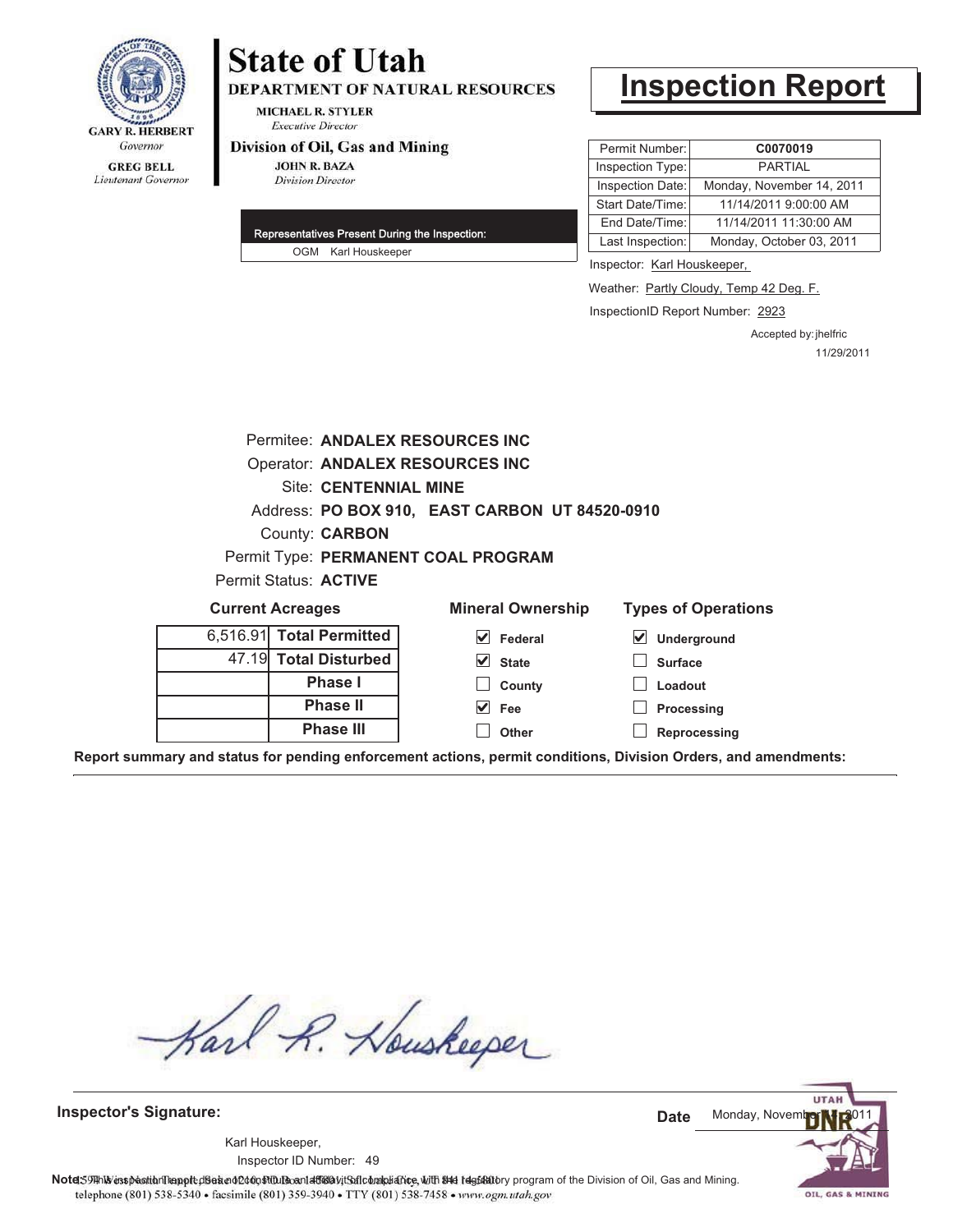### *REVIEW OF PERMIT, PERFORMANCE STANDARDS PERMIT CONDITION REQUIREMENTS*

- *1. Substantiate the elements on this inspection by checking the appropriate performance standard.*
- *a. For COMPLETE inspections provide narrative justification for any elements not fully inspected unless element is not appropriate to the site, in which case check Not Applicable.*
- *b. For PARTIAL inspections check only the elements evaluated.*
- *2. Document any noncompliance situation by reference the NOV issued at the appropriate performance standard listed below.*
- *3. Reference any narratives written in conjunction with this inspection at the appropriate performace standard listed below.*
- *4. Provide a brief status report for all pending enforcement actions, permit conditions, Divison Orders, and amendments.*

|     |                                                               | Evaluated               | Not Applicable Comment |                         | Enforcement |
|-----|---------------------------------------------------------------|-------------------------|------------------------|-------------------------|-------------|
| 1.  | Permits, Change, Transfer, Renewal, Sale                      |                         |                        |                         |             |
| 2.  | <b>Signs and Markers</b>                                      | $\overline{\mathbf{v}}$ |                        | $\overline{\mathbf{v}}$ |             |
| 3.  | Topsoil                                                       |                         |                        |                         |             |
| 4.a | Hydrologic Balance: Diversions                                | $\overline{\mathbf{v}}$ |                        | $\overline{\mathbf{v}}$ |             |
| 4.b | Hydrologic Balance: Sediment Ponds and Impoundments           |                         |                        |                         |             |
| 4.c | Hydrologic Balance: Other Sediment Control Measures           |                         |                        |                         |             |
| 4.d | Hydrologic Balance: Water Monitoring                          |                         |                        |                         |             |
| 4.e | Hydrologic Balance: Effluent Limitations                      |                         |                        |                         |             |
| 5.  | <b>Explosives</b>                                             |                         |                        |                         |             |
| 6.  | Disposal of Excess Spoil, Fills, Benches                      |                         |                        |                         |             |
| 7.  | Coal Mine Waste, Refuse Piles, Impoundments                   |                         |                        |                         |             |
| 8.  | Noncoal Waste                                                 |                         |                        |                         |             |
| 9.  | Protection of Fish, Wildlife and Related Environmental Issues |                         |                        |                         |             |
|     | 10. Slides and Other Damage                                   |                         |                        |                         |             |
| 11. | Contemporaneous Reclamation                                   |                         |                        |                         |             |
| 12. | <b>Backfilling And Grading</b>                                |                         |                        |                         |             |
| 13. | Revegetation                                                  |                         |                        |                         |             |
| 14. | Subsidence Control                                            |                         |                        |                         |             |
|     | 15. Cessation of Operations                                   |                         |                        |                         |             |
|     | 16.a Roads: Construction, Maintenance, Surfacing              | $\overline{\mathbf{v}}$ |                        | $\overline{\mathsf{v}}$ |             |
|     | 16.b Roads: Drainage Controls                                 |                         |                        |                         |             |
|     | 17. Other Transportation Facilities                           |                         |                        |                         |             |
| 18. | Support Facilities, Utility Installations                     |                         |                        |                         |             |
|     | 19. AVS Check                                                 |                         |                        |                         |             |
| 20. | Air Quality Permit                                            |                         |                        |                         |             |
|     | 21. Bonding and Insurance                                     |                         |                        |                         |             |
|     | 22. Other                                                     |                         |                        |                         |             |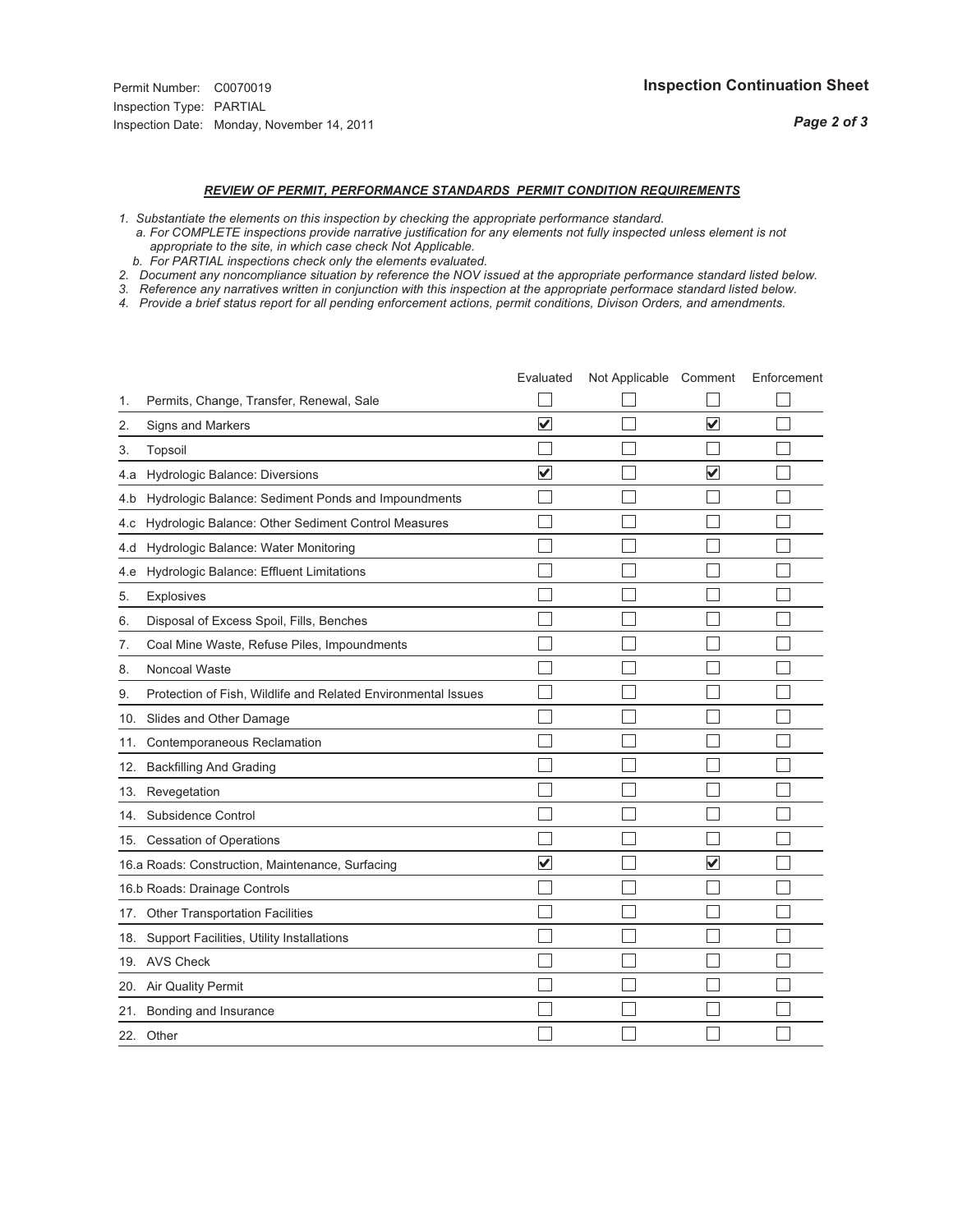Inspection Type: PARTIAL Inspection Date: Monday, November 14, 2011

#### **2. Signs and Markers**

A mine identification sign just prior to the guard shack was observed laying on the ground. The sign needs to be picked up and re-anchored in the ground.

#### **4.a Hydrologic Balance: Diversions**

A large volume of sediment and leaves still remains behind the undisturbed inlet adjacent to the oil storage building and has a high potential of plugging the inlet in the near future.

#### **16.a Roads: Construction, Maintenance, Surfacing**

The road leading to the oil storage shed still has an erosional cut across it that needs to be filled.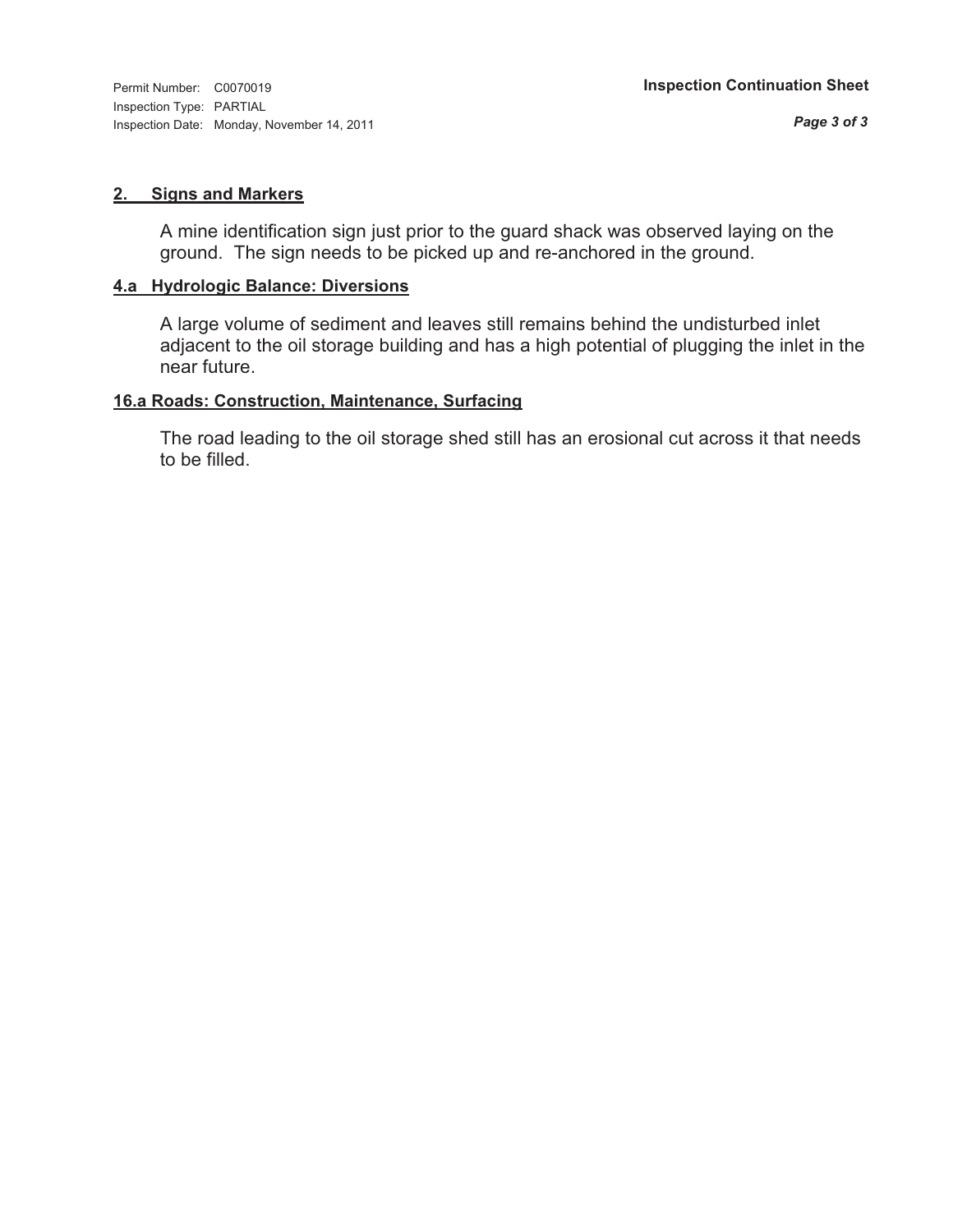

Lieutenant Governor

## **State of Utah**

DEPARTMENT OF NATURAL RESOURCES

**MICHAEL R. STYLER Executive Director** 

#### Division of Oil, Gas and Mining

**JOHN R. BAZA Division Director** 

|  |  | Representatives Present During the Inspection: |
|--|--|------------------------------------------------|
|  |  | Company Kit Pappas                             |
|  |  | OGM Karl Houskeeper                            |

### **Inspection Report**

| Permit Number:   | C0070020                    |
|------------------|-----------------------------|
| Inspection Type: | <b>PARTIAL</b>              |
| Inspection Date: | Thursday, November 17, 2011 |
| Start Date/Time: | 11/17/2011 9:30:00 AM       |
| End Date/Time:   | 11/17/2011 12:00:00 PM      |
| Last Inspection: | Thursday, October 13, 2011  |
|                  |                             |

Inspector: Karl Houskeeper,

Weather: Clear, Temp. 36 Deg. F.

InspectionID Report Number: 2929

Accepted by: jhelfric 11/29/2011

|                                             |                                            |                          | Permitee: HIDDEN SPLENDOR RESOURCES                            |                                                                                                                |  |
|---------------------------------------------|--------------------------------------------|--------------------------|----------------------------------------------------------------|----------------------------------------------------------------------------------------------------------------|--|
|                                             | <b>Operator: HIDDEN SPLENDOR RESOURCES</b> |                          |                                                                |                                                                                                                |  |
|                                             | Site: HORIZON MINE                         |                          |                                                                |                                                                                                                |  |
|                                             |                                            |                          | Address: 57 WEST 200 SOUTH, SUITE 400, SALT LAKE CITY UT 84101 |                                                                                                                |  |
|                                             |                                            | County: <b>CARBON</b>    |                                                                |                                                                                                                |  |
|                                             |                                            |                          | Permit Type: PERMANENT COAL PROGRAM                            |                                                                                                                |  |
|                                             |                                            | Permit Status: ACTIVE    |                                                                |                                                                                                                |  |
|                                             | <b>Current Acreages</b>                    |                          | <b>Mineral Ownership</b>                                       | <b>Types of Operations</b>                                                                                     |  |
|                                             |                                            | 1,577.00 Total Permitted | V<br>Federal                                                   | ⊻<br>Underground                                                                                               |  |
|                                             |                                            | 9.50 Total Disturbed     | <b>State</b>                                                   | <b>Surface</b>                                                                                                 |  |
|                                             |                                            | <b>Phase I</b>           | County                                                         | Loadout                                                                                                        |  |
| <b>Phase II</b><br>$\vee$ Fee<br>Processing |                                            |                          |                                                                |                                                                                                                |  |
|                                             |                                            | <b>Phase III</b>         | Other                                                          | Reprocessing                                                                                                   |  |
|                                             |                                            |                          |                                                                | Report summary and status for pending enforcement actions, permit conditions, Division Orders, and amendments: |  |



**Inspector's Signature:**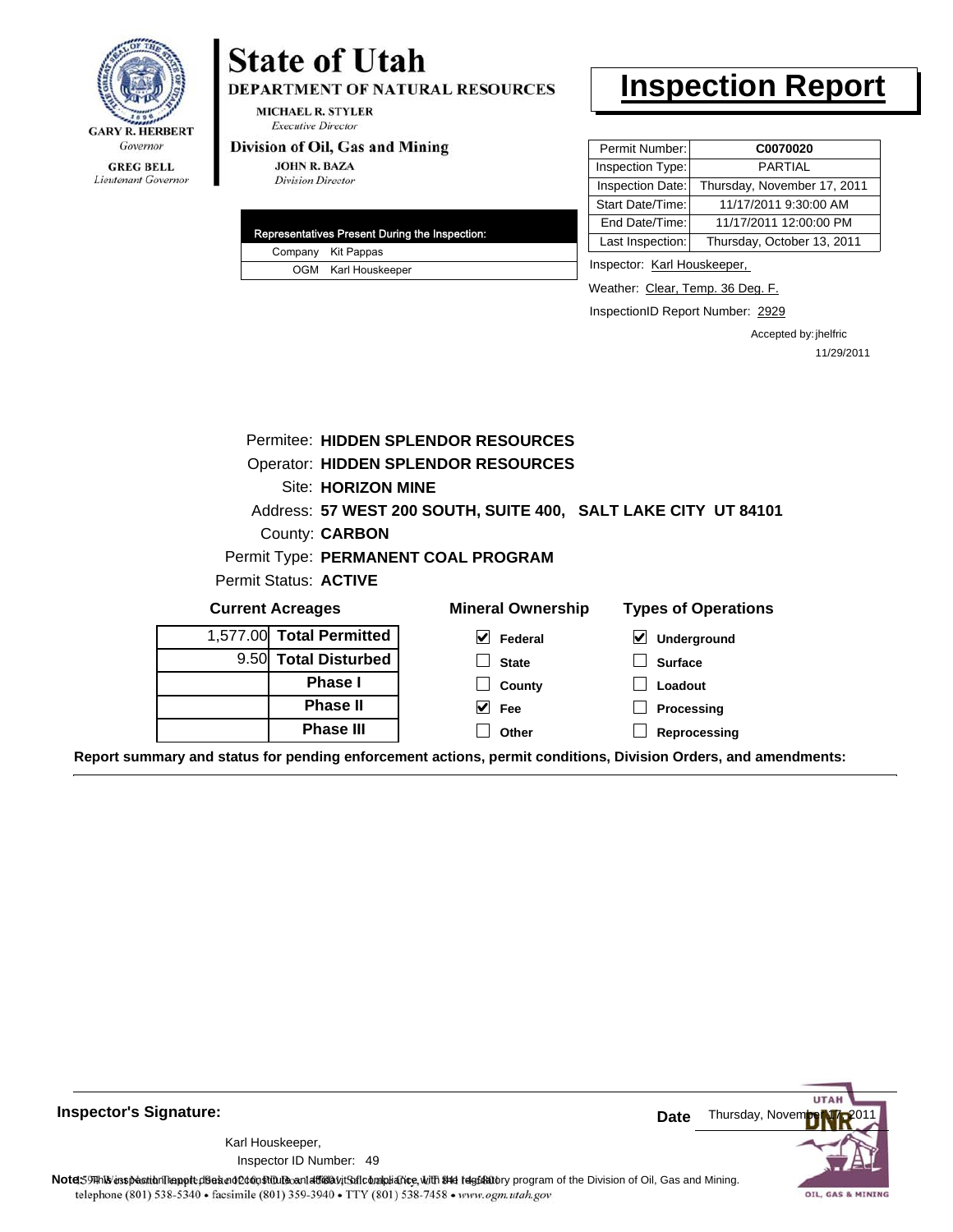#### *REVIEW OF PERMIT, PERFORMANCE STANDARDS PERMIT CONDITION REQUIREMENTS*

- *1. Substantiate the elements on this inspection by checking the appropriate performance standard.*
- *a. For COMPLETE inspections provide narrative justification for any elements not fully inspected unless element is not appropriate to the site, in which case check Not Applicable.*
- *b. For PARTIAL inspections check only the elements evaluated.*
- *2. Document any noncompliance situation by reference the NOV issued at the appropriate performance standard listed below.*
- *3. Reference any narratives written in conjunction with this inspection at the appropriate performace standard listed below.*
- *4. Provide a brief status report for all pending enforcement actions, permit conditions, Divison Orders, and amendments.*

|     |                                                               | Evaluated               | Not Applicable Comment |                         | Enforcement |
|-----|---------------------------------------------------------------|-------------------------|------------------------|-------------------------|-------------|
| 1.  | Permits, Change, Transfer, Renewal, Sale                      |                         |                        |                         |             |
| 2.  | <b>Signs and Markers</b>                                      | $\overline{\mathbf{v}}$ |                        | $\overline{\mathbf{v}}$ |             |
| 3.  | Topsoil                                                       |                         |                        |                         |             |
| 4.a | Hydrologic Balance: Diversions                                | $\blacktriangledown$    |                        | $\blacktriangledown$    |             |
| 4.b | Hydrologic Balance: Sediment Ponds and Impoundments           |                         |                        |                         |             |
| 4.c | Hydrologic Balance: Other Sediment Control Measures           |                         |                        |                         |             |
| 4.d | Hydrologic Balance: Water Monitoring                          |                         |                        |                         |             |
| 4.e | Hydrologic Balance: Effluent Limitations                      |                         |                        |                         |             |
| 5.  | <b>Explosives</b>                                             |                         |                        |                         |             |
| 6.  | Disposal of Excess Spoil, Fills, Benches                      |                         |                        |                         |             |
| 7.  | Coal Mine Waste, Refuse Piles, Impoundments                   |                         |                        |                         |             |
| 8.  | Noncoal Waste                                                 | $\overline{\mathbf{v}}$ |                        | $\overline{\mathsf{v}}$ |             |
| 9.  | Protection of Fish, Wildlife and Related Environmental Issues |                         |                        |                         |             |
|     | 10. Slides and Other Damage                                   |                         |                        |                         |             |
| 11. | Contemporaneous Reclamation                                   |                         |                        |                         |             |
| 12. | <b>Backfilling And Grading</b>                                |                         |                        |                         |             |
| 13. | Revegetation                                                  |                         |                        |                         |             |
| 14. | Subsidence Control                                            |                         |                        |                         |             |
|     | 15. Cessation of Operations                                   |                         |                        |                         |             |
|     | 16.a Roads: Construction, Maintenance, Surfacing              |                         |                        |                         |             |
|     | 16.b Roads: Drainage Controls                                 |                         |                        |                         |             |
|     | 17. Other Transportation Facilities                           |                         |                        |                         |             |
| 18. | Support Facilities, Utility Installations                     |                         |                        |                         |             |
|     | 19. AVS Check                                                 |                         |                        |                         |             |
| 20. | Air Quality Permit                                            |                         |                        |                         |             |
| 21. | Bonding and Insurance                                         |                         |                        |                         |             |
|     | 22. Other                                                     | $\overline{\mathbf{v}}$ |                        | $\overline{\mathbf{v}}$ |             |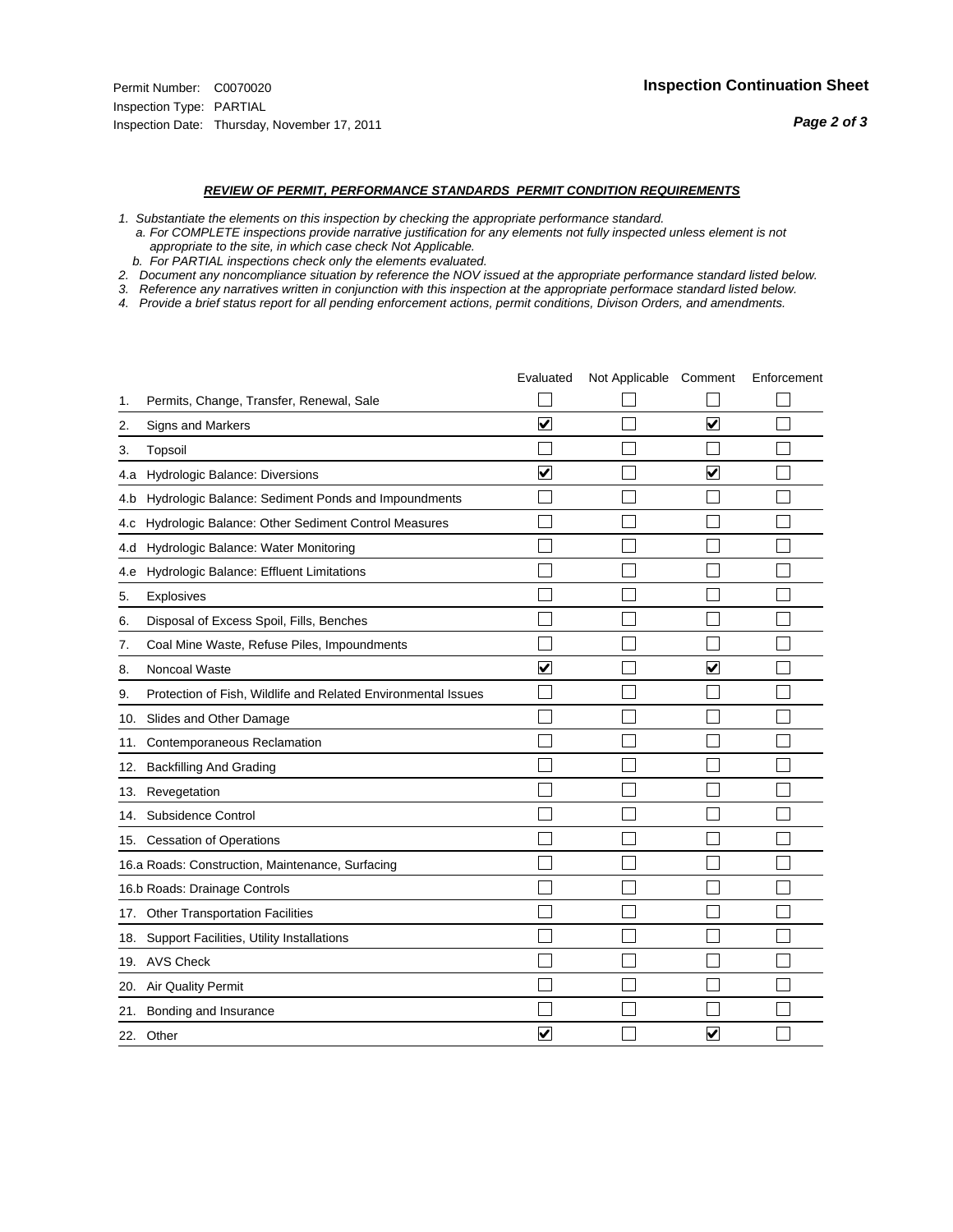Inspection Type: PARTIAL Inspection Date: Thursday, November 17, 2011

#### **2. Signs and Markers**

The mine identification sign was observed at the entrance into the permit area. The sign contained the required information.

#### **4.a Hydrologic Balance: Diversions**

A wooden block was observed in the diversion that lies along side of the main access road. The block is located at the beginning of the diversion close to the portal. The block needs to be removed from the diversion.

#### **8. Noncoal Waste**

Observed several items of noncoal waste in the diversion by the wooden block mentioned in item 4a and around the dumpsters on the pad area above the sediment pond. Noncoal waste items need to be properly managed and stored in the approved receptacles and not left on the ground even if there presence is from loading operations.

#### **22. Other**

Observed a 55 gallon drum that is not stored in a proper containment. The drum needs to be stored in a containment to compile with SPCC Plan and regulations.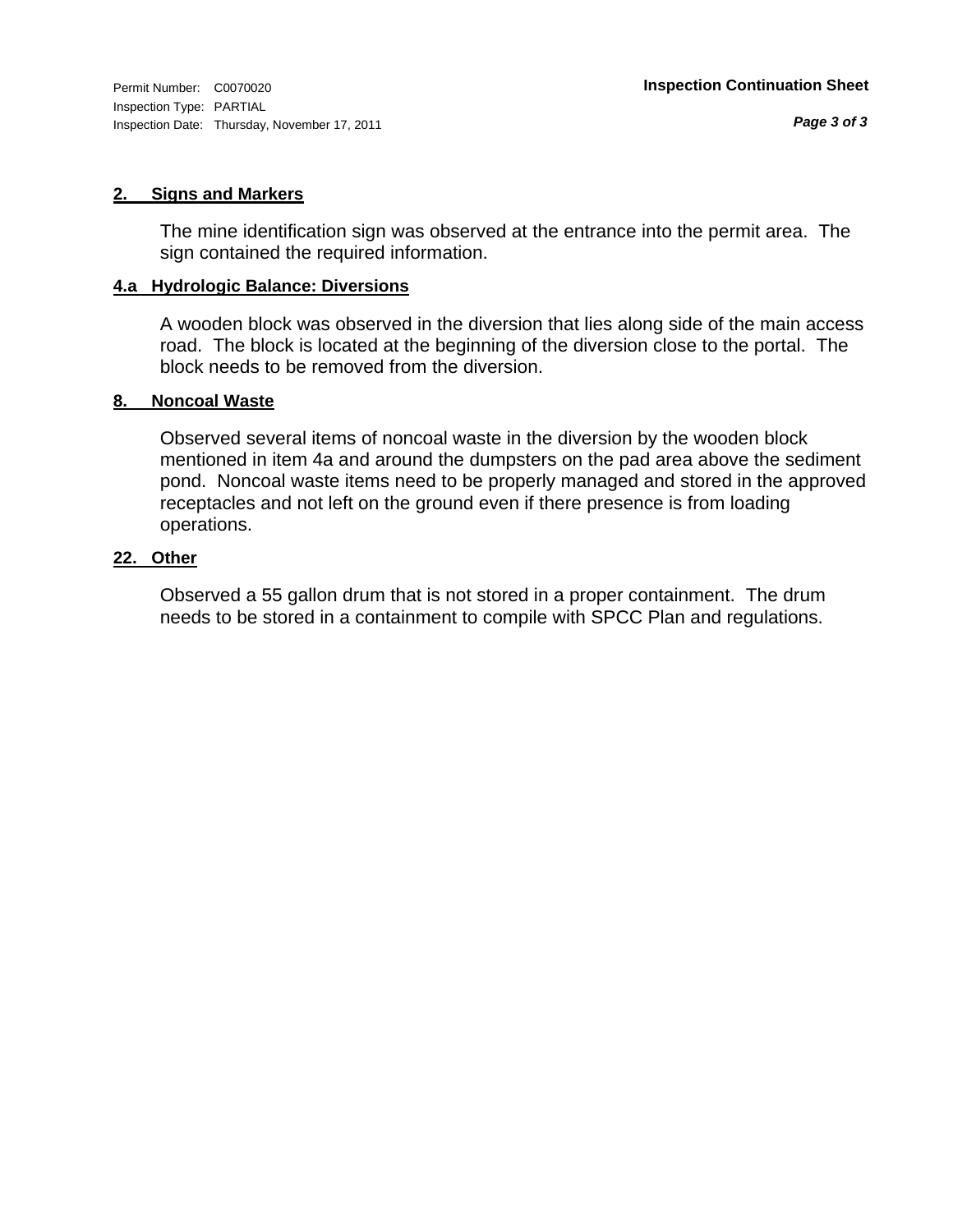

**State of Utah** 

DEPARTMENT OF NATURAL RESOURCES

**MICHAEL R. STYLER Executive Director** 

#### Division of Oil, Gas and Mining

**JOHN R. BAZA Division Director** 

|  | Representatives Present During the Inspection: |
|--|------------------------------------------------|
|  | Company Garth Nielsen                          |
|  | OGM April Abate                                |
|  | OGM Pete Hess                                  |

### **Inspection Report**

| Permit Number:   | C0070022                  |
|------------------|---------------------------|
| Inspection Type: | <b>PARTIAL</b>            |
| Inspection Date: | Monday, November 14, 2011 |
| Start Date/Time: | 11/14/2011 9:15:00 AM     |
| End Date/Time:   | 11/16/2011 1:15:00 PM     |
| Last Inspection: | Monday, October 24, 2011  |
|                  |                           |

Inspector: Pete Hess,

Weather: Sunny, clear; cool, 40's F.

InspectionID Report Number: 2927

Accepted by: jhelfric 11/29/2011

|                                                                                                                | Permitee: SAVAGE SERVICES CORP        |                                     |                                               |  |
|----------------------------------------------------------------------------------------------------------------|---------------------------------------|-------------------------------------|-----------------------------------------------|--|
|                                                                                                                | <b>Operator: SAVAGE SERVICES CORP</b> |                                     |                                               |  |
|                                                                                                                | Site: SAVAGE COAL TERMINAL            |                                     |                                               |  |
| Address: 6340 S 3000 E STE 600, SALT LAKE CITY UT 84121                                                        |                                       |                                     |                                               |  |
|                                                                                                                | County: <b>CARBON</b>                 |                                     |                                               |  |
|                                                                                                                |                                       | Permit Type: PERMANENT COAL PROGRAM |                                               |  |
| Permit Status: ACTIVE                                                                                          |                                       |                                     |                                               |  |
| <b>Current Acreages</b>                                                                                        |                                       | <b>Mineral Ownership</b>            | <b>Types of Operations</b>                    |  |
| 153.46 Total Permitted                                                                                         |                                       | Federal                             | ⊻<br>Underground                              |  |
| 132.50 Total Disturbed                                                                                         |                                       | <b>State</b>                        | $\vert\bm{\mathsf{v}}\vert$<br><b>Surface</b> |  |
| <b>Phase I</b>                                                                                                 |                                       | County                              | V<br>Loadout                                  |  |
|                                                                                                                | <b>Phase II</b>                       | Fee                                 | Processing                                    |  |
|                                                                                                                | <b>Phase III</b>                      | V<br>Other                          | Reprocessing                                  |  |
| Report summary and status for pending enforcement actions, permit conditions, Division Orders, and amendments: |                                       |                                     |                                               |  |

**UTAF** Thursday, Novem **Date** Pete Hess, 46 Inspector ID Number:Note59 This inspection report does not constitute and affidavit Soft compliance, with the regulatory program of the Division of Oil, Gas and Mining. telephone (801) 538-5340 · facsimile (801) 359-3940 · TTY (801) 538-7458 · www.ogm.utah.gov OIL, GAS & MINING

**Inspector's Signature:**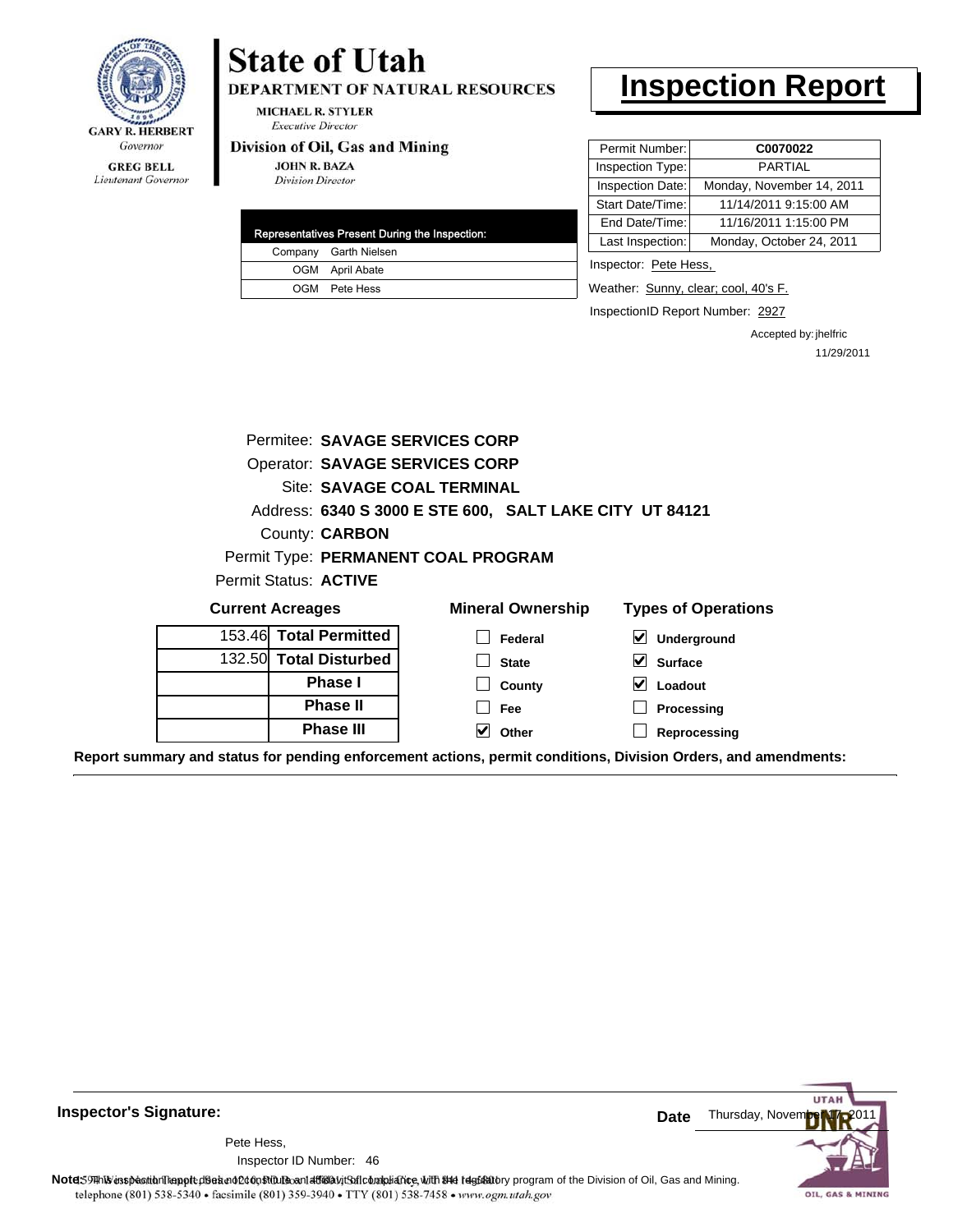#### *REVIEW OF PERMIT, PERFORMANCE STANDARDS PERMIT CONDITION REQUIREMENTS*

*1. Substantiate the elements on this inspection by checking the appropriate performance standard.*

 *a. For COMPLETE inspections provide narrative justification for any elements not fully inspected unless element is not appropriate to the site, in which case check Not Applicable.*

 *b. For PARTIAL inspections check only the elements evaluated.*

*2. Document any noncompliance situation by reference the NOV issued at the appropriate performance standard listed below.*

*3. Reference any narratives written in conjunction with this inspection at the appropriate performace standard listed below.*

*4. Provide a brief status report for all pending enforcement actions, permit conditions, Divison Orders, and amendments.*

|     |                                                               | Evaluated               | Not Applicable Comment  |                         | Enforcement |
|-----|---------------------------------------------------------------|-------------------------|-------------------------|-------------------------|-------------|
| 1.  | Permits, Change, Transfer, Renewal, Sale                      |                         |                         |                         |             |
| 2.  | Signs and Markers                                             | $\overline{\mathbf{v}}$ |                         |                         |             |
| 3.  | Topsoil                                                       |                         |                         |                         |             |
| 4.a | Hydrologic Balance: Diversions                                | $\blacktriangledown$    |                         | $\overline{\mathbf{v}}$ |             |
| 4.b | Hydrologic Balance: Sediment Ponds and Impoundments           | $\blacktriangledown$    |                         | V                       |             |
| 4.C | Hydrologic Balance: Other Sediment Control Measures           |                         |                         |                         |             |
| 4.d | Hydrologic Balance: Water Monitoring                          | $\overline{\mathbf{v}}$ |                         | $\overline{\mathbf{v}}$ |             |
| 4.e | Hydrologic Balance: Effluent Limitations                      |                         |                         |                         |             |
| 5.  | <b>Explosives</b>                                             |                         | ⊽                       |                         |             |
| 6.  | Disposal of Excess Spoil, Fills, Benches                      |                         |                         |                         |             |
| 7.  | Coal Mine Waste, Refuse Piles, Impoundments                   | $\overline{\mathsf{v}}$ |                         | $\overline{\mathbf{v}}$ |             |
| 8.  | Noncoal Waste                                                 | $\overline{\mathsf{v}}$ |                         |                         |             |
| 9.  | Protection of Fish, Wildlife and Related Environmental Issues | $\overline{\mathbf{v}}$ |                         |                         |             |
|     | 10. Slides and Other Damage                                   |                         | ⊽                       |                         |             |
| 11. | Contemporaneous Reclamation                                   |                         | ☑                       |                         |             |
| 12. | <b>Backfilling And Grading</b>                                |                         | $\overline{\mathbf{v}}$ |                         |             |
| 13. | Revegetation                                                  |                         |                         |                         |             |
| 14. | Subsidence Control                                            |                         | $\overline{\mathbf{v}}$ |                         |             |
|     | 15. Cessation of Operations                                   |                         |                         |                         |             |
|     | 16.a Roads: Construction, Maintenance, Surfacing              | ⊽                       |                         |                         |             |
|     | 16.b Roads: Drainage Controls                                 | $\overline{\mathbf{v}}$ |                         |                         |             |
| 17. | Other Transportation Facilities                               |                         |                         |                         |             |
| 18. | Support Facilities, Utility Installations                     | $\overline{\mathbf{v}}$ |                         |                         |             |
|     | 19. AVS Check                                                 |                         |                         |                         |             |
| 20. | <b>Air Quality Permit</b>                                     | $\checkmark$            |                         | $\blacktriangledown$    |             |
| 21. | Bonding and Insurance                                         |                         |                         |                         |             |
|     | 22. Other                                                     | $\overline{\mathbf{v}}$ |                         | V                       |             |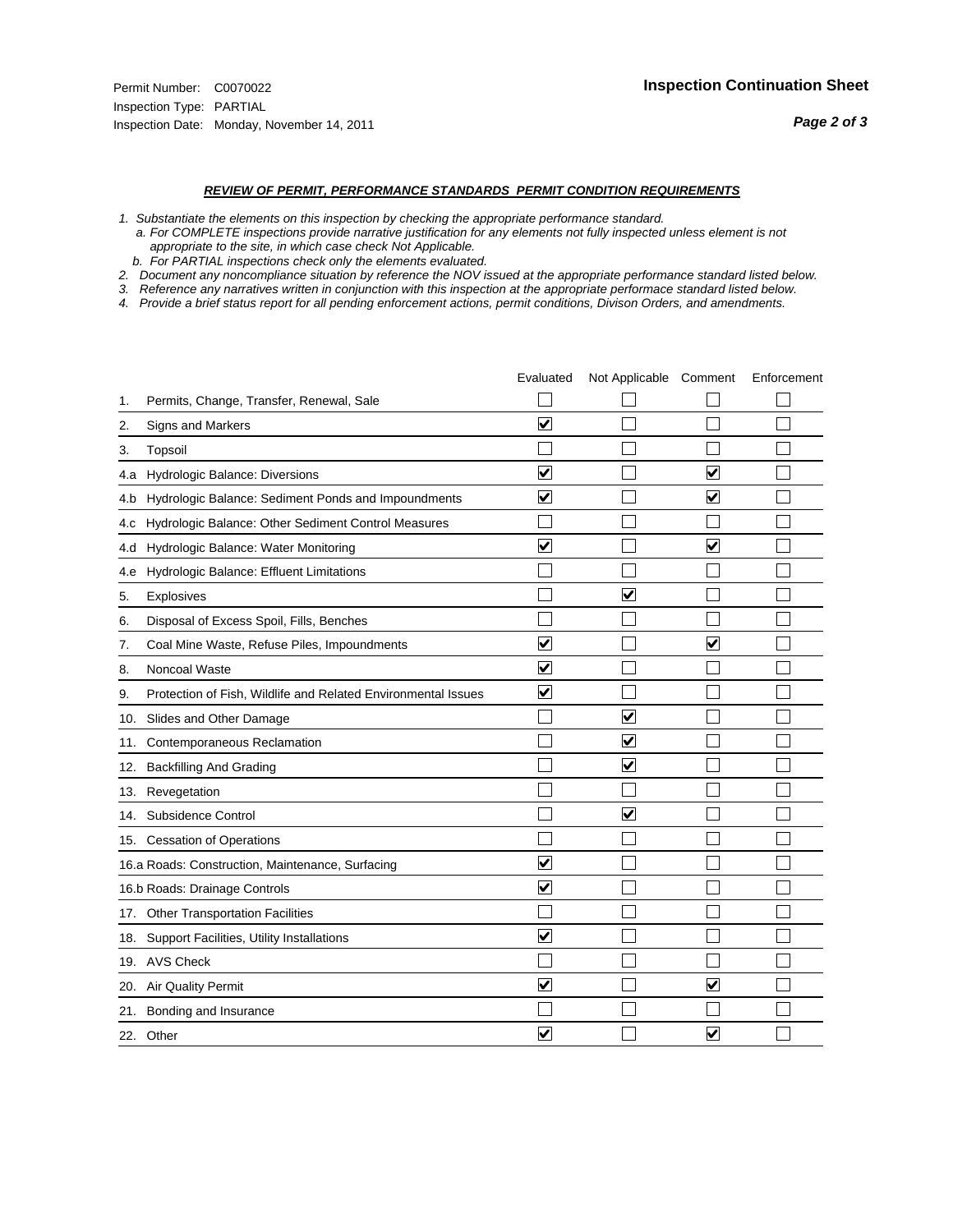#### **4.a Hydrologic Balance: Diversions**

The Permittee has recently redefined ditch CD-6 which collects runoff from truck dump #5 and the outslope of the adjacent coal pile and reports it to sediment pond #1.

#### **4.b Hydrologic Balance: Sediment Ponds and Impoundments**

Ponds #2 and #3 were observed as dry; pond #1 had been pumped down. The series ponds connecting spillways were capable of functioning. The open channel ditch at CV-15-W (UPDES outfall #1, which carries flow from Pond #6 off the permit area to the Price River) was dry.

#### **4.d Hydrologic Balance: Water Monitoring**

The Division co-ordinated with Jamey Sage representing JBR Environmental to observe the sampling and monitoring procedures at ground water well S-2-GW, which is located on the east side of the permit area. Mrs. April Abate, reclamation hydrologist assigned to the Savage Coal Terminal, was on hand to observe JBR's sampling procedures, and to get a look at the well water sample. 11 gallons of water were bailed from the well to purge it; the sample was then collected for analysis. The water appeared clear when dumped from the bail into a 5 gallon bucket, but did appear somewhat turbid in the 5 gallon bucket. Spikes in the oil and grease results over the past several months have created this interest in S-2-GW. No sheen was visible on the surface of the 5 gallon water sample. Samples had previously been collected during September and October of 2011. An extra volume of water was collected for oil in grease in case concentrations come back high. The additional water will be further analyzed to determine the nature of the oil and grease source. The Permittee needs to insert the data from these analyses into the DOGM water monitoring data base. Ground Water Well S-1-GW (ENE area of the permit) has always been reported as dry. More monitoring wells may be necessary to get a better description of the ground water flow through this area. The Division will have further consultation with the Permittee to discuss the need for additional groundwater monitoring wells. S-2-GW is not a UPDES monitoring point.

#### **7. Coal Mine Waste, Refuse Piles, Impoundments**

The Permittee has recently redefined the ditch identified as CD-7 on Plate 7-2, which drains the outslope of the waste rock pile into Pond #5.

#### **20. Air Quality Permit**

Several applications of water had recently been applied to the operational haul roads throughout the site.

#### **22. Other**

The Permittee has been able to extinguish the coal pile fire adjacent to sediment pond #1.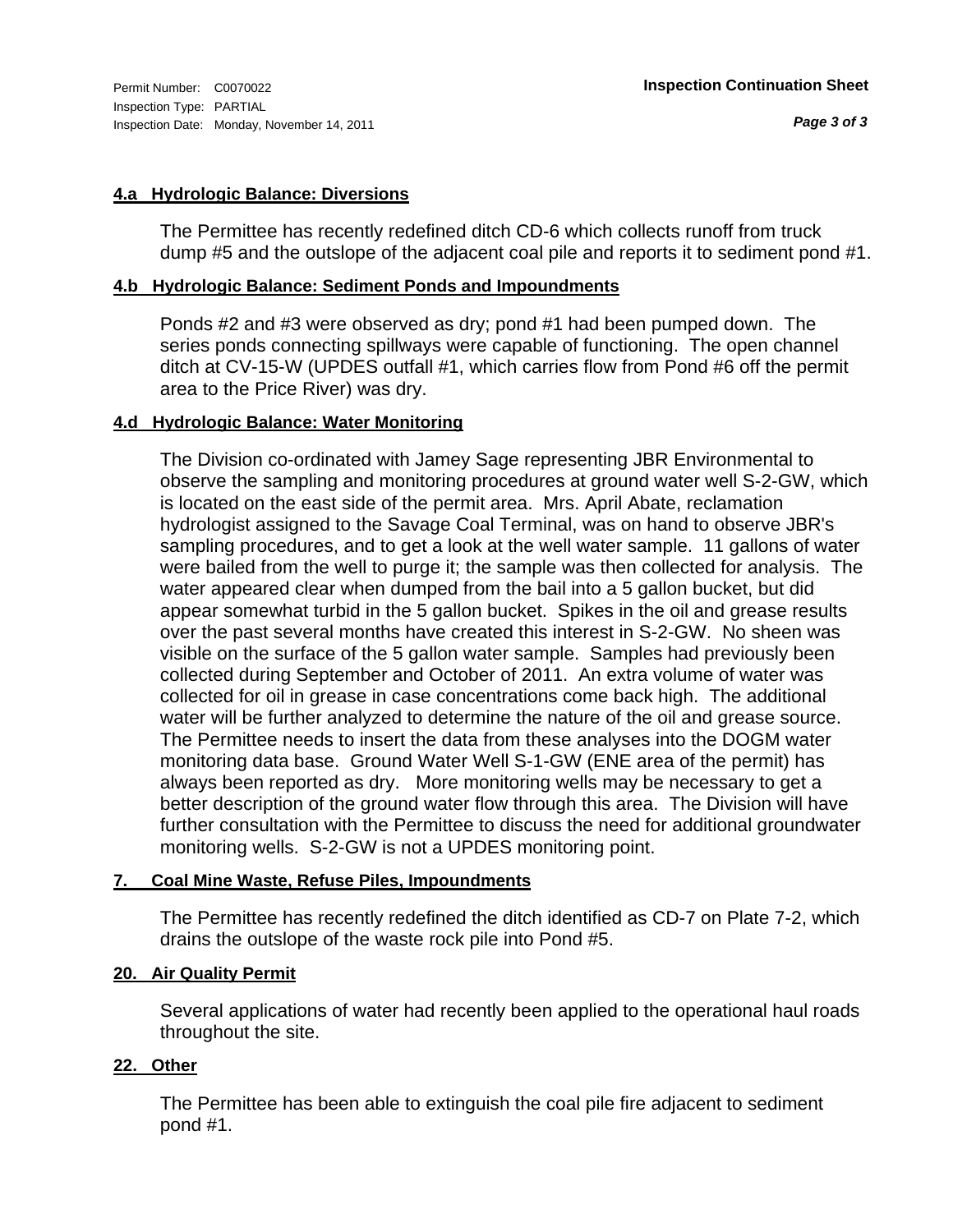

## **State of Utah**

**DEPARTMENT OF NATURAL RESOURCES** 

**MICHAEL R. STYLER Executive Director** 

#### Division of Oil, Gas and Mining

**JOHN R. BAZA Division Director** 

|  | Representatives Present During the Inspection: |
|--|------------------------------------------------|
|  | Company Scott Dimick                           |
|  | OGM Pete Hess                                  |

### **Inspection Report**

| Permit Number:   | C0070033                                      |
|------------------|-----------------------------------------------|
| Inspection Type: | <b>PARTIAL</b>                                |
|                  | Inspection Date: Wednesday, November 02, 2011 |
| Start Date/Time: | 11/2/2011 10:25:00 AM                         |
| End Date/Time:   | 11/2/2011 11:05:00 AM                         |
| Last Inspection: | Wednesday, October 12, 2011                   |

Inspector: Pete Hess,

Weather: Clear, cool, 40's F.

InspectionID Report Number: 2914

Accepted by: jhelfric 11/29/2011

| Permitee: INTERMOUNTAIN POWER AGENCY |                                                                                   |                                              |                                 |  |  |  |
|--------------------------------------|-----------------------------------------------------------------------------------|----------------------------------------------|---------------------------------|--|--|--|
|                                      | Operator: AMERICA WEST RESOURCES, INC.                                            |                                              |                                 |  |  |  |
|                                      | <b>Site: WILDCAT LOADOUT</b>                                                      |                                              |                                 |  |  |  |
|                                      |                                                                                   | Address: 3266 SOUTH 125 WEST, PRICE UT 84501 |                                 |  |  |  |
|                                      | County: <b>CARBON</b>                                                             |                                              |                                 |  |  |  |
|                                      |                                                                                   | Permit Type: PERMANENT COAL PROGRAM          |                                 |  |  |  |
|                                      | Permit Status: ACTIVE                                                             |                                              |                                 |  |  |  |
|                                      | <b>Mineral Ownership</b><br><b>Types of Operations</b><br><b>Current Acreages</b> |                                              |                                 |  |  |  |
| 100.00                               | <b>Total Permitted</b>                                                            | $\vert \mathbf{v} \vert$ Federal             | <b>Underground</b>              |  |  |  |
|                                      | 78.45 Total Disturbed                                                             | <b>State</b>                                 | <b>Surface</b>                  |  |  |  |
|                                      | <b>Phase I</b>                                                                    | County                                       | $\blacktriangledown$<br>Loadout |  |  |  |
|                                      | <b>Phase II</b>                                                                   | <b>Fee</b>                                   | V<br>Processing                 |  |  |  |
|                                      | <b>Phase III</b>                                                                  | Other                                        | Reprocessing                    |  |  |  |

**Report summary and status for pending enforcement actions, permit conditions, Division Orders, and amendments:**

The site was receiving coal this day from the Horizon Mine. The radial stacker on the main stockpile area was being utilized for the storage. This area is rated at 120,000 tons of storage capacity.



**Inspector's Signature:**

46 Inspector ID Number:Pete Hess,

Note: This inspection report does not constitute and affidavitor compliance, with the regulatory program of the Division of Oil, Gas and Mining. telephone (801) 538-5340 · facsimile (801) 359-3940 · TTY (801) 538-7458 · www.ogm.utah.gov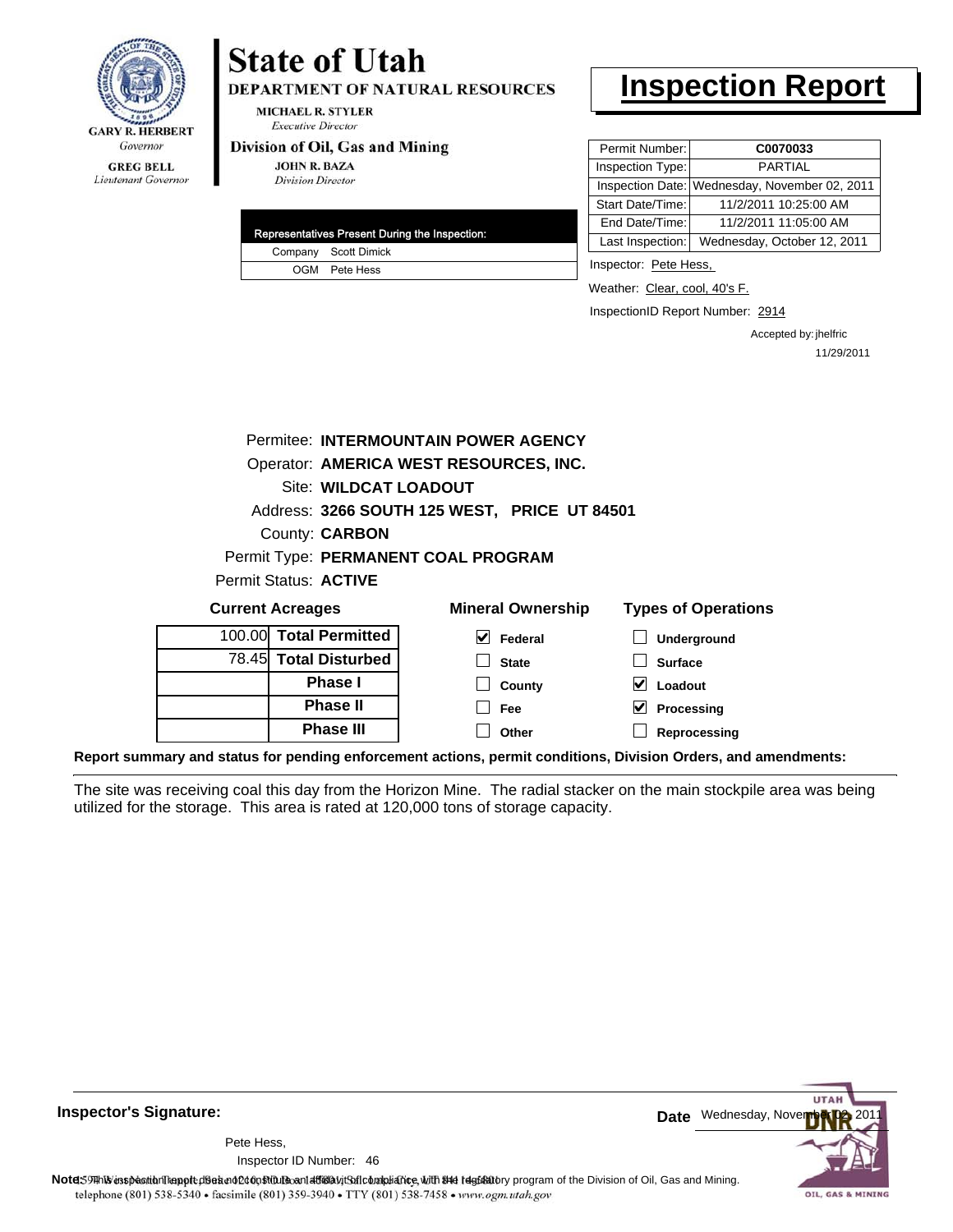#### *REVIEW OF PERMIT, PERFORMANCE STANDARDS PERMIT CONDITION REQUIREMENTS*

- *1. Substantiate the elements on this inspection by checking the appropriate performance standard.*
- *a. For COMPLETE inspections provide narrative justification for any elements not fully inspected unless element is not appropriate to the site, in which case check Not Applicable.*
- *b. For PARTIAL inspections check only the elements evaluated.*
- *2. Document any noncompliance situation by reference the NOV issued at the appropriate performance standard listed below.*
- *3. Reference any narratives written in conjunction with this inspection at the appropriate performace standard listed below.*
- *4. Provide a brief status report for all pending enforcement actions, permit conditions, Divison Orders, and amendments.*

|     |                                                               | Evaluated               | Not Applicable Comment  |                         | Enforcement |
|-----|---------------------------------------------------------------|-------------------------|-------------------------|-------------------------|-------------|
| 1.  | Permits, Change, Transfer, Renewal, Sale                      |                         |                         |                         |             |
| 2.  | <b>Signs and Markers</b>                                      | $\overline{\mathbf{v}}$ |                         |                         |             |
| 3.  | Topsoil                                                       |                         |                         |                         |             |
| 4.a | Hydrologic Balance: Diversions                                | $\blacktriangledown$    |                         |                         |             |
| 4.b | Hydrologic Balance: Sediment Ponds and Impoundments           | $\blacktriangledown$    |                         | V                       |             |
| 4.c | Hydrologic Balance: Other Sediment Control Measures           |                         |                         |                         |             |
| 4.d | Hydrologic Balance: Water Monitoring                          |                         |                         |                         |             |
| 4.e | Hydrologic Balance: Effluent Limitations                      |                         |                         |                         |             |
| 5.  | <b>Explosives</b>                                             |                         | $\overline{\mathbf{v}}$ |                         |             |
| 6.  | Disposal of Excess Spoil, Fills, Benches                      |                         |                         |                         |             |
| 7.  | Coal Mine Waste, Refuse Piles, Impoundments                   |                         |                         |                         |             |
| 8.  | Noncoal Waste                                                 | $\overline{\mathbf{v}}$ |                         |                         |             |
| 9.  | Protection of Fish, Wildlife and Related Environmental Issues | $\overline{\mathbf{v}}$ |                         | $\overline{\mathbf{v}}$ |             |
|     | 10. Slides and Other Damage                                   |                         | $\overline{\mathsf{v}}$ |                         |             |
| 11. | Contemporaneous Reclamation                                   |                         |                         |                         |             |
| 12. | <b>Backfilling And Grading</b>                                |                         |                         |                         |             |
| 13. | Revegetation                                                  |                         |                         |                         |             |
| 14. | Subsidence Control                                            |                         | $\overline{\mathbf{v}}$ |                         |             |
|     | 15. Cessation of Operations                                   |                         |                         |                         |             |
|     | 16.a Roads: Construction, Maintenance, Surfacing              | ⊽                       |                         |                         |             |
|     | 16.b Roads: Drainage Controls                                 | $\overline{\mathbf{v}}$ |                         | V                       |             |
| 17. | <b>Other Transportation Facilities</b>                        |                         |                         |                         |             |
| 18. | Support Facilities, Utility Installations                     | $\overline{\mathbf{v}}$ |                         |                         |             |
|     | 19. AVS Check                                                 |                         |                         |                         |             |
| 20. | Air Quality Permit                                            |                         |                         |                         |             |
| 21. | Bonding and Insurance                                         |                         |                         |                         |             |
|     | 22. Other                                                     |                         |                         |                         |             |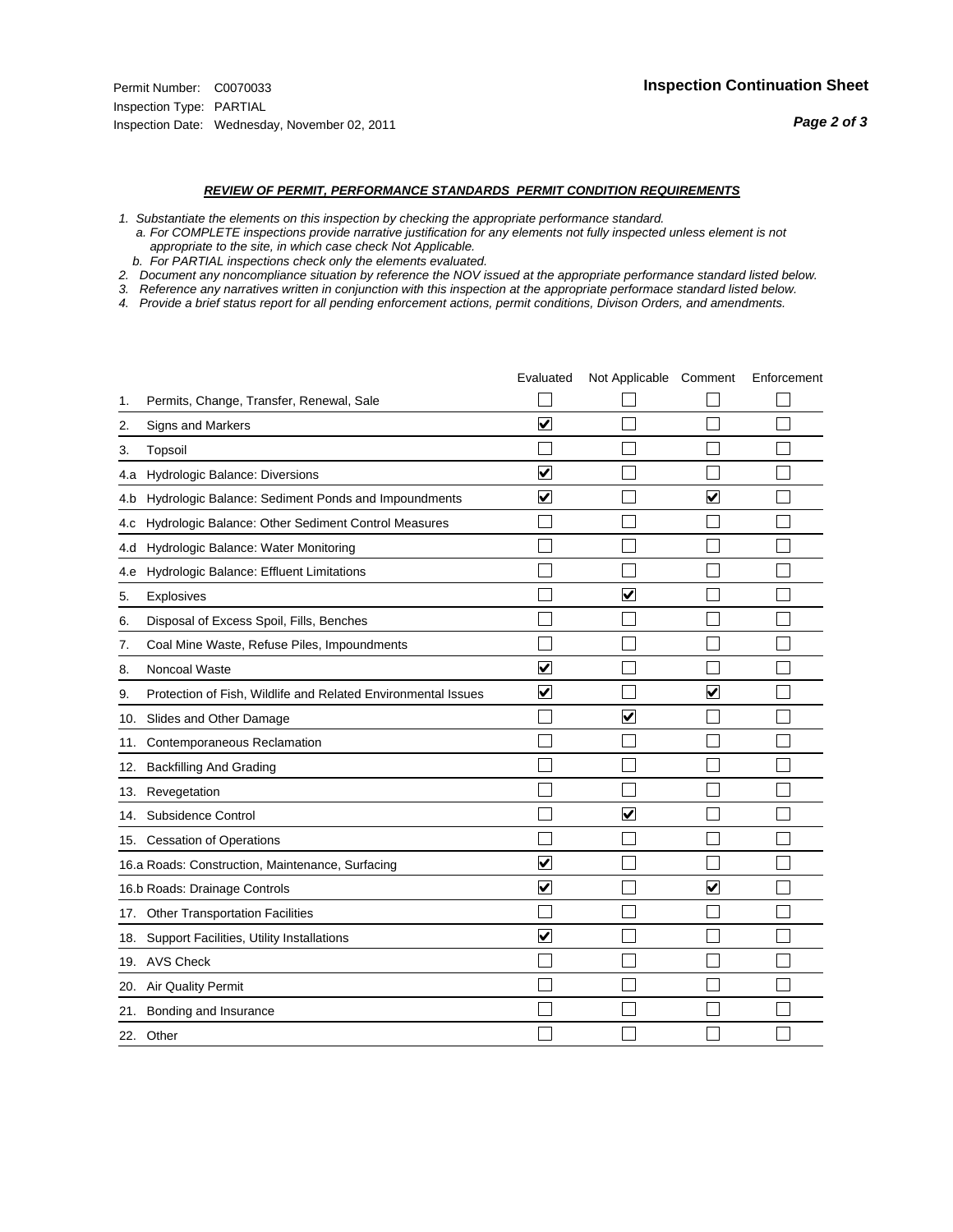#### **4.b Hydrologic Balance: Sediment Ponds and Impoundments**

The outlet of the primary spillway from Pond "F" to the ditch identified as ND-2 was verified as having been cleaned out prior to today's inspection (See IR # 2891). Ponds C and D both contained water, having a skim of ice.

#### **9. Protection of Fish, Wildlife and Related Environmental Issues**

No wildlife was observed inside or over the permit area during today's inspection.

#### **16.b Roads: Drainage Controls**

All observed road ditches appeared capable of functioning as designed.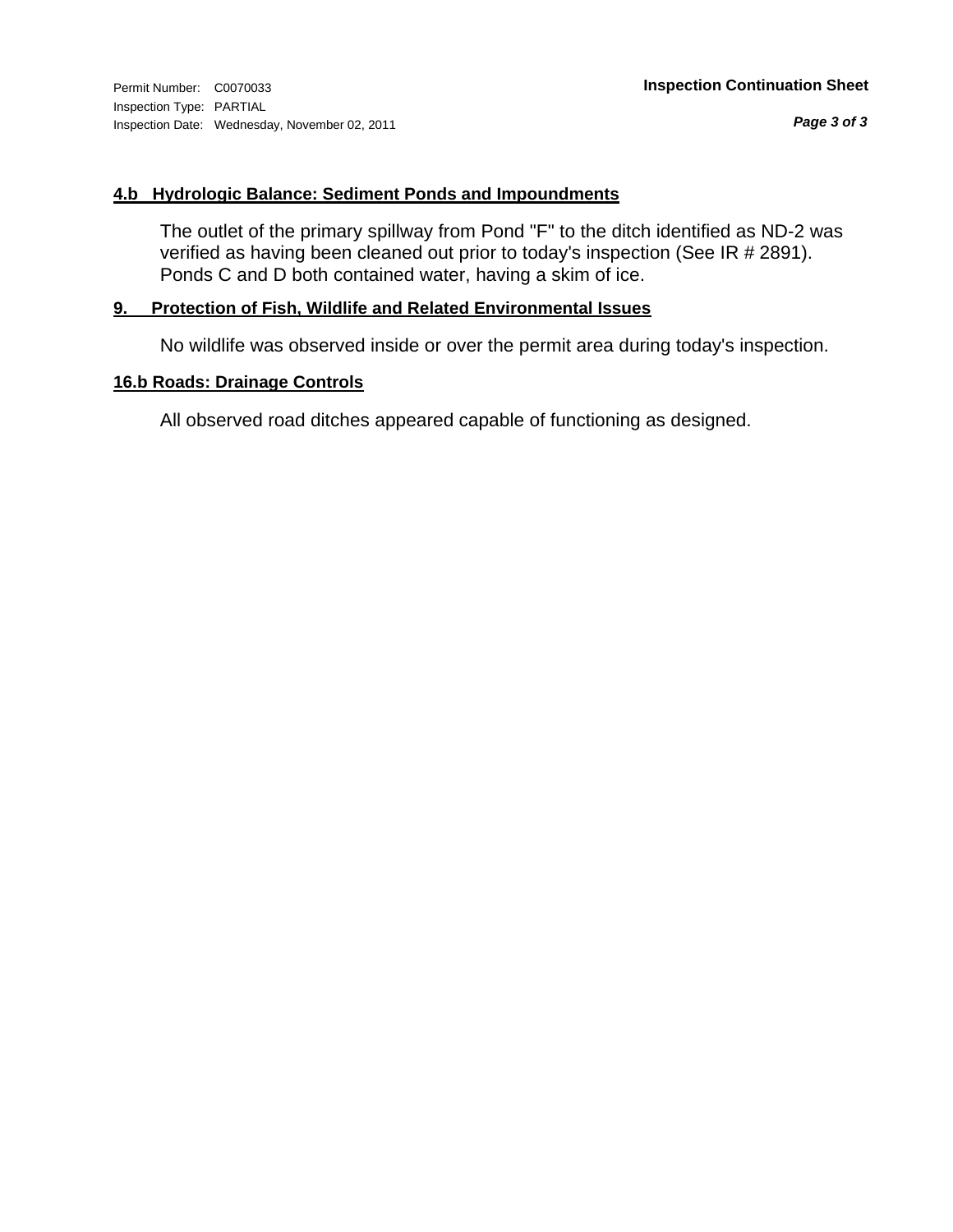

#### **GREG BELL** Lieutenant Governor

## **State of Utah**

**DEPARTMENT OF NATURAL RESOURCES** 

**MICHAEL R. STYLER Executive Director** 

#### Division of Oil, Gas and Mining

**JOHN R. BAZA Division Director** 

| Representatives Present During the Inspection: |
|------------------------------------------------|
| Company Vicky Miller                           |
| OGM Steve Demczak                              |

### **Inspection Report**

| Permit Number:   | C0070034                   |
|------------------|----------------------------|
| Inspection Type: | <b>COMPLETE</b>            |
| Inspection Date: | Tuesday, November 22, 2011 |
| Start Date/Time: | 11/22/2011 1:00:00 PM      |
| End Date/Time:   | 11/22/2011 4:00:00 PM      |
| Last Inspection: | Monday, August 29, 2011    |

Inspector: Steve Demczak,

Weather: Sunny, 30's

InspectionID Report Number: 2937

Accepted by:

|                              | Permitee: BANNING     |                                           |                            |
|------------------------------|-----------------------|-------------------------------------------|----------------------------|
|                              |                       | <b>Operator: CANYON FUEL COMPANY</b>      |                            |
|                              |                       | Site: BANNING SIDING LOADOUT              |                            |
|                              |                       | Address: PO BOX 1029, WELLINGTON UT 84542 |                            |
|                              | County: <b>CARBON</b> |                                           |                            |
|                              |                       | Permit Type: PERMANENT COAL PROGRAM       |                            |
| <b>Permit Status: ACTIVE</b> |                       |                                           |                            |
| <b>Current Acreages</b>      |                       | <b>Mineral Ownership</b>                  | <b>Types of Operations</b> |
| 36.42 Total Permitted        |                       | Federal                                   | <b>Underground</b>         |

| 36.421 Total Permitted |
|------------------------|
| 21.60 Total Disturbed  |
| <b>Phase I</b>         |
| <b>Phase II</b>        |
| <b>Phase III</b>       |

| eral Ownership           | Types of Op     |
|--------------------------|-----------------|
| $\triangleright$ Federal | $\Box$ Undergro |
| $\vee$ State             | $\Box$ Surface  |
| $\Box$ County            | $\Box$ Loadout  |
| $\vee$ Fee               | $\Box$ Processi |

**Processing Reprocessing**

**Report summary and status for pending enforcement actions, permit conditions, Division Orders, and amendments:**

Permit Condition: Canyon Fuel Company has just one permit condition for the Banning Loadout; to submit water quality data in an electronic format through the Electronic Data Input web site.

**Other**



**Inspector's Signature:**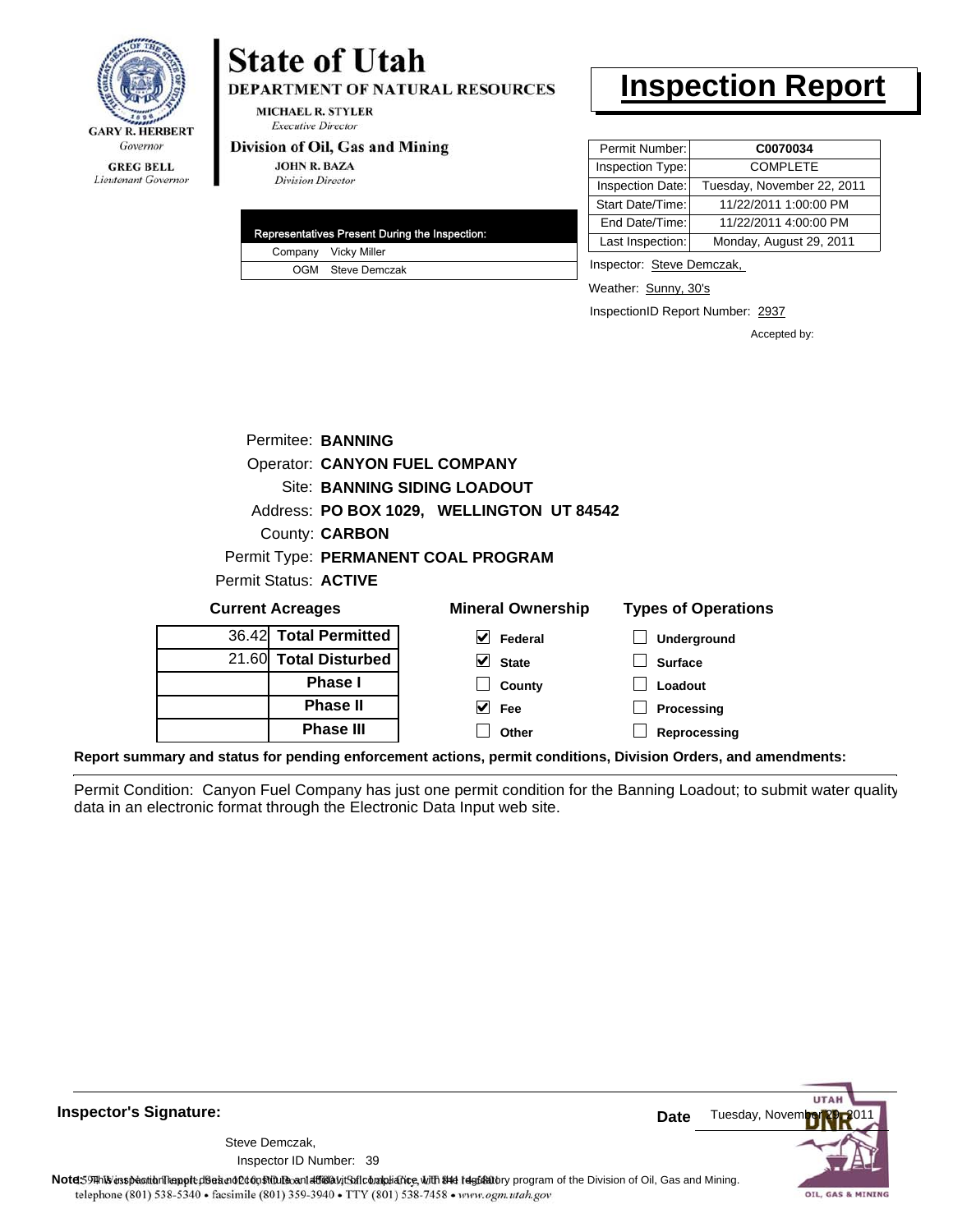#### *REVIEW OF PERMIT, PERFORMANCE STANDARDS PERMIT CONDITION REQUIREMENTS*

*1. Substantiate the elements on this inspection by checking the appropriate performance standard.*

 *a. For COMPLETE inspections provide narrative justification for any elements not fully inspected unless element is not appropriate to the site, in which case check Not Applicable.*

 *b. For PARTIAL inspections check only the elements evaluated.*

*2. Document any noncompliance situation by reference the NOV issued at the appropriate performance standard listed below.*

*3. Reference any narratives written in conjunction with this inspection at the appropriate performace standard listed below.*

*4. Provide a brief status report for all pending enforcement actions, permit conditions, Divison Orders, and amendments.*

|     |                                                               | Evaluated               | Not Applicable Comment          |                         | Enforcement |
|-----|---------------------------------------------------------------|-------------------------|---------------------------------|-------------------------|-------------|
| 1.  | Permits, Change, Transfer, Renewal, Sale                      | $\overline{\mathsf{v}}$ |                                 | V                       |             |
| 2.  | Signs and Markers                                             | $\overline{\mathbf{v}}$ |                                 | $\blacktriangledown$    |             |
| 3.  | Topsoil                                                       | $\overline{\mathbf{v}}$ |                                 | $\overline{\mathsf{v}}$ |             |
| 4.a | Hydrologic Balance: Diversions                                | $\overline{\mathsf{v}}$ |                                 | $\blacktriangledown$    |             |
| 4.b | Hydrologic Balance: Sediment Ponds and Impoundments           | $\blacktriangledown$    |                                 | ⊻                       |             |
| 4.C | Hydrologic Balance: Other Sediment Control Measures           | $\overline{\mathbf{v}}$ |                                 |                         |             |
| 4.d | Hydrologic Balance: Water Monitoring                          | $\overline{\mathbf{v}}$ |                                 | $\overline{\mathbf{v}}$ |             |
| 4.e | Hydrologic Balance: Effluent Limitations                      | $\overline{\mathbf{v}}$ |                                 | $\blacktriangledown$    |             |
| 5.  | <b>Explosives</b>                                             |                         | ⊽                               |                         |             |
| 6.  | Disposal of Excess Spoil, Fills, Benches                      |                         | $\blacktriangledown$            |                         |             |
| 7.  | Coal Mine Waste, Refuse Piles, Impoundments                   |                         | $\overline{\mathbf{v}}$         |                         |             |
| 8.  | Noncoal Waste                                                 | $\overline{\mathsf{v}}$ |                                 | $\overline{\mathbf{v}}$ |             |
| 9.  | Protection of Fish, Wildlife and Related Environmental Issues | $\overline{\mathbf{v}}$ |                                 |                         |             |
|     | 10. Slides and Other Damage                                   |                         | ☑                               |                         |             |
| 11. | Contemporaneous Reclamation                                   |                         | ☑                               |                         |             |
| 12. | <b>Backfilling And Grading</b>                                |                         | $\overline{\mathbf{v}}$         |                         |             |
| 13. | Revegetation                                                  |                         | $\overline{\blacktriangledown}$ |                         |             |
| 14. | Subsidence Control                                            |                         | $\overline{\mathbf{v}}$         |                         |             |
|     | 15. Cessation of Operations                                   | $\blacktriangledown$    |                                 | $\blacktriangledown$    |             |
|     | 16.a Roads: Construction, Maintenance, Surfacing              | $\blacktriangledown$    |                                 | $\blacktriangledown$    |             |
|     | 16.b Roads: Drainage Controls                                 | $\overline{\mathbf{v}}$ |                                 | $\overline{\mathbf{v}}$ |             |
| 17. | <b>Other Transportation Facilities</b>                        |                         |                                 |                         |             |
| 18. | Support Facilities, Utility Installations                     | $\overline{\mathbf{v}}$ |                                 | $\blacktriangledown$    |             |
|     | 19. AVS Check                                                 | $\overline{\mathbf{v}}$ |                                 | $\blacktriangledown$    |             |
| 20. | Air Quality Permit                                            | $\checkmark$            |                                 | $\blacktriangledown$    |             |
| 21. | Bonding and Insurance                                         | $\overline{\mathbf{v}}$ |                                 | $\blacktriangledown$    |             |
|     | 22. Other                                                     |                         |                                 |                         |             |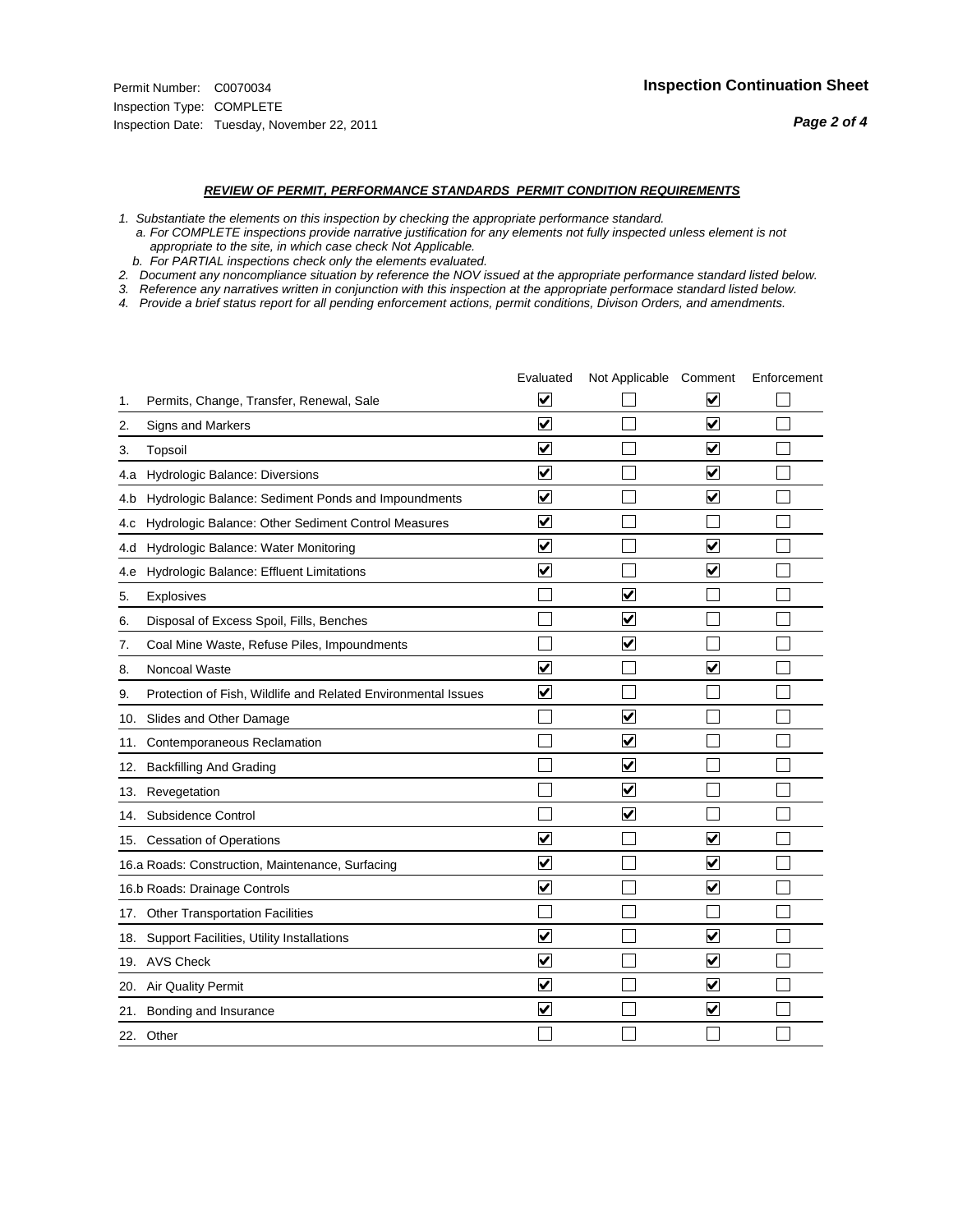*Page 3 of 4*

#### **1. Permits, Change, Transfer, Renewal, Sale**

There are no permitting actions with the Division. The permit will expire on 11/24/2013. The SPCC Plan was reviewed on December 3, 2007.

#### **2. Signs and Markers**

The identification signs is at the gate to the property.

#### **3. Topsoil**

No topsoil piles. This is a pre-law disturbance.

#### **4.a Hydrologic Balance: Diversions**

Diversions and culverts were opened.

#### **4.b Hydrologic Balance: Sediment Ponds and Impoundments**

I inspected the sediment pond and did not see any hazardous conditions. The permittee inspected the sediment pond on Oct. 11, 2011. No hazardous conditions were reported. The pond contained little to no water.

#### **4.d Hydrologic Balance: Water Monitoring**

The water monitoring data was sent to SLC.

#### **4.e Hydrologic Balance: Effluent Limitations**

No discharge for the third quarter.

#### **8. Noncoal Waste**

The disturb area was clear of non-coal waste materials.

#### **15. Cessation of Operations**

The loadout has all the building, conveyors and loadout ripped down. This site should be reclaimed.

#### **16.a Roads: Construction, Maintenance, Surfacing**

The asphalt road is starting to break up.

#### **16.b Roads: Drainage Controls**

The draingage controls are functioning as designed.

#### **18. Support Facilities, Utility Installations**

No new facilities have been installed.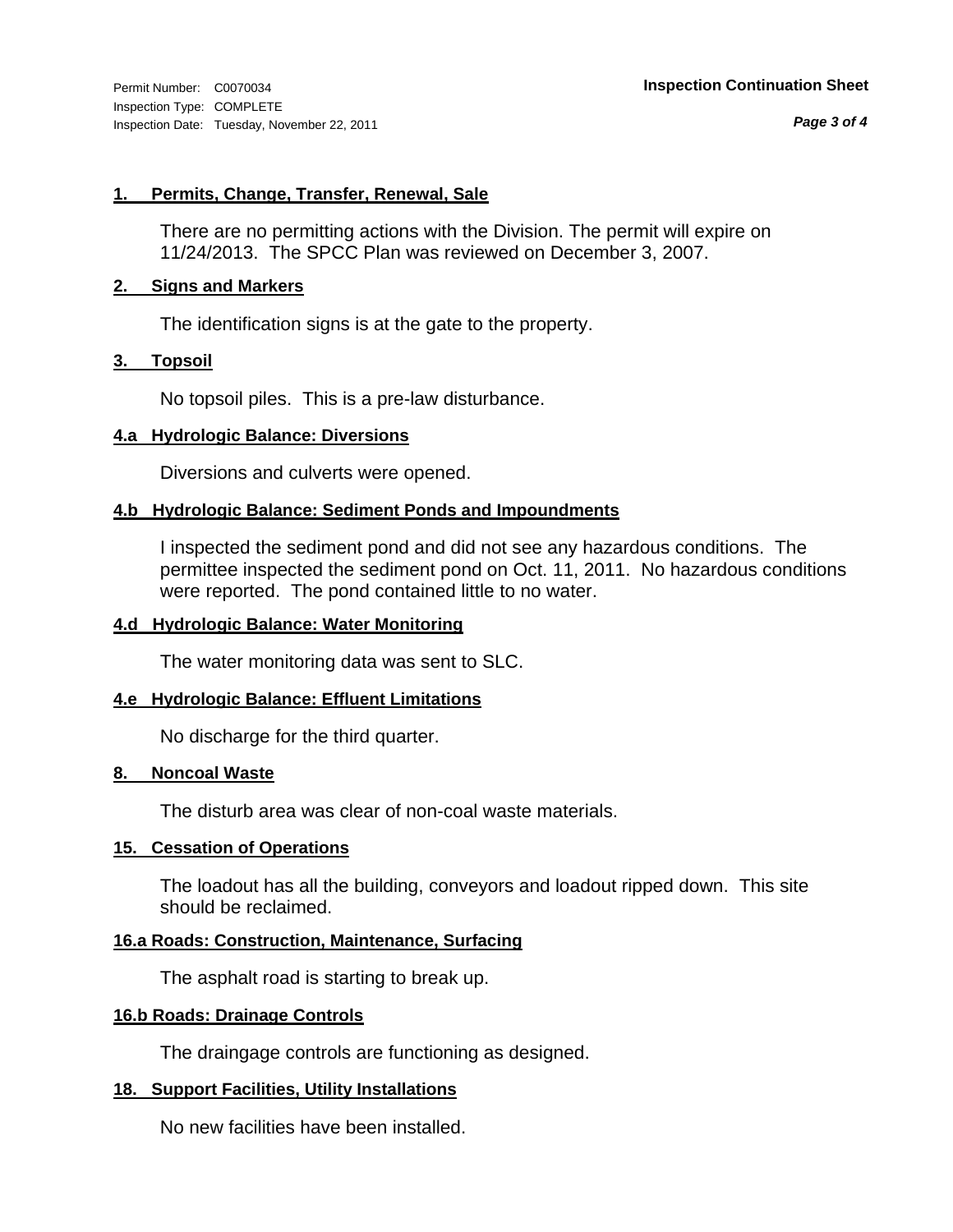Inspection Type: COMPLETE Inspection Date: Tuesday, November 22, 2011

*Page 4 of 4*

#### **19. AVS Check**

The AVS checks are made in SLC.

#### **20. Air Quality Permit**

Air Quality Permit number is 533-6108.

#### **21. Bonding and Insurance**

The insurance policy will expire on July 31, 2012. The bonding amount is \$350,000.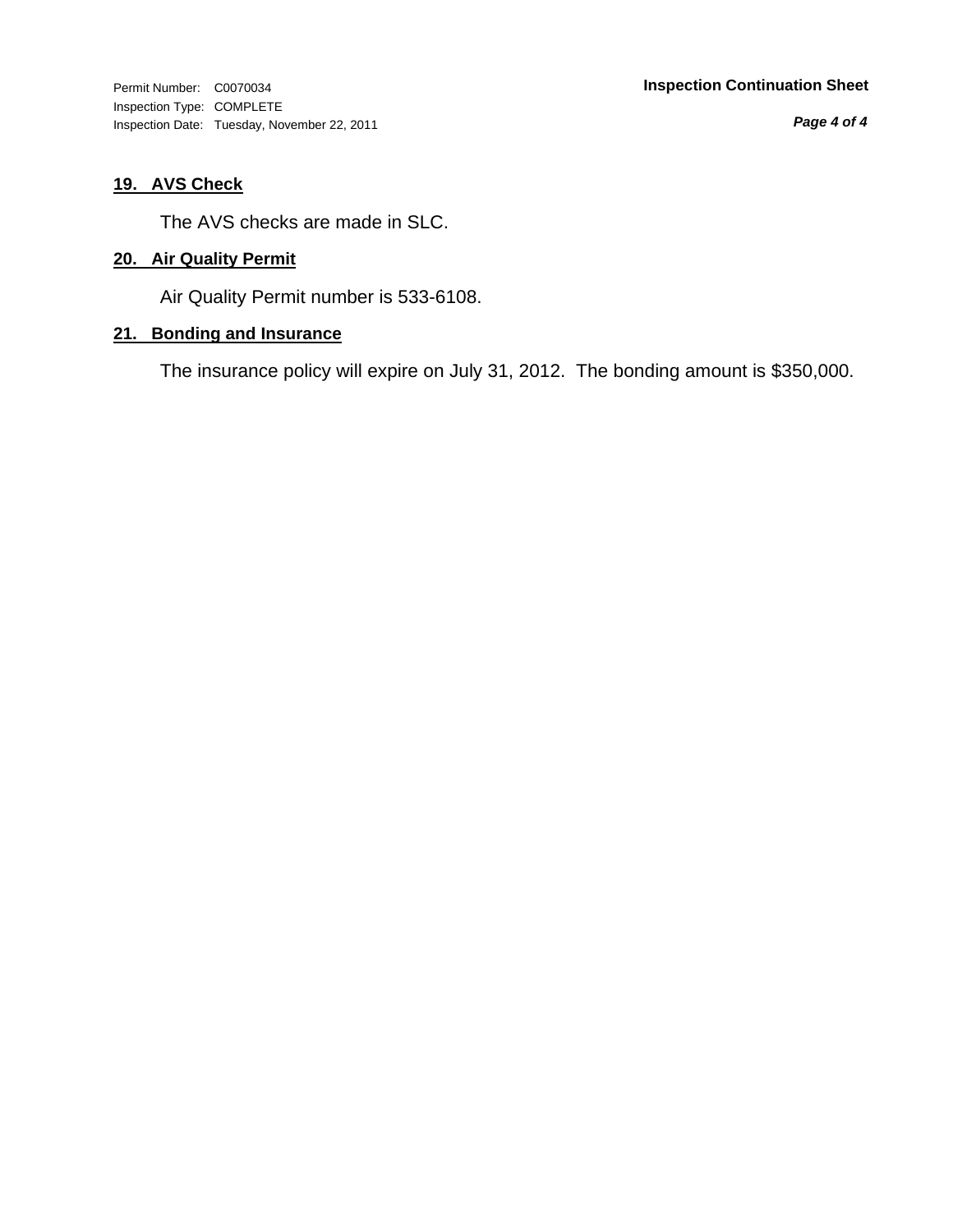

# **State of Utah**

**DEPARTMENT OF NATURAL RESOURCES** 

**MICHAEL R. STYLER Executive Director** 

#### Division of Oil, Gas and Mining

**JOHN R. BAZA Division Director** 

|  | Representatives Present During the Inspection: |
|--|------------------------------------------------|
|  | Company Rusty Netz                             |
|  | Other Scott Carlson                            |
|  | OGM Karl Houskeeper                            |
|  |                                                |

### **Inspection Report**

| Permit Number:          | C0070035                    |
|-------------------------|-----------------------------|
| Inspection Type:        | <b>COMPLETE</b>             |
| <b>Inspection Date:</b> | Thursday, November 03, 2011 |
| Start Date/Time:        | 11/3/2011 8:00:00 AM        |
| End Date/Time:          | 11/3/2011 12:00:00 PM       |
| Last Inspection:        | Thursday, October 06, 2011  |
|                         |                             |

Inspector: Karl Houskeeper,

Weather: Clear, Temp. 38 Deg. F.

InspectionID Report Number: 2917

Accepted by: jhelfric 11/29/2011

|      |                                                    | Permitee: SUNNYSIDE COGENERATION ASSOCIATES |                            |  |  |
|------|----------------------------------------------------|---------------------------------------------|----------------------------|--|--|
|      | <b>Operator: SUNNYSIDE COGENERATION ASSOCIATES</b> |                                             |                            |  |  |
|      | Site: SUNNYSIDE REFUSE & SLURRY                    |                                             |                            |  |  |
|      |                                                    | Address: PO BOX 159, SUNNYSIDE UT 84539     |                            |  |  |
|      | County: <b>CARBON</b>                              |                                             |                            |  |  |
|      |                                                    | Permit Type: PERMANENT COAL PROGRAM         |                            |  |  |
|      | Permit Status: <b>ACTIVE</b>                       |                                             |                            |  |  |
|      | <b>Current Acreages</b>                            | <b>Mineral Ownership</b>                    | <b>Types of Operations</b> |  |  |
|      | 241.25 Total Permitted                             | Federal                                     | <b>Underground</b>         |  |  |
|      | 196.65 Total Disturbed                             | <b>State</b>                                | <b>Surface</b>             |  |  |
| 5.35 | Phase I                                            | County                                      | Loadout                    |  |  |
| 5.35 | <b>Phase II</b>                                    | V<br><b>Fee</b>                             | Processing                 |  |  |
| 5.35 | <b>Phase III</b>                                   | Other                                       | Reprocessing               |  |  |

**Report summary and status for pending enforcement actions, permit conditions, Division Orders, and amendments:**

Karl R. Houskeeper

**Inspector's Signature:**

49 Inspector ID Number:Karl Houskeeper,

**UTAI** Thursday, Noven **Date**

OIL, GAS & MINING

Note: 59#h% inspection leappt diseanot constitution affidavit Salcompliance, with the regulatory program of the Division of Oil, Gas and Mining. telephone (801) 538-5340 · facsimile (801) 359-3940 · TTY (801) 538-7458 · www.ogm.utah.gov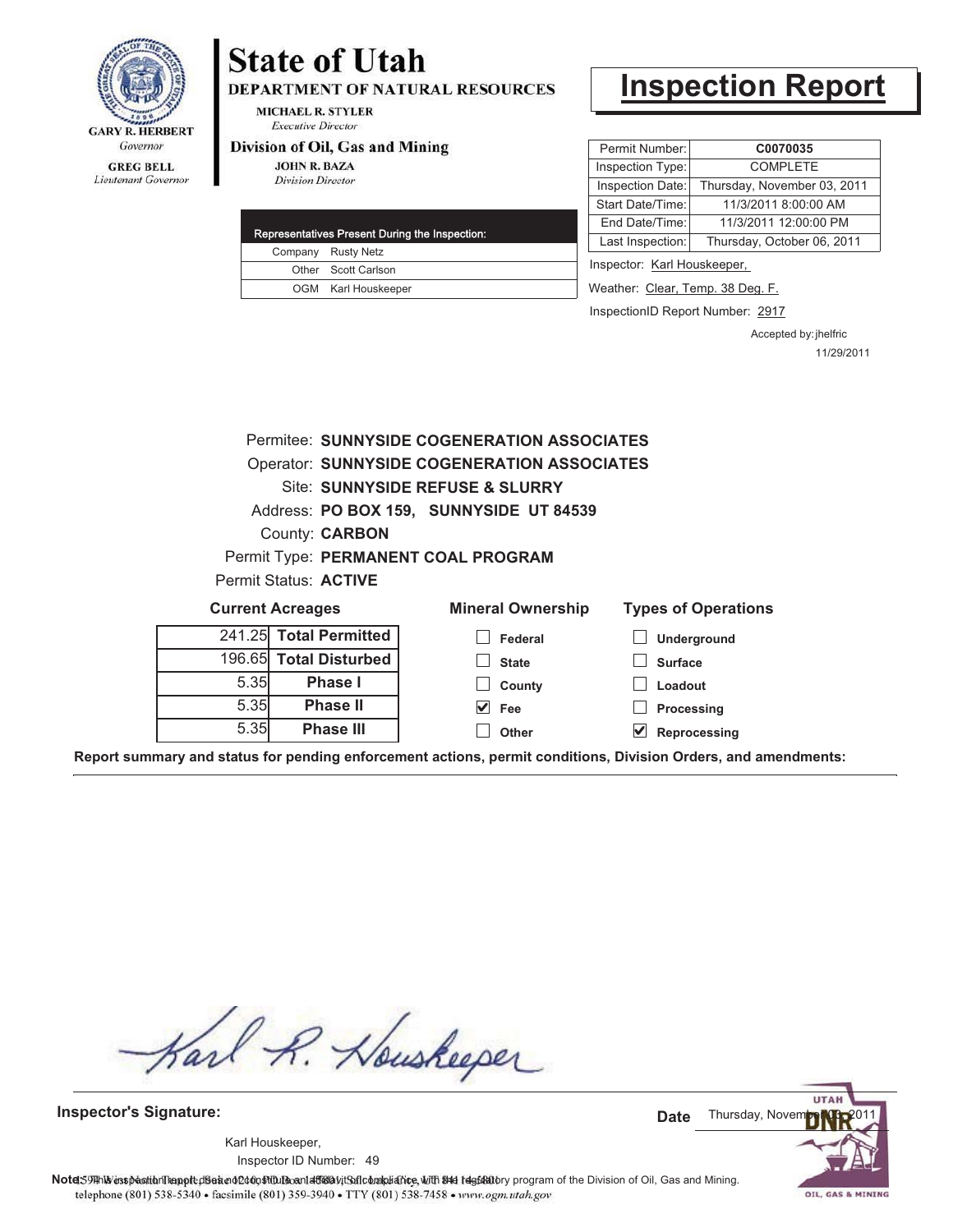### *REVIEW OF PERMIT, PERFORMANCE STANDARDS PERMIT CONDITION REQUIREMENTS*

*1. Substantiate the elements on this inspection by checking the appropriate performance standard.*

 *a. For COMPLETE inspections provide narrative justification for any elements not fully inspected unless element is not appropriate to the site, in which case check Not Applicable.*

 *b. For PARTIAL inspections check only the elements evaluated.*

*2. Document any noncompliance situation by reference the NOV issued at the appropriate performance standard listed below.*

*3. Reference any narratives written in conjunction with this inspection at the appropriate performace standard listed below.*

*4. Provide a brief status report for all pending enforcement actions, permit conditions, Divison Orders, and amendments.*

|     |                                                               | Evaluated               | Not Applicable Comment  |                         | Enforcement |
|-----|---------------------------------------------------------------|-------------------------|-------------------------|-------------------------|-------------|
| 1.  | Permits, Change, Transfer, Renewal, Sale                      | $\overline{\mathsf{v}}$ |                         | V                       |             |
| 2.  | Signs and Markers                                             | $\overline{\mathbf{v}}$ |                         | $\blacktriangledown$    |             |
| 3.  | Topsoil                                                       | $\overline{\mathbf{v}}$ |                         |                         |             |
| 4.a | Hydrologic Balance: Diversions                                | $\blacktriangledown$    |                         |                         |             |
| 4.b | Hydrologic Balance: Sediment Ponds and Impoundments           | $\blacktriangledown$    |                         | $\overline{\mathsf{v}}$ |             |
| 4.c | Hydrologic Balance: Other Sediment Control Measures           | $\overline{\mathbf{v}}$ |                         |                         |             |
| 4.d | Hydrologic Balance: Water Monitoring                          | $\overline{\mathbf{v}}$ |                         |                         |             |
| 4.e | Hydrologic Balance: Effluent Limitations                      | $\overline{\mathbf{v}}$ |                         | $\overline{\mathbf{v}}$ |             |
| 5.  | <b>Explosives</b>                                             | $\overline{\mathbf{v}}$ | $\overline{\mathsf{v}}$ |                         |             |
| 6.  | Disposal of Excess Spoil, Fills, Benches                      | $\overline{\mathbf{v}}$ |                         | $\blacktriangledown$    |             |
| 7.  | Coal Mine Waste, Refuse Piles, Impoundments                   | $\overline{\mathsf{v}}$ |                         | $\blacktriangledown$    |             |
| 8.  | Noncoal Waste                                                 | $\overline{\mathbf{v}}$ |                         |                         |             |
| 9.  | Protection of Fish, Wildlife and Related Environmental Issues | $\overline{\mathbf{v}}$ |                         |                         |             |
|     | 10. Slides and Other Damage                                   | $\overline{\mathbf{v}}$ |                         |                         |             |
| 11. | Contemporaneous Reclamation                                   | $\overline{\mathbf{v}}$ |                         |                         |             |
| 12. | <b>Backfilling And Grading</b>                                | $\overline{\mathbf{v}}$ |                         |                         |             |
| 13. | Revegetation                                                  | $\overline{\mathbf{v}}$ |                         |                         |             |
| 14. | Subsidence Control                                            | $\overline{\mathbf{v}}$ | $\overline{\mathbf{v}}$ |                         |             |
|     | 15. Cessation of Operations                                   | $\overline{\mathbf{v}}$ |                         |                         |             |
|     | 16.a Roads: Construction, Maintenance, Surfacing              | $\blacktriangledown$    |                         |                         |             |
|     | 16.b Roads: Drainage Controls                                 | $\overline{\mathbf{v}}$ |                         |                         |             |
| 17. | <b>Other Transportation Facilities</b>                        | $\overline{\mathbf{v}}$ |                         |                         |             |
| 18. | Support Facilities, Utility Installations                     | $\overline{\mathbf{v}}$ |                         |                         |             |
|     | 19. AVS Check                                                 | $\overline{\mathbf{v}}$ |                         |                         |             |
| 20. | <b>Air Quality Permit</b>                                     | $\checkmark$            |                         | $\overline{\mathsf{v}}$ |             |
| 21. | Bonding and Insurance                                         | $\overline{\mathbf{v}}$ |                         | $\blacktriangledown$    |             |
|     | 22. Other                                                     | $\overline{\mathsf{v}}$ |                         |                         |             |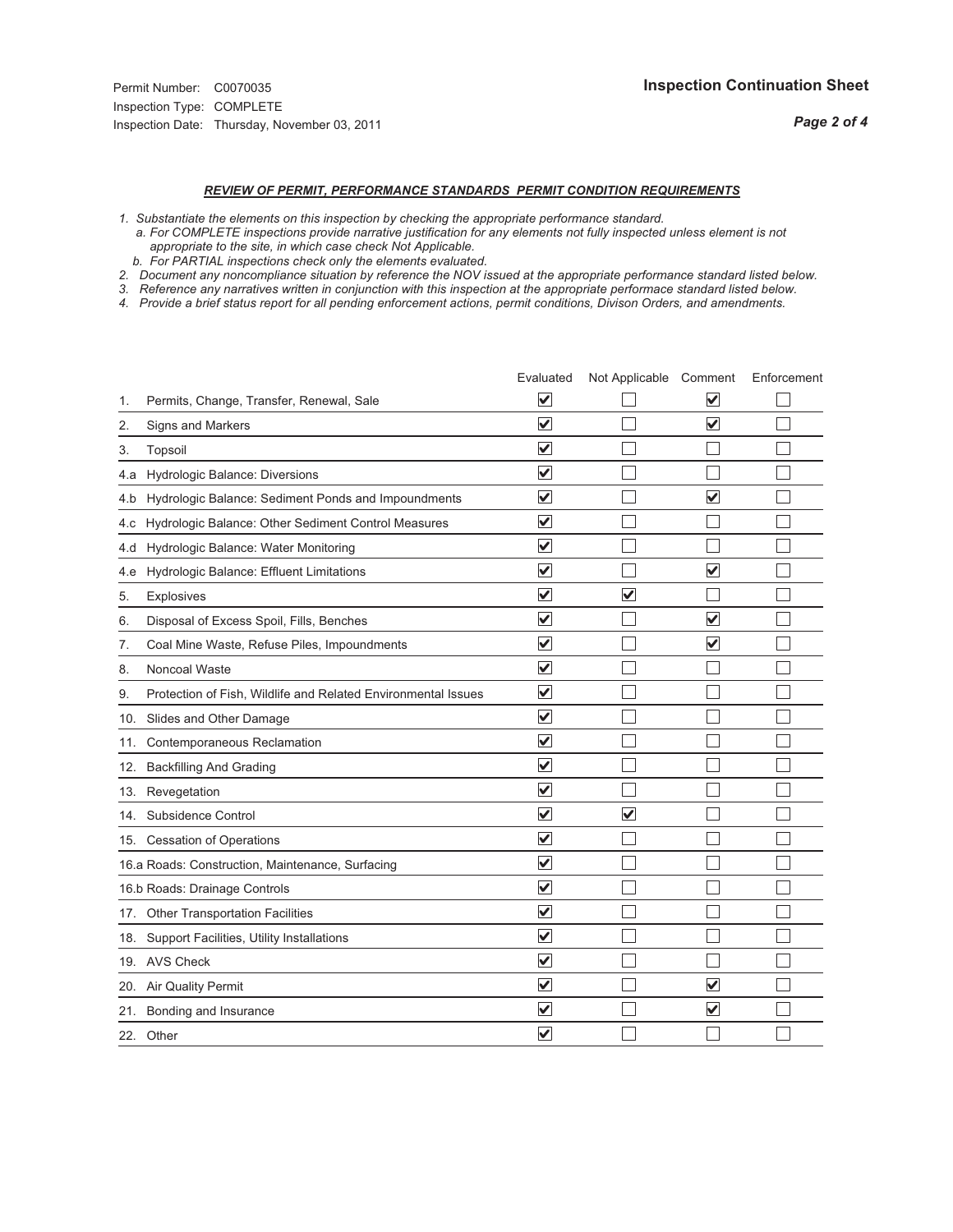#### **1. Permits, Change, Transfer, Renewal, Sale**

The following permits were reviewed:

-Mining permit C/007/035 issued February 3, 2008 and expires February 4, 2013. -UPDES permit #UT0024759 effective August 1, 2007 and expires midnight July 31, 2012.

-Air Quality Permit DAQO-702038-02 issued November 1, 2002, remains in effect. -SPCC plan is only applicable to plant site which is not within the permit area.

-Certificate of Insurance effective 08/01/2011 and terminates 08/01/2012.

-Reclamation agreement is dated December 1996 and signed by both parties.

#### **2. Signs and Markers**

The mine ID sign is located on a light pole at the entrance into the permit area. The sign contains the required information.

#### **4.b Hydrologic Balance: Sediment Ponds and Impoundments**

Third quarter 2011 sediment pond inspections were done on September 22, 2011. The reports were dated October 7, 2011 and signed and P.E. certified on October 13, 2011.

#### **4.e Hydrologic Balance: Effluent Limitations**

Reviewed the August and September 2011 discharge monitoring reports. No discharges occurred from any of the outfalls during any of the referenced months.

#### **6. Disposal of Excess Spoil, Fills, Benches**

Third quarter 2011 excess spoil pile inspections were done on September 22, 2011. The reports were dated October 7, 2011 and signed and P.E. certified on October 13, 2011.

#### **7. Coal Mine Waste, Refuse Piles, Impoundments**

Third quarter 2011 Refuse pile inspection was done on September 22, 2011. The report was dated October 7, 2011 and signed and P.E. certified on October 13, 2011.

A smoker (hotspot/fire) was observed on the south side of the refuse pile toward the old coarse refuse road. A track hoe was on site actively trying to extinguish the smoker.

#### **20. Air Quality Permit**

DAQ-702038-02 issued November 1, 2002, remains in effect. Air Quality Permit DAQE-691-99 issued August 13, 1999 was replaced by DAQO-702038-02. The permit was modified to allow the usage of a diesel generator on the power plant site. The Air Quality Permit covers both the power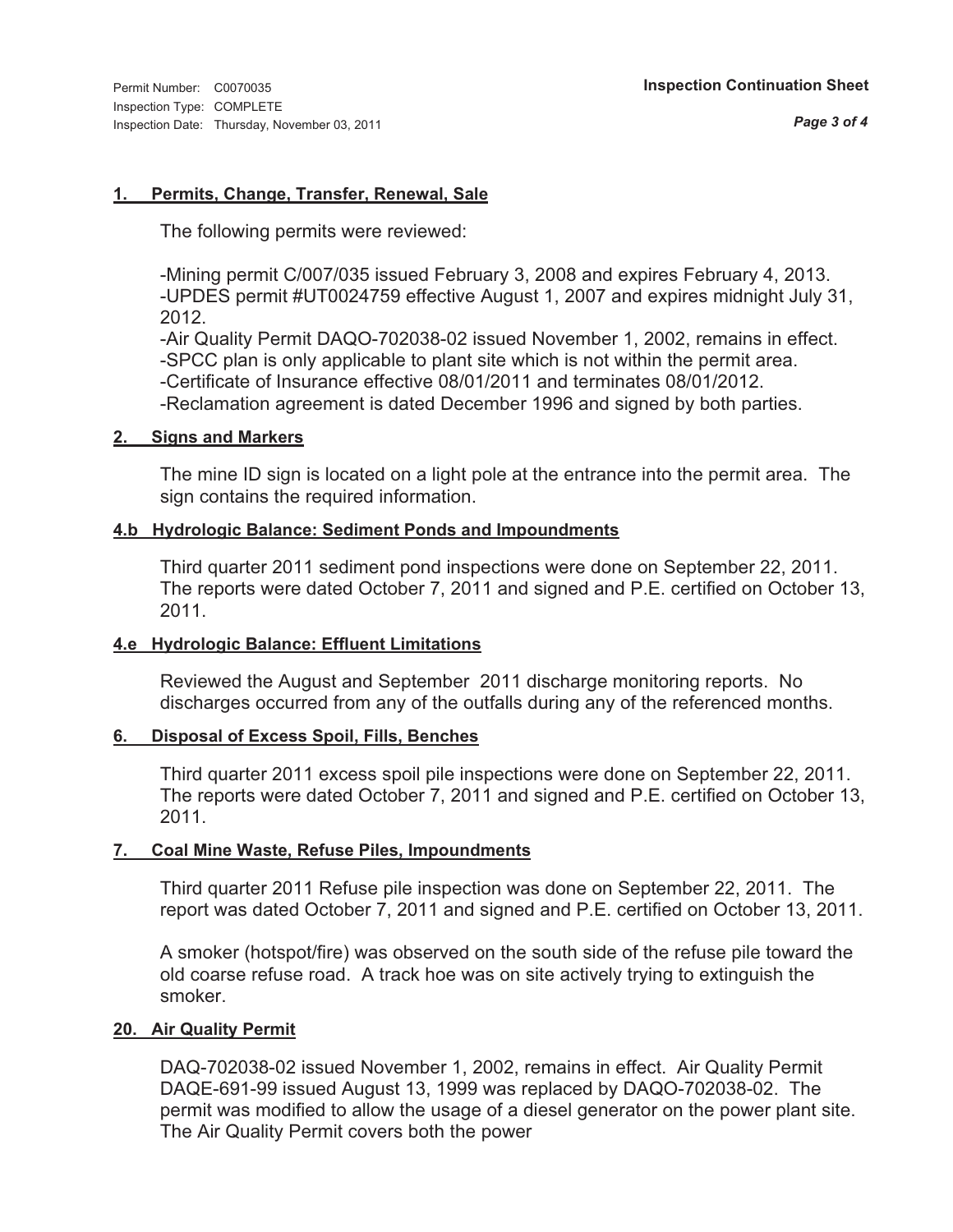*Page 4 of 4*

#### **21. Bonding and Insurance**

A Pledge and Escrow agreement dated January 4, 2002 is in place. The escrow agency is Wells Fargo for SCA. SCA has invested \$1,780,250.19 in federally guaranteed Treasury Notes as of December 31, 2006. The required bond amount is \$1,720,000.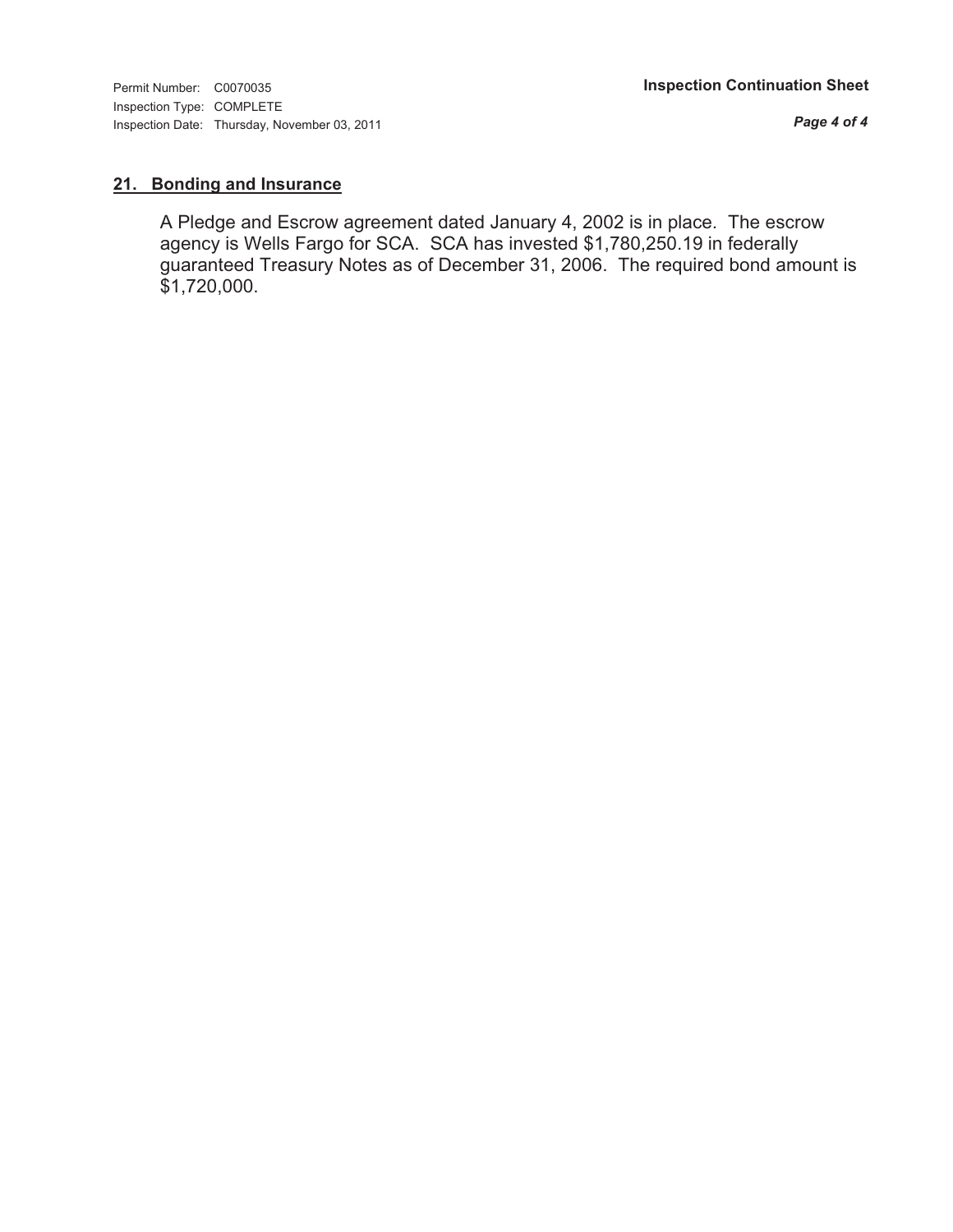

#### **GREG BELL** Lieutenant Governor

## **State of Utah**

DEPARTMENT OF NATURAL RESOURCES

**MICHAEL R. STYLER Executive Director** 

#### Division of Oil, Gas and Mining

**JOHN R. BAZA Division Director** 

|  | Representatives Present During the Inspection: |
|--|------------------------------------------------|
|  | Company Dennis Ware                            |
|  | OGM Steve Demczak                              |

### **Inspection Report**

| Permit Number:   | C0070038                   |
|------------------|----------------------------|
| Inspection Type: | <b>COMPLETE</b>            |
| Inspection Date: | Tuesday, November 29, 2011 |
| Start Date/Time: | 11/29/2011 12:00:00 PM     |
| End Date/Time:   | 11/29/2011 2:00:00 PM      |
| Last Inspection: | Tuesday, October 18, 2011  |

Inspector: Steve Demczak,

Weather: Sunny, 30's

InspectionID Report Number: 2940

**Reprocessing**

Accepted by:

|        | Permitee: PLATEAU MINING CORP        |                                          |                                        |  |  |
|--------|--------------------------------------|------------------------------------------|----------------------------------------|--|--|
|        | <b>Operator: PLATEAU MINING CORP</b> |                                          |                                        |  |  |
|        | Site: WILLOW CREEK MINE              |                                          |                                        |  |  |
|        |                                      | Address: PO BOX 30, HELPER UT 84526-0030 |                                        |  |  |
|        | County: <b>CARBON</b>                |                                          |                                        |  |  |
|        |                                      | Permit Type: PERMANENT COAL PROGRAM      |                                        |  |  |
|        | Permit Status: ACTIVE                |                                          |                                        |  |  |
|        | <b>Current Acreages</b>              | <b>Mineral Ownership</b>                 | <b>Types of Operations</b>             |  |  |
|        | 14,662.49 Total Permitted            | $\vee$ Federal                           | $\overline{\mathsf{v}}$<br>Underground |  |  |
|        | 71.44 Total Disturbed                | <b>State</b>                             | <b>Surface</b>                         |  |  |
| 125.41 | <b>Phase I</b>                       | County                                   | Loadout<br>VI                          |  |  |
| 92.45  | <b>Phase II</b>                      | Fee                                      | Processing                             |  |  |

**Other**

**Report summary and status for pending enforcement actions, permit conditions, Division Orders, and amendments:**

No violatios were issued.

92.45

**Phase III**



#### **Inspector's Signature:**

39 Inspector ID Number:Steve Demczak,

Note: 59Hh is inspection report does not constitute and affidavit Control and Mining.<br>
telephone (801) 538-5340 • facsimile (801) 539-3940 • TTY (801) 538-7458 • www.ogm.utah.gov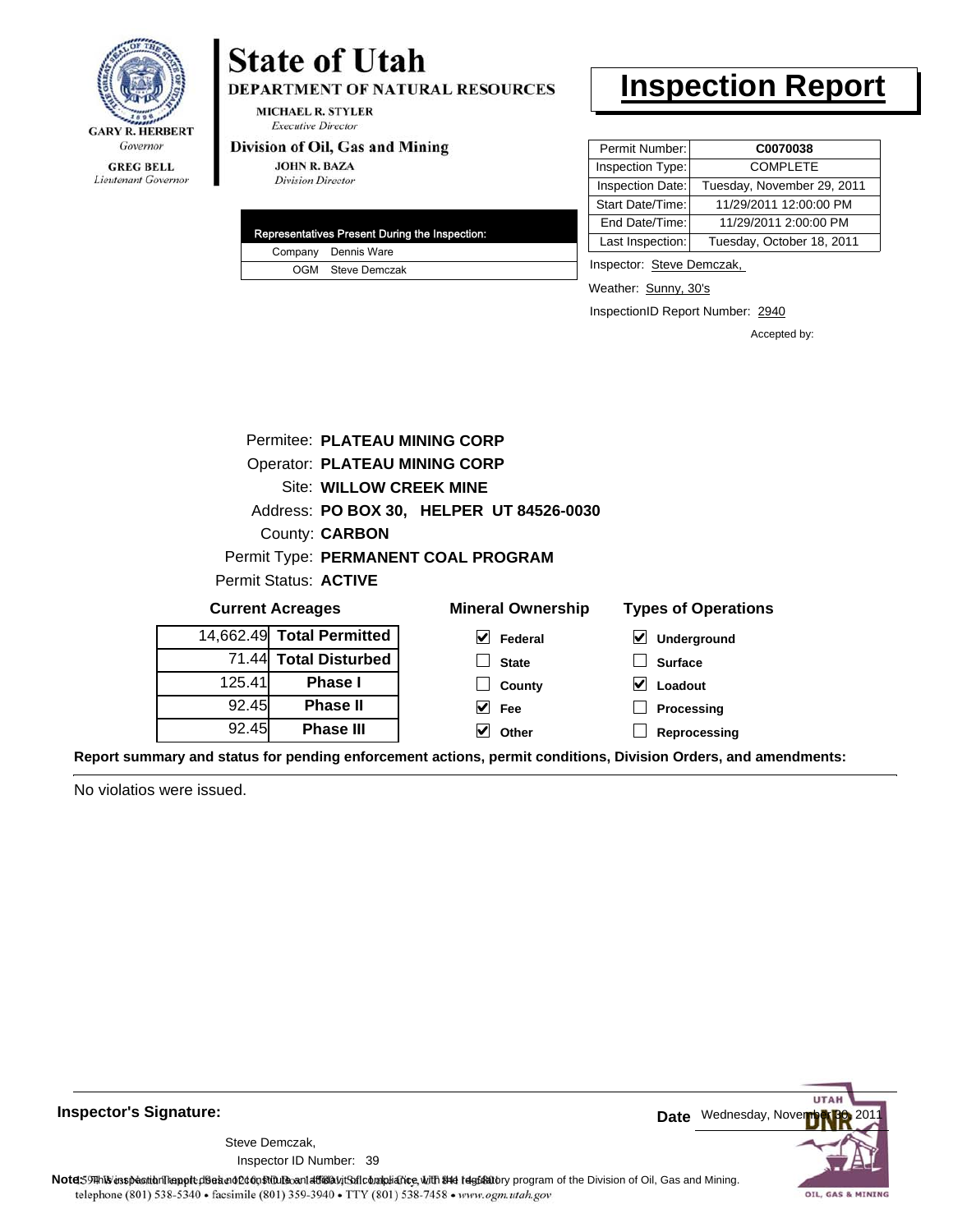#### *REVIEW OF PERMIT, PERFORMANCE STANDARDS PERMIT CONDITION REQUIREMENTS*

*1. Substantiate the elements on this inspection by checking the appropriate performance standard.*

 *a. For COMPLETE inspections provide narrative justification for any elements not fully inspected unless element is not appropriate to the site, in which case check Not Applicable.*

 *b. For PARTIAL inspections check only the elements evaluated.*

*2. Document any noncompliance situation by reference the NOV issued at the appropriate performance standard listed below.*

*3. Reference any narratives written in conjunction with this inspection at the appropriate performace standard listed below.*

*4. Provide a brief status report for all pending enforcement actions, permit conditions, Divison Orders, and amendments.*

|     |                                                               | Evaluated               | Not Applicable Comment  |                         | Enforcement |
|-----|---------------------------------------------------------------|-------------------------|-------------------------|-------------------------|-------------|
| 1.  | Permits, Change, Transfer, Renewal, Sale                      | $\overline{\mathsf{v}}$ |                         | V                       |             |
| 2.  | Signs and Markers                                             | $\overline{\mathbf{v}}$ |                         | $\blacktriangledown$    |             |
| 3.  | Topsoil                                                       | $\overline{\mathbf{v}}$ |                         | $\overline{\mathsf{v}}$ |             |
| 4.a | Hydrologic Balance: Diversions                                | $\blacktriangledown$    |                         | $\blacktriangledown$    |             |
| 4.b | Hydrologic Balance: Sediment Ponds and Impoundments           |                         | ⊽                       |                         |             |
| 4.C | Hydrologic Balance: Other Sediment Control Measures           | $\overline{\mathbf{v}}$ |                         | $\blacktriangledown$    |             |
| 4.d | Hydrologic Balance: Water Monitoring                          | $\overline{\mathbf{v}}$ |                         | $\overline{\mathbf{v}}$ |             |
| 4.e | Hydrologic Balance: Effluent Limitations                      |                         | ⊽                       |                         |             |
| 5.  | <b>Explosives</b>                                             |                         | $\overline{\mathbf{v}}$ |                         |             |
| 6.  | Disposal of Excess Spoil, Fills, Benches                      |                         | $\blacktriangledown$    |                         |             |
| 7.  | Coal Mine Waste, Refuse Piles, Impoundments                   | $\overline{\mathsf{v}}$ |                         | $\overline{\mathbf{v}}$ |             |
| 8.  | Noncoal Waste                                                 | $\overline{\mathbf{v}}$ |                         | $\blacktriangledown$    |             |
| 9.  | Protection of Fish, Wildlife and Related Environmental Issues | $\overline{\mathbf{v}}$ |                         | $\overline{\mathsf{v}}$ |             |
|     | 10. Slides and Other Damage                                   | $\overline{\mathbf{v}}$ |                         | ☑                       |             |
| 11. | Contemporaneous Reclamation                                   |                         | ☑                       |                         |             |
| 12. | <b>Backfilling And Grading</b>                                | $\overline{\mathbf{v}}$ |                         | $\blacktriangledown$    |             |
| 13. | Revegetation                                                  | $\overline{\mathbf{v}}$ |                         | $\overline{\mathbf{v}}$ |             |
| 14. | Subsidence Control                                            |                         | $\overline{\mathbf{v}}$ |                         |             |
|     | 15. Cessation of Operations                                   |                         | $\blacktriangleright$   |                         |             |
|     | 16.a Roads: Construction, Maintenance, Surfacing              | ⊽                       |                         | $\overline{\mathbf{v}}$ |             |
|     | 16.b Roads: Drainage Controls                                 | $\overline{\mathbf{v}}$ |                         | $\overline{\mathbf{v}}$ |             |
| 17. | <b>Other Transportation Facilities</b>                        |                         | $\overline{\mathbf{v}}$ |                         |             |
| 18. | Support Facilities, Utility Installations                     | $\overline{\mathbf{v}}$ |                         | $\blacktriangledown$    |             |
|     | 19. AVS Check                                                 | $\overline{\mathbf{v}}$ |                         | $\blacktriangledown$    |             |
| 20. | <b>Air Quality Permit</b>                                     |                         | $\checkmark$            |                         |             |
| 21. | Bonding and Insurance                                         | $\overline{\mathbf{v}}$ |                         | $\blacktriangledown$    |             |
|     | 22. Other                                                     |                         |                         |                         |             |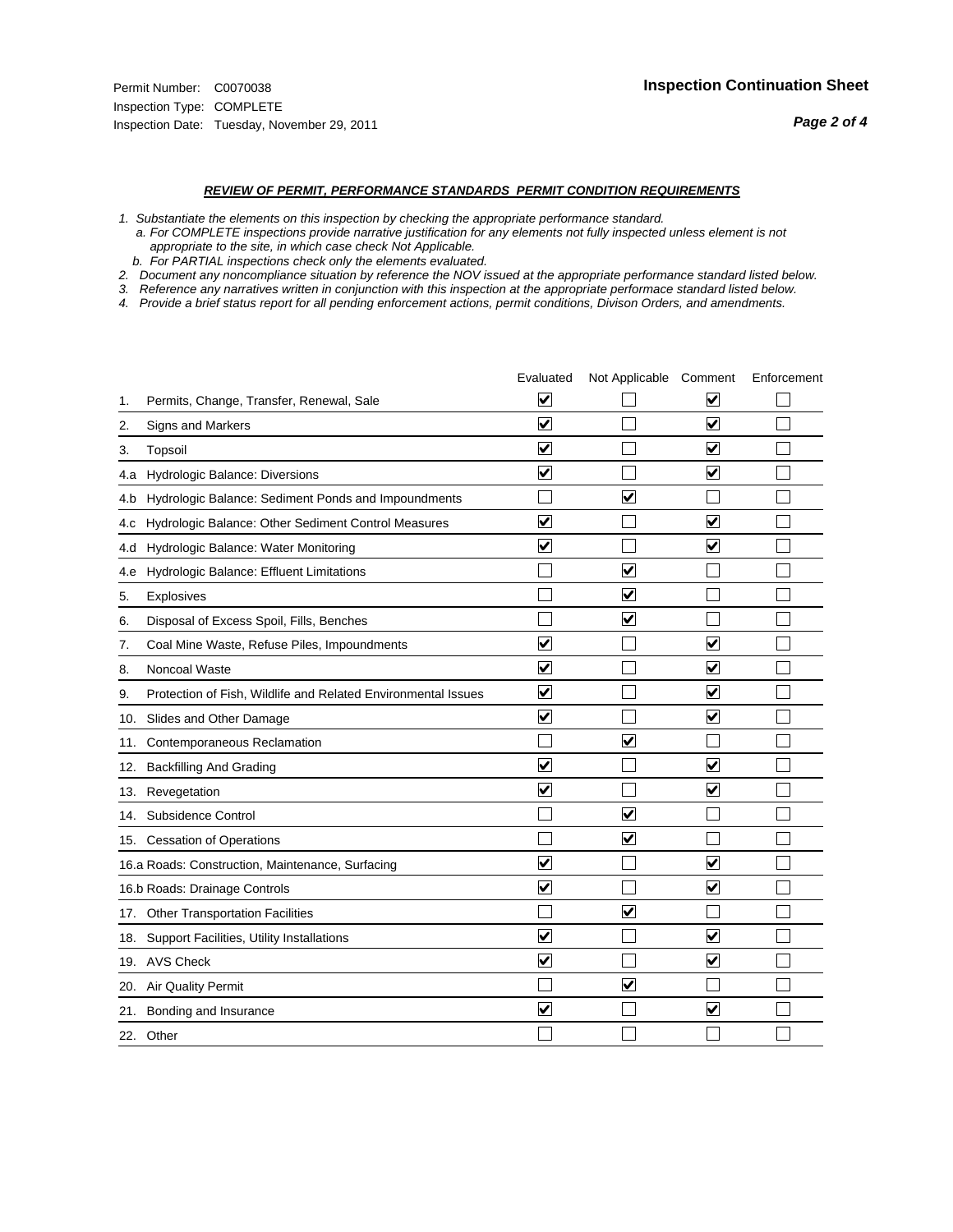Inspection Type: COMPLETE Inspection Date: Tuesday, November 29, 2011

#### Permit Number: C0070038 **Inspection Continuation Sheet**

*Page 3 of 4*

#### **1. Permits, Change, Transfer, Renewal, Sale**

The DOGM Permit wil expire on Dec 23, 2014.

#### **2. Signs and Markers**

Identification signs are at the gates to the property.

#### **3. Topsoil**

All topsoil was used in reclamation.

#### **4.a Hydrologic Balance: Diversions**

Diversions were open and in good condition.

#### **4.c Hydrologic Balance: Other Sediment Control Measures**

The reclaimed site is pocked for sediment control.

#### **4.d Hydrologic Balance: Water Monitoring**

Water monitoring was taken for third quarter. The data is not downloading into the Division Water monitoring System. Division has been notified.

#### **7. Coal Mine Waste, Refuse Piles, Impoundments**

The refuse pile is no longer inspected since it has been reclaimed. Permittee received Division approval.

#### **8. Noncoal Waste**

The site was clear of non-coal waste materials.

#### **9. Protection of Fish, Wildlife and Related Environmental Issues**

No wildlife was noticed during the inspection.

#### **10. Slides and Other Damage**

No slides or damage was noticed during the inspection.

#### **12. Backfilling And Grading**

The sites are completely reclaimed. All backfilled material was used.

#### **13. Revegetation**

This site in my judgment is highly vegetated.

#### **16.a Roads: Construction, Maintenance, Surfacing**

A county road goes through the property.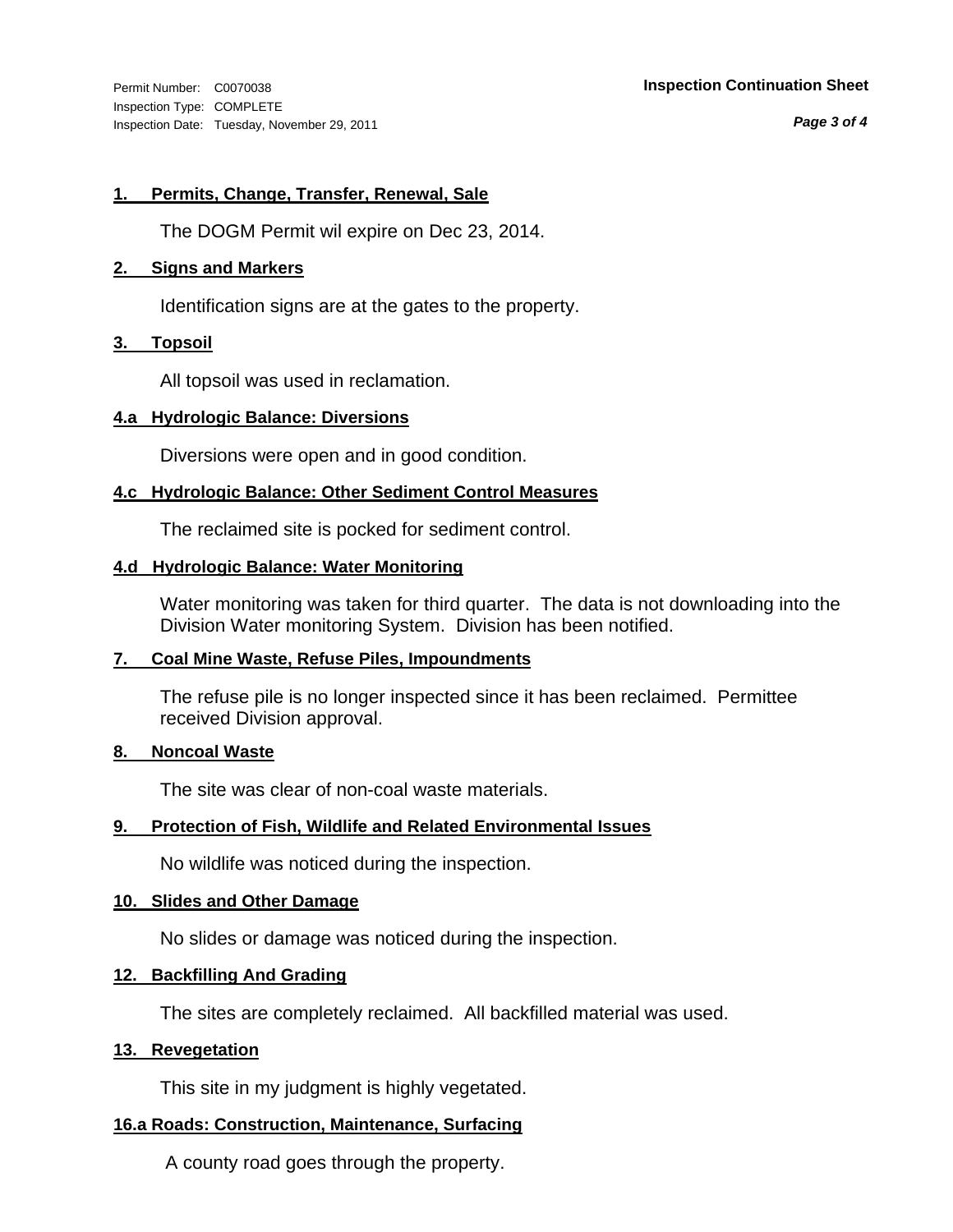Inspection Type: COMPLETE Inspection Date: Tuesday, November 29, 2011

*Page 4 of 4*

#### **16.b Roads: Drainage Controls**

Diversions were open and functioning as designed.

#### **18. Support Facilities, Utility Installations**

There are no facilities at Castle Gate.

#### **19. AVS Check**

This is done at the Division in SLC.

#### **21. Bonding and Insurance**

The bonding amount is \$1,424,514. The insurance policy will expire on Dec. 13, 2011.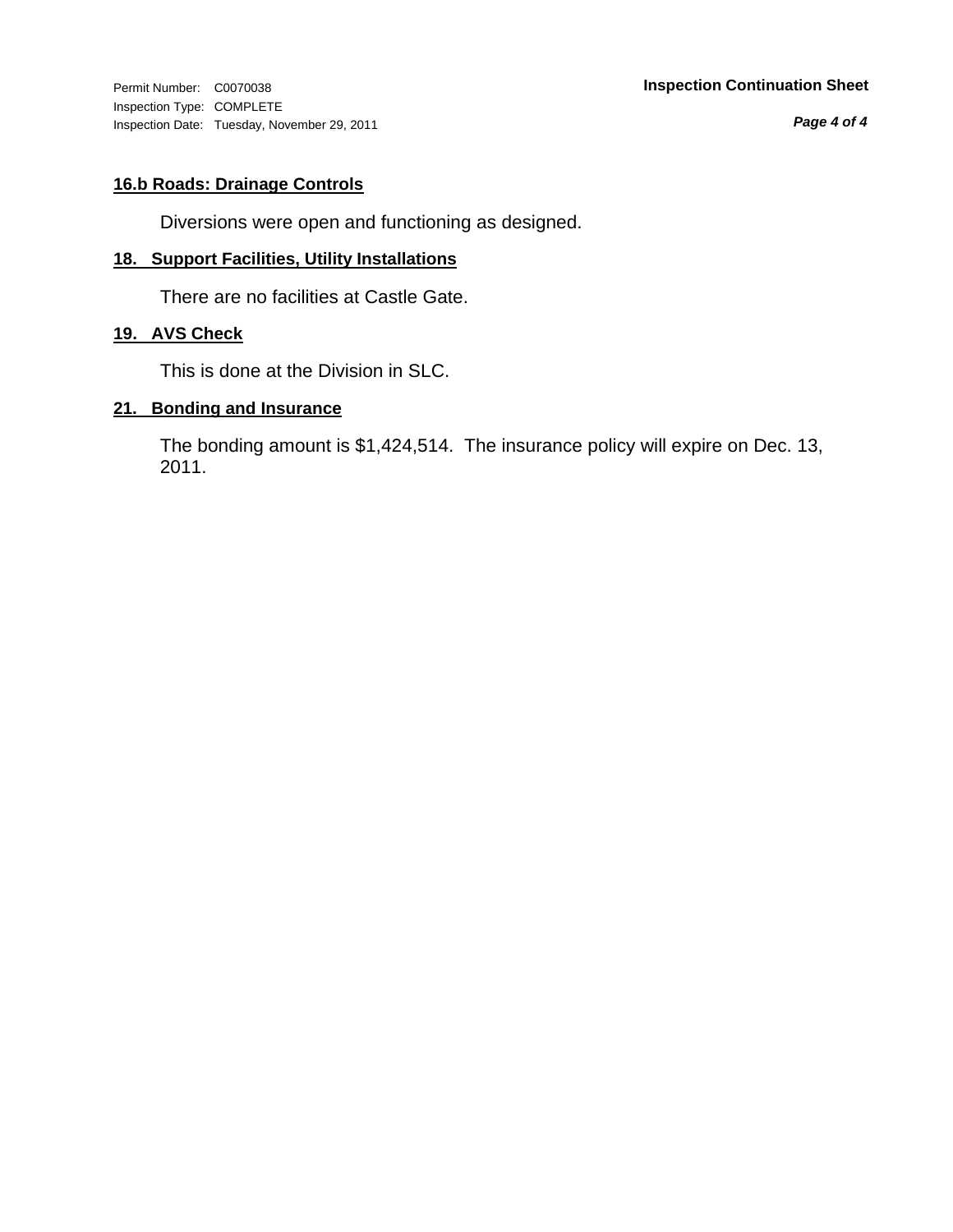

#### **GREG BELL** Lieutenant Governor

## **State of Utah**

DEPARTMENT OF NATURAL RESOURCES

**MICHAEL R. STYLER Executive Director** 

#### Division of Oil, Gas and Mining

**JOHN R. BAZA Division Director** 

| Representatives Present During the Inspection: |                      |  |
|------------------------------------------------|----------------------|--|
|                                                | Company Vicky Miller |  |
|                                                | OGM Steve Demczak    |  |

### **Inspection Report**

| Permit Number:   | C0070039                   |
|------------------|----------------------------|
| Inspection Type: | <b>COMPLETE</b>            |
| Inspection Date: | Monday, November 21, 2011  |
| Start Date/Time: | 11/21/2011 10:00:00 AM     |
| End Date/Time:   | 11/21/2011 4:00:00 PM      |
| Last Inspection: | Thursday, October 20, 2011 |

Inspector: Steve Demczak,

Weather: Sunny, 30's

InspectionID Report Number: 2934

Accepted by: jhelfric 11/29/2011

|                         |                                 | Permitee: CANYON FUEL COMPANY             |                                                                                                                |
|-------------------------|---------------------------------|-------------------------------------------|----------------------------------------------------------------------------------------------------------------|
|                         |                                 | <b>Operator: CANYON FUEL COMPANY</b>      |                                                                                                                |
|                         | <b>Site: DUGOUT CANYON MINE</b> |                                           |                                                                                                                |
|                         |                                 | Address: PO BOX 1029, WELLINGTON UT 84542 |                                                                                                                |
|                         | County: <b>CARBON</b>           |                                           |                                                                                                                |
|                         |                                 | Permit Type: PERMANENT COAL PROGRAM       |                                                                                                                |
|                         | Permit Status: ACTIVE           |                                           |                                                                                                                |
| <b>Current Acreages</b> |                                 | <b>Mineral Ownership</b>                  | <b>Types of Operations</b>                                                                                     |
|                         | 9,751.00 Total Permitted        | $\triangleright$ Federal                  | ⊻<br>Underground                                                                                               |
|                         | 108.70 Total Disturbed          | $\vee$ State                              | <b>Surface</b>                                                                                                 |
|                         | <b>Phase I</b>                  | County                                    | Loadout                                                                                                        |
|                         | <b>Phase II</b>                 | $\vee$ Fee                                | Processing                                                                                                     |
|                         | <b>Phase III</b>                | Other                                     | Reprocessing                                                                                                   |
|                         |                                 |                                           | Report summary and status for pending enforcement actions, permit conditions, Division Orders, and amendments: |

There are no pending compliance actions for the Dugout Canyon Mine permit area. The Permittee is current relative to the required electronic quarterly water monitoring submittals for 2011.



**Inspector's Signature:**

39 Inspector ID Number:Steve Demczak,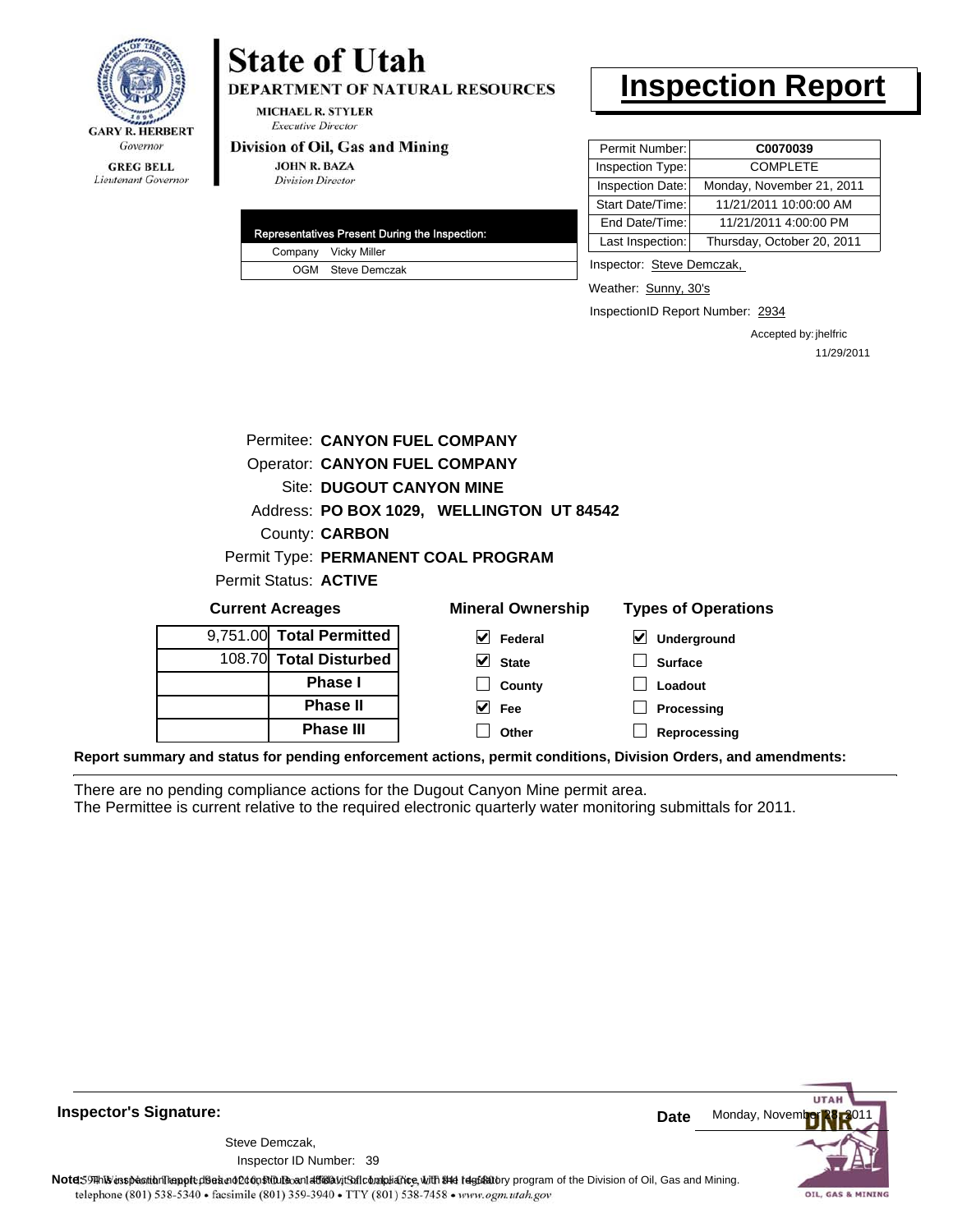#### *REVIEW OF PERMIT, PERFORMANCE STANDARDS PERMIT CONDITION REQUIREMENTS*

*1. Substantiate the elements on this inspection by checking the appropriate performance standard.*

 *a. For COMPLETE inspections provide narrative justification for any elements not fully inspected unless element is not appropriate to the site, in which case check Not Applicable.*

 *b. For PARTIAL inspections check only the elements evaluated.*

*2. Document any noncompliance situation by reference the NOV issued at the appropriate performance standard listed below.*

*3. Reference any narratives written in conjunction with this inspection at the appropriate performace standard listed below.*

*4. Provide a brief status report for all pending enforcement actions, permit conditions, Divison Orders, and amendments.*

|     |                                                               | Evaluated               | Not Applicable Comment  |                         | Enforcement |
|-----|---------------------------------------------------------------|-------------------------|-------------------------|-------------------------|-------------|
| 1.  | Permits, Change, Transfer, Renewal, Sale                      | $\overline{\mathsf{v}}$ |                         | $\overline{\mathbf{v}}$ |             |
| 2.  | Signs and Markers                                             | $\overline{\mathbf{v}}$ |                         | $\blacktriangledown$    |             |
| 3.  | Topsoil                                                       | $\overline{\mathbf{v}}$ |                         | $\overline{\mathbf{v}}$ |             |
| 4.a | Hydrologic Balance: Diversions                                | $\blacktriangledown$    |                         | V                       |             |
| 4.b | Hydrologic Balance: Sediment Ponds and Impoundments           | $\blacktriangledown$    |                         | $\blacktriangledown$    |             |
| 4.C | Hydrologic Balance: Other Sediment Control Measures           | $\overline{\mathbf{v}}$ |                         |                         |             |
| 4.d | Hydrologic Balance: Water Monitoring                          | $\overline{\mathbf{v}}$ |                         | $\blacktriangledown$    |             |
| 4.e | Hydrologic Balance: Effluent Limitations                      | $\overline{\mathbf{v}}$ |                         | $\blacktriangledown$    |             |
| 5.  | <b>Explosives</b>                                             |                         | ⊽                       |                         |             |
| 6.  | Disposal of Excess Spoil, Fills, Benches                      |                         | $\overline{\mathbf{v}}$ |                         |             |
| 7.  | Coal Mine Waste, Refuse Piles, Impoundments                   | $\overline{\mathsf{v}}$ |                         | $\overline{\mathbf{v}}$ |             |
| 8.  | Noncoal Waste                                                 | $\overline{\mathbf{v}}$ |                         | $\overline{\mathbf{v}}$ |             |
| 9.  | Protection of Fish, Wildlife and Related Environmental Issues | $\overline{\mathbf{v}}$ |                         |                         |             |
|     | 10. Slides and Other Damage                                   | $\overline{\mathbf{v}}$ |                         | ⊽                       |             |
| 11. | Contemporaneous Reclamation                                   |                         |                         |                         |             |
| 12. | <b>Backfilling And Grading</b>                                |                         | $\overline{\mathbf{v}}$ |                         |             |
| 13. | Revegetation                                                  |                         | $\overline{\mathbf{v}}$ |                         |             |
| 14. | Subsidence Control                                            | $\overline{\mathbf{v}}$ |                         | $\blacktriangledown$    |             |
|     | 15. Cessation of Operations                                   |                         | $\blacktriangledown$    |                         |             |
|     | 16.a Roads: Construction, Maintenance, Surfacing              | $\overline{\mathbf{v}}$ |                         |                         |             |
|     | 16.b Roads: Drainage Controls                                 | $\overline{\mathsf{v}}$ |                         | $\blacktriangledown$    |             |
| 17. | <b>Other Transportation Facilities</b>                        | $\overline{\mathbf{v}}$ |                         |                         |             |
| 18. | Support Facilities, Utility Installations                     | $\overline{\mathbf{v}}$ |                         | $\overline{\mathbf{v}}$ |             |
|     | 19. AVS Check                                                 | $\overline{\mathbf{v}}$ |                         | ✓                       |             |
| 20. | <b>Air Quality Permit</b>                                     | $\blacktriangledown$    |                         | $\blacktriangledown$    |             |
| 21. | Bonding and Insurance                                         |                         |                         |                         |             |
|     | 22. Other                                                     |                         |                         |                         |             |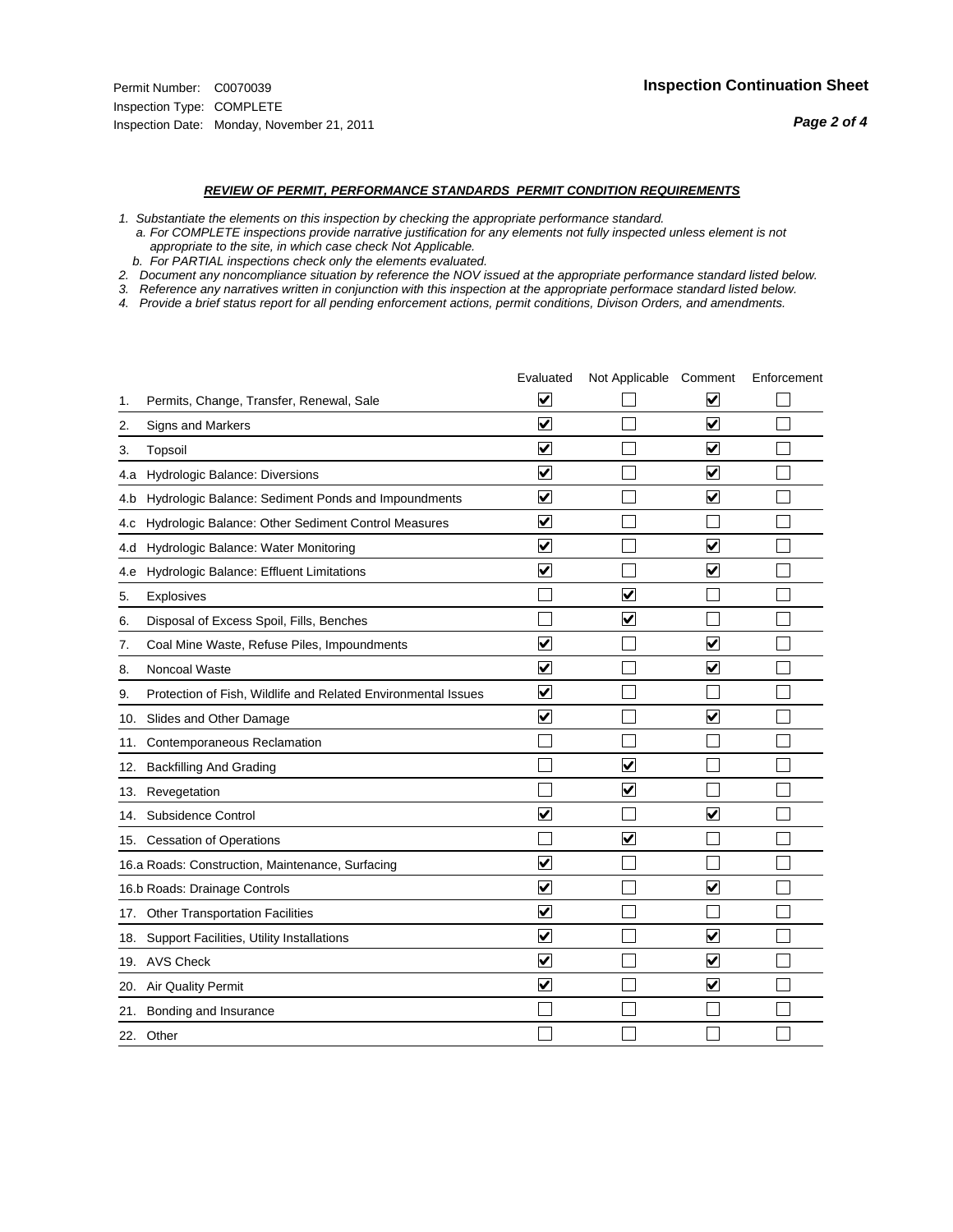*Page 3 of 4*

#### **1. Permits, Change, Transfer, Renewal, Sale**

DOGM Permit will expire on March 17, 2013. Air Quality permit number is DAQUE-AN0116340009-07. UPDES permit number is UT0025593 and expire on Nov. 30, 2014. The SPCC Plan was reviewed on March 14, 2008.

#### **2. Signs and Markers**

The permit sign is located at the gate to the property. Information meets the minimium requirements of the R645 Coal Rules.

#### **3. Topsoil**

There was no signs of wind or water erosion to the topsoil piles.

#### **4.a Hydrologic Balance: Diversions**

Diversions were functioning as designed. Culverts were opened.

#### **4.b Hydrologic Balance: Sediment Ponds and Impoundments**

The sediment ponds were inspected on Oct 10, 2011. No hazardous conditions were reported. I did not see any hazardous conditions inspecting the ponds during the inspection. The mine site sediment pond is nearly at water discharge level. The sediment pond was recently cleaned out and certitied.

#### **4.d Hydrologic Balance: Water Monitoring**

Water Monitoring for third quarter has been submitted to the Division for review. This information will be reviewed by the Staff in Salt Lake.

#### **4.e Hydrologic Balance: Effluent Limitations**

The permittee was in compliance for the third quarter of 2011.

#### **7. Coal Mine Waste, Refuse Piles, Impoundments**

The refuse pile was inspected on Sept 29, 2011 with no hazardous conditions reported. I inspected the refuse piles and did not see any hazardous conditions. Roadway had been watered to reduce the dust.

#### **8. Noncoal Waste**

The mine site was clear of non-coal waste materials.

#### **10. Slides and Other Damage**

No slides or other damage was noticed during the inspection.

#### **14. Subsidence Control**

Subsidence information was in the annual report.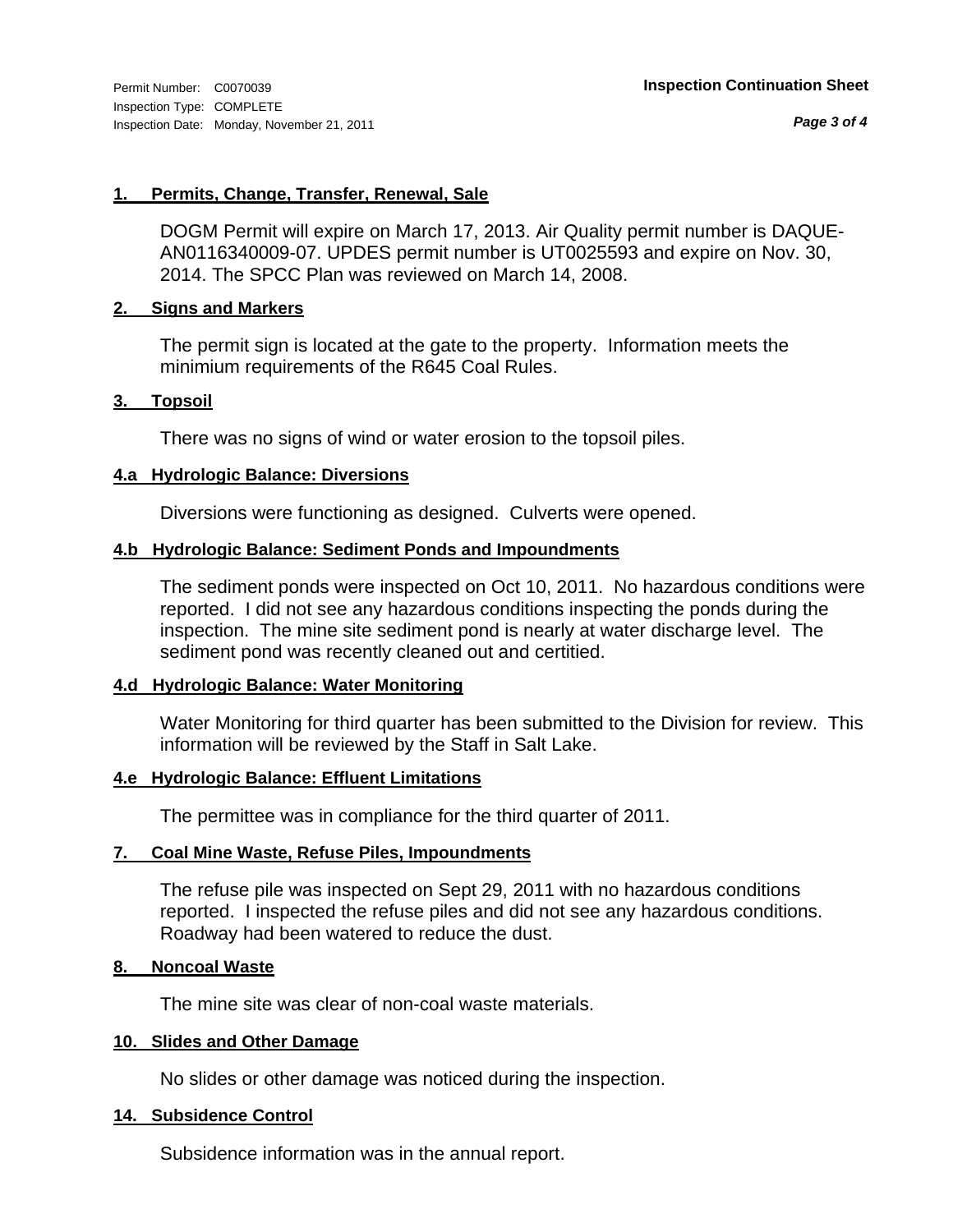Inspection Type: COMPLETE Inspection Date: Monday, November 21, 2011

*Page 4 of 4*

#### **16.b Roads: Drainage Controls**

The diversion ditches along the road were functioning as designed.

#### **18. Support Facilities, Utility Installations**

No new support facilites were constructed since the last inspection.

#### **19. AVS Check**

AVS checks are done at the Division in SLC.

#### **20. Air Quality Permit**

Permit is DAQE-AN116340009-07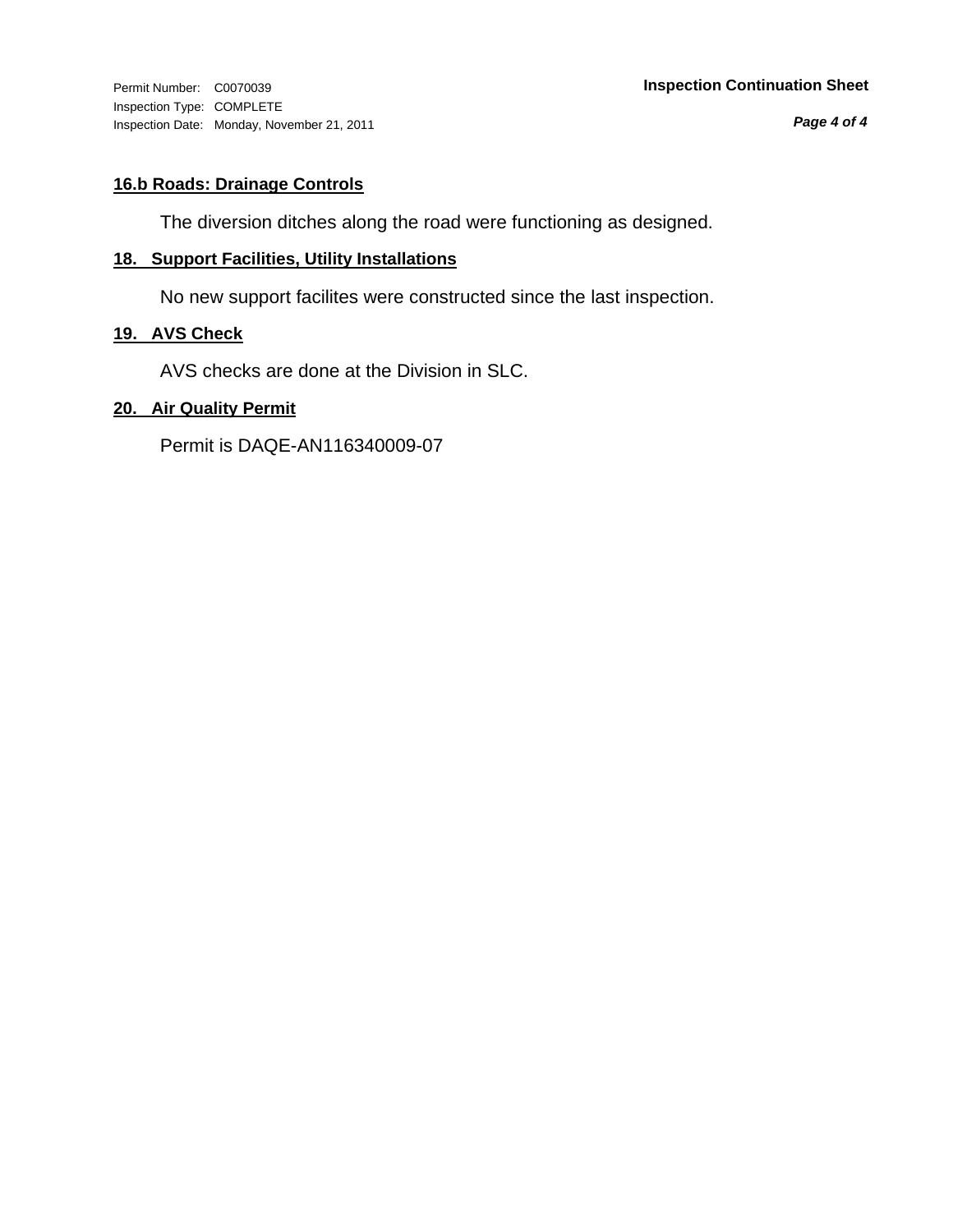

Lieutenant Governor

## **State of Utah**

DEPARTMENT OF NATURAL RESOURCES

**MICHAEL R. STYLER Executive Director** 

#### Division of Oil, Gas and Mining

**JOHN R. BAZA Division Director** 

### **Inspection Report**

| Permit Number:   | C0070041                    |
|------------------|-----------------------------|
| Inspection Type: | <b>COMPLETE</b>             |
| Inspection Date: | Monday, November 28, 2011   |
| Start Date/Time: | 11/28/2011 10:00:00 AM      |
| End Date/Time:   | 11/28/2011 1:00:00 PM       |
| Last Inspection: | Wednesday, October 26, 2011 |

Inspector: Steve Demczak,

Weather: Sunny, 30's

InspectionID Report Number: 2938

Accepted by:

| <b>Current Acreages</b> |                                       | <b>Mineral Ownership</b>                       | <b>Types of Operations</b> |
|-------------------------|---------------------------------------|------------------------------------------------|----------------------------|
| Permit Status: ACTIVE   |                                       |                                                |                            |
|                         |                                       | Permit Type: PERMANENT COAL PROGRAM            |                            |
|                         | County: <b>CARBON</b>                 |                                                |                            |
|                         |                                       | Address: PO BOX 910, EAST CARBON UT 84520-0910 |                            |
|                         | Site: WEST RIDGE MINE                 |                                                |                            |
|                         | <b>Operator: WEST RIDGE RESOURCES</b> |                                                |                            |
|                         | Permitee: WEST RIDGE RESOURCES        |                                                |                            |
|                         |                                       |                                                |                            |

| <b>Current Acreages</b>  |                  | <b>Mineral Ownership</b> | Types of Operations |
|--------------------------|------------------|--------------------------|---------------------|
| 7,326.92 Total Permitted |                  | V<br>Federal             | V<br>Underground    |
| 30.99 Total Disturbed    |                  | $\triangledown$ State    | <b>Surface</b>      |
|                          | <b>Phase I</b>   | County                   | Loadout             |
|                          | <b>Phase II</b>  | Fee                      | Processing          |
|                          | <b>Phase III</b> | Other                    | Reprocessing        |
|                          |                  |                          |                     |

**Report summary and status for pending enforcement actions, permit conditions, Division Orders, and amendments:**

The Permittee continues to meet this Special Condition of the current State of Utah permit to send water data electronically.



**Inspector's Signature:**

Inspector ID Number: 39 Steve Demczak,

Note: 59Hh is inspection report does not constitute and affidavit Control and Mining.<br>
telephone (801) 538-5340 • facsimile (801) 539-3940 • TTY (801) 538-7458 • www.ogm.utah.gov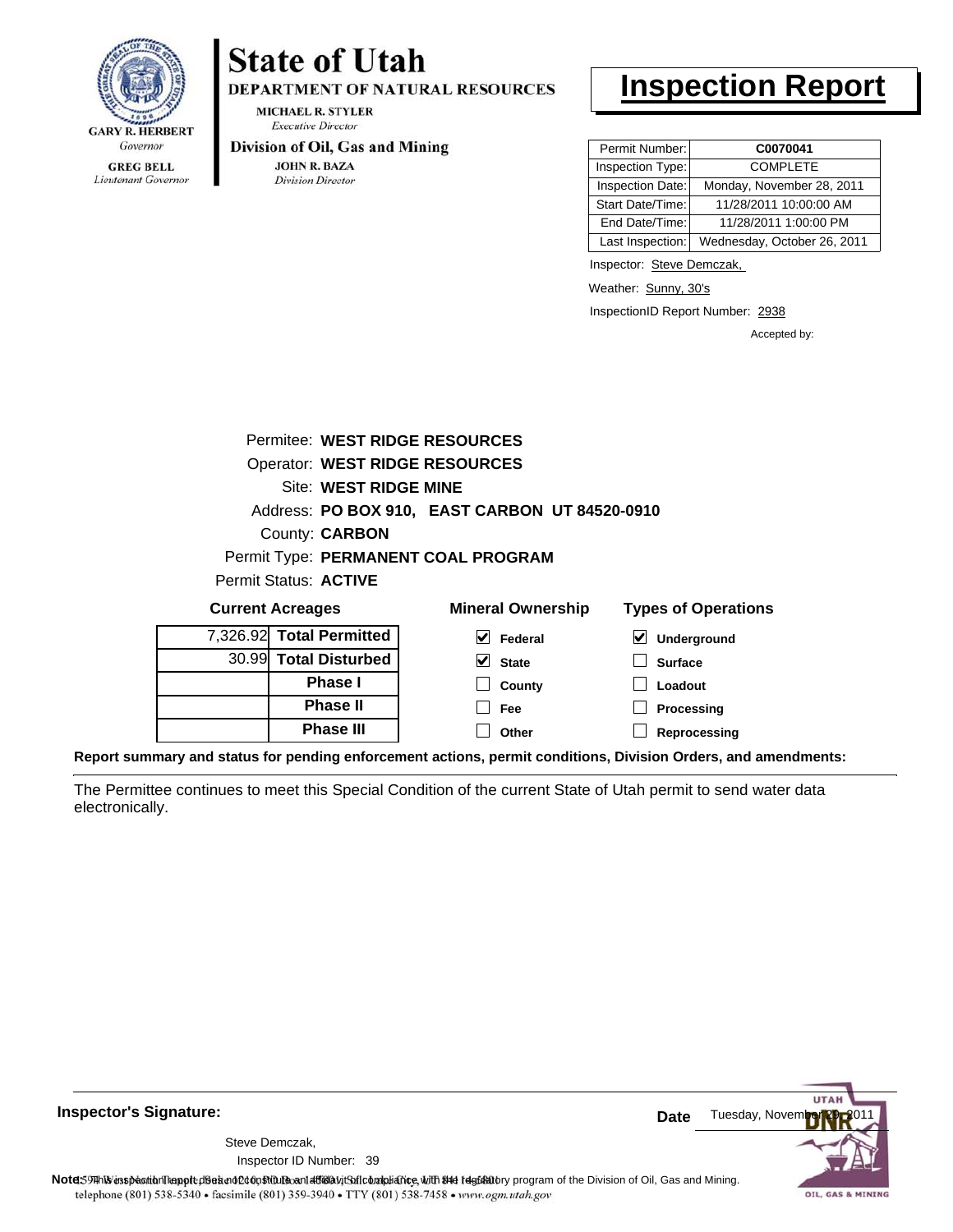#### *REVIEW OF PERMIT, PERFORMANCE STANDARDS PERMIT CONDITION REQUIREMENTS*

*1. Substantiate the elements on this inspection by checking the appropriate performance standard.*

 *a. For COMPLETE inspections provide narrative justification for any elements not fully inspected unless element is not appropriate to the site, in which case check Not Applicable.*

 *b. For PARTIAL inspections check only the elements evaluated.*

*2. Document any noncompliance situation by reference the NOV issued at the appropriate performance standard listed below.*

*3. Reference any narratives written in conjunction with this inspection at the appropriate performace standard listed below.*

*4. Provide a brief status report for all pending enforcement actions, permit conditions, Divison Orders, and amendments.*

|     |                                                               | Evaluated               | Not Applicable Comment          |                         | Enforcement |
|-----|---------------------------------------------------------------|-------------------------|---------------------------------|-------------------------|-------------|
| 1.  | Permits, Change, Transfer, Renewal, Sale                      | $\overline{\mathsf{v}}$ |                                 | V                       |             |
| 2.  | Signs and Markers                                             | $\overline{\mathbf{v}}$ |                                 | $\blacktriangledown$    |             |
| 3.  | Topsoil                                                       | $\overline{\mathbf{v}}$ |                                 | $\overline{\mathsf{v}}$ |             |
| 4.a | Hydrologic Balance: Diversions                                | $\overline{\mathsf{v}}$ |                                 | $\overline{\mathbf{v}}$ |             |
| 4.b | Hydrologic Balance: Sediment Ponds and Impoundments           | $\blacktriangledown$    |                                 | ⊻                       |             |
| 4.C | Hydrologic Balance: Other Sediment Control Measures           | $\overline{\mathbf{v}}$ |                                 |                         |             |
| 4.d | Hydrologic Balance: Water Monitoring                          | $\overline{\mathbf{v}}$ |                                 | $\overline{\mathbf{v}}$ |             |
| 4.e | Hydrologic Balance: Effluent Limitations                      | $\overline{\mathbf{v}}$ |                                 | $\blacktriangledown$    |             |
| 5.  | <b>Explosives</b>                                             | $\overline{\mathbf{v}}$ |                                 |                         |             |
| 6.  | Disposal of Excess Spoil, Fills, Benches                      |                         | $\blacktriangledown$            |                         |             |
| 7.  | Coal Mine Waste, Refuse Piles, Impoundments                   |                         | $\overline{\mathbf{v}}$         |                         |             |
| 8.  | Noncoal Waste                                                 | $\overline{\mathsf{v}}$ |                                 | $\overline{\mathbf{v}}$ |             |
| 9.  | Protection of Fish, Wildlife and Related Environmental Issues | $\overline{\mathbf{v}}$ |                                 |                         |             |
|     | 10. Slides and Other Damage                                   | $\overline{\mathbf{v}}$ |                                 | $\overline{\mathbf{v}}$ |             |
| 11. | Contemporaneous Reclamation                                   |                         | ☑                               |                         |             |
| 12. | <b>Backfilling And Grading</b>                                |                         | $\overline{\mathbf{v}}$         |                         |             |
| 13. | Revegetation                                                  |                         | $\overline{\blacktriangledown}$ |                         |             |
| 14. | Subsidence Control                                            | $\overline{\mathbf{v}}$ |                                 | $\blacktriangledown$    |             |
|     | 15. Cessation of Operations                                   |                         | $\blacktriangledown$            |                         |             |
|     | 16.a Roads: Construction, Maintenance, Surfacing              | $\blacktriangledown$    |                                 | $\blacktriangledown$    |             |
|     | 16.b Roads: Drainage Controls                                 | $\overline{\mathbf{v}}$ |                                 | $\overline{\mathbf{v}}$ |             |
| 17. | <b>Other Transportation Facilities</b>                        | $\overline{\mathbf{v}}$ |                                 |                         |             |
| 18. | Support Facilities, Utility Installations                     | $\overline{\mathbf{v}}$ |                                 | $\blacktriangledown$    |             |
|     | 19. AVS Check                                                 | $\overline{\mathbf{v}}$ |                                 | $\blacktriangledown$    |             |
| 20. | <b>Air Quality Permit</b>                                     | $\checkmark$            |                                 |                         |             |
| 21. | Bonding and Insurance                                         | $\overline{\mathbf{v}}$ |                                 | $\blacktriangledown$    |             |
|     | 22. Other                                                     |                         |                                 |                         |             |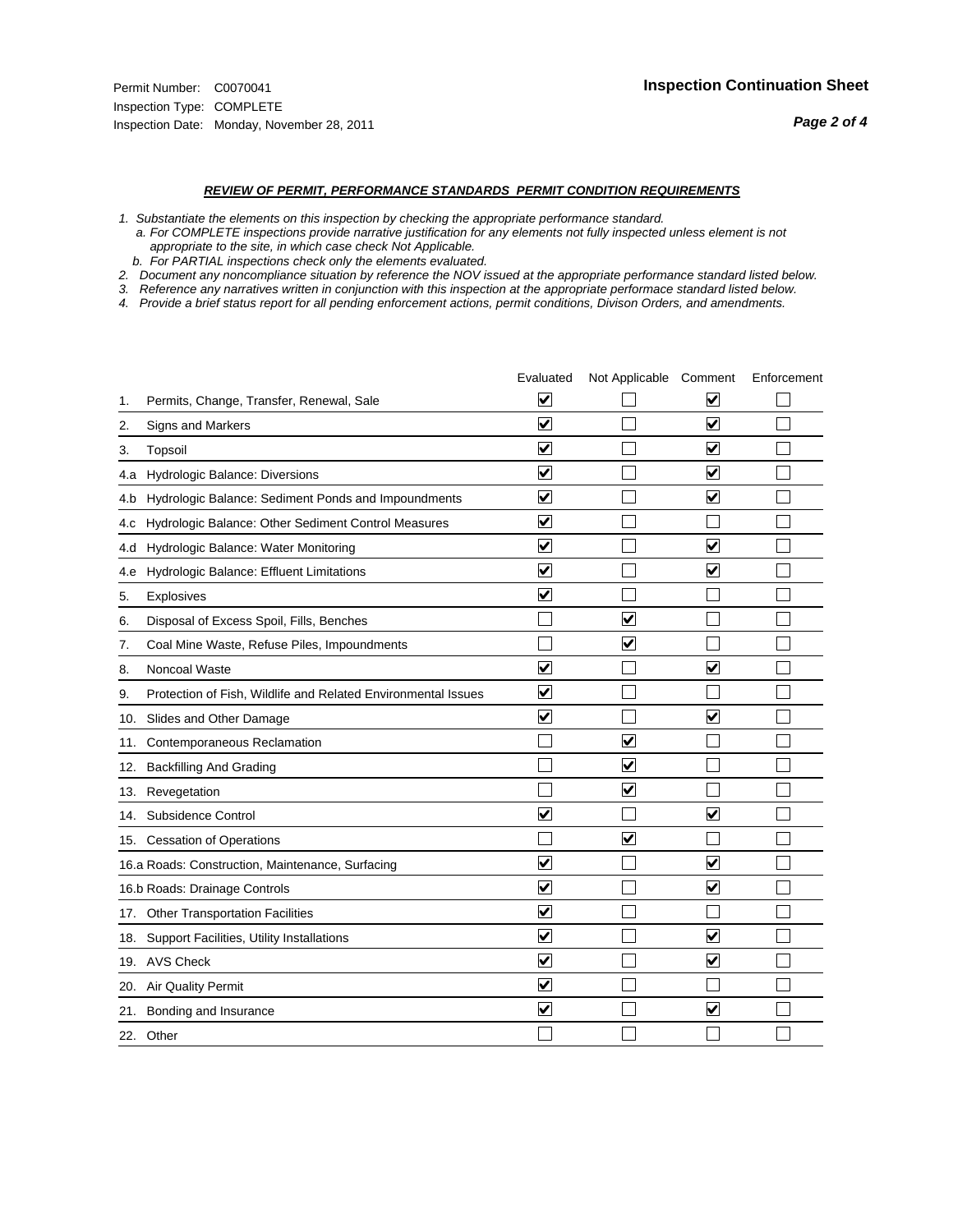#### **1. Permits, Change, Transfer, Renewal, Sale**

The DOGM permit will expire on April 1, 2014. Air Quality Permit is DAQE-055-99. UPDES Permit will expires on April 30, 2016.

#### **2. Signs and Markers**

The identification sign is after the main gate to the property. All information complied with the R645 Coal Rules.

#### **3. Topsoil**

Topsoil pile was inspected and is well vegetated.

#### **4.a Hydrologic Balance: Diversions**

Diversions were cleaned out and functioning as designed. The diversion at the truck loadout will need to be cleaned out in the near future. Sediment has started to buildup within the diversion.

#### **4.b Hydrologic Balance: Sediment Ponds and Impoundments**

The sediment pond was inspected by the permittee on Sept. 7, 2011. No hazardous condition were reported. I inspected the sediment pond and no hazardous conditions. The water level is low. It is unlikely to discharge in the near future.

#### **4.d Hydrologic Balance: Water Monitoring**

The water monitoring data is give to Salt Lake City and viewed and entered into the data base.

#### **4.e Hydrologic Balance: Effluent Limitations**

The permittee was in complaince with the UPDES permit for the third quarter of 2011.

#### **8. Noncoal Waste**

The mine site needed for cleaning up of non-coal waste material.

#### **10. Slides and Other Damage**

No slides and other damages was noticed on the inspection.

#### **14. Subsidence Control**

Subsidence information is in the annual report.

#### **16.a Roads: Construction, Maintenance, Surfacing**

Road is in good condition.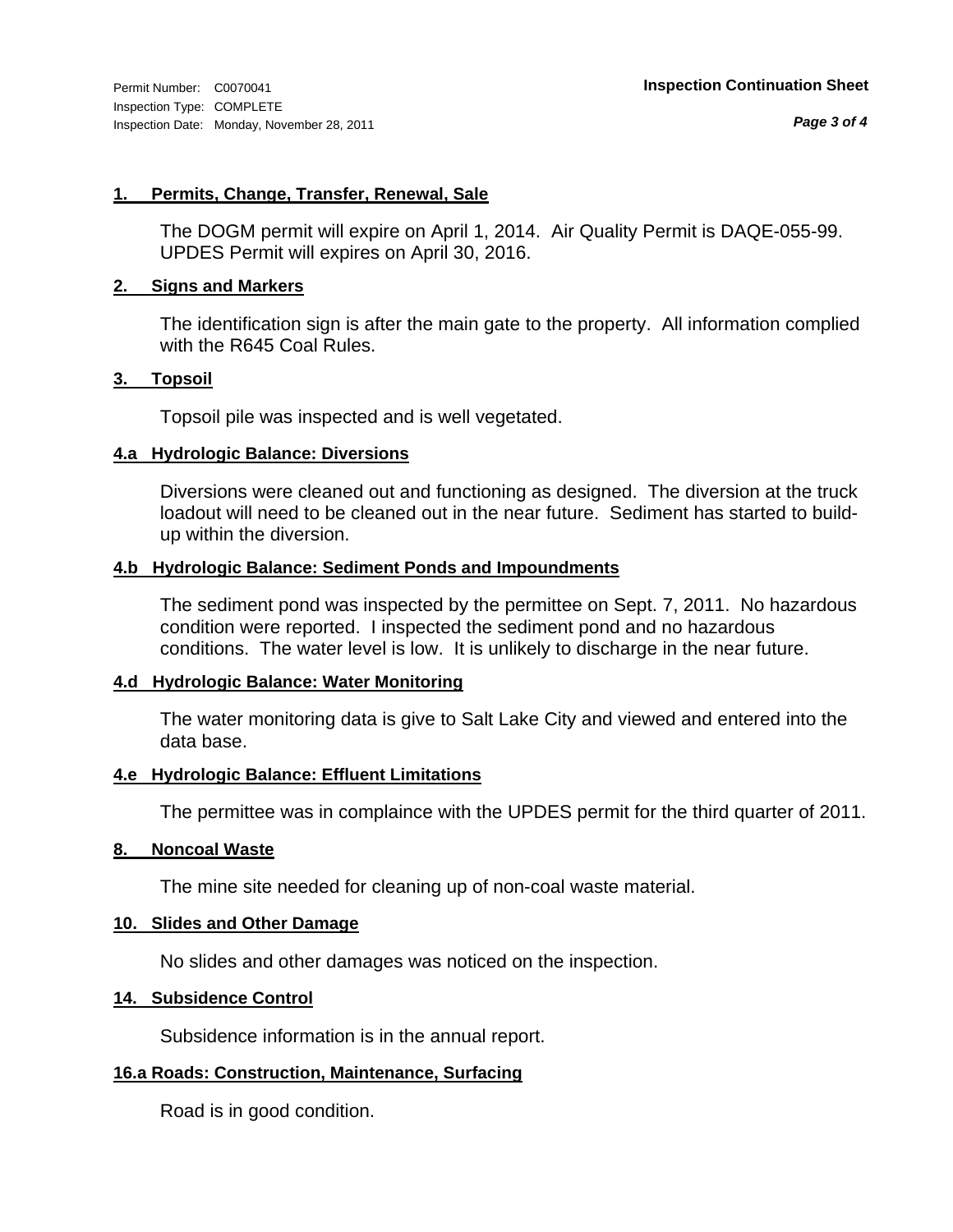Inspection Type: COMPLETE Inspection Date: Monday, November 28, 2011

#### Permit Number: C0070041 **Inspection Continuation Sheet**

*Page 4 of 4*

#### **16.b Roads: Drainage Controls**

Road drainage was functioning as designed.

#### **18. Support Facilities, Utility Installations**

No new support facilities have been installed.

#### **19. AVS Check**

The DOGM in Salt Lake makes these checks.

#### **21. Bonding and Insurance**

The insurance policy will expire on June 1, 2012. This policy does include explosives coverage. The bond is \$2,117,000.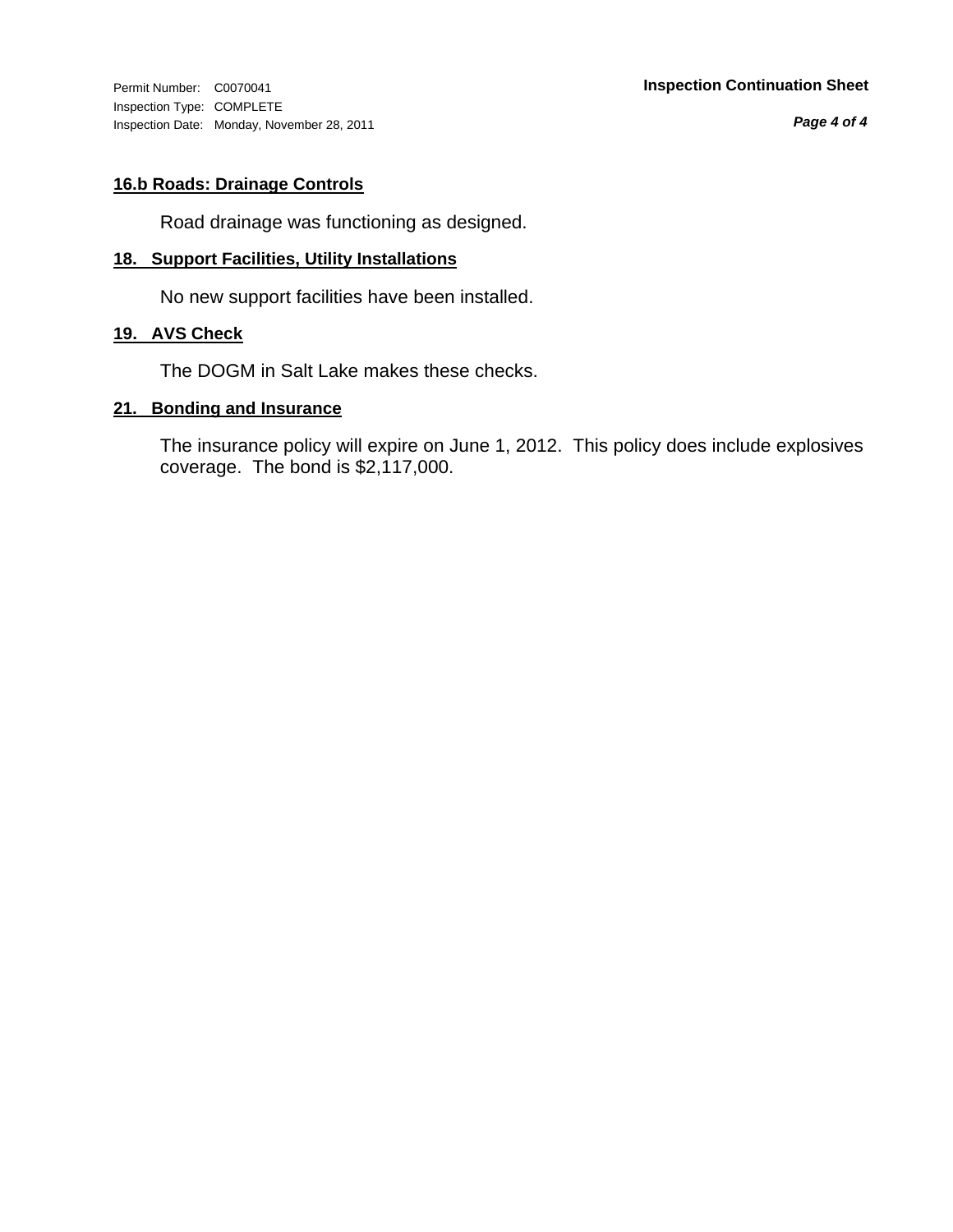

## **State of Utah**

**DEPARTMENT OF NATURAL RESOURCES** 

**MICHAEL R. STYLER Executive Director** 

#### Division of Oil, Gas and Mining

**JOHN R. BAZA Division Director** 

### **Inspection Report**

| Permit Number:   | C0070042                    |
|------------------|-----------------------------|
| Inspection Type: | <b>COMPI FTF</b>            |
| Inspection Date: | Thursday, November 03, 2011 |
| Start Date/Time: | 11/3/2011 12:00:00 PM       |
| End Date/Time:   | 11/3/2011 3:00:00 PM        |
| Last Inspection: | Thursday, October 06, 2011  |

Inspector: Karl Houskeeper,

Weather: Clear, Temp.38 Deg. F.

InspectionID Report Number: 2918

Accepted by: jhelfric 11/29/2011

|                                         |                                     | Permitee: SUNNYSIDE COGENERATION ASSOCIATES        |                            |  |  |  |  |
|-----------------------------------------|-------------------------------------|----------------------------------------------------|----------------------------|--|--|--|--|
|                                         |                                     | <b>Operator: SUNNYSIDE COGENERATION ASSOCIATES</b> |                            |  |  |  |  |
| Site: STAR POINT REFUSE                 |                                     |                                                    |                            |  |  |  |  |
| Address: PO BOX 159, SUNNYSIDE UT 84539 |                                     |                                                    |                            |  |  |  |  |
| <b>County: CARBON</b>                   |                                     |                                                    |                            |  |  |  |  |
|                                         | Permit Type: PERMANENT COAL PROGRAM |                                                    |                            |  |  |  |  |
|                                         | Permit Status: ACTIVE               |                                                    |                            |  |  |  |  |
|                                         | <b>Current Acreages</b>             | <b>Mineral Ownership</b>                           | <b>Types of Operations</b> |  |  |  |  |
|                                         | 152.93 Total Permitted              | Federal                                            | <b>Underground</b>         |  |  |  |  |
|                                         | 152.93 Total Disturbed              | <b>State</b>                                       | <b>Surface</b>             |  |  |  |  |
|                                         | <b>Phase I</b>                      | County                                             | Loadout                    |  |  |  |  |
|                                         | <b>Phase II</b>                     | V<br>Fee                                           | Processing                 |  |  |  |  |
|                                         | <b>Phase III</b>                    | Other                                              | Reprocessing               |  |  |  |  |

**Report summary and status for pending enforcement actions, permit conditions, Division Orders, and amendments:**

Karl R. Houskeeper

**Inspector's Signature:**

49 Inspector ID Number:Karl Houskeeper,

**UTAI** Thursday, Noven **Date**

Note: 59#h% inspection leappt diseanot constitution affidavit Salcompliance, with the regulatory program of the Division of Oil, Gas and Mining. telephone (801) 538-5340 · facsimile (801) 359-3940 · TTY (801) 538-7458 · www.ogm.utah.gov

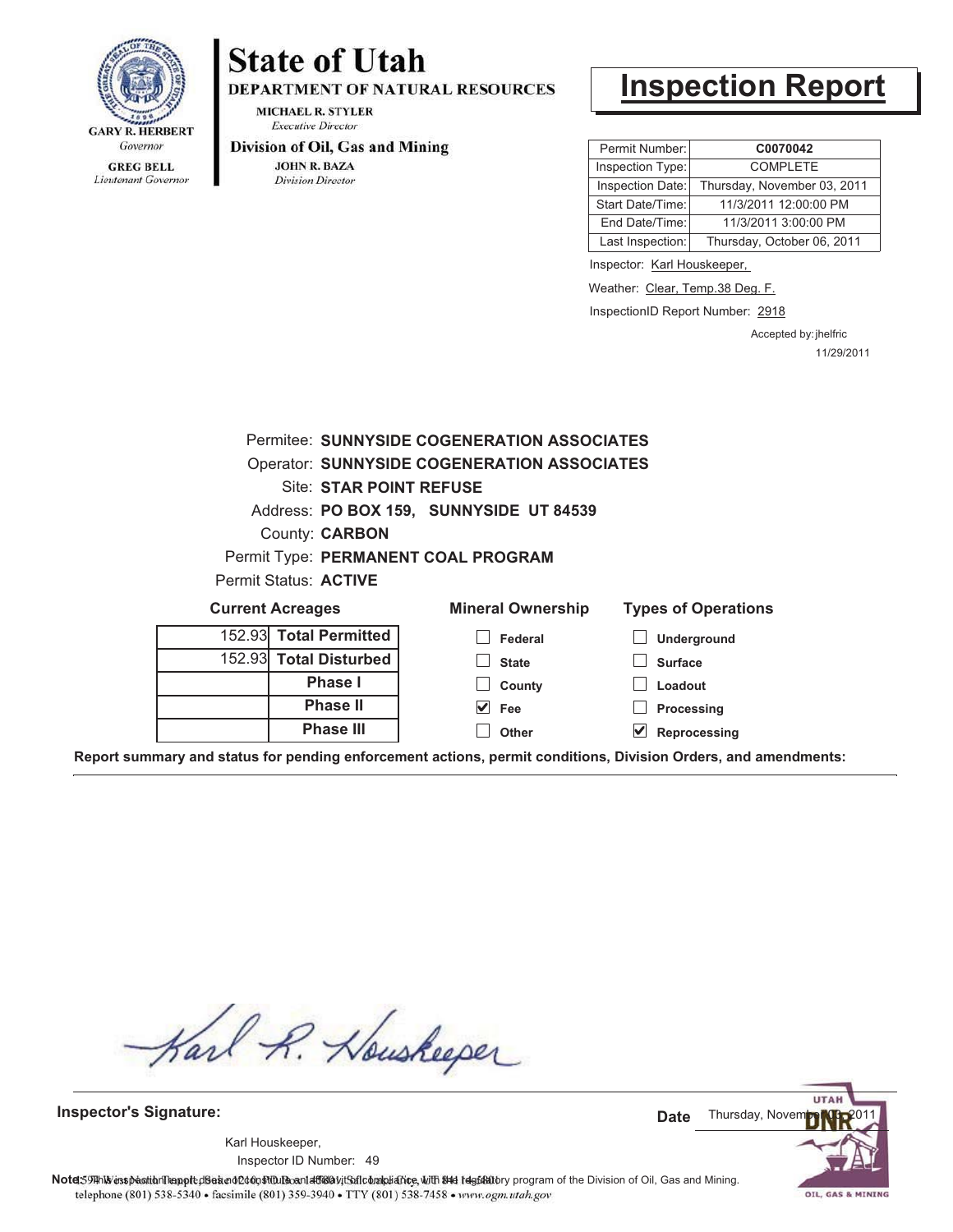### *REVIEW OF PERMIT, PERFORMANCE STANDARDS PERMIT CONDITION REQUIREMENTS*

*1. Substantiate the elements on this inspection by checking the appropriate performance standard.*

 *a. For COMPLETE inspections provide narrative justification for any elements not fully inspected unless element is not appropriate to the site, in which case check Not Applicable.*

 *b. For PARTIAL inspections check only the elements evaluated.*

*2. Document any noncompliance situation by reference the NOV issued at the appropriate performance standard listed below.*

*3. Reference any narratives written in conjunction with this inspection at the appropriate performace standard listed below.*

*4. Provide a brief status report for all pending enforcement actions, permit conditions, Divison Orders, and amendments.*

|     |                                                               | Evaluated                       | Not Applicable Comment  |                         | Enforcement |
|-----|---------------------------------------------------------------|---------------------------------|-------------------------|-------------------------|-------------|
| 1.  | Permits, Change, Transfer, Renewal, Sale                      | $\overline{\mathbf{v}}$         |                         | V                       |             |
| 2.  | Signs and Markers                                             | $\overline{\mathbf{v}}$         |                         | $\blacktriangledown$    |             |
| 3.  | Topsoil                                                       | $\overline{\mathbf{v}}$         |                         |                         |             |
| 4.a | Hydrologic Balance: Diversions                                | $\blacktriangledown$            |                         | $\overline{\mathbf{v}}$ |             |
| 4.b | Hydrologic Balance: Sediment Ponds and Impoundments           | $\blacktriangledown$            |                         | $\overline{\mathsf{v}}$ |             |
| 4.C | Hydrologic Balance: Other Sediment Control Measures           | $\blacktriangledown$            |                         |                         |             |
| 4.d | Hydrologic Balance: Water Monitoring                          | $\overline{\mathbf{v}}$         |                         |                         |             |
| 4.e | Hydrologic Balance: Effluent Limitations                      | $\blacktriangledown$            |                         | $\overline{\mathbf{v}}$ |             |
| 5.  | <b>Explosives</b>                                             | $\overline{\blacktriangledown}$ | $\overline{\mathbf{v}}$ |                         |             |
| 6.  | Disposal of Excess Spoil, Fills, Benches                      | $\blacktriangledown$            |                         |                         |             |
| 7.  | Coal Mine Waste, Refuse Piles, Impoundments                   | $\overline{\mathsf{v}}$         |                         | $\overline{\mathbf{v}}$ |             |
| 8.  | Noncoal Waste                                                 | $\overline{\mathbf{v}}$         |                         |                         |             |
| 9.  | Protection of Fish, Wildlife and Related Environmental Issues | $\blacktriangledown$            |                         |                         |             |
| 10. | Slides and Other Damage                                       | $\blacktriangledown$            |                         |                         |             |
| 11. | Contemporaneous Reclamation                                   | $\overline{\blacktriangledown}$ |                         |                         |             |
| 12. | <b>Backfilling And Grading</b>                                | $\blacktriangledown$            |                         |                         |             |
|     | 13. Revegetation                                              | $\overline{\mathbf{v}}$         |                         |                         |             |
| 14. | Subsidence Control                                            | $\blacktriangledown$            |                         |                         |             |
|     | 15. Cessation of Operations                                   | $\blacktriangledown$            |                         |                         |             |
|     | 16.a Roads: Construction, Maintenance, Surfacing              | $\overline{\blacktriangledown}$ |                         |                         |             |
|     | 16.b Roads: Drainage Controls                                 | $\blacktriangledown$            |                         |                         |             |
|     | 17. Other Transportation Facilities                           | $\overline{\mathbf{v}}$         |                         |                         |             |
| 18. | Support Facilities, Utility Installations                     | $\overline{\mathbf{v}}$         |                         |                         |             |
|     | 19. AVS Check                                                 | $\overline{\blacktriangledown}$ |                         |                         |             |
| 20. | Air Quality Permit                                            | $\blacktriangledown$            |                         | $\overline{\checkmark}$ |             |
|     | 21. Bonding and Insurance                                     | V                               |                         | $\blacktriangledown$    |             |
| 22. | Other                                                         | $\overline{\mathsf{v}}$         |                         |                         |             |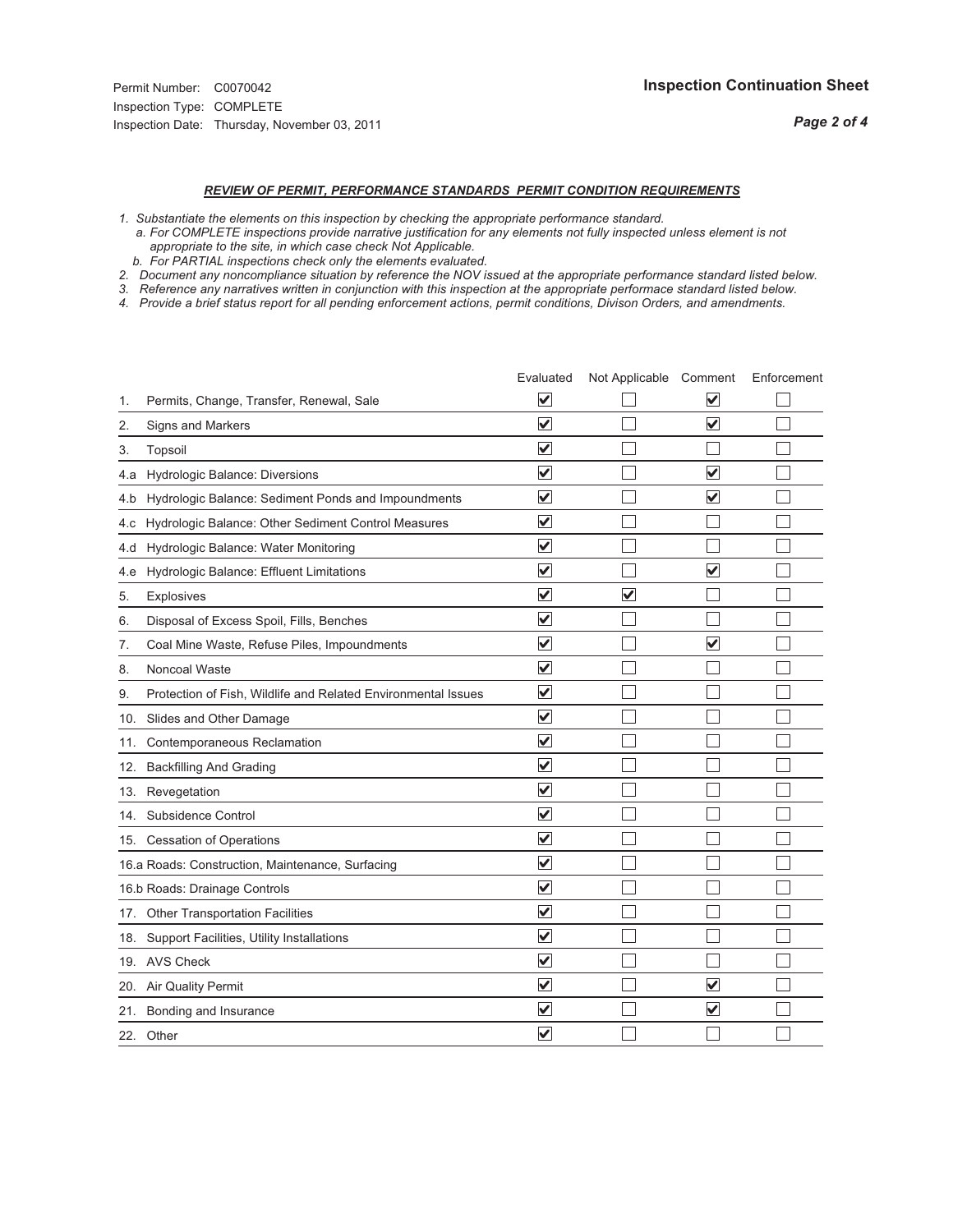#### **1. Permits, Change, Transfer, Renewal, Sale**

The following permits were reviewed:

-Mining permit C/007/042 issued November 14, 2008 and expires November 14, 2013.

-UPDES permit #UTG040025 effective May 1, 2008 and expires midnight April 30, 2013 (under general permit UTG040000).

-Air Quality Permit DAQE-239-02 issued April 1, 2002, remains in effect. -SPCC plan is not required.

-Certificate of Insurance effective 08/01/2011 and terminates 08/01/2012.

-Reclamation agreement is dated October 14, 2003 and signed by both parties. -Storm Water Permit UTR000604, effective 01/01/07 and expires @ midnight 12/31/11 (under general permit UTR000000).

#### **2. Signs and Markers**

The mine ID signs are located at the contact points of the public road to the permit area and contains all of the appropriate information. All other signs and markers observed during the inspection were in compliance with the approved MRP.

#### **4.a Hydrologic Balance: Diversions**

The drainage culvert inlet on top of the refuse pile is approximately half to three fourths full of sediment materials. The inlet needs to be cleaned to prevent a failure during a storm event.

#### **4.b Hydrologic Balance: Sediment Ponds and Impoundments**

Third quarter 2011 sediment pond inspections were done on September 22, 2011. The reports were dated October 7, 2011 and signed and P.E. certified on October 13, 2011.

#### **4.e Hydrologic Balance: Effluent Limitations**

Reviewed the August and September 2011 discharge monitoring reports. No discharges occurred from any of the outfalls during any of the referenced months.

#### **7. Coal Mine Waste, Refuse Piles, Impoundments**

Third quarter 2011 Refuse pile inspection was done on September 22, 2011. The report was dated October 7, 2011 and signed and P.E. certified on October 13, 2011.

#### **20. Air Quality Permit**

The air quality permit DAQE-239-02 was issued on April 1, 2002 and remains in effect.

#### **21. Bonding and Insurance**

The bond is a collateral bond in the amount of \$1,375,737.31, as of December 31, 2006.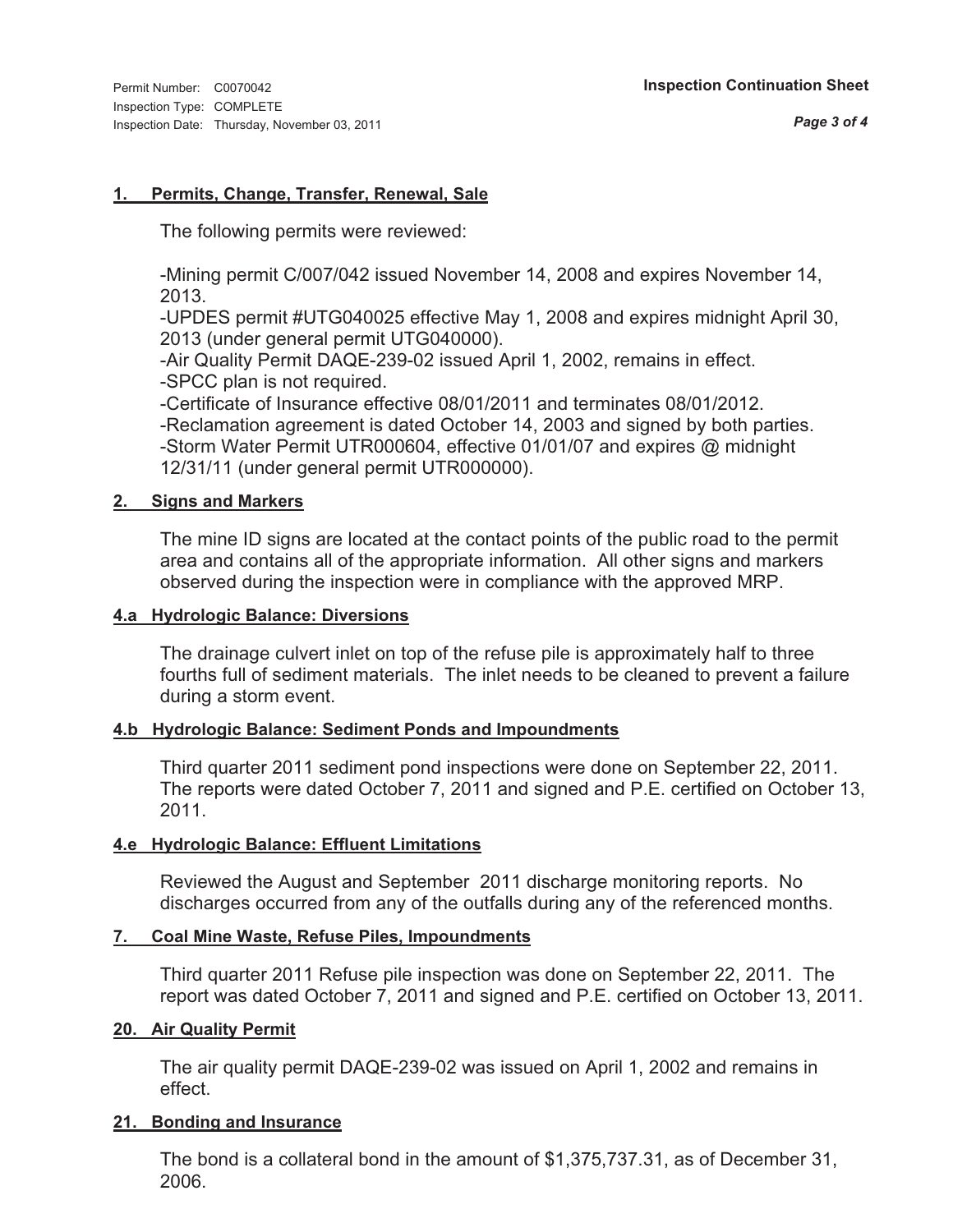Permit Number: C0070042 **Inspection Continuation Shee t** Inspection Type: COMPLETE Inspection Date: Thursday, November 03, 2011

*Page 4 of 4*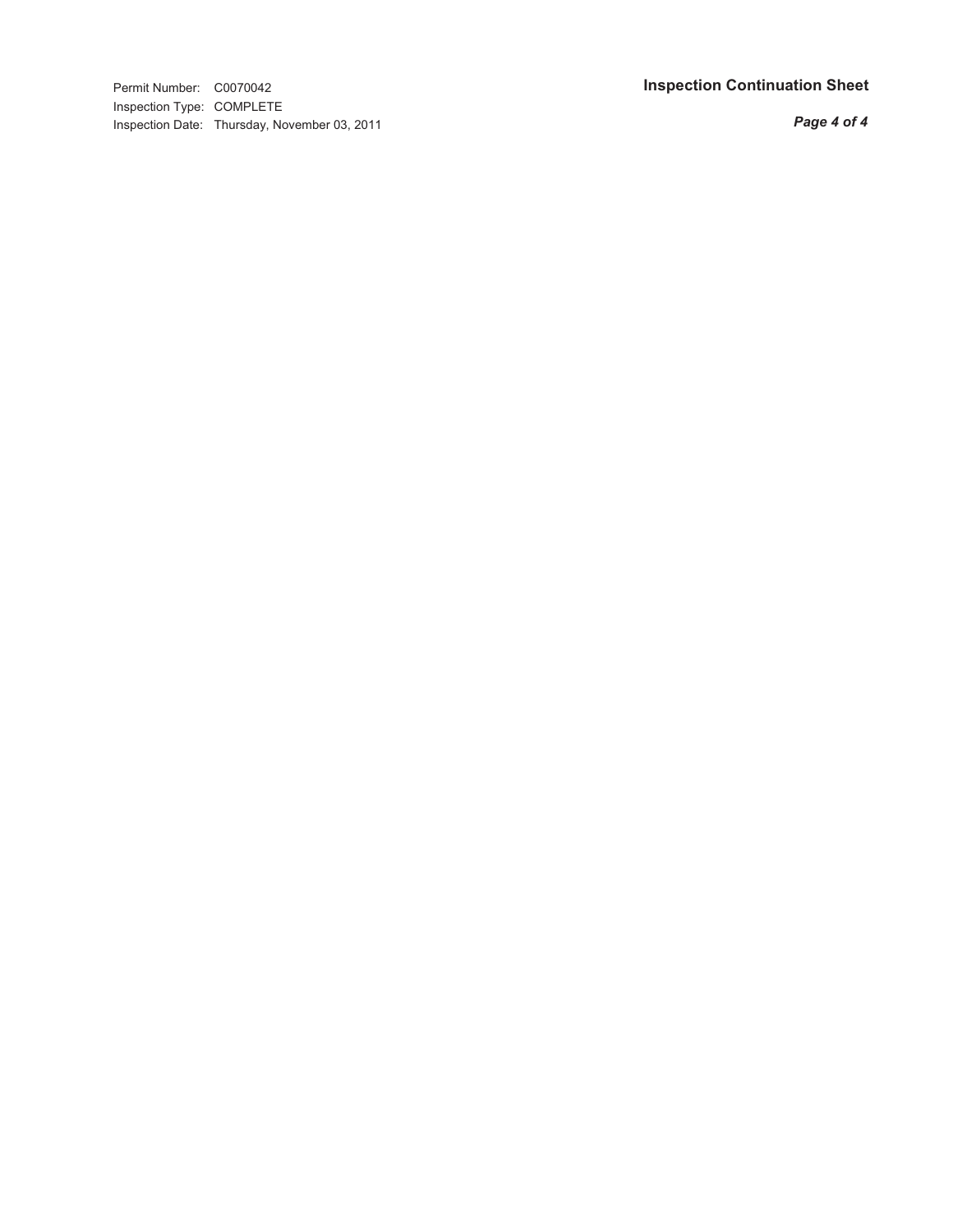

## **State of Utah**

**DEPARTMENT OF NATURAL RESOURCES** 

**MICHAEL R. STYLER Executive Director** 

#### Division of Oil, Gas and Mining

**JOHN R. BAZA Division Director** 

| Representatives Present During the Inspection: |               |  |  |  |
|------------------------------------------------|---------------|--|--|--|
|                                                | OGM Pete Hess |  |  |  |

### **Inspection Report**

| Permit Number:   | C0070045                                      |
|------------------|-----------------------------------------------|
| Inspection Type: | <b>COMPLETE</b>                               |
| Inspection Date: | Thursday, November 03, 2011                   |
| Start Date/Time: | 11/3/2011 9:12:00 AM                          |
| End Date/Time:   | 11/3/2011 11:10:00 AM                         |
|                  | Last Inspection: Thursday, September 08, 2011 |

Inspector: Pete Hess,

Weather: Clear; cold, 22 degrees F.

InspectionID Report Number: 2916

Accepted by: jhelfric 11/29/2011

Site: COVOL SITE Permitee: HEADWATERS ENERGY SERVICES Operator: HEADWATERS ENERGY SERVICES

**10653 SOUTH RIVER FRONT PARKWAY, SUITE 300, SOUTH JORDAN UT 840** Address: County: **CARBON** 

Permit Type: **PERMANENT COAL PROGRAM**

Permit Status: **ACTIVE** 

| <b>Current Acreages</b> |                       | <b>Mineral Ownership</b>                                                                        | <b>Types of Operations</b> |  |
|-------------------------|-----------------------|-------------------------------------------------------------------------------------------------|----------------------------|--|
|                         | 30.00 Total Permitted | Federal                                                                                         | Underground                |  |
|                         | 30.00 Total Disturbed | <b>State</b>                                                                                    | <b>Surface</b>             |  |
|                         | <b>Phase I</b>        | County                                                                                          | Loadout                    |  |
|                         | <b>Phase II</b>       | Fee                                                                                             | Processing                 |  |
|                         | <b>Phase III</b>      | Other                                                                                           | Reprocessing               |  |
|                         |                       | ary and status for nonding onforcoment actions, normit conditions. Division Orders, and amondme |                            |  |

**Report summary and status for pending enforcement actions, permit conditions, Division Orders, and amendments:**

The Permittee notified the Division on October 31, 2011 that it was re-activating coal processing activities. Feed stock from the West Ridge Mine is being received via Savage Coal Services on a regular basis.

Mr. Kyle Edwards represented the Permittee during today's inspection.

The Division notified the Permittee that the site was to be placed back on monthly inspections, with the suspension of temporary cessation activities.

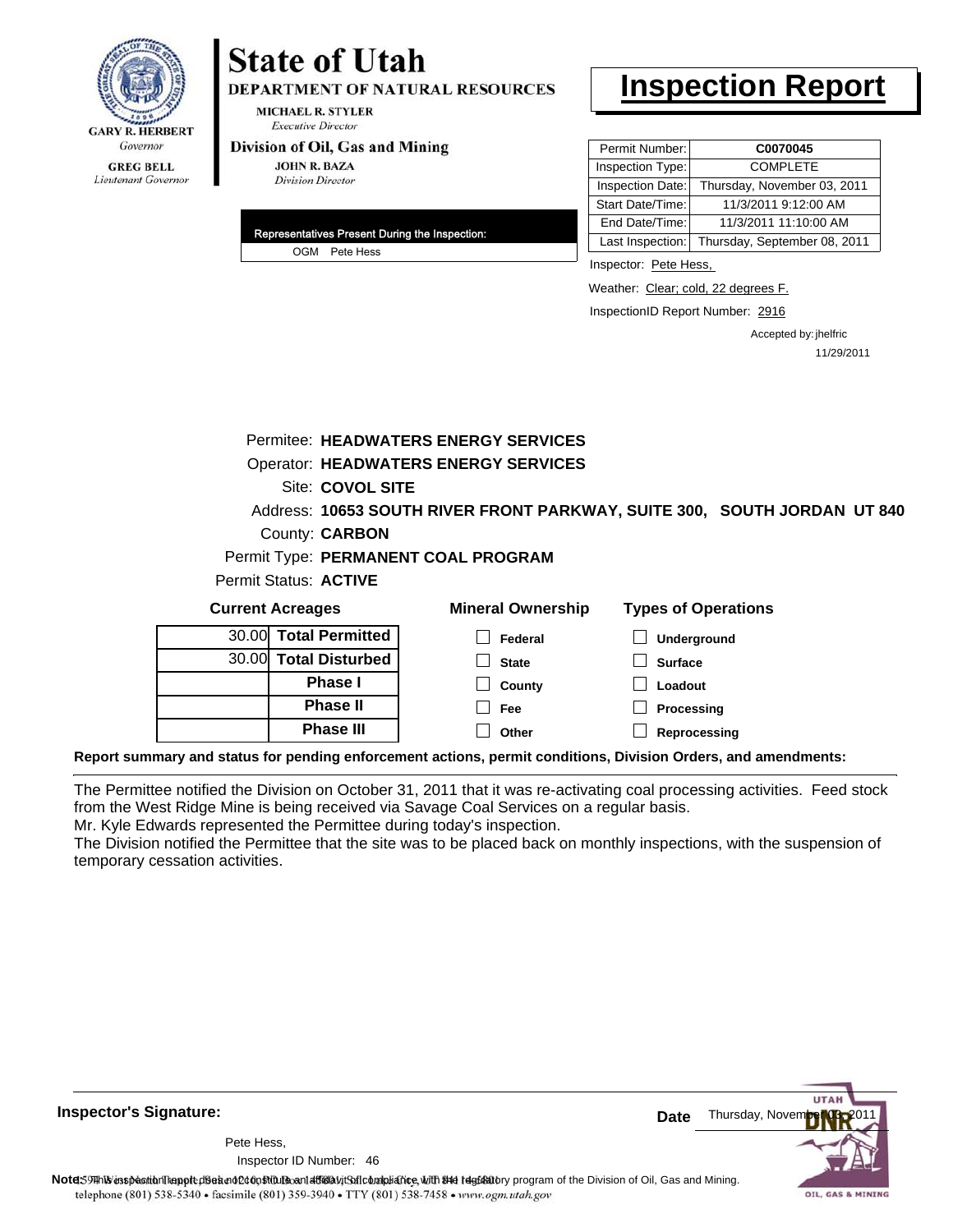#### *REVIEW OF PERMIT, PERFORMANCE STANDARDS PERMIT CONDITION REQUIREMENTS*

*1. Substantiate the elements on this inspection by checking the appropriate performance standard.*

 *a. For COMPLETE inspections provide narrative justification for any elements not fully inspected unless element is not appropriate to the site, in which case check Not Applicable.*

 *b. For PARTIAL inspections check only the elements evaluated.*

*2. Document any noncompliance situation by reference the NOV issued at the appropriate performance standard listed below.*

*3. Reference any narratives written in conjunction with this inspection at the appropriate performace standard listed below.*

*4. Provide a brief status report for all pending enforcement actions, permit conditions, Divison Orders, and amendments.*

|     |                                                               | Evaluated               | Not Applicable Comment  |                         | Enforcement |
|-----|---------------------------------------------------------------|-------------------------|-------------------------|-------------------------|-------------|
| 1.  | Permits, Change, Transfer, Renewal, Sale                      | $\overline{\mathsf{v}}$ |                         | $\overline{\mathsf{v}}$ |             |
| 2.  | Signs and Markers                                             | $\overline{\mathbf{v}}$ |                         |                         |             |
| 3.  | Topsoil                                                       | $\overline{\mathbf{v}}$ |                         |                         |             |
| 4.a | Hydrologic Balance: Diversions                                | V                       |                         | V                       |             |
| 4.b | Hydrologic Balance: Sediment Ponds and Impoundments           | $\blacktriangledown$    |                         | $\blacktriangledown$    |             |
| 4.C | Hydrologic Balance: Other Sediment Control Measures           | $\overline{\mathbf{v}}$ |                         |                         |             |
| 4.d | Hydrologic Balance: Water Monitoring                          | $\overline{\mathbf{v}}$ |                         | $\blacktriangledown$    |             |
| 4.e | Hydrologic Balance: Effluent Limitations                      | $\overline{\mathbf{v}}$ |                         |                         |             |
| 5.  | <b>Explosives</b>                                             |                         | ⊽                       |                         |             |
| 6.  | Disposal of Excess Spoil, Fills, Benches                      |                         | $\overline{\mathbf{v}}$ |                         |             |
| 7.  | Coal Mine Waste, Refuse Piles, Impoundments                   |                         | $\overline{\mathbf{v}}$ |                         |             |
| 8.  | Noncoal Waste                                                 | $\overline{\mathsf{v}}$ |                         |                         |             |
| 9.  | Protection of Fish, Wildlife and Related Environmental Issues | $\overline{\mathbf{v}}$ |                         | ☑                       |             |
|     | 10. Slides and Other Damage                                   |                         | ⊽                       |                         |             |
| 11. | Contemporaneous Reclamation                                   |                         | $\blacktriangledown$    |                         |             |
| 12. | <b>Backfilling And Grading</b>                                |                         | $\overline{\mathbf{v}}$ |                         |             |
| 13. | Revegetation                                                  | $\overline{\mathbf{v}}$ |                         |                         |             |
| 14. | Subsidence Control                                            |                         | $\overline{\mathbf{v}}$ |                         |             |
|     | 15. Cessation of Operations                                   | $\blacktriangledown$    |                         | ☑                       |             |
|     | 16.a Roads: Construction, Maintenance, Surfacing              | $\overline{\mathsf{v}}$ |                         |                         |             |
|     | 16.b Roads: Drainage Controls                                 | $\overline{\mathsf{v}}$ |                         |                         |             |
| 17. | <b>Other Transportation Facilities</b>                        |                         | $\overline{\mathbf{v}}$ | $\overline{\mathbf{v}}$ |             |
| 18. | Support Facilities, Utility Installations                     | $\overline{\mathbf{v}}$ |                         |                         |             |
|     | 19. AVS Check                                                 | $\overline{\mathbf{v}}$ |                         |                         |             |
| 20. | <b>Air Quality Permit</b>                                     | $\blacktriangledown$    |                         | $\overline{\mathsf{v}}$ |             |
| 21. | Bonding and Insurance                                         | $\overline{\mathbf{v}}$ |                         | $\blacktriangledown$    |             |
|     | 22. Other                                                     |                         |                         |                         |             |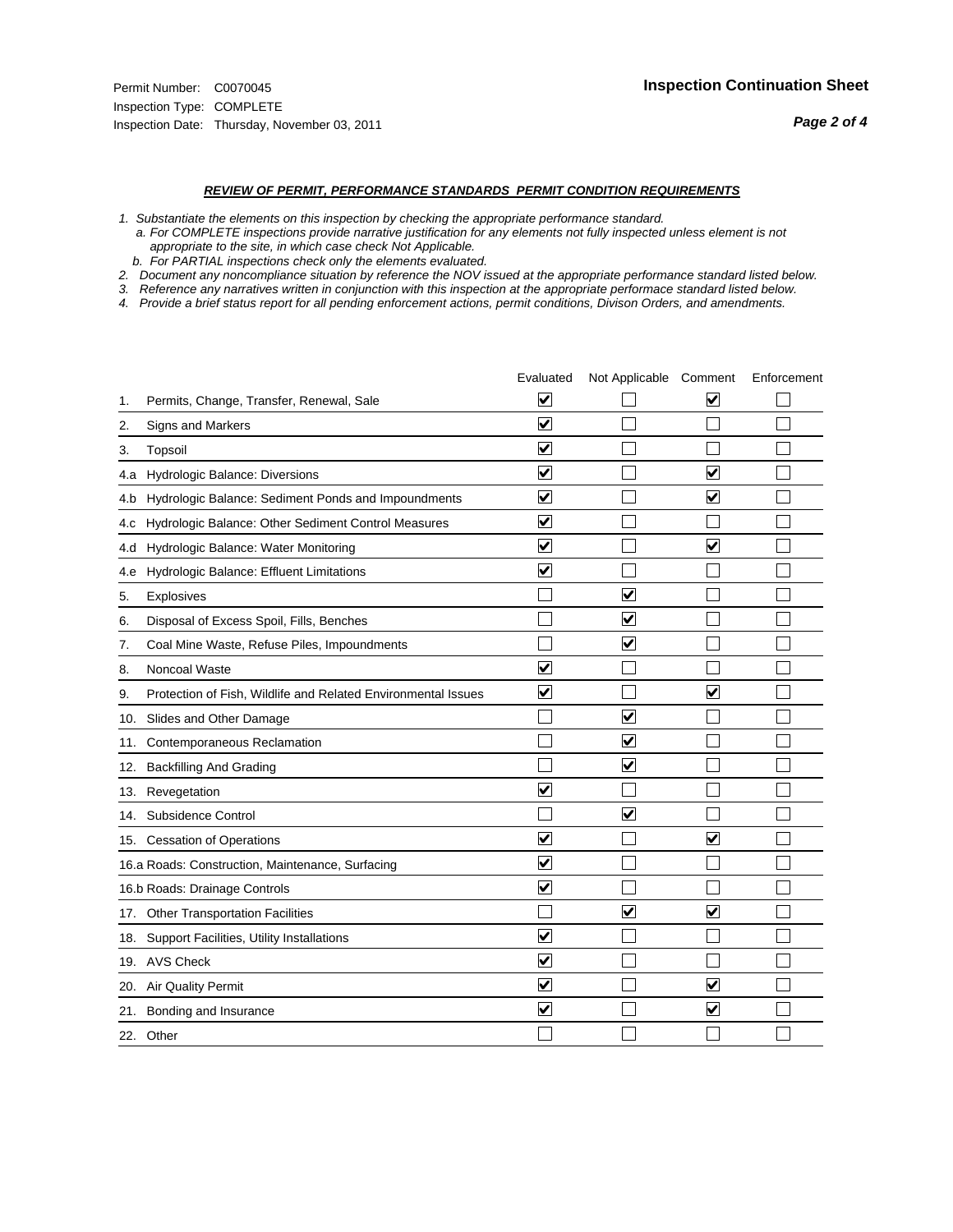### **1. Permits, Change, Transfer, Renewal, Sale**

#### **4.a Hydrologic Balance: Diversions**

The outlet of culvert C-1 (See Plate 7-2, Site Watershed and Drainage Map) was partially blocked with sediment. Mr. Edwards agreed to clean the ditch at this location.

#### **4.b Hydrologic Balance: Sediment Ponds and Impoundments**

Mr. Edwards conducted the 3rd Quarter Impoundment inspections for the East and West sediment ponds on September 22, 2011. No indications of instability or major erosive action were observed with the incised ponds. Spillways were reported as OK; the estimated sediment volumes for the East and West ponds were reported as 8 % and 5 % respectively. Mr. Edwards stated he plans to clean the East pond prior to the Annual Pond certifications, which are usually performed in December. The East pond does contain a sediment delta at the outlet of culvert C-7. The east pond contained water in the west half; the west pond was dry. The East pond spillway should be cleared of the Russion thistle plants.

#### **4.d Hydrologic Balance: Water Monitoring**

None of the sites disturbed area ditches were flowing. Neither sediment pond was close to discharge.

### **9. Protection of Fish, Wildlife and Related Environmental Issues**

No wildlife was observed within or over the permit area.

#### **15. Cessation of Operations**

As noted above, the site was re-activated on or about October 31, 2011.

#### **17. Other Transportation Facilities**

All ROM and product is shipped via double trailer coal trucks.

#### **20. Air Quality Permit**

Air temperatures were below freezing this day. The haul roads were dry, but the opacity of the fugitive dust concentrations behind the haul trucks appeared to be in compliance with the approved air quality permit.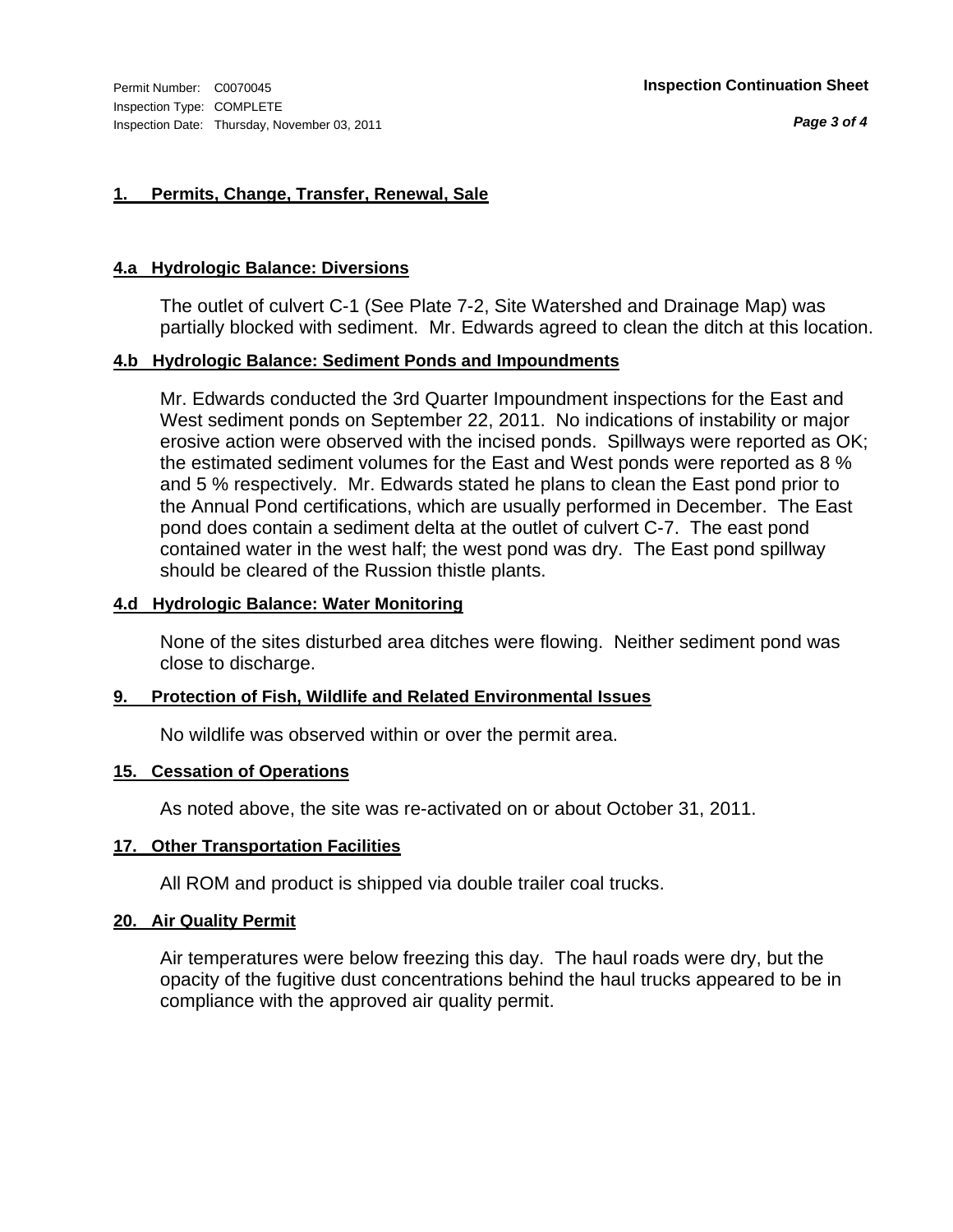*Page 4 of 4*

### **21. Bonding and Insurance**

The Permittee renewed the general liability insurance coverage for the COVOL Wellington site prior to October 1, 2011. Coverage will remain in effect through 10/1/2012, with coverage amounts of \$ 2,000,000 for each occurrence and \$ 4,000,000 for general aggregate being provided. Surface blasting has never been conducted at this site and there are no explosive or detonator magazines on location. The Division does not require coverage (XCU) for damage incurred from the use of explosives.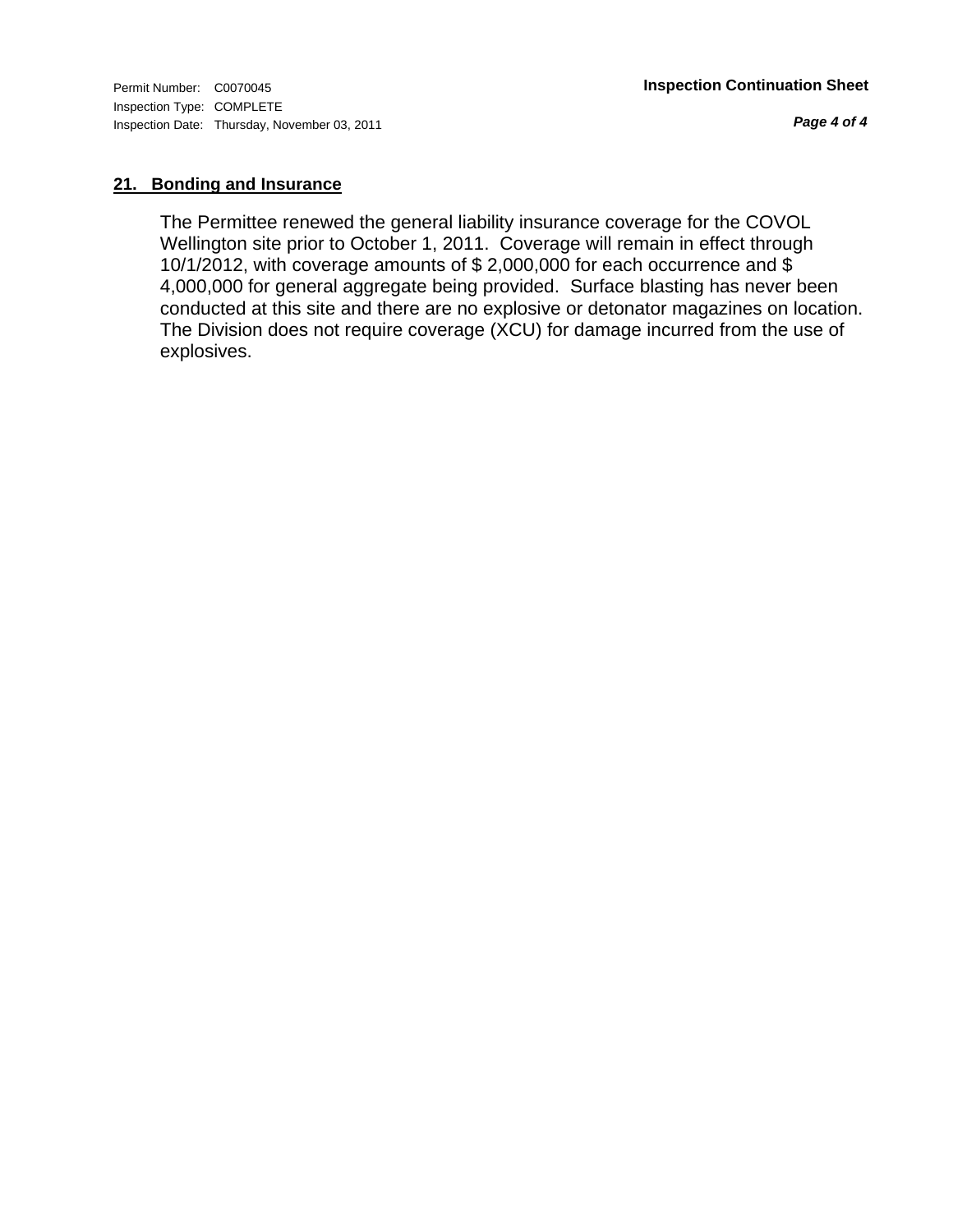

# **State of Utah**

**DEPARTMENT OF NATURAL RESOURCES** 

**MICHAEL R. STYLER Executive Director** 

#### Division of Oil, Gas and Mining

**JOHN R. BAZA Division Director** 

|  | Representatives Present During the Inspection: |
|--|------------------------------------------------|
|  | Company Peter Behling                          |
|  | OGM Karl Houskeeper                            |

# **Inspection Report**

| Permit Number:   | C0150007                   |
|------------------|----------------------------|
| Inspection Type: | <b>PARTIAL</b>             |
| Inspection Date: | Tuesday, November 22, 2011 |
| Start Date/Time: | 11/22/2011 9:30:00 AM      |
| End Date/Time:   | 11/22/2011 1:30:00 PM      |
| Last Inspection: | Tuesday, October 25, 2011  |
|                  |                            |

Inspector: Karl Houskeeper,

Weather: Clear Skies, Temperature 38 Deg. F.

InspectionID Report Number: 2932

Accepted by: jhelfric 11/29/2011

|                                      |                         |                                 | Permitee: CONSOLIDATION COAL CO |                          |                                                                                                                |
|--------------------------------------|-------------------------|---------------------------------|---------------------------------|--------------------------|----------------------------------------------------------------------------------------------------------------|
|                                      |                         |                                 | Operator: CONSOLIDATION COAL CO |                          |                                                                                                                |
|                                      |                         | <b>Site: HIDDEN VALLEY MINE</b> |                                 |                          |                                                                                                                |
| Address: PO BOX 566, SESSER IL 62884 |                         |                                 |                                 |                          |                                                                                                                |
| County: <b>EMERY</b>                 |                         |                                 |                                 |                          |                                                                                                                |
| Permit Type: PERMANENT COAL PROGRAM  |                         |                                 |                                 |                          |                                                                                                                |
| Permit Status: RECLAIMED             |                         |                                 |                                 |                          |                                                                                                                |
|                                      | <b>Current Acreages</b> |                                 |                                 | <b>Mineral Ownership</b> | <b>Types of Operations</b>                                                                                     |
|                                      |                         | 960.00 Total Permitted          |                                 | Federal                  | ⊻<br><b>Underground</b>                                                                                        |
|                                      |                         | 6.70 Total Disturbed            | <b>State</b>                    |                          | <b>Surface</b>                                                                                                 |
|                                      | 6.70                    | <b>Phase I</b>                  |                                 | County                   | Loadout                                                                                                        |
|                                      |                         | <b>Phase II</b>                 | $\blacktriangledown$<br>Fee     |                          | Processing                                                                                                     |
|                                      |                         | <b>Phase III</b>                | Other                           |                          | Reprocessing                                                                                                   |
|                                      |                         |                                 |                                 |                          | Report summary and status for pending enforcement actions, permit conditions, Division Orders, and amendments: |

Karl R. Houskeeper

**Inspector's Signature:**

49 Inspector ID Number:Karl Houskeeper,

**UTA** Tuesday, Novem **Date**

OIL, GAS & MINING

Note: 59#h% inspection leappt diseanot constitution affidavit Salcompliance, with the regulatory program of the Division of Oil, Gas and Mining. telephone (801) 538-5340 · facsimile (801) 359-3940 · TTY (801) 538-7458 · www.ogm.utah.gov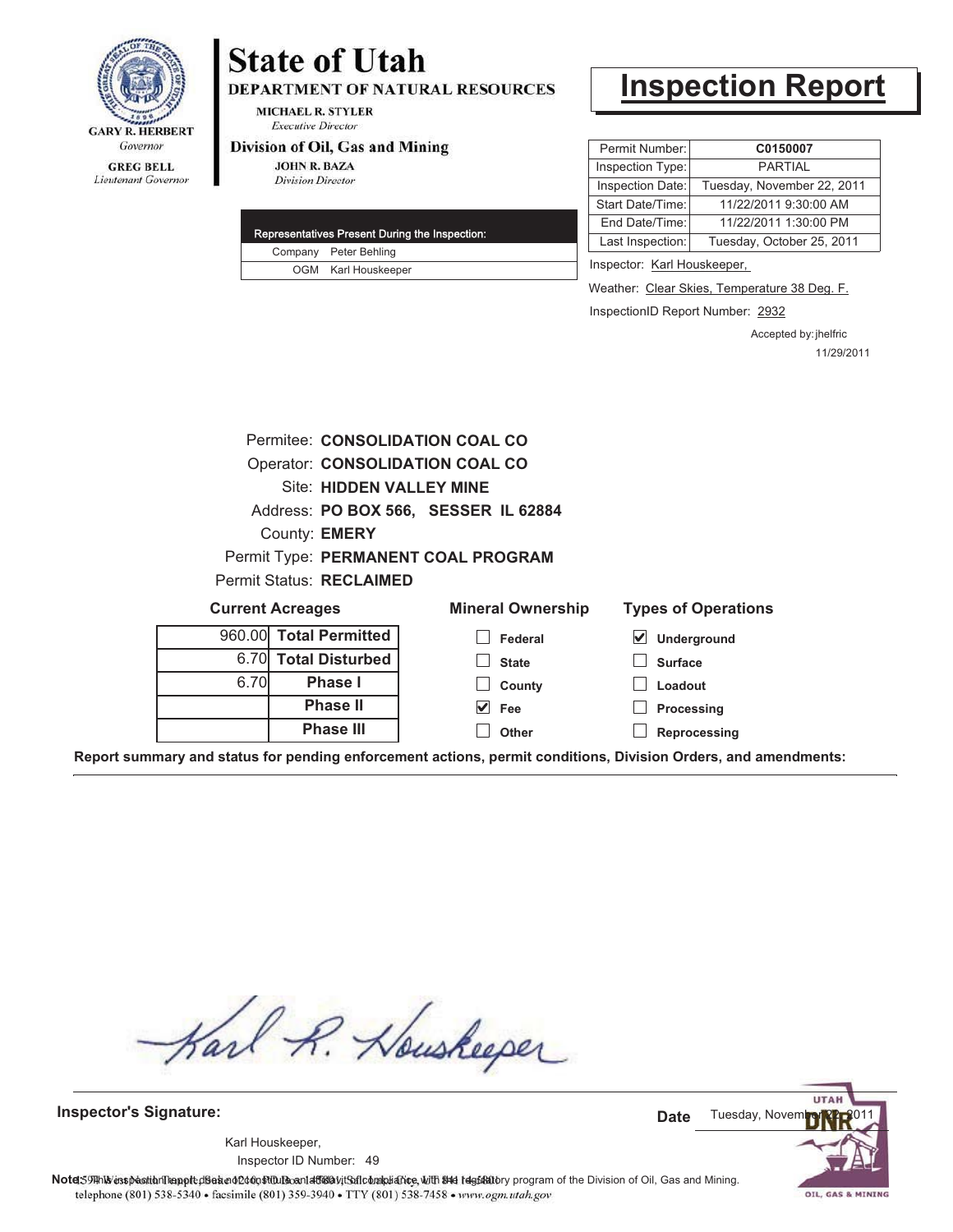## *REVIEW OF PERMIT, PERFORMANCE STANDARDS PERMIT CONDITION REQUIREMENTS*

- *1. Substantiate the elements on this inspection by checking the appropriate performance standard.*
- *a. For COMPLETE inspections provide narrative justification for any elements not fully inspected unless element is not appropriate to the site, in which case check Not Applicable.*
- *b. For PARTIAL inspections check only the elements evaluated.*
- *2. Document any noncompliance situation by reference the NOV issued at the appropriate performance standard listed below.*
- *3. Reference any narratives written in conjunction with this inspection at the appropriate performace standard listed below.*
- *4. Provide a brief status report for all pending enforcement actions, permit conditions, Divison Orders, and amendments.*

|     |                                                               | Evaluated               | Not Applicable Comment  |                         | Enforcement |
|-----|---------------------------------------------------------------|-------------------------|-------------------------|-------------------------|-------------|
| 1.  | Permits, Change, Transfer, Renewal, Sale                      |                         |                         |                         |             |
| 2.  | Signs and Markers                                             | $\overline{\mathbf{v}}$ |                         | $\overline{\mathbf{v}}$ |             |
| 3.  | Topsoil                                                       |                         |                         |                         |             |
| 4.a | Hydrologic Balance: Diversions                                | $\checkmark$            |                         |                         |             |
| 4.b | Hydrologic Balance: Sediment Ponds and Impoundments           | $\overline{\mathsf{v}}$ | V                       |                         |             |
| 4.c | Hydrologic Balance: Other Sediment Control Measures           | $\overline{\mathbf{v}}$ |                         | $\checkmark$            |             |
| 4.d | Hydrologic Balance: Water Monitoring                          |                         |                         |                         |             |
| 4.e | Hydrologic Balance: Effluent Limitations                      |                         |                         |                         |             |
| 5.  | <b>Explosives</b>                                             | $\overline{\mathbf{v}}$ | $\overline{\mathsf{v}}$ |                         |             |
| 6.  | Disposal of Excess Spoil, Fills, Benches                      | V                       | $\blacktriangledown$    |                         |             |
| 7.  | Coal Mine Waste, Refuse Piles, Impoundments                   | $\overline{\mathbf{v}}$ | $\overline{\mathbf{v}}$ |                         |             |
| 8.  | Noncoal Waste                                                 | $\overline{\mathsf{v}}$ |                         | V                       |             |
| 9.  | Protection of Fish, Wildlife and Related Environmental Issues |                         |                         |                         |             |
|     | 10. Slides and Other Damage                                   |                         |                         |                         |             |
| 11. | Contemporaneous Reclamation                                   |                         |                         |                         |             |
| 12. | <b>Backfilling And Grading</b>                                |                         |                         |                         |             |
| 13. | Revegetation                                                  |                         |                         |                         |             |
| 14. | Subsidence Control                                            |                         |                         |                         |             |
|     | 15. Cessation of Operations                                   |                         |                         |                         |             |
|     | 16.a Roads: Construction, Maintenance, Surfacing              |                         |                         |                         |             |
|     | 16.b Roads: Drainage Controls                                 |                         |                         |                         |             |
| 17. | Other Transportation Facilities                               |                         |                         |                         |             |
| 18. | Support Facilities, Utility Installations                     |                         |                         |                         |             |
|     | 19. AVS Check                                                 |                         |                         |                         |             |
| 20. | Air Quality Permit                                            |                         |                         |                         |             |
|     | 21. Bonding and Insurance                                     |                         |                         |                         |             |
|     | 22. Other                                                     |                         |                         |                         |             |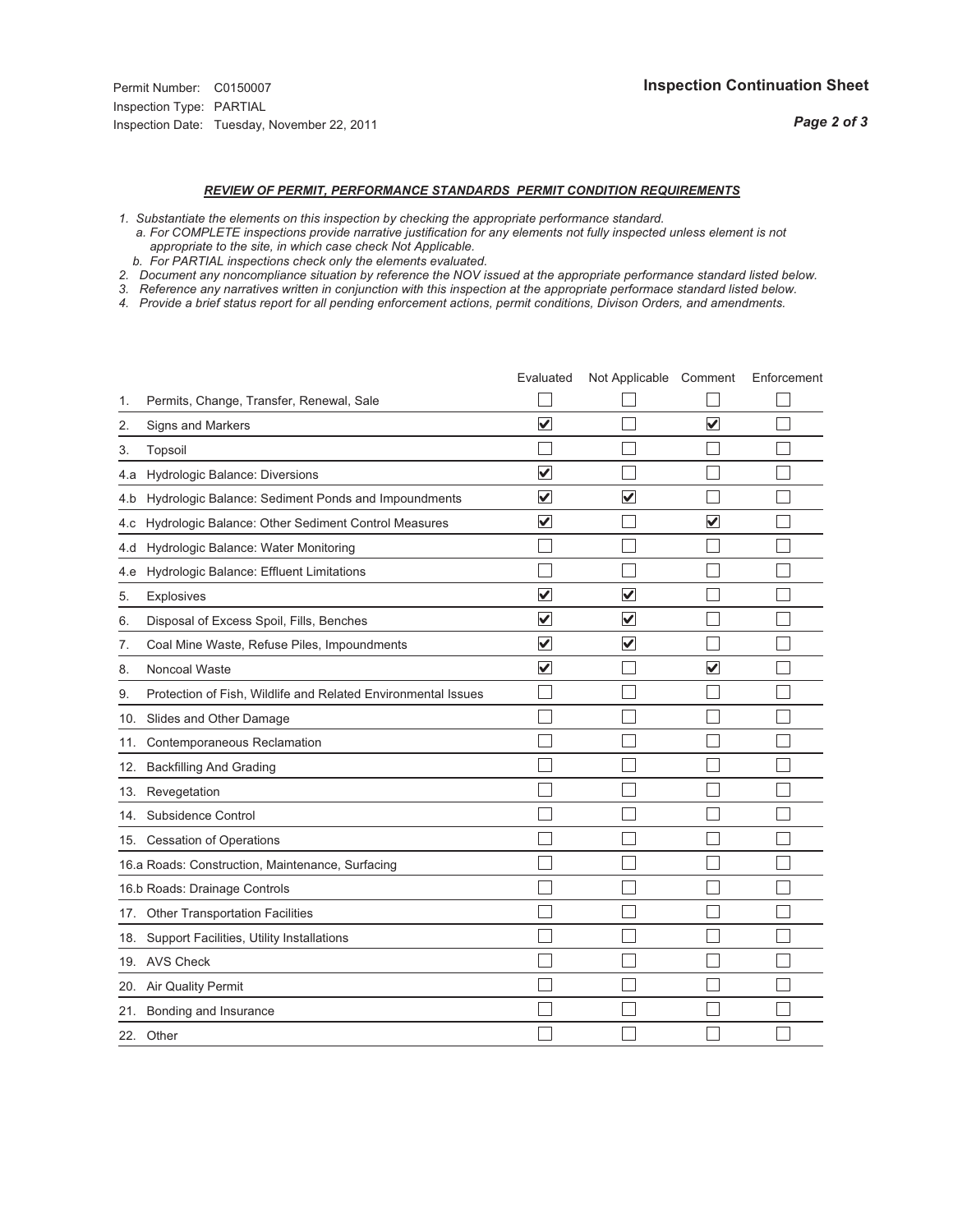Inspection Type: PARTIAL Inspection Date: Tuesday, November 22, 2011

#### **2. Signs and Markers**

The mine identification sign is a hand manufactured sign. Information is hand written with paint. The sign is riddled with bullet holes, but remains legible. The sign contains the required information and is located at the entrance into the permit area.

### **4.c Hydrologic Balance: Other Sediment Control Measures**

The silt fence adjacent to the mine identification sign was observed during the inspection. The silt fence was functional.

#### **8. Noncoal Waste**

No noncoal waste was observed.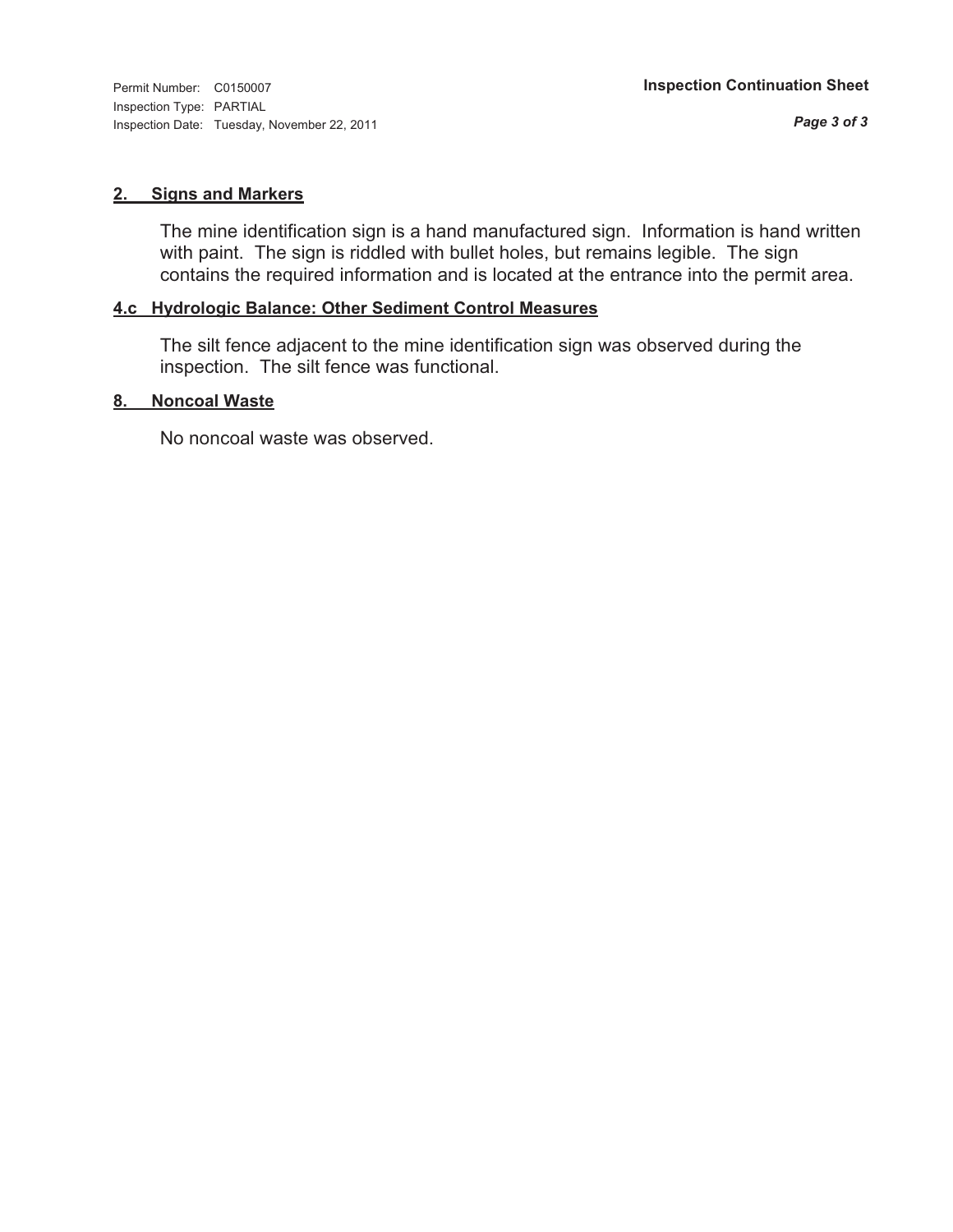

# **State of Utah**

DEPARTMENT OF NATURAL RESOURCES

**MICHAEL R. STYLER Executive Director** 

#### Division of Oil, Gas and Mining

**JOHN R. BAZA Division Director** 

|  | Representatives Present During the Inspection: |
|--|------------------------------------------------|
|  | Company Guy Davis                              |
|  | OGM Pete Hess                                  |

# **Inspection Report**

| Permit Number:   | C0150009                   |
|------------------|----------------------------|
| Inspection Type: | <b>COMPLETE</b>            |
| Inspection Date: | Monday, November 21, 2011  |
| Start Date/Time: | 11/21/2011 11:36:00 AM     |
| End Date/Time:   | 11/21/2011 1:30:00 PM      |
| Last Inspection: | Monday, September 19, 2011 |

Inspector: Pete Hess,

Weather:

InspectionID Report Number: 2931

Accepted by: jhelfric 11/29/2011

|                                        | Permitee: ENERGY WEST MINING CO     |                                          |                                            |  |  |  |
|----------------------------------------|-------------------------------------|------------------------------------------|--------------------------------------------|--|--|--|
| <b>Operator: ENERGY WEST MINING CO</b> |                                     |                                          |                                            |  |  |  |
|                                        | <b>Site: TRAIL MOUNTAIN MINE</b>    |                                          |                                            |  |  |  |
|                                        |                                     | Address: PO BOX 310, HUNTINGTON UT 84528 |                                            |  |  |  |
|                                        | County: <b>EMERY</b>                |                                          |                                            |  |  |  |
|                                        | Permit Type: PERMANENT COAL PROGRAM |                                          |                                            |  |  |  |
|                                        | Permit Status: ACTIVE               |                                          |                                            |  |  |  |
|                                        | <b>Current Acreages</b>             | <b>Mineral Ownership</b>                 | <b>Types of Operations</b>                 |  |  |  |
|                                        | 3,538.98 Total Permitted            | V<br>Federal                             | $\vert\bm{\mathsf{v}}\vert$<br>Underground |  |  |  |
|                                        | 10.39 Total Disturbed               | M<br><b>State</b>                        | <b>Surface</b>                             |  |  |  |
|                                        | <b>Phase I</b>                      | County                                   | Loadout                                    |  |  |  |
|                                        | <b>Phase II</b>                     | V<br>Fee                                 | Processing                                 |  |  |  |
|                                        | <b>Phase III</b>                    | Other                                    | Reprocessing                               |  |  |  |
|                                        | _ _ _ _ _ _<br>                     |                                          |                                            |  |  |  |

**Report summary and status for pending enforcement actions, permit conditions, Division Orders, and amendments:**

The site remains in temporary cessation.



**Inspector's Signature:**

46 Inspector ID Number:Pete Hess,

**Note**: This inspection report does not constitute and affidavit and compliance, with the regulatory program of the Division of Oil, Gas and Mining. telephone (801) 538-5340 · facsimile (801) 359-3940 · TTY (801) 538-7458 · www.ogm.utah.gov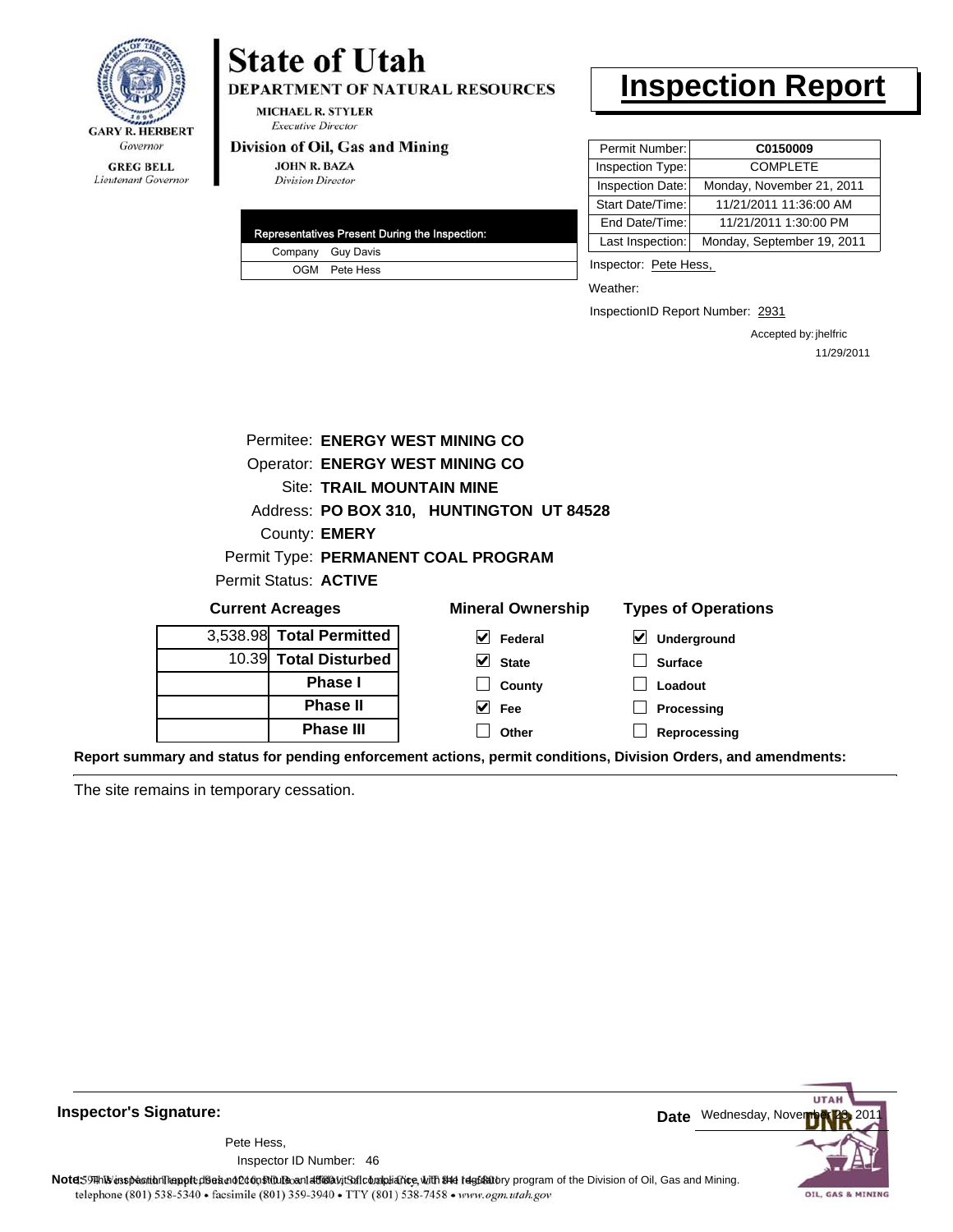#### *REVIEW OF PERMIT, PERFORMANCE STANDARDS PERMIT CONDITION REQUIREMENTS*

*1. Substantiate the elements on this inspection by checking the appropriate performance standard.*

 *a. For COMPLETE inspections provide narrative justification for any elements not fully inspected unless element is not appropriate to the site, in which case check Not Applicable.*

 *b. For PARTIAL inspections check only the elements evaluated.*

*2. Document any noncompliance situation by reference the NOV issued at the appropriate performance standard listed below.*

*3. Reference any narratives written in conjunction with this inspection at the appropriate performace standard listed below.*

*4. Provide a brief status report for all pending enforcement actions, permit conditions, Divison Orders, and amendments.*

|     |                                                               | Evaluated               | Not Applicable Comment  |                         | Enforcement |
|-----|---------------------------------------------------------------|-------------------------|-------------------------|-------------------------|-------------|
| 1.  | Permits, Change, Transfer, Renewal, Sale                      |                         |                         |                         |             |
| 2.  | Signs and Markers                                             | $\overline{\mathbf{v}}$ |                         |                         |             |
| 3.  | Topsoil                                                       | $\overline{\mathbf{v}}$ |                         |                         |             |
| 4.a | Hydrologic Balance: Diversions                                | $\overline{\mathsf{v}}$ |                         |                         |             |
| 4.b | Hydrologic Balance: Sediment Ponds and Impoundments           | $\blacktriangledown$    |                         | V                       |             |
| 4.C | Hydrologic Balance: Other Sediment Control Measures           | $\overline{\mathbf{v}}$ |                         |                         |             |
| 4.d | Hydrologic Balance: Water Monitoring                          | $\overline{\mathsf{v}}$ |                         | $\overline{\mathbf{v}}$ |             |
| 4.e | Hydrologic Balance: Effluent Limitations                      | ✔                       |                         |                         |             |
| 5.  | <b>Explosives</b>                                             |                         | ⊽                       |                         |             |
| 6.  | Disposal of Excess Spoil, Fills, Benches                      |                         | ⊻                       |                         |             |
| 7.  | Coal Mine Waste, Refuse Piles, Impoundments                   | $\overline{\mathsf{v}}$ |                         |                         |             |
| 8.  | Noncoal Waste                                                 | $\overline{\mathbf{v}}$ |                         |                         |             |
| 9.  | Protection of Fish, Wildlife and Related Environmental Issues | $\blacktriangledown$    |                         | $\overline{\mathbf{v}}$ |             |
| 10. | Slides and Other Damage                                       |                         | ▽                       |                         |             |
| 11. | Contemporaneous Reclamation                                   |                         | V                       |                         |             |
| 12. | <b>Backfilling And Grading</b>                                |                         | $\overline{\mathbf{v}}$ |                         |             |
| 13. | Revegetation                                                  |                         | $\blacktriangledown$    |                         |             |
| 14. | Subsidence Control                                            | $\overline{\mathbf{v}}$ |                         | $\overline{\mathbf{v}}$ |             |
|     | 15. Cessation of Operations                                   |                         | $\blacktriangledown$    |                         |             |
|     | 16.a Roads: Construction, Maintenance, Surfacing              | ☑                       |                         | V                       |             |
|     | 16.b Roads: Drainage Controls                                 | $\overline{\mathbf{v}}$ |                         |                         |             |
| 17. | <b>Other Transportation Facilities</b>                        | $\overline{\mathbf{v}}$ |                         |                         |             |
| 18. | Support Facilities, Utility Installations                     | $\overline{\mathbf{v}}$ |                         |                         |             |
|     | 19. AVS Check                                                 | $\blacktriangledown$    |                         |                         |             |
| 20. | <b>Air Quality Permit</b>                                     | $\blacktriangledown$    |                         |                         |             |
| 21. | Bonding and Insurance                                         | $\overline{\mathbf{v}}$ |                         |                         |             |
|     | 22. Other                                                     |                         |                         |                         |             |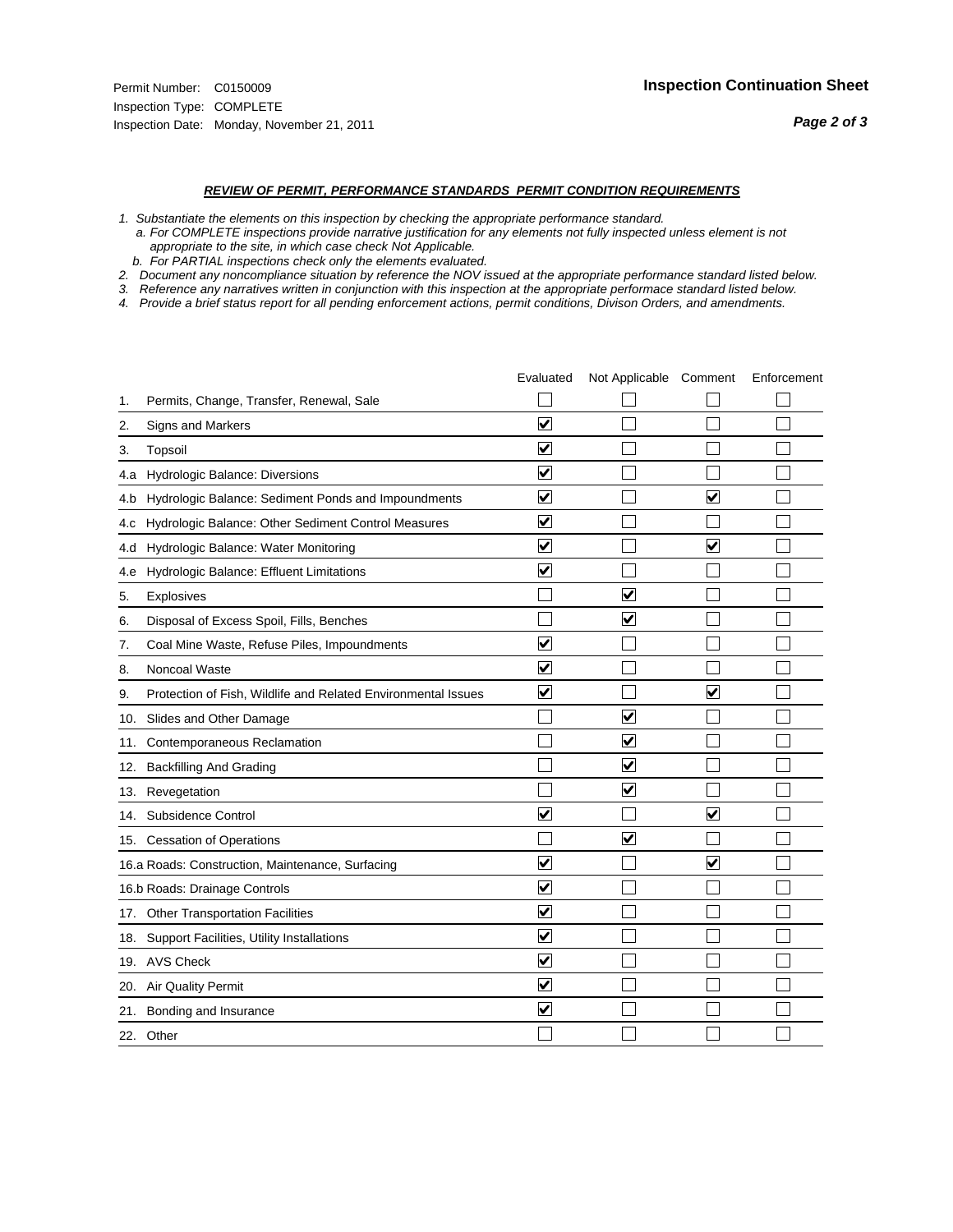#### **4.b Hydrologic Balance: Sediment Ponds and Impoundments**

The 3rd Quarter 2011 impoundment inspection for the Ttrail Mountain Mine site sediment pond was conducted on September 20, 2011 by Mr. John Christensen, Utah P.E. There were no signs of unstable conditions or structural weakness for the incised pond. It was noted that the pond contains 0.03 AF of sediment storage capacity. Mr. Davis indicated he would discuss this with Mr. Christensen (cleanout of the pond). The pond was last cleaned during the 4th Quarter of 2005.

### **4.d Hydrologic Balance: Water Monitoring**

Cottonwood Creek above the mine facility continued to have a small amount of flow. There was no flow in the west channel.

#### **9. Protection of Fish, Wildlife and Related Environmental Issues**

There was no wildlife observed inside the mine perimeter.

#### **14. Subsidence Control**

Mining activities were ceased in 2001; the Permittee submits annual data as part of the Annual Report.

### **16.a Roads: Construction, Maintenance, Surfacing**

A large erosion gully has developed up gradient of the sediment pond. The Permittee was instructed to re-grade the area and install at least one diversion berm across the area to send runoff from the portal bench slope road across the area to the concrete lined ditch to correct the problem. Mr. Davis indicated he would take action to address the damage.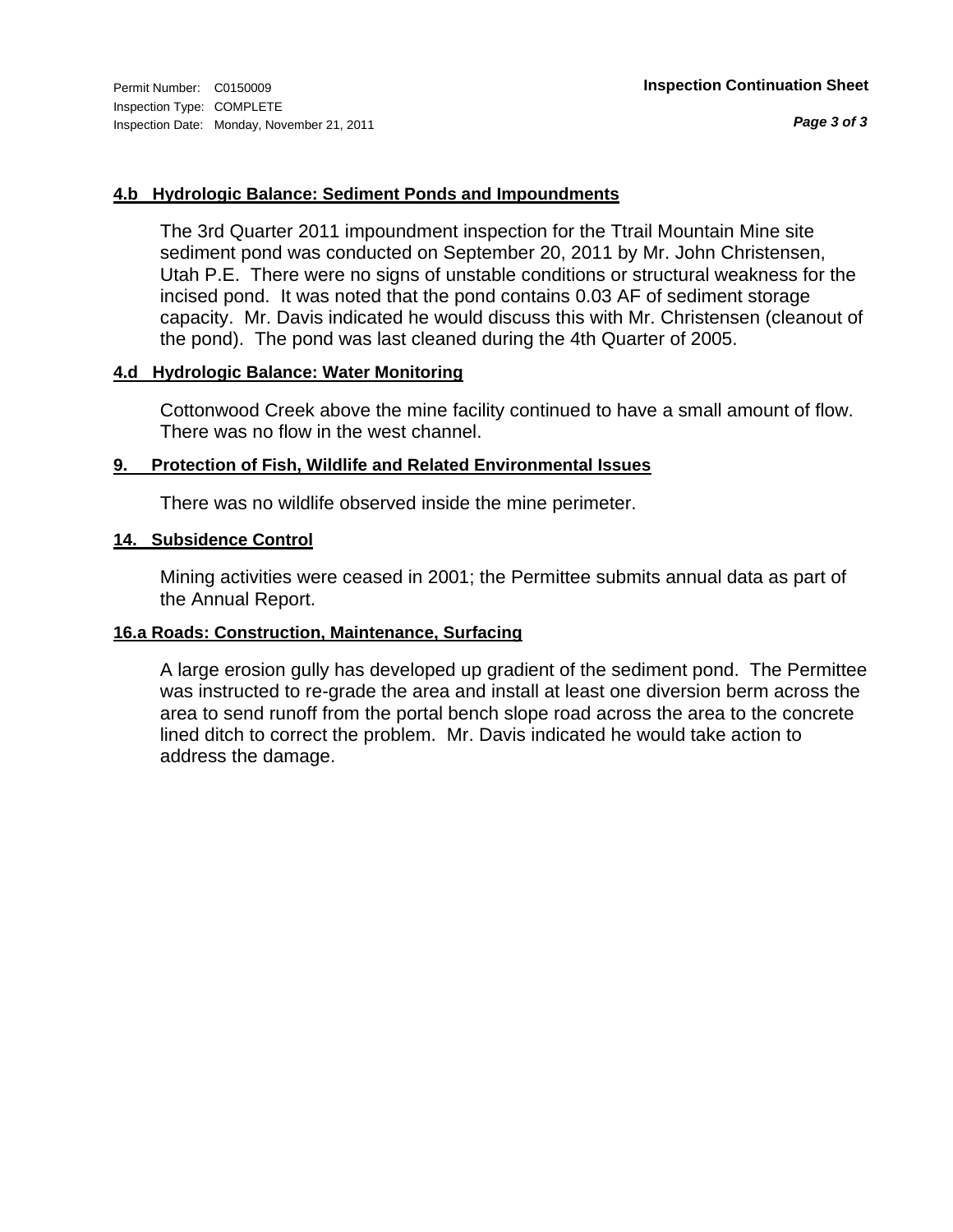

# **State of Utah**

**DEPARTMENT OF NATURAL RESOURCES** 

**MICHAEL R. STYLER Executive Director** 

#### Division of Oil, Gas and Mining

**JOHN R. BAZA Division Director** 

|  | Representatives Present During the Inspection: |
|--|------------------------------------------------|
|  | Company Peter Behling                          |
|  | OGM Karl Houskeeper                            |

# **Inspection Report**

| Permit Number:   | C0150015                                      |
|------------------|-----------------------------------------------|
| Inspection Type: | <b>PARTIAL</b>                                |
|                  | Inspection Date: Wednesday, November 02, 2011 |
| Start Date/Time: | 11/2/2011 7:30:00 AM                          |
| End Date/Time:   | 11/2/2011 11:30:00 AM                         |
| Last Inspection: | Wednesday, October 12, 2011                   |
|                  |                                               |

Inspector: Karl Houskeeper,

Weather: Clear Skies, Temperature 27 Degrees F.

InspectionID Report Number: 2915

Accepted by: jhelfric 11/29/2011

|                                 |                              | Permitee: CONSOLIDATION COAL CO      |                            |
|---------------------------------|------------------------------|--------------------------------------|----------------------------|
| Operator: CONSOLIDATION COAL CO |                              |                                      |                            |
|                                 | Site: EMERY DEEP MINE        |                                      |                            |
|                                 |                              | Address: PO BOX 566, SESSER IL 62884 |                            |
|                                 | County: <b>EMERY</b>         |                                      |                            |
|                                 |                              | Permit Type: PERMANENT COAL PROGRAM  |                            |
|                                 | <b>Permit Status: ACTIVE</b> |                                      |                            |
| <b>Current Acreages</b>         |                              | <b>Mineral Ownership</b>             | <b>Types of Operations</b> |
|                                 | 442.50 Total Permitted       | $\sqrt{\phantom{a}}$ Federal         | ⊻<br>Underground           |
|                                 | 248.50 Total Disturbed       | <b>State</b>                         | <b>Surface</b>             |
|                                 |                              |                                      |                            |
|                                 | Phase I                      | County                               | Loadout                    |
|                                 | <b>Phase II</b>              | $\vee$ Fee                           | Processing                 |
|                                 | <b>Phase III</b>             | Other                                | Reprocessing               |

**Report summary and status for pending enforcement actions, permit conditions, Division Orders, and amendments:**

Karl R. Houskeeper

**Inspector's Signature:**

49 Inspector ID Number:Karl Houskeeper,



Note: 59#h% inspection leappt diseanot constitution affidavit Salcompliance, with the regulatory program of the Division of Oil, Gas and Mining. telephone (801) 538-5340 · facsimile (801) 359-3940 · TTY (801) 538-7458 · www.ogm.utah.gov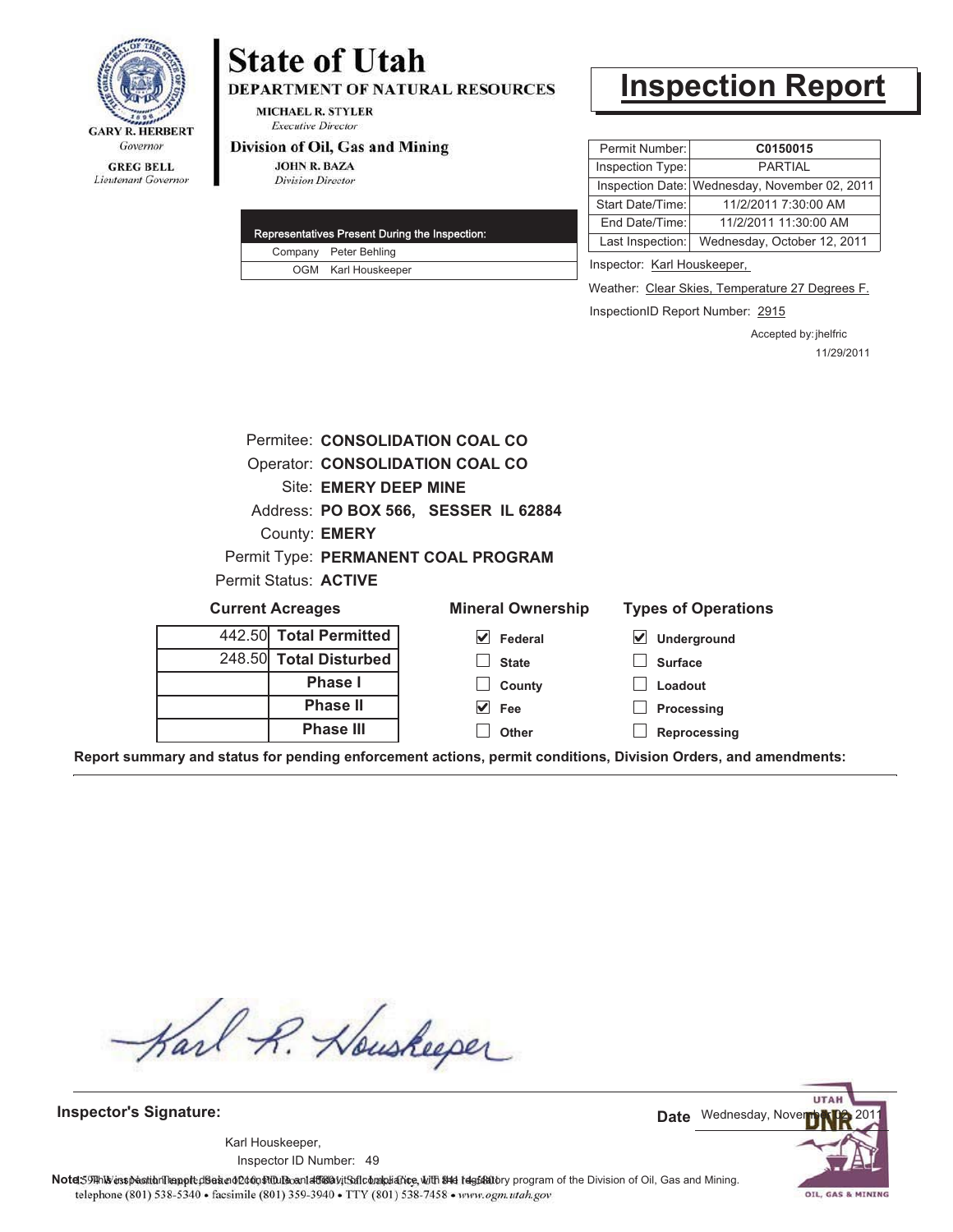## *REVIEW OF PERMIT, PERFORMANCE STANDARDS PERMIT CONDITION REQUIREMENTS*

- *1. Substantiate the elements on this inspection by checking the appropriate performance standard.*
- *a. For COMPLETE inspections provide narrative justification for any elements not fully inspected unless element is not appropriate to the site, in which case check Not Applicable.*
- *b. For PARTIAL inspections check only the elements evaluated.*
- *2. Document any noncompliance situation by reference the NOV issued at the appropriate performance standard listed below.*
- *3. Reference any narratives written in conjunction with this inspection at the appropriate performace standard listed below.*
- *4. Provide a brief status report for all pending enforcement actions, permit conditions, Divison Orders, and amendments.*

|     |                                                               | Evaluated               | Not Applicable Comment |                         | Enforcement |
|-----|---------------------------------------------------------------|-------------------------|------------------------|-------------------------|-------------|
| 1.  | Permits, Change, Transfer, Renewal, Sale                      |                         |                        |                         |             |
| 2.  | <b>Signs and Markers</b>                                      | $\overline{\mathbf{v}}$ |                        | $\overline{\mathbf{v}}$ |             |
| 3.  | Topsoil                                                       | $\overline{\mathbf{v}}$ |                        |                         |             |
| 4.a | Hydrologic Balance: Diversions                                | $\blacktriangledown$    |                        | $\overline{\mathbf{v}}$ |             |
| 4.b | Hydrologic Balance: Sediment Ponds and Impoundments           |                         |                        |                         |             |
| 4.c | Hydrologic Balance: Other Sediment Control Measures           | $\overline{\mathbf{v}}$ |                        |                         |             |
| 4.d | Hydrologic Balance: Water Monitoring                          |                         |                        |                         |             |
| 4.e | Hydrologic Balance: Effluent Limitations                      |                         |                        |                         |             |
| 5.  | <b>Explosives</b>                                             |                         |                        |                         |             |
| 6.  | Disposal of Excess Spoil, Fills, Benches                      |                         |                        |                         |             |
| 7.  | Coal Mine Waste, Refuse Piles, Impoundments                   | $\overline{\mathsf{v}}$ |                        |                         |             |
| 8.  | Noncoal Waste                                                 | $\overline{\mathbf{v}}$ |                        | $\overline{\mathsf{v}}$ |             |
| 9.  | Protection of Fish, Wildlife and Related Environmental Issues |                         |                        |                         |             |
|     | 10. Slides and Other Damage                                   |                         |                        |                         |             |
| 11. | Contemporaneous Reclamation                                   |                         |                        |                         |             |
| 12. | <b>Backfilling And Grading</b>                                |                         |                        |                         |             |
| 13. | Revegetation                                                  |                         |                        |                         |             |
| 14. | Subsidence Control                                            |                         |                        |                         |             |
|     | 15. Cessation of Operations                                   |                         |                        |                         |             |
|     | 16.a Roads: Construction, Maintenance, Surfacing              |                         |                        |                         |             |
|     | 16.b Roads: Drainage Controls                                 |                         |                        |                         |             |
|     | 17. Other Transportation Facilities                           |                         |                        |                         |             |
| 18. | Support Facilities, Utility Installations                     |                         |                        |                         |             |
|     | 19. AVS Check                                                 |                         |                        |                         |             |
| 20. | Air Quality Permit                                            |                         |                        |                         |             |
|     | 21. Bonding and Insurance                                     |                         |                        |                         |             |
|     | 22. Other                                                     |                         |                        |                         |             |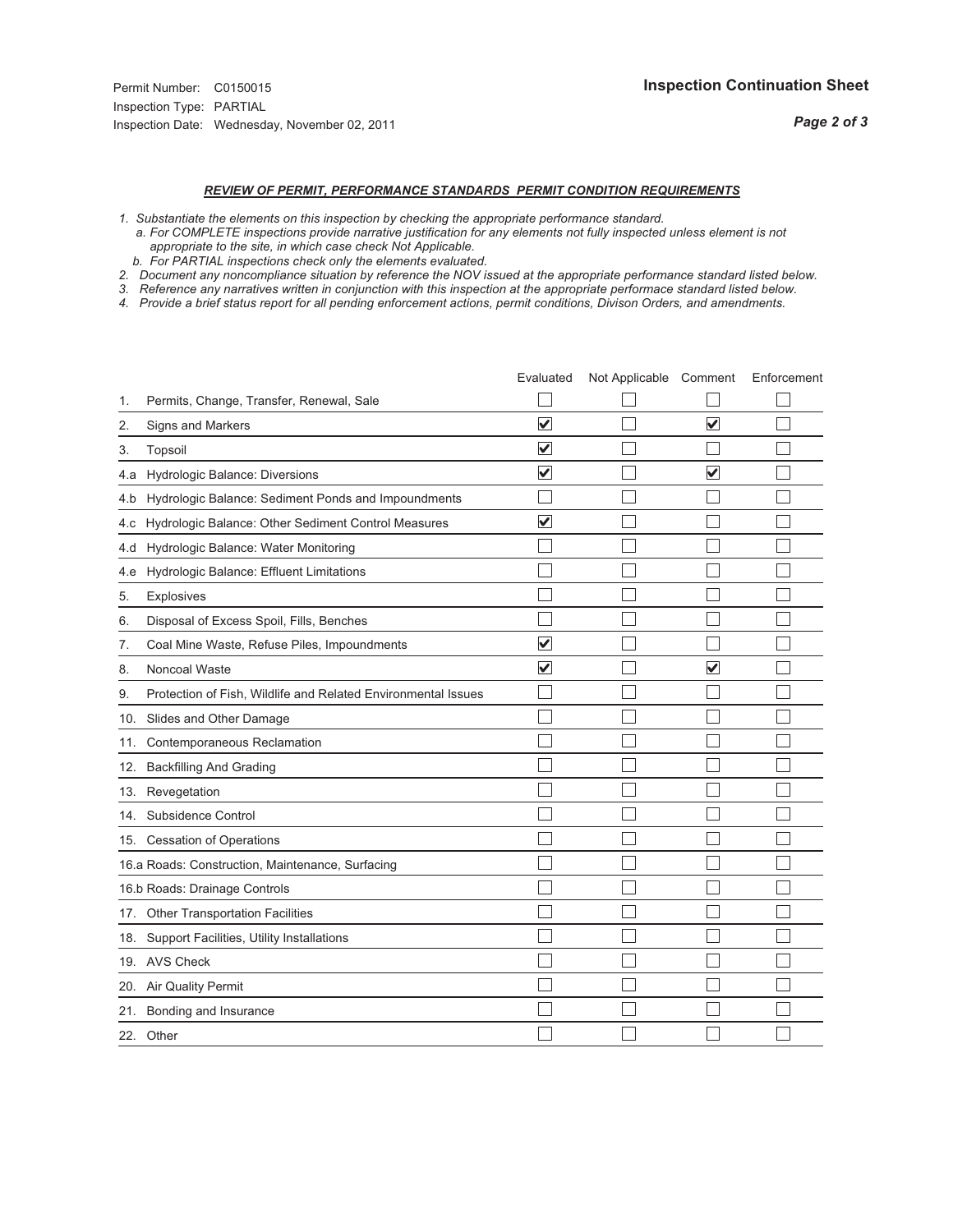#### **2. Signs and Markers**

The mine identification signs were observed at the Main Facility and the 4th East Portal Area. The signs contained the required information.

#### **4.a Hydrologic Balance: Diversions**

A empty oil can was observed in the diversion at the gate entrance into the 4th East Portal Area.

The culvert outlet underneath the access road to the refuse pile was being cleaned by hand during the inspection.

#### **8. Noncoal Waste**

Observed shrink wrap on the ground in one of the storage areas at the 4th East Portal area. The shrink wrap needs to be gathered and disposed of in the noncoal waste dumpster.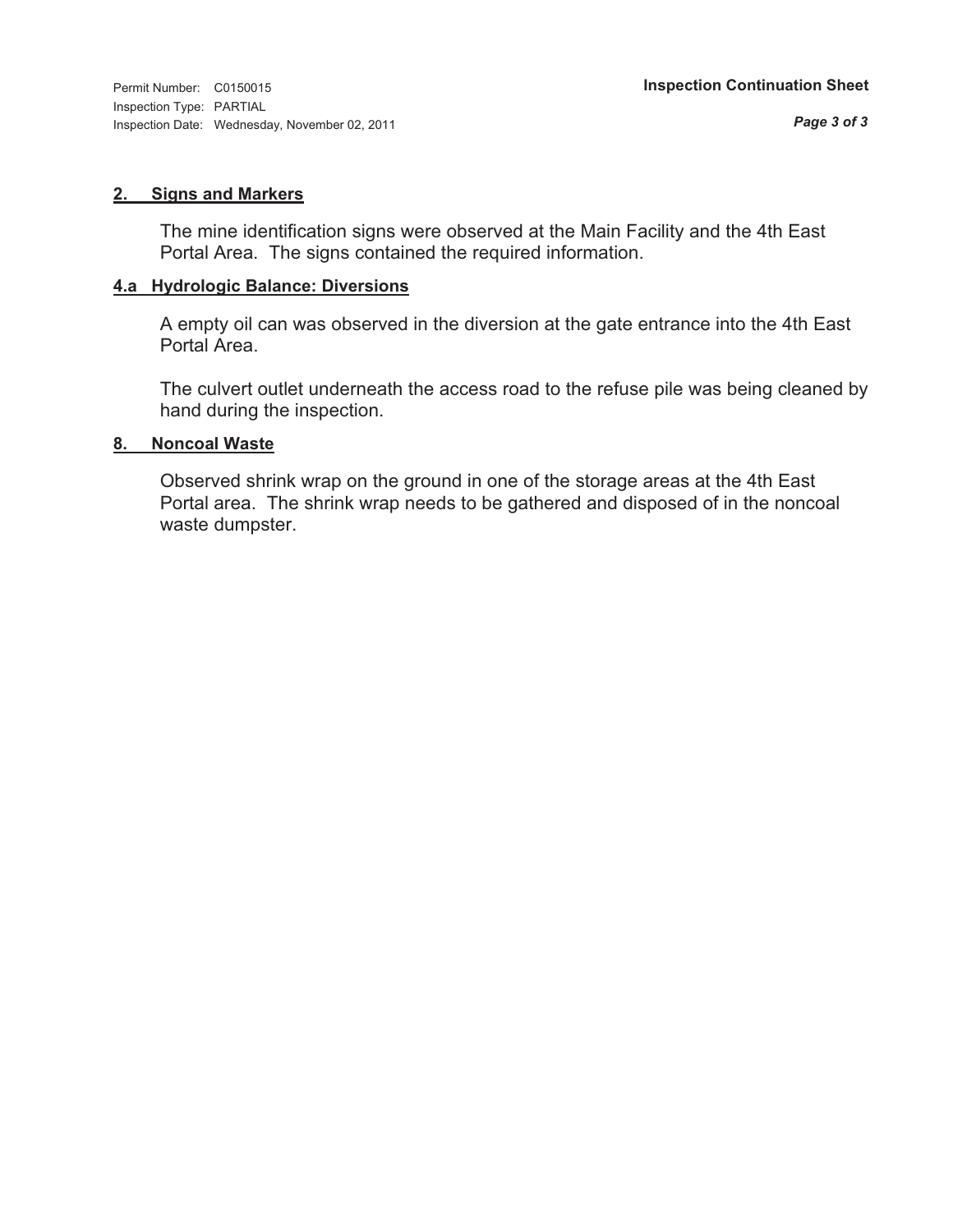

#### **GREG BELL** Lieutenant Governor

# **State of Utah**

DEPARTMENT OF NATURAL RESOURCES

**MICHAEL R. STYLER Executive Director** 

#### Division of Oil, Gas and Mining

**JOHN R. BAZA Division Director** 

|  | Representatives Present During the Inspection: |
|--|------------------------------------------------|
|  | Company Ken Fleck                              |
|  | OGM Steve Demczak                              |

# **Inspection Report**

| Permit Number:   | C0150017                  |
|------------------|---------------------------|
| Inspection Type: | <b>COMPLETE</b>           |
| Inspection Date: | Monday, November 14, 2011 |
| Start Date/Time: | 11/14/2011 10:00:00 AM    |
| End Date/Time:   | 11/14/2011 1:00:00 PM     |
| Last Inspection: | Tuesday, October 11, 2011 |

Inspector: Steve Demczak,

Weather: Sunny, 30's

InspectionID Report Number: 2922

Accepted by: jhelfric 11/29/2011

|                                                                                   | Permitee: ENERGY WEST MINING CO        |                                          |                  |  |
|-----------------------------------------------------------------------------------|----------------------------------------|------------------------------------------|------------------|--|
|                                                                                   | <b>Operator: ENERGY WEST MINING CO</b> |                                          |                  |  |
| Site: DES BEE DOVE MINE                                                           |                                        |                                          |                  |  |
|                                                                                   |                                        | Address: PO BOX 310, HUNTINGTON UT 84528 |                  |  |
|                                                                                   | County: <b>EMERY</b>                   |                                          |                  |  |
|                                                                                   |                                        | Permit Type: PERMANENT COAL PROGRAM      |                  |  |
|                                                                                   | <b>Permit Status: RECLAIMED</b>        |                                          |                  |  |
| <b>Current Acreages</b><br><b>Mineral Ownership</b><br><b>Types of Operations</b> |                                        |                                          |                  |  |
|                                                                                   | 133.90 Total Permitted                 | $\vert \mathbf{v} \vert$ Federal         | M<br>Underground |  |
|                                                                                   | 40.90 Total Disturbed                  | <b>State</b>                             | <b>Surface</b>   |  |
| 136.58                                                                            | <b>Phase I</b>                         | County                                   | Loadout          |  |
| 95.70                                                                             | <b>Phase II</b>                        | $\vee$ Fee                               | Processing       |  |
| 95.70                                                                             | <b>Phase III</b>                       | Other                                    | Reprocessing     |  |
|                                                                                   |                                        |                                          |                  |  |

**Report summary and status for pending enforcement actions, permit conditions, Division Orders, and amendments:**

No violation were issued.



**Inspector's Signature:**

Inspector ID Number: 39 Steve Demczak,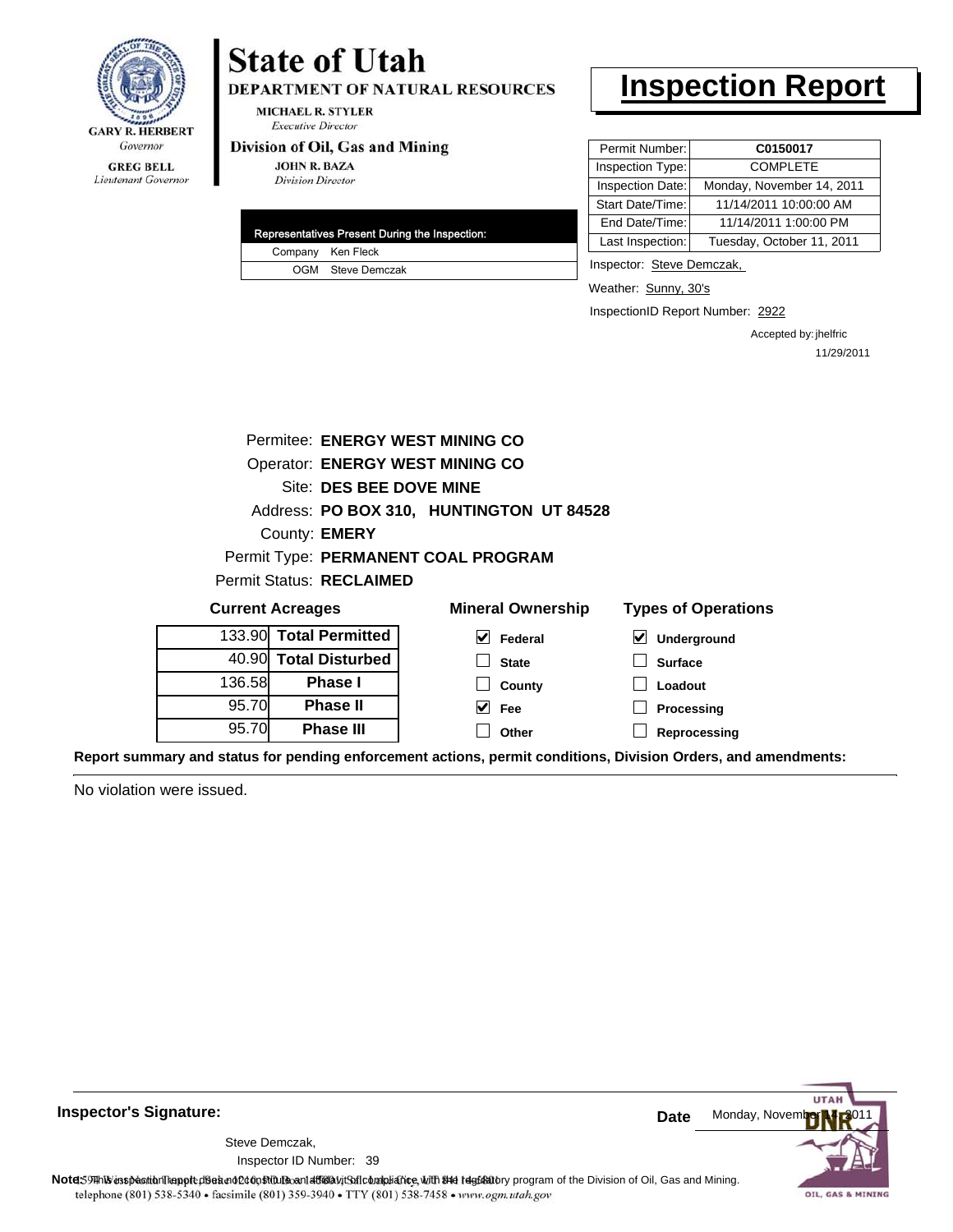#### *REVIEW OF PERMIT, PERFORMANCE STANDARDS PERMIT CONDITION REQUIREMENTS*

*1. Substantiate the elements on this inspection by checking the appropriate performance standard.*

 *a. For COMPLETE inspections provide narrative justification for any elements not fully inspected unless element is not appropriate to the site, in which case check Not Applicable.*

 *b. For PARTIAL inspections check only the elements evaluated.*

*2. Document any noncompliance situation by reference the NOV issued at the appropriate performance standard listed below.*

*3. Reference any narratives written in conjunction with this inspection at the appropriate performace standard listed below.*

*4. Provide a brief status report for all pending enforcement actions, permit conditions, Divison Orders, and amendments.*

|     |                                                               | Evaluated               | Not Applicable Comment          |                         | Enforcement |
|-----|---------------------------------------------------------------|-------------------------|---------------------------------|-------------------------|-------------|
| 1.  | Permits, Change, Transfer, Renewal, Sale                      | ⊻                       |                                 | V                       |             |
| 2.  | Signs and Markers                                             | $\overline{\mathbf{v}}$ |                                 | $\blacktriangledown$    |             |
| 3.  | Topsoil                                                       | $\overline{\mathbf{v}}$ |                                 | $\overline{\mathbf{v}}$ |             |
| 4.a | <b>Hydrologic Balance: Diversions</b>                         | $\overline{\mathsf{v}}$ |                                 | $\blacktriangledown$    |             |
| 4.b | Hydrologic Balance: Sediment Ponds and Impoundments           |                         | $\overline{\mathbf{v}}$         |                         |             |
| 4.C | Hydrologic Balance: Other Sediment Control Measures           | $\overline{\mathbf{v}}$ |                                 | $\blacktriangledown$    |             |
| 4.d | Hydrologic Balance: Water Monitoring                          |                         | $\overline{\mathbf{v}}$         |                         |             |
| 4.e | Hydrologic Balance: Effluent Limitations                      |                         | $\blacktriangledown$            |                         |             |
| 5.  | <b>Explosives</b>                                             |                         | $\blacktriangledown$            |                         |             |
| 6.  | Disposal of Excess Spoil, Fills, Benches                      |                         | $\blacktriangledown$            |                         |             |
| 7.  | Coal Mine Waste, Refuse Piles, Impoundments                   |                         | $\overline{\mathbf{v}}$         |                         |             |
| 8.  | Noncoal Waste                                                 | $\overline{\mathsf{v}}$ |                                 | $\blacktriangledown$    |             |
| 9.  | Protection of Fish, Wildlife and Related Environmental Issues | $\blacktriangledown$    |                                 |                         |             |
| 10. | Slides and Other Damage                                       | $\overline{\mathbf{v}}$ |                                 | ⊽                       |             |
| 11. | Contemporaneous Reclamation                                   |                         | $\blacktriangledown$            |                         |             |
| 12. | <b>Backfilling And Grading</b>                                | $\overline{\mathbf{v}}$ |                                 | $\blacktriangledown$    |             |
| 13. | Revegetation                                                  | $\overline{\mathbf{v}}$ |                                 | $\overline{\mathbf{v}}$ |             |
| 14. | Subsidence Control                                            |                         | $\overline{\mathbf{v}}$         |                         |             |
|     | 15. Cessation of Operations                                   |                         | $\blacktriangledown$            |                         |             |
|     | 16.a Roads: Construction, Maintenance, Surfacing              |                         | $\overline{\mathbf{v}}$         |                         |             |
|     | 16.b Roads: Drainage Controls                                 |                         | $\blacktriangledown$            |                         |             |
| 17. | <b>Other Transportation Facilities</b>                        |                         | $\overline{\blacktriangledown}$ |                         |             |
| 18. | Support Facilities, Utility Installations                     |                         | $\overline{\blacktriangledown}$ |                         |             |
|     | 19. AVS Check                                                 | $\overline{\mathbf{v}}$ |                                 | $\blacktriangledown$    |             |
| 20. | <b>Air Quality Permit</b>                                     |                         | $\blacktriangledown$            |                         |             |
| 21. | Bonding and Insurance                                         | $\overline{\mathbf{v}}$ |                                 | $\blacktriangledown$    |             |
|     | 22. Other                                                     |                         |                                 |                         |             |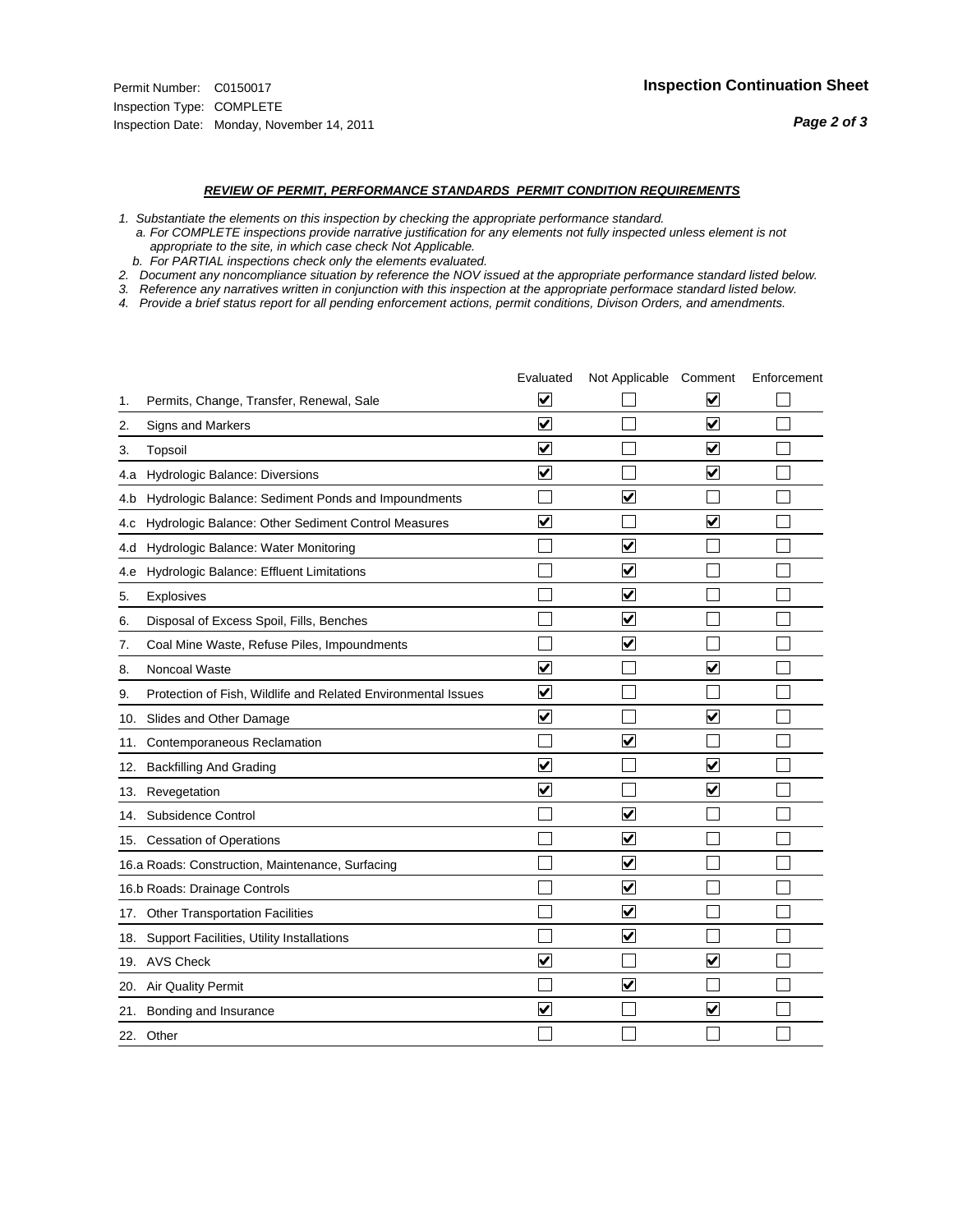Inspection Type: COMPLETE Inspection Date: Monday, November 14, 2011

#### Permit Number: C0150017 **Inspection Continuation Sheet**

*Page 3 of 3*

#### **1. Permits, Change, Transfer, Renewal, Sale**

The DOGM permit will expire on August 30, 2015.

#### **2. Signs and Markers**

The identification signs is located on the trail to the mine site.

#### **3. Topsoil**

All topsoil was used in reclamation.

#### **4.a Hydrologic Balance: Diversions**

Diversions were spot-checked and would function in a storm event. There were no signs of water erosion to the diversion.

#### **4.c Hydrologic Balance: Other Sediment Control Measures**

The mine site is pocked to control sediment control.

#### **8. Noncoal Waste**

The area was clear of non-coal waste material.

#### **10. Slides and Other Damage**

No slides or other damage was noticed during the inspection.

#### **12. Backfilling And Grading**

The site is backfilled and graded to AOC standards in my opinion.

#### **13. Revegetation**

Revegetation appeared to be doing well this summer.

#### **19. AVS Check**

This information is in the annual report. AVS Checks are made in Salt Lake City, Utah.

#### **21. Bonding and Insurance**

The insurance will expire on Aug. 28, 2011. The company affording coverage is ASSOC. Electric & Gas Ins Serv LTD. The bond amount is \$511,000. The reclamation agreement was inspected and was signed by both parties.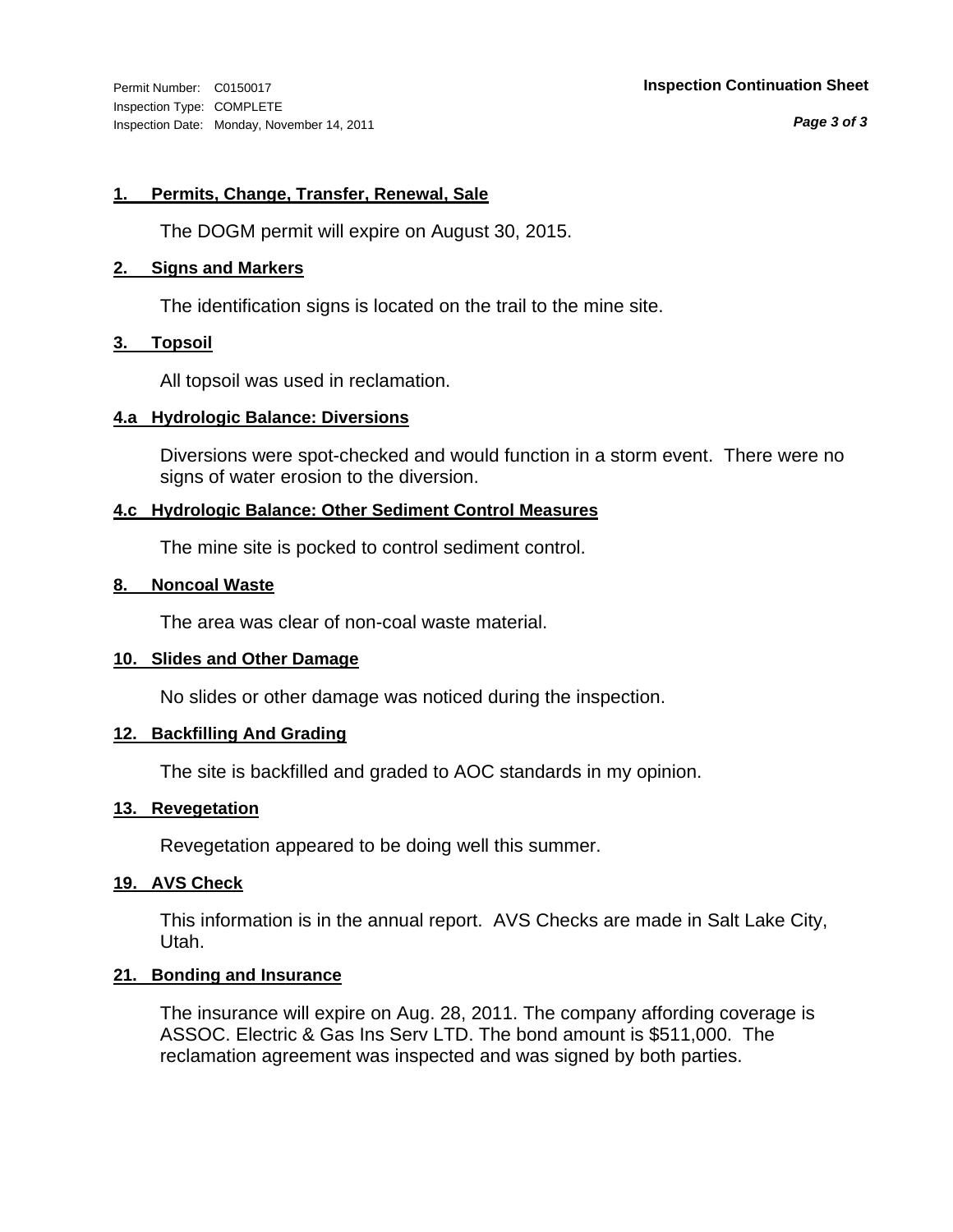

# **State of Utah**

**DEPARTMENT OF NATURAL RESOURCES** 

**MICHAEL R. STYLER Executive Director** 

#### Division of Oil, Gas and Mining

**JOHN R. BAZA Division Director** 

|  | Representatives Present During the Inspection: |
|--|------------------------------------------------|
|  | Company Guy Davis                              |
|  | OGM Karl Houskeeper                            |

# **Inspection Report**

| Permit Number:   | C0150018                    |
|------------------|-----------------------------|
| Inspection Type: | <b>COMPLETE</b>             |
| Inspection Date: | Tuesday, November 15, 2011  |
| Start Date/Time: | 11/15/2011 9:00:00 AM       |
| End Date/Time:   | 11/15/2011 1:00:00 PM       |
| Last Inspection: | Wednesday, October 26, 2011 |

Inspector: Karl Houskeeper,

Weather: Clear, Temp. 44 Deg. F.

InspectionID Report Number: 2924

Accepted by: jhelfric 11/29/2011

| <b>Operator: ENERGY WEST MINING CO</b>                                                    |  |  |  |
|-------------------------------------------------------------------------------------------|--|--|--|
| <b>Site: DEER CREEK MINE</b>                                                              |  |  |  |
| Address: PO BOX 310, HUNTINGTON UT 84528                                                  |  |  |  |
| County: <b>EMERY</b>                                                                      |  |  |  |
| Permit Type: PERMANENT COAL PROGRAM                                                       |  |  |  |
| Permit Status: ACTIVE                                                                     |  |  |  |
| <b>Types of Operations</b><br><b>Current Acreages</b><br><b>Mineral Ownership</b>         |  |  |  |
| 19,936.88 Total Permitted<br>V<br>Federal<br>V<br>Underground                             |  |  |  |
| <b>Total Disturbed</b><br>97.45<br>$\blacktriangledown$<br><b>State</b><br><b>Surface</b> |  |  |  |
| 0.60<br>Phase I<br>County<br>Loadout                                                      |  |  |  |
| 0.60<br><b>Phase II</b><br>V<br><b>Fee</b><br>Processing                                  |  |  |  |
| 0.60<br><b>Phase III</b><br>Other<br><b>Reprocessing</b>                                  |  |  |  |

**Report summary and status for pending enforcement actions, permit conditions, Division Orders, and amendments:**

Karl R. Houskeeper

**Inspector's Signature:**

49 Inspector ID Number:Karl Houskeeper,

**UTAF** Tuesday, Novem **Date**

OIL, GAS & MINING

Note: 59#h% inspection leappt diseanot constitution affidavit Salcompliance, with the regulatory program of the Division of Oil, Gas and Mining. telephone (801) 538-5340 · facsimile (801) 359-3940 · TTY (801) 538-7458 · www.ogm.utah.gov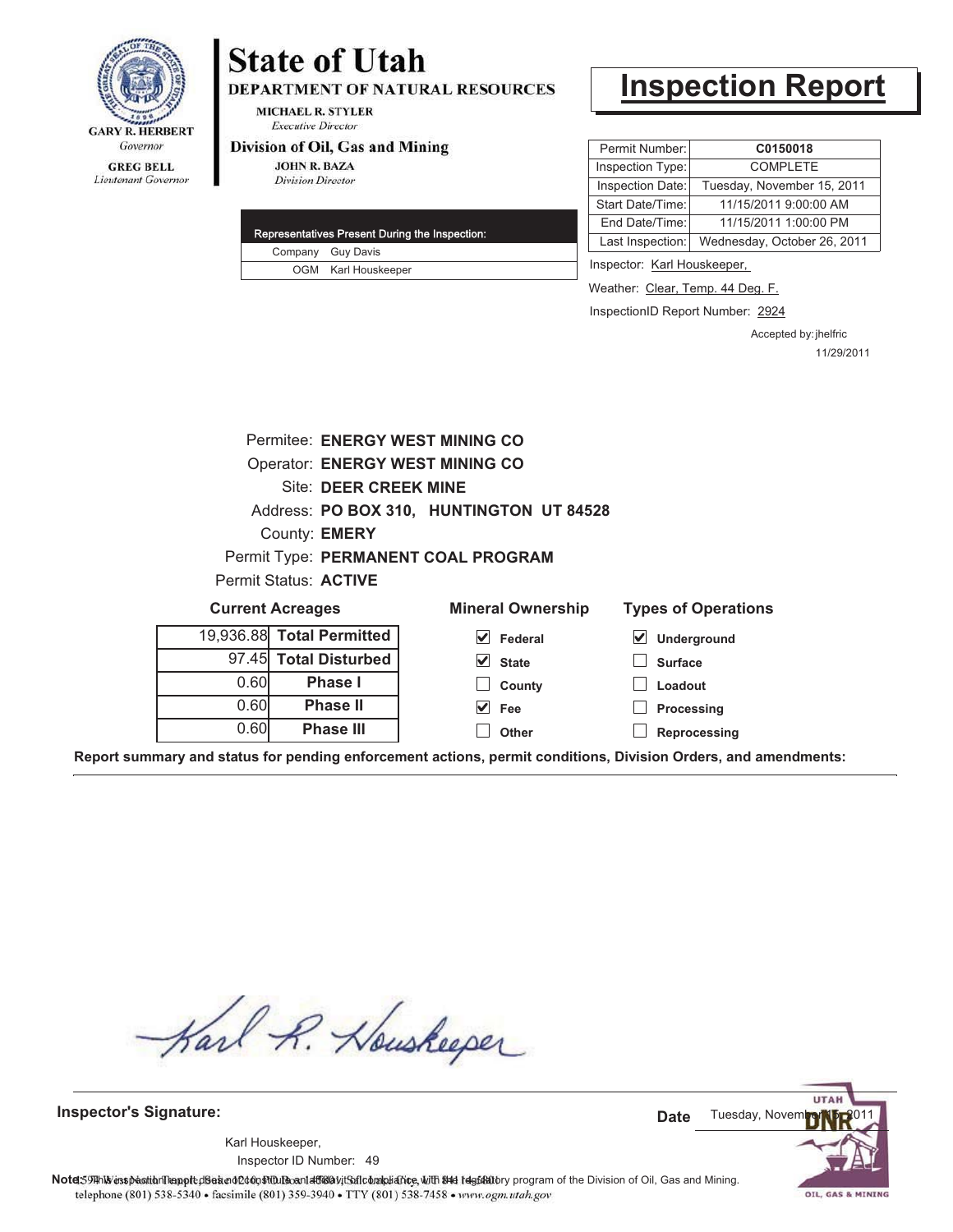## *REVIEW OF PERMIT, PERFORMANCE STANDARDS PERMIT CONDITION REQUIREMENTS*

*1. Substantiate the elements on this inspection by checking the appropriate performance standard.*

 *a. For COMPLETE inspections provide narrative justification for any elements not fully inspected unless element is not appropriate to the site, in which case check Not Applicable.*

 *b. For PARTIAL inspections check only the elements evaluated.*

*2. Document any noncompliance situation by reference the NOV issued at the appropriate performance standard listed below.*

*3. Reference any narratives written in conjunction with this inspection at the appropriate performace standard listed below.*

*4. Provide a brief status report for all pending enforcement actions, permit conditions, Divison Orders, and amendments.*

|     |                                                               | Evaluated               | Not Applicable Comment |                         | Enforcement |
|-----|---------------------------------------------------------------|-------------------------|------------------------|-------------------------|-------------|
| 1.  | Permits, Change, Transfer, Renewal, Sale                      | V                       |                        | V                       |             |
| 2.  | Signs and Markers                                             | $\overline{\mathbf{v}}$ |                        | $\blacktriangledown$    |             |
| 3.  | Topsoil                                                       | $\overline{\mathbf{v}}$ |                        |                         |             |
| 4.a | Hydrologic Balance: Diversions                                | $\overline{\mathsf{v}}$ |                        | $\blacktriangledown$    |             |
| 4.b | Hydrologic Balance: Sediment Ponds and Impoundments           | $\blacktriangledown$    |                        | $\checkmark$            |             |
| 4.C | Hydrologic Balance: Other Sediment Control Measures           | $\checkmark$            |                        | $\blacktriangledown$    |             |
| 4.d | Hydrologic Balance: Water Monitoring                          | $\overline{\mathbf{v}}$ |                        |                         |             |
| 4.e | Hydrologic Balance: Effluent Limitations                      | $\overline{\mathbf{v}}$ |                        | $\overline{\mathbf{v}}$ |             |
| 5.  | <b>Explosives</b>                                             | $\overline{\mathbf{v}}$ |                        |                         |             |
| 6.  | Disposal of Excess Spoil, Fills, Benches                      | $\overline{\mathbf{v}}$ |                        |                         |             |
| 7.  | Coal Mine Waste, Refuse Piles, Impoundments                   | $\overline{\mathsf{v}}$ |                        | $\blacktriangledown$    |             |
| 8.  | Noncoal Waste                                                 | $\overline{\mathbf{v}}$ |                        | $\overline{\mathbf{v}}$ |             |
| 9.  | Protection of Fish, Wildlife and Related Environmental Issues | $\overline{\mathbf{v}}$ |                        |                         |             |
| 10. | Slides and Other Damage                                       | $\overline{\mathsf{v}}$ |                        |                         |             |
| 11. | Contemporaneous Reclamation                                   | $\blacktriangledown$    |                        |                         |             |
| 12. | <b>Backfilling And Grading</b>                                | $\overline{\mathsf{v}}$ |                        |                         |             |
| 13. | Revegetation                                                  | $\overline{\mathbf{v}}$ |                        |                         |             |
| 14. | Subsidence Control                                            | $\overline{\mathbf{v}}$ |                        |                         |             |
|     | 15. Cessation of Operations                                   | $\overline{\mathbf{v}}$ |                        |                         |             |
|     | 16.a Roads: Construction, Maintenance, Surfacing              | $\overline{\mathsf{v}}$ |                        |                         |             |
|     | 16.b Roads: Drainage Controls                                 | $\overline{\mathbf{v}}$ |                        |                         |             |
| 17. | <b>Other Transportation Facilities</b>                        | $\overline{\mathbf{v}}$ |                        |                         |             |
| 18. | Support Facilities, Utility Installations                     | $\overline{\mathbf{v}}$ |                        |                         |             |
|     | 19. AVS Check                                                 | $\overline{\mathsf{v}}$ |                        |                         |             |
| 20. | <b>Air Quality Permit</b>                                     | $\checkmark$            |                        | $\overline{\mathsf{v}}$ |             |
| 21. | Bonding and Insurance                                         | $\overline{\mathbf{v}}$ |                        | $\blacktriangledown$    |             |
|     | 22. Other                                                     | $\overline{\mathsf{v}}$ |                        | $\overline{\checkmark}$ |             |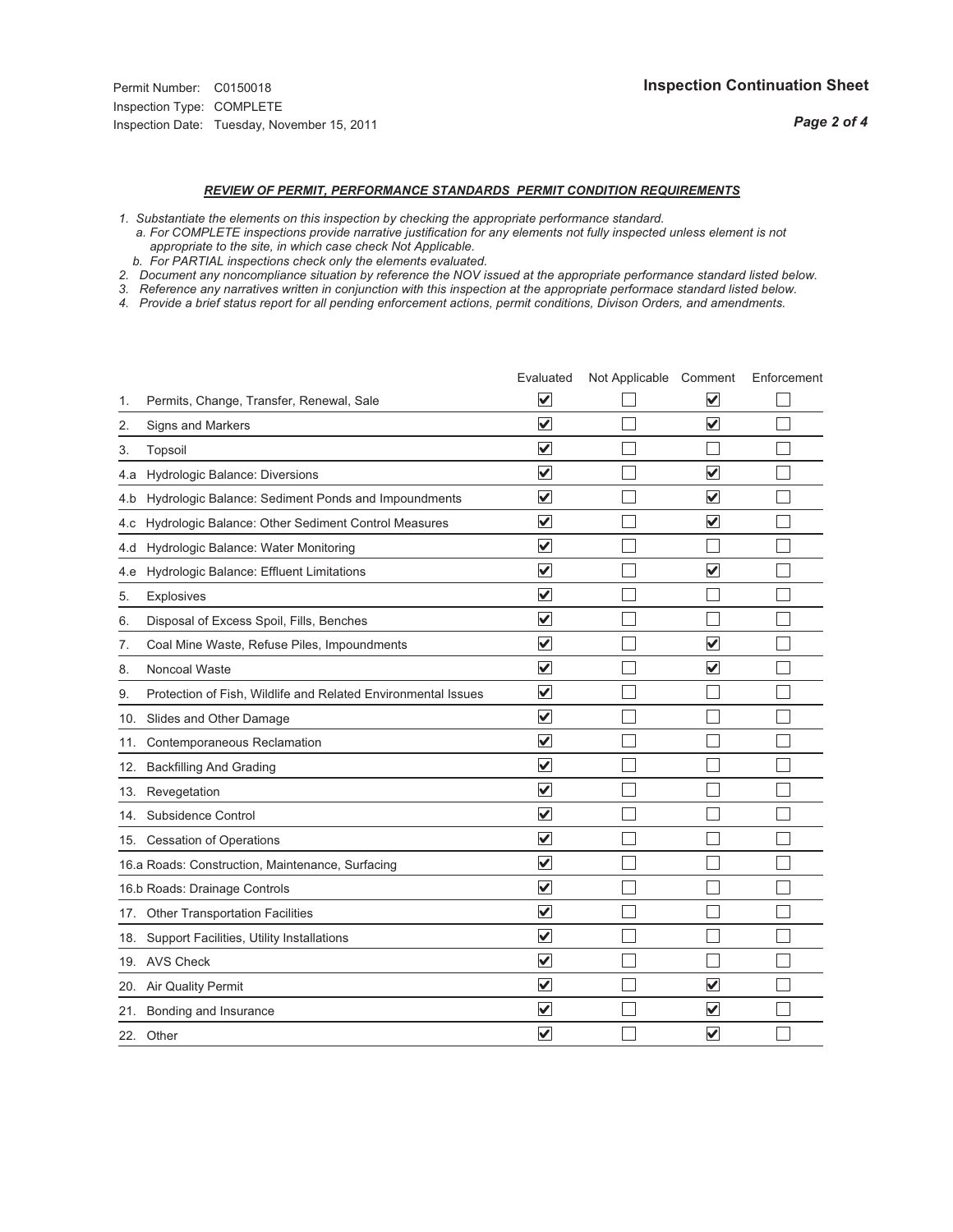### **1. Permits, Change, Transfer, Renewal, Sale**

The current DOGM permit C/015/0018 was issued effective 02/07/2011 and expires 02/07/2016.

-Certificate of Insurance policy number X0720A1A11, issued 08/28/2011 and terminates 08/28/2012.

-UPDES permit # UT0023604 effective 12/01/2007 and expires @ midnight 11/30/2012.

-Air Quality permit DAQE-AN0239003-02, issued June 14, 2002. -SPCC Plan dated 01/27/2009. The Plan is P.E. certified, stamped, signed and dated by a Utah P.E.

### **2. Signs and Markers**

The mine identification signs are located at points of public access to the permit area. The signs contain the required information.

#### **4.a Hydrologic Balance: Diversions**

The diversion off of the waste rock site needs to be opened at the inlet.

A minimal amount of snow has been pushed into the parking lot diversion. The amount of snow currently present is not enough to prevent flow or create a blockage. However in the future if snow is pushed into the diversion and creates an obstruction a violation will be issued to address the problem. Measures should be taken now to prevent future occurrences.

### **4.b Hydrologic Balance: Sediment Ponds and Impoundments**

Third quarter 2011 sediment pond inspections were done on September 22, 2011. The Rilda Facilities sediment pond inspection report for third quarter 2011 does not contain an elevation for 60%, 100% and existing sediment level. This condition has been noted in the past by reviewi of previous quarterly inspections reports and needs to be taken care of.

### **4.c Hydrologic Balance: Other Sediment Control Measures**

Sections of silt fence at the waste rock site were observed down or ripped. The silt fences require maintenance.

### **4.e Hydrologic Balance: Effluent Limitations**

Reviewed the September 2011 discharge monitoring reports. No problems were noted on the reports.

### **7. Coal Mine Waste, Refuse Piles, Impoundments**

Third quarter 2011 refuse pile inspection was done on September 22, 2011 for the Waste Rock Site .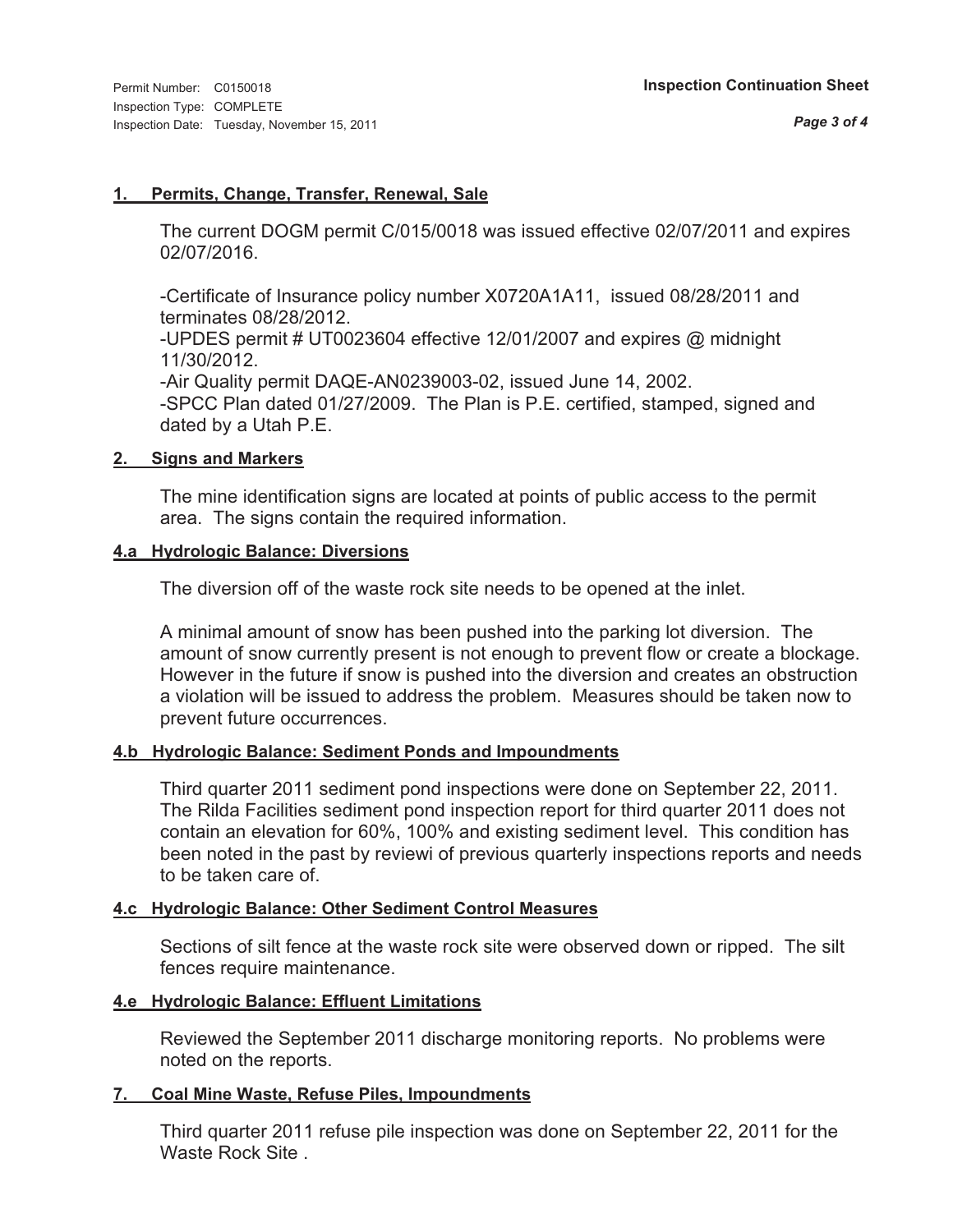Inspection Type: COMPLETE Inspection Date: Tuesday, November 15, 2011

#### **8. Noncoal Waste**

Observed minimal trash outside of the noncoal storage area during the inspection.

#### **20. Air Quality Permit**

Approval order AN0239003-02 was issued on 06/14/2002 and remains in effect.

### **21. Bonding and Insurance**

The bond is set at \$4,113,000. It includes the new Rilda Facilities. The bond was recently raised by \$5,000 by the installation of the approved switch gear in Rilda Canyon. There are 19,722.21 permitted acres of which 98.05 are disturbed acres.

#### **22. Other**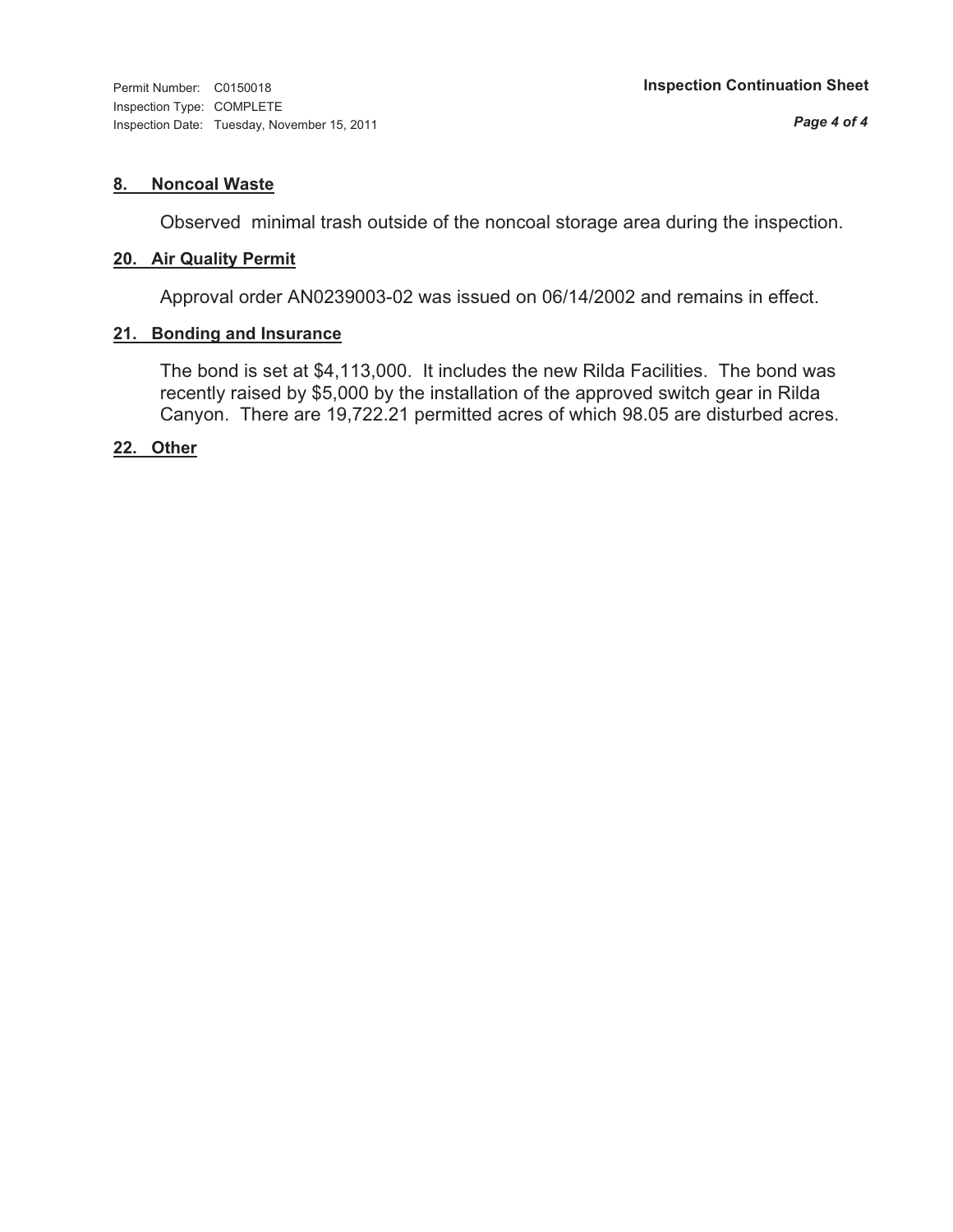

### **GREG BELL** Lieutenant Governor

# **State of Utah**

DEPARTMENT OF NATURAL RESOURCES

**MICHAEL R. STYLER Executive Director** 

#### Division of Oil, Gas and Mining

**JOHN R. BAZA Division Director** 

| Representatives Present During the Inspection: |
|------------------------------------------------|
| Company Guy Davis                              |
| OGM Pete Hess                                  |

# **Inspection Report**

| Permit Number:   | C0150019                   |
|------------------|----------------------------|
| Inspection Type: | <b>COMPLETE</b>            |
| Inspection Date: | Monday, November 21, 2011  |
| Start Date/Time: | 11/21/2011 9:20:00 AM      |
| End Date/Time:   | 11/21/2011 11:35:00 AM     |
| Last Inspection: | Monday, September 19, 2011 |
|                  |                            |

Inspector: Pete Hess,

Weather: Mostly cloudy; rain and snow during inspection.

InspectionID Report Number: 2930

Accepted by: jhelfric 11/29/2011

| Permitee: ENERGY WEST MINING CO                                                   |                          |                                          |                  |  |  |
|-----------------------------------------------------------------------------------|--------------------------|------------------------------------------|------------------|--|--|
| <b>Operator: ENERGY WEST MINING CO</b>                                            |                          |                                          |                  |  |  |
| Site: COTTONWOOD/ WILBERG                                                         |                          |                                          |                  |  |  |
|                                                                                   |                          | Address: PO BOX 310, HUNTINGTON UT 84528 |                  |  |  |
|                                                                                   | County: <b>EMERY</b>     |                                          |                  |  |  |
|                                                                                   |                          | Permit Type: PERMANENT COAL PROGRAM      |                  |  |  |
|                                                                                   | Permit Status: ACTIVE    |                                          |                  |  |  |
| <b>Mineral Ownership</b><br><b>Types of Operations</b><br><b>Current Acreages</b> |                          |                                          |                  |  |  |
|                                                                                   | 4.128.43 Total Permitted | V<br>Federal                             | ⊻<br>Underground |  |  |
|                                                                                   | 45.28 Total Disturbed    | <b>State</b>                             | <b>Surface</b>   |  |  |
| 21.29                                                                             | <b>Phase I</b>           | County                                   | Loadout          |  |  |
| 21.29                                                                             | <b>Phase II</b>          | V<br><b>Fee</b>                          | Processing       |  |  |
| 21.29                                                                             | <b>Phase III</b>         | Other                                    | Reprocessing     |  |  |
|                                                                                   |                          |                                          |                  |  |  |

**Report summary and status for pending enforcement actions, permit conditions, Division Orders, and amendments:**

The site remains in temporary cessation status.



**Inspector's Signature:**

46 Inspector ID Number:Pete Hess,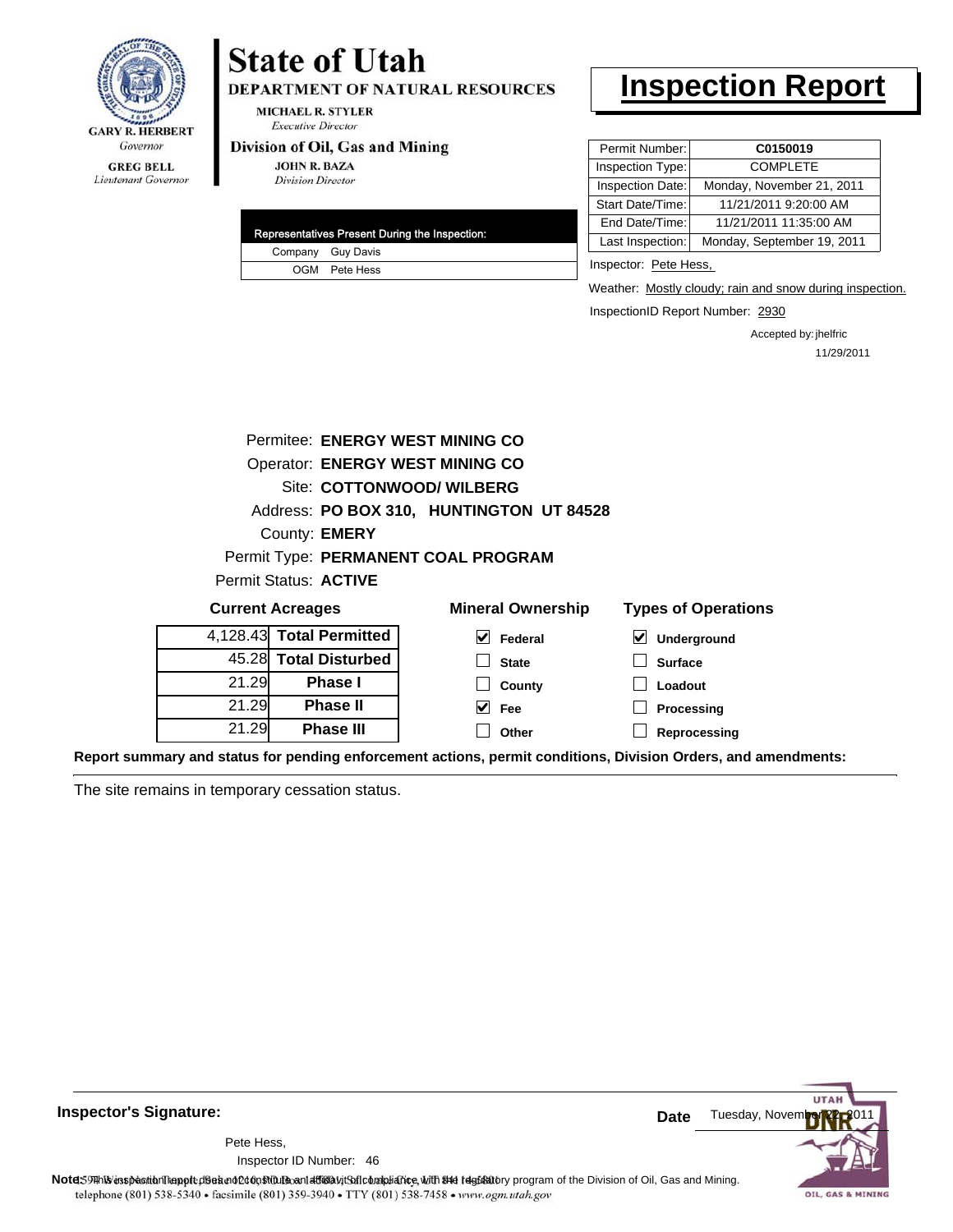#### *REVIEW OF PERMIT, PERFORMANCE STANDARDS PERMIT CONDITION REQUIREMENTS*

*1. Substantiate the elements on this inspection by checking the appropriate performance standard.*

 *a. For COMPLETE inspections provide narrative justification for any elements not fully inspected unless element is not appropriate to the site, in which case check Not Applicable.*

 *b. For PARTIAL inspections check only the elements evaluated.*

*2. Document any noncompliance situation by reference the NOV issued at the appropriate performance standard listed below.*

*3. Reference any narratives written in conjunction with this inspection at the appropriate performace standard listed below.*

*4. Provide a brief status report for all pending enforcement actions, permit conditions, Divison Orders, and amendments.*

|     |                                                               | Evaluated               | Not Applicable Comment  |                         | Enforcement |
|-----|---------------------------------------------------------------|-------------------------|-------------------------|-------------------------|-------------|
| 1.  | Permits, Change, Transfer, Renewal, Sale                      | ⊻                       |                         |                         |             |
| 2.  | Signs and Markers                                             | $\overline{\mathbf{v}}$ |                         |                         |             |
| 3.  | Topsoil                                                       | $\overline{\mathbf{v}}$ |                         |                         |             |
| 4.a | Hydrologic Balance: Diversions                                | $\blacktriangledown$    |                         | $\blacktriangledown$    |             |
| 4.b | Hydrologic Balance: Sediment Ponds and Impoundments           | $\overline{\mathbf{v}}$ |                         | $\blacktriangledown$    |             |
| 4.c | Hydrologic Balance: Other Sediment Control Measures           | $\checkmark$            |                         |                         |             |
| 4.d | Hydrologic Balance: Water Monitoring                          | $\overline{\mathbf{v}}$ |                         | $\overline{\mathbf{v}}$ |             |
| 4.e | Hydrologic Balance: Effluent Limitations                      | $\overline{\mathbf{v}}$ |                         | $\blacktriangledown$    |             |
| 5.  | <b>Explosives</b>                                             |                         | $\overline{\mathsf{v}}$ |                         |             |
| 6.  | Disposal of Excess Spoil, Fills, Benches                      |                         | $\blacktriangledown$    |                         |             |
| 7.  | Coal Mine Waste, Refuse Piles, Impoundments                   | $\overline{\mathbf{v}}$ |                         | $\overline{\mathbf{v}}$ |             |
| 8.  | Noncoal Waste                                                 | $\overline{\mathbf{v}}$ |                         |                         |             |
| 9.  | Protection of Fish, Wildlife and Related Environmental Issues | $\blacktriangledown$    |                         |                         |             |
| 10. | Slides and Other Damage                                       |                         | $\overline{\mathbf{v}}$ |                         |             |
| 11. | Contemporaneous Reclamation                                   |                         | $\blacktriangledown$    |                         |             |
| 12. | <b>Backfilling And Grading</b>                                |                         | $\overline{\mathbf{v}}$ |                         |             |
| 13. | Revegetation                                                  | $\overline{\mathbf{v}}$ |                         | $\overline{\mathbf{v}}$ |             |
| 14. | Subsidence Control                                            |                         | ✓                       |                         |             |
|     | 15. Cessation of Operations                                   |                         | $\blacktriangledown$    |                         |             |
|     | 16.a Roads: Construction, Maintenance, Surfacing              | $\overline{\mathsf{v}}$ |                         |                         |             |
|     | 16.b Roads: Drainage Controls                                 | $\overline{\mathbf{v}}$ |                         |                         |             |
|     | 17. Other Transportation Facilities                           |                         | $\overline{\mathbf{v}}$ |                         |             |
| 18. | Support Facilities, Utility Installations                     | $\overline{\mathbf{v}}$ |                         |                         |             |
|     | 19. AVS Check                                                 |                         | $\overline{\mathbf{v}}$ |                         |             |
|     | 20. Air Quality Permit                                        | $\blacktriangledown$    |                         |                         |             |
| 21. | Bonding and Insurance                                         | $\overline{\mathbf{v}}$ |                         | $\blacktriangledown$    |             |
|     | 22. Other                                                     |                         |                         |                         |             |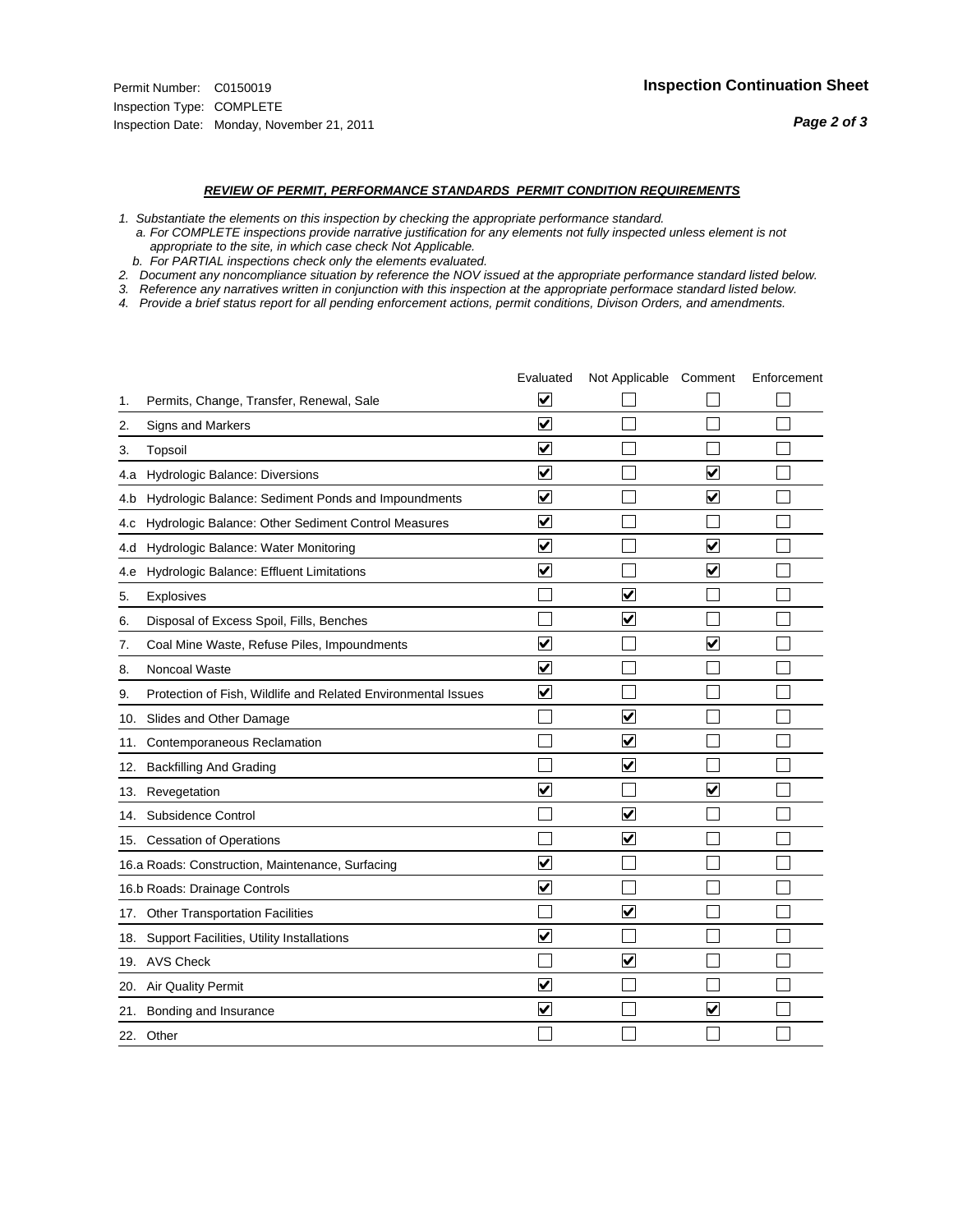### **4.a Hydrologic Balance: Diversions**

The diversion berm at the Cottonwood bin wall needs additional material of a more coarse nature added; road base was used for the last enhancement, and it is being flushed away.

#### **4.b Hydrologic Balance: Sediment Ponds and Impoundments**

Mr. John Christensen, P.E., performed the 3rd Quarter 2011 impoundment inspections for the North and South MSHA ponds, and the waste rock site sediment pond on September 23, 2011. There were no signs of instability or other weaknesses observed during that inspection. All three ponds contain at least 0.14 AF of sediment storage capacity remaining below the 60 % cleanout elevation. The required MSHA inspections of the North and South ponds (as performed by Mr. Guy Davis) are current, with the last inspection being performed on November 15, 2011. There were no issues identified during the Permittee's inspections. As observed this day, the North pond had a frozen bottom with snow cover; the waste rock pond contained a large volume of water. No compliance issues were identified.

#### **4.d Hydrologic Balance: Water Monitoring**

Mr. Davis intends to initiate the insertion of water data for the 3rd Quarter of 2011 into the DOGM data base pipeline the week of 11/21/2011. 2nd Quarter data has been uploaded to the permanent data base.

### **4.e Hydrologic Balance: Effluent Limitations**

None of the site's sediment ponds are close to the discharge elevation.

### **7. Coal Mine Waste, Refuse Piles, Impoundments**

The Cottonwood waste rock disposal facility was inspected (3rd Quarter 2011) by the Permittee's qualified individuals on September 23, 2011. The engineer inspecting the facility states in the inspection report that the site is at 36 % of capacity, with 97 % of the area of the active lift available for waste disposal. All slopes are at their final configuration and revegetation of the slopes has occurred. Mr. John Christensen, P.E., certified the quarterly report as required on October 20, 2011. As observed this day, there were no indications of instability, spontaneous combustion, or other types of hazard at the facility.

### **13. Revegetation**

No revegetation activities are occurring at the site.

### **21. Bonding and Insurance**

The Division initiated a mid-term permit review of the Cottonwood-Wilberg Mine permit on October 20, 2011, (Task ID # 3940). The Division has instructed the Permittee to update the utilized unit costs to 2011 standards, using supportive data. A response is pending.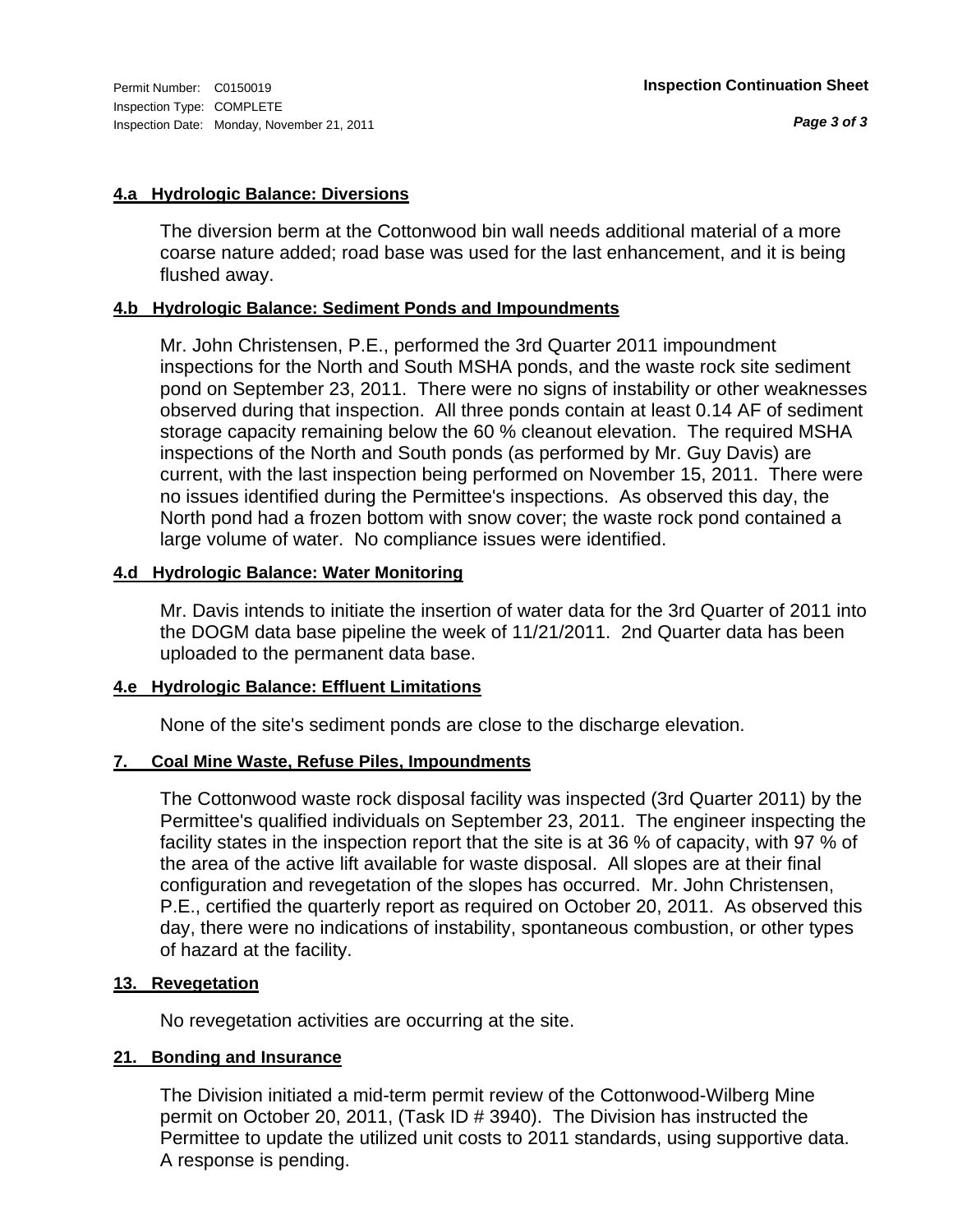

## **State of Utah DEPARTMENT OF NATURAL RESOURCES**

**MICHAEL R. STYLER Executive Director** 

#### Division of Oil, Gas and Mining

**JOHN R. BAZA Division Director** 

| Representatives Present During the Inspection: |
|------------------------------------------------|
| OGM Karl Houskeeper                            |

# **Inspection Report**

| Permit Number:          | C0150025                    |  |
|-------------------------|-----------------------------|--|
| Inspection Type:        | <b>PARTIAL</b>              |  |
| Inspection Date:        | Monday, November 07, 2011   |  |
| <b>Start Date/Time:</b> | 11/7/2011 9:00:00 AM        |  |
| End Date/Time:          | 11/7/2011 1:00:00 PM        |  |
| Last Inspection:        | Wednesday, October 05, 2011 |  |

Inspector: Karl Houskeeper,

Weather: Overcast/Snowing, Temp. 27 Deg. F.

InspectionID Report Number: 2919

Accepted by: jhelfric 11/29/2011

| Permitee: CASTLE VALLEY MINING LLC                                                 |  |  |  |  |
|------------------------------------------------------------------------------------|--|--|--|--|
| <b>Operator: CASTLE VALLEY MINING LLC</b>                                          |  |  |  |  |
| Site: BEAR CANYON MINE                                                             |  |  |  |  |
| Address: 2352 NORTH 7TH STREET, UNIT B, GRAND JUNCTION CO 81501                    |  |  |  |  |
| County: <b>EMERY</b>                                                               |  |  |  |  |
| Permit Type: PERMANENT COAL PROGRAM                                                |  |  |  |  |
| Permit Status: ACTIVE                                                              |  |  |  |  |
| <b>Mineral Ownership</b><br><b>Types of Operations</b><br><b>Current Acreages</b>  |  |  |  |  |
| 10,991.83 Total Permitted<br>V<br>Federal<br>$\vert\checkmark\vert$<br>Underground |  |  |  |  |
| <b>Total Disturbed</b><br>40.46<br><b>Surface</b><br><b>State</b>                  |  |  |  |  |
| Phase I<br>Loadout<br>County                                                       |  |  |  |  |
| <b>Phase II</b><br>$\vee$ Fee<br><b>Processing</b>                                 |  |  |  |  |
| <b>Phase III</b><br>Other<br>Reprocessing                                          |  |  |  |  |

**Report summary and status for pending enforcement actions, permit conditions, Division Orders, and amendments:**

The entire mine site was snow covered. It was actively snowing during the inspection. Snow removal was taking place during the inspection.

Karl R. Houskeeper

**Inspector's Signature:**

49 Inspector ID Number:Karl Houskeeper,

**UTA** Monday, Novem **Date**

OIL, GAS & MINING

Note: 59#h% inspection leappt diseanot constitution affidavit Salcompliance, with the regulatory program of the Division of Oil, Gas and Mining. telephone (801) 538-5340 · facsimile (801) 359-3940 · TTY (801) 538-7458 · www.ogm.utah.gov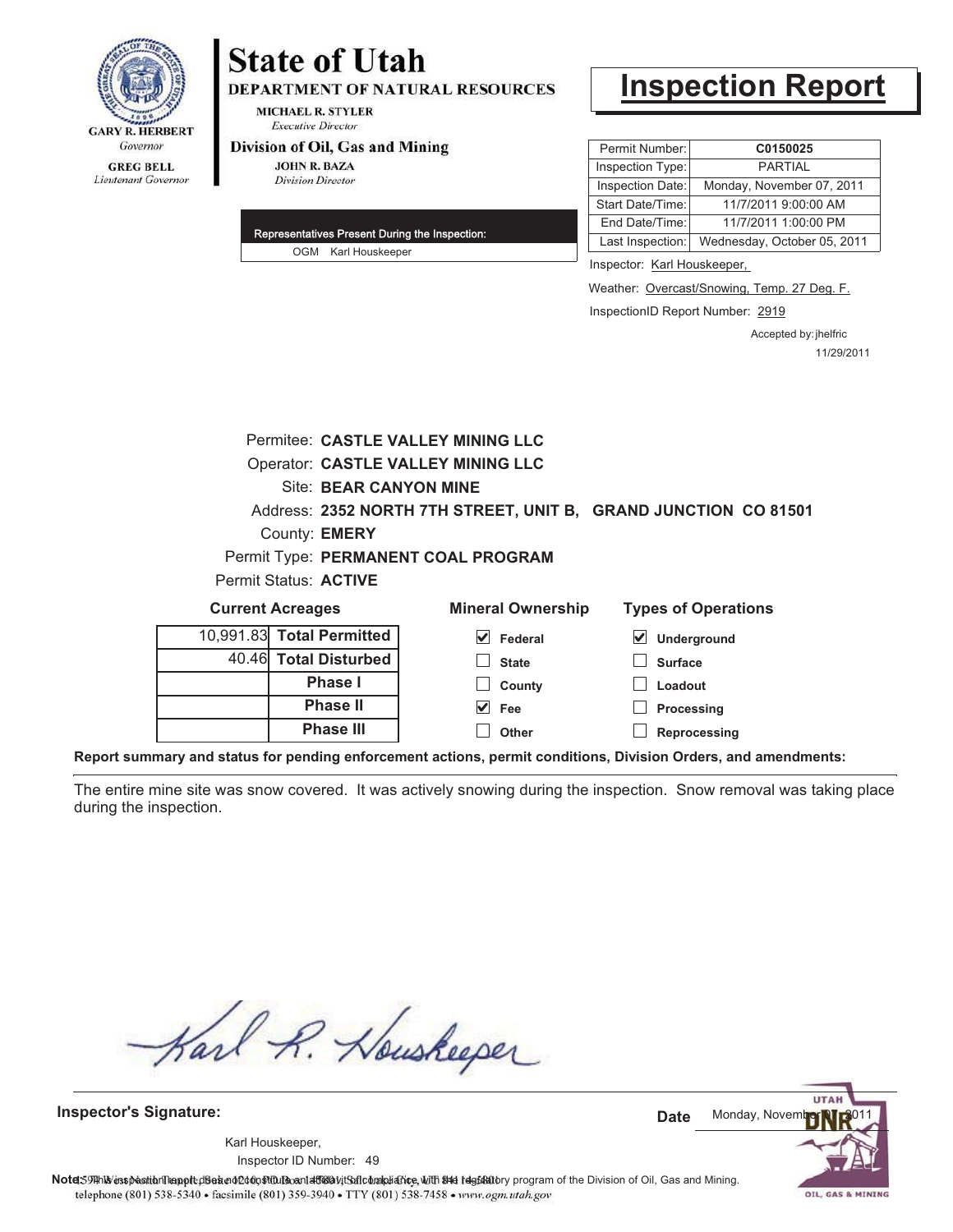## *REVIEW OF PERMIT, PERFORMANCE STANDARDS PERMIT CONDITION REQUIREMENTS*

- *1. Substantiate the elements on this inspection by checking the appropriate performance standard.*
- *a. For COMPLETE inspections provide narrative justification for any elements not fully inspected unless element is not appropriate to the site, in which case check Not Applicable.*
- *b. For PARTIAL inspections check only the elements evaluated.*
- *2. Document any noncompliance situation by reference the NOV issued at the appropriate performance standard listed below.*
- *3. Reference any narratives written in conjunction with this inspection at the appropriate performace standard listed below.*
- *4. Provide a brief status report for all pending enforcement actions, permit conditions, Divison Orders, and amendments.*

|     |                                                               | Evaluated               | Not Applicable Comment |                         | Enforcement |
|-----|---------------------------------------------------------------|-------------------------|------------------------|-------------------------|-------------|
| 1.  | Permits, Change, Transfer, Renewal, Sale                      |                         |                        |                         |             |
| 2.  | <b>Signs and Markers</b>                                      | $\overline{\mathbf{v}}$ |                        | $\overline{\mathbf{v}}$ |             |
| 3.  | Topsoil                                                       |                         |                        |                         |             |
| 4.a | Hydrologic Balance: Diversions                                | $\blacktriangledown$    |                        | $\overline{\mathbf{v}}$ |             |
| 4.b | Hydrologic Balance: Sediment Ponds and Impoundments           | $\blacktriangledown$    |                        |                         |             |
| 4.c | Hydrologic Balance: Other Sediment Control Measures           |                         |                        |                         |             |
| 4.d | Hydrologic Balance: Water Monitoring                          |                         |                        |                         |             |
| 4.e | Hydrologic Balance: Effluent Limitations                      |                         |                        |                         |             |
| 5.  | <b>Explosives</b>                                             | $\overline{\mathbf{v}}$ |                        |                         |             |
| 6.  | Disposal of Excess Spoil, Fills, Benches                      | $\overline{\mathsf{v}}$ | $\blacktriangledown$   |                         |             |
| 7.  | Coal Mine Waste, Refuse Piles, Impoundments                   | $\overline{\mathsf{v}}$ | $\blacktriangledown$   |                         |             |
| 8.  | Noncoal Waste                                                 | $\overline{\mathbf{v}}$ |                        | $\overline{\mathsf{v}}$ |             |
| 9.  | Protection of Fish, Wildlife and Related Environmental Issues |                         |                        |                         |             |
|     | 10. Slides and Other Damage                                   |                         |                        |                         |             |
| 11. | Contemporaneous Reclamation                                   |                         |                        |                         |             |
| 12. | <b>Backfilling And Grading</b>                                |                         |                        |                         |             |
| 13. | Revegetation                                                  |                         |                        |                         |             |
| 14. | Subsidence Control                                            |                         |                        |                         |             |
|     | 15. Cessation of Operations                                   |                         |                        |                         |             |
|     | 16.a Roads: Construction, Maintenance, Surfacing              |                         |                        |                         |             |
|     | 16.b Roads: Drainage Controls                                 |                         |                        |                         |             |
|     | 17. Other Transportation Facilities                           |                         |                        |                         |             |
| 18. | Support Facilities, Utility Installations                     |                         |                        |                         |             |
|     | 19. AVS Check                                                 |                         |                        |                         |             |
| 20. | Air Quality Permit                                            |                         |                        |                         |             |
|     | 21. Bonding and Insurance                                     |                         |                        |                         |             |
|     | 22. Other                                                     |                         |                        |                         |             |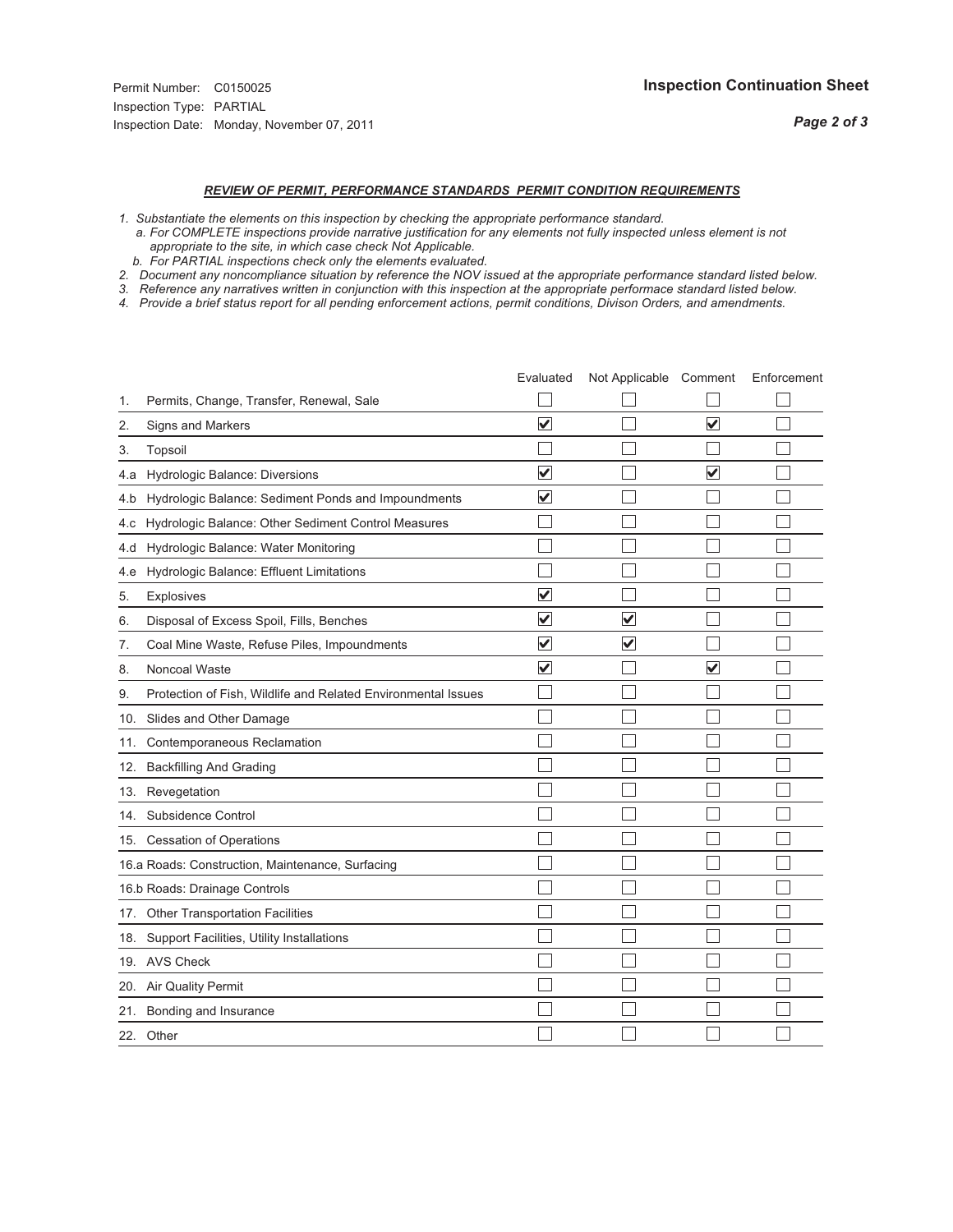Inspection Type: PARTIAL Inspection Date: Monday, November 07, 2011

#### **2. Signs and Markers**

The mine identification sign is in place located at the gate entrance into the mine. The sign contained the required information.

#### **4.a Hydrologic Balance: Diversions**

A cardboard box was observed in the road diversion going to the portal area. The box is located adjacent to the road crossing under the conveyor. The box should be removed and placed in the noncoal storage area.

#### **8. Noncoal Waste**

See Item 4a.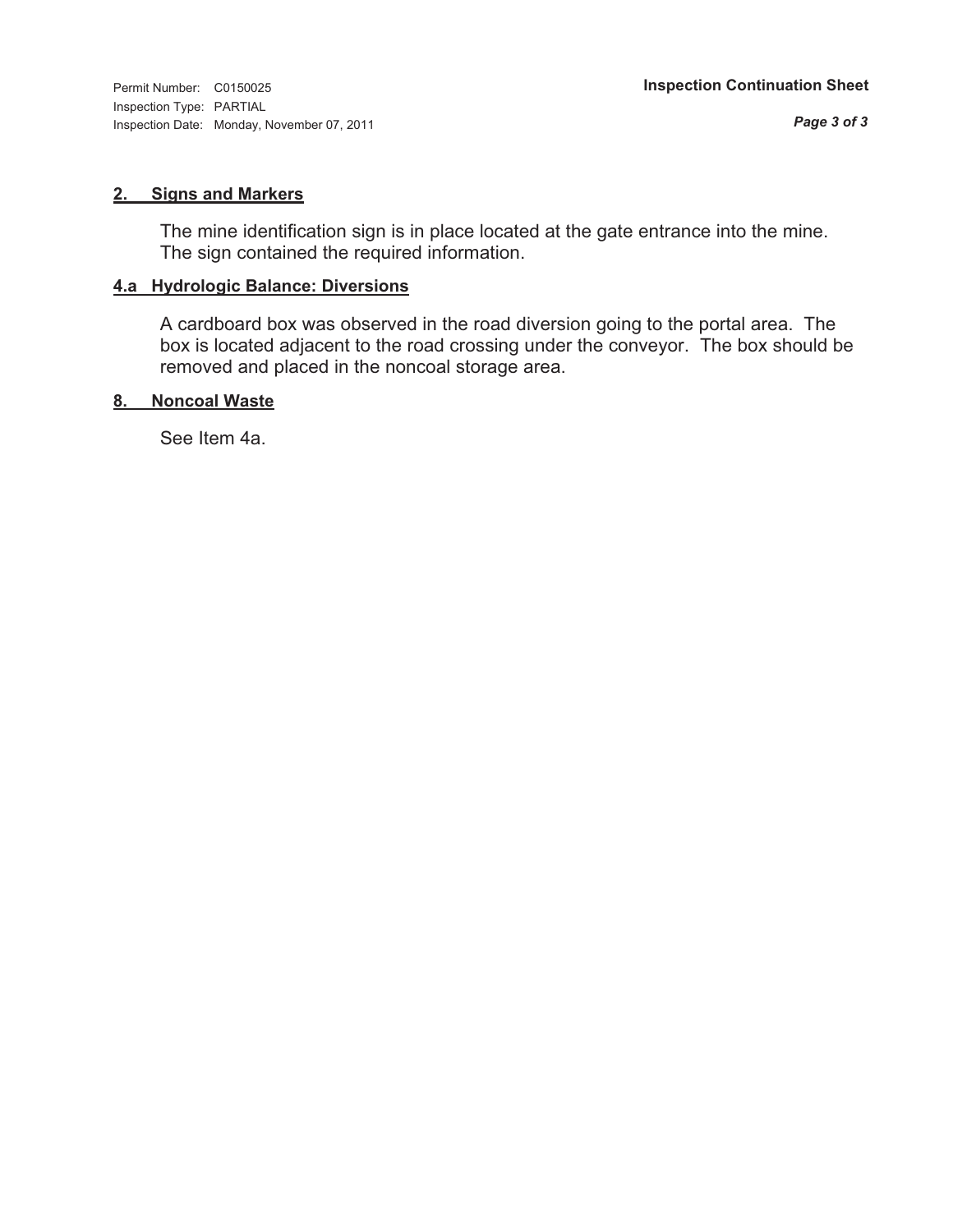

## **State of Utah DEPARTMENT OF NATURAL RESOURCES**

**MICHAEL R. STYLER Executive Director** 

#### Division of Oil, Gas and Mining

**JOHN R. BAZA Division Director** 

|  | Representatives Present During the Inspection: |
|--|------------------------------------------------|
|  | Company Dave Shaver                            |
|  | OGM Karl Houskeeper                            |

# **Inspection Report**

| Permit Number:   | C0150032                   |  |
|------------------|----------------------------|--|
| Inspection Type: | <b>PARTIAL</b>             |  |
| Inspection Date: | Tuesday, November 01, 2011 |  |
| Start Date/Time: | 11/1/2011 9:15:00 AM       |  |
| End Date/Time:   | 11/1/2011 1:15:00 PM       |  |
| Last Inspection: | Tuesday, October 11, 2011  |  |

Inspector: Karl Houskeeper,

Weather: Clear, Temp. 37 Deg. F.

InspectionID Report Number: 2912

Accepted by: jhelfric 11/29/2011

|                                                                                                                |                                                | Permitee: GENWAL RESOURCES INC        |                                     |  |
|----------------------------------------------------------------------------------------------------------------|------------------------------------------------|---------------------------------------|-------------------------------------|--|
|                                                                                                                |                                                | <b>Operator: GENWAL RESOURCES INC</b> |                                     |  |
| Site: CRANDALL CANYON MINE                                                                                     |                                                |                                       |                                     |  |
|                                                                                                                | Address: PO BOX 910, EAST CARBON UT 84520-0910 |                                       |                                     |  |
|                                                                                                                | County: <b>EMERY</b>                           |                                       |                                     |  |
|                                                                                                                |                                                | Permit Type: PERMANENT COAL PROGRAM   |                                     |  |
| Permit Status: ACTIVE                                                                                          |                                                |                                       |                                     |  |
| <b>Current Acreages</b>                                                                                        |                                                | <b>Mineral Ownership</b>              | <b>Types of Operations</b>          |  |
|                                                                                                                | 6,235.80 Total Permitted                       | V<br>Federal                          | $\blacktriangledown$<br>Underground |  |
|                                                                                                                | 27.15 Total Disturbed                          | <b>State</b>                          | <b>Surface</b>                      |  |
| <b>Phase I</b>                                                                                                 |                                                | County                                | Loadout                             |  |
|                                                                                                                | <b>Phase II</b>                                | Fee                                   | Processing                          |  |
| <b>Phase III</b><br>Other                                                                                      |                                                |                                       | Reprocessing                        |  |
| Report summary and status for pending enforcement actions, permit conditions, Division Orders, and amendments: |                                                |                                       |                                     |  |

Karl R. Houskeeper

**Inspector's Signature:**

49 Inspector ID Number:Karl Houskeeper,



Note: 59#h% inspection leappt diseanot constitution affidavit Salcompliance, with the regulatory program of the Division of Oil, Gas and Mining. telephone (801) 538-5340 · facsimile (801) 359-3940 · TTY (801) 538-7458 · www.ogm.utah.gov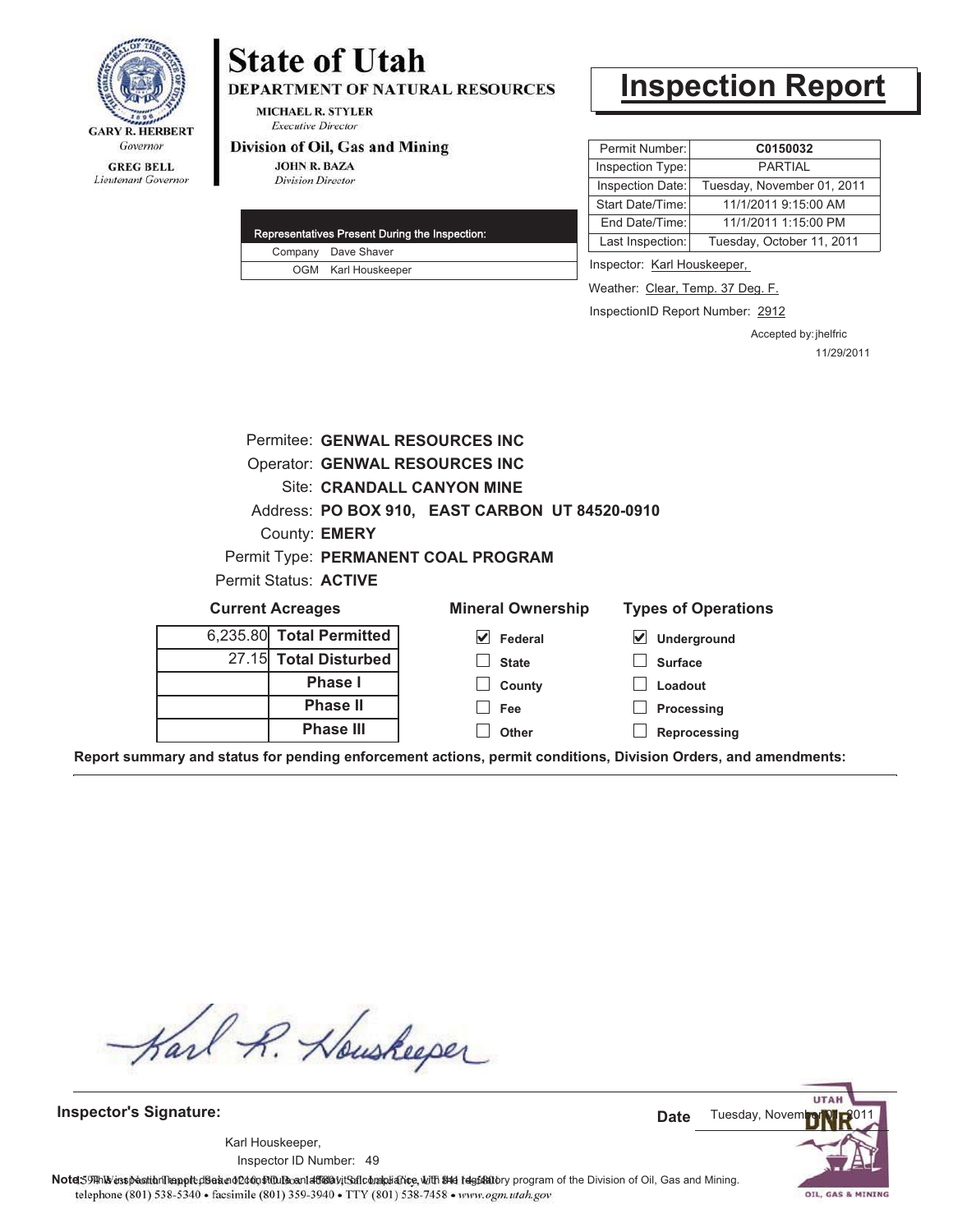## *REVIEW OF PERMIT, PERFORMANCE STANDARDS PERMIT CONDITION REQUIREMENTS*

- *1. Substantiate the elements on this inspection by checking the appropriate performance standard.*
- *a. For COMPLETE inspections provide narrative justification for any elements not fully inspected unless element is not appropriate to the site, in which case check Not Applicable.*
- *b. For PARTIAL inspections check only the elements evaluated.*
- *2. Document any noncompliance situation by reference the NOV issued at the appropriate performance standard listed below.*
- *3. Reference any narratives written in conjunction with this inspection at the appropriate performace standard listed below.*
- *4. Provide a brief status report for all pending enforcement actions, permit conditions, Divison Orders, and amendments.*

|     |                                                               | Evaluated               | Not Applicable Comment  |                         | Enforcement |
|-----|---------------------------------------------------------------|-------------------------|-------------------------|-------------------------|-------------|
| 1.  | Permits, Change, Transfer, Renewal, Sale                      |                         |                         |                         |             |
| 2.  | <b>Signs and Markers</b>                                      | $\overline{\mathbf{v}}$ |                         | $\overline{\mathbf{v}}$ |             |
| 3.  | Topsoil                                                       |                         |                         |                         |             |
| 4.a | Hydrologic Balance: Diversions                                | $\blacktriangledown$    |                         | $\overline{\mathbf{v}}$ |             |
| 4.b | Hydrologic Balance: Sediment Ponds and Impoundments           | $\blacktriangledown$    |                         | V                       |             |
| 4.c | Hydrologic Balance: Other Sediment Control Measures           |                         |                         |                         |             |
| 4.d | Hydrologic Balance: Water Monitoring                          |                         |                         |                         |             |
| 4.e | Hydrologic Balance: Effluent Limitations                      |                         |                         |                         |             |
| 5.  | <b>Explosives</b>                                             | $\overline{\mathbf{v}}$ | $\overline{\mathbf{v}}$ |                         |             |
| 6.  | Disposal of Excess Spoil, Fills, Benches                      | $\overline{\mathsf{v}}$ | $\blacktriangledown$    |                         |             |
| 7.  | Coal Mine Waste, Refuse Piles, Impoundments                   | $\overline{\mathsf{v}}$ | $\blacktriangledown$    |                         |             |
| 8.  | Noncoal Waste                                                 | $\overline{\mathbf{v}}$ |                         |                         |             |
| 9.  | Protection of Fish, Wildlife and Related Environmental Issues |                         |                         |                         |             |
|     | 10. Slides and Other Damage                                   |                         |                         |                         |             |
| 11. | Contemporaneous Reclamation                                   |                         |                         |                         |             |
| 12. | <b>Backfilling And Grading</b>                                |                         |                         |                         |             |
| 13. | Revegetation                                                  |                         |                         |                         |             |
| 14. | Subsidence Control                                            |                         |                         |                         |             |
|     | 15. Cessation of Operations                                   |                         |                         |                         |             |
|     | 16.a Roads: Construction, Maintenance, Surfacing              |                         |                         |                         |             |
|     | 16.b Roads: Drainage Controls                                 |                         |                         |                         |             |
|     | 17. Other Transportation Facilities                           |                         |                         |                         |             |
| 18. | Support Facilities, Utility Installations                     |                         |                         |                         |             |
|     | 19. AVS Check                                                 |                         |                         |                         |             |
| 20. | Air Quality Permit                                            |                         |                         |                         |             |
|     | 21. Bonding and Insurance                                     |                         |                         |                         |             |
|     | 22. Other                                                     |                         |                         |                         |             |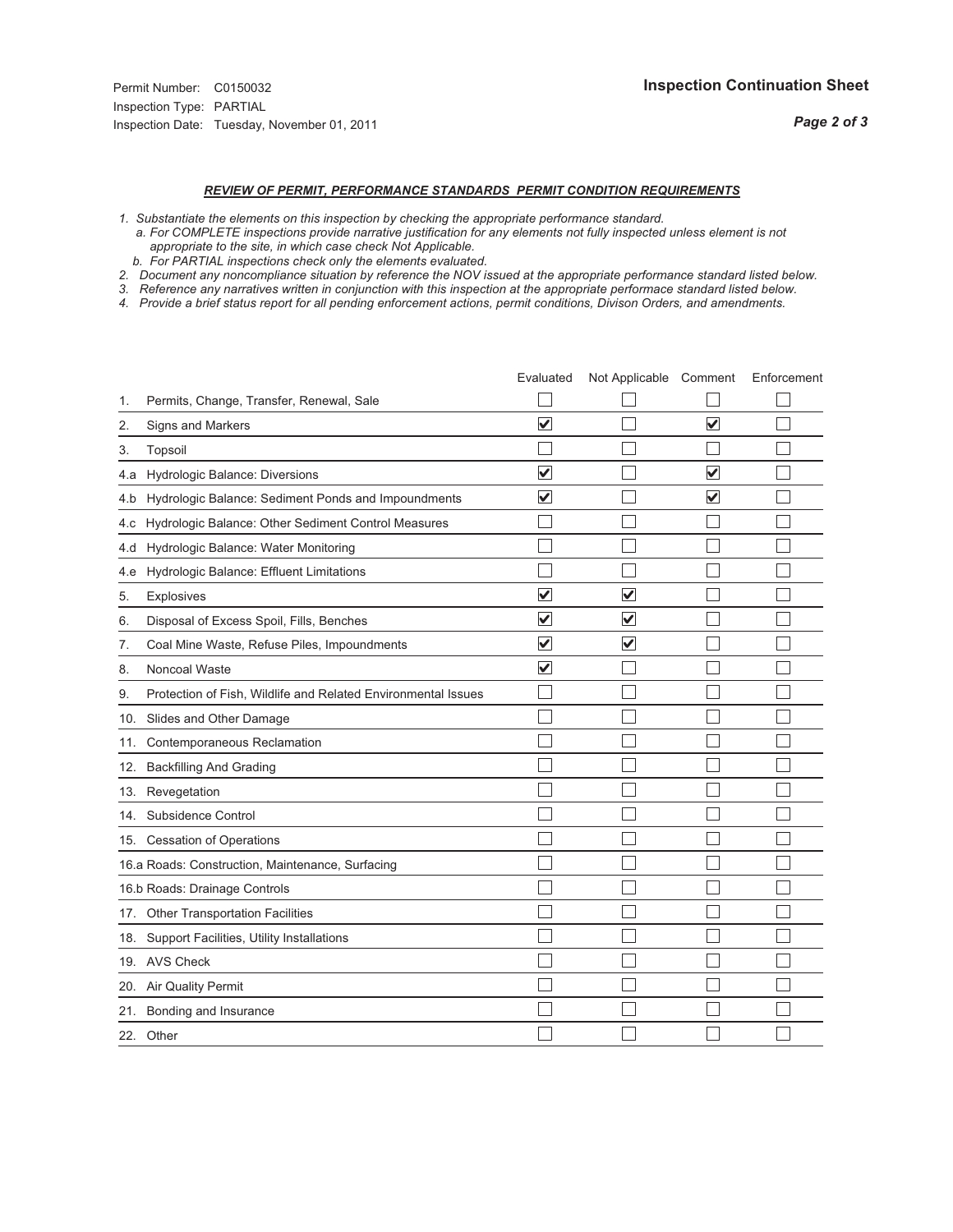#### **2. Signs and Markers**

Mine identification sign is located at the point of entrance into the permit area from the USFS road. The sign is tipped forward, but has been wired to a jersey barrier. The sign contains the required information.

#### **4.a Hydrologic Balance: Diversions**

Diversions are open and functional. Removed a piece of tarp from the diversion adjacent to the iron treatment building. So that the material would not plug the culvert inlet.

#### **4.b Hydrologic Balance: Sediment Ponds and Impoundments**

Water is present in the sediment pond. Cooler temperatures have placed a sheet of ice on top of the pond surface.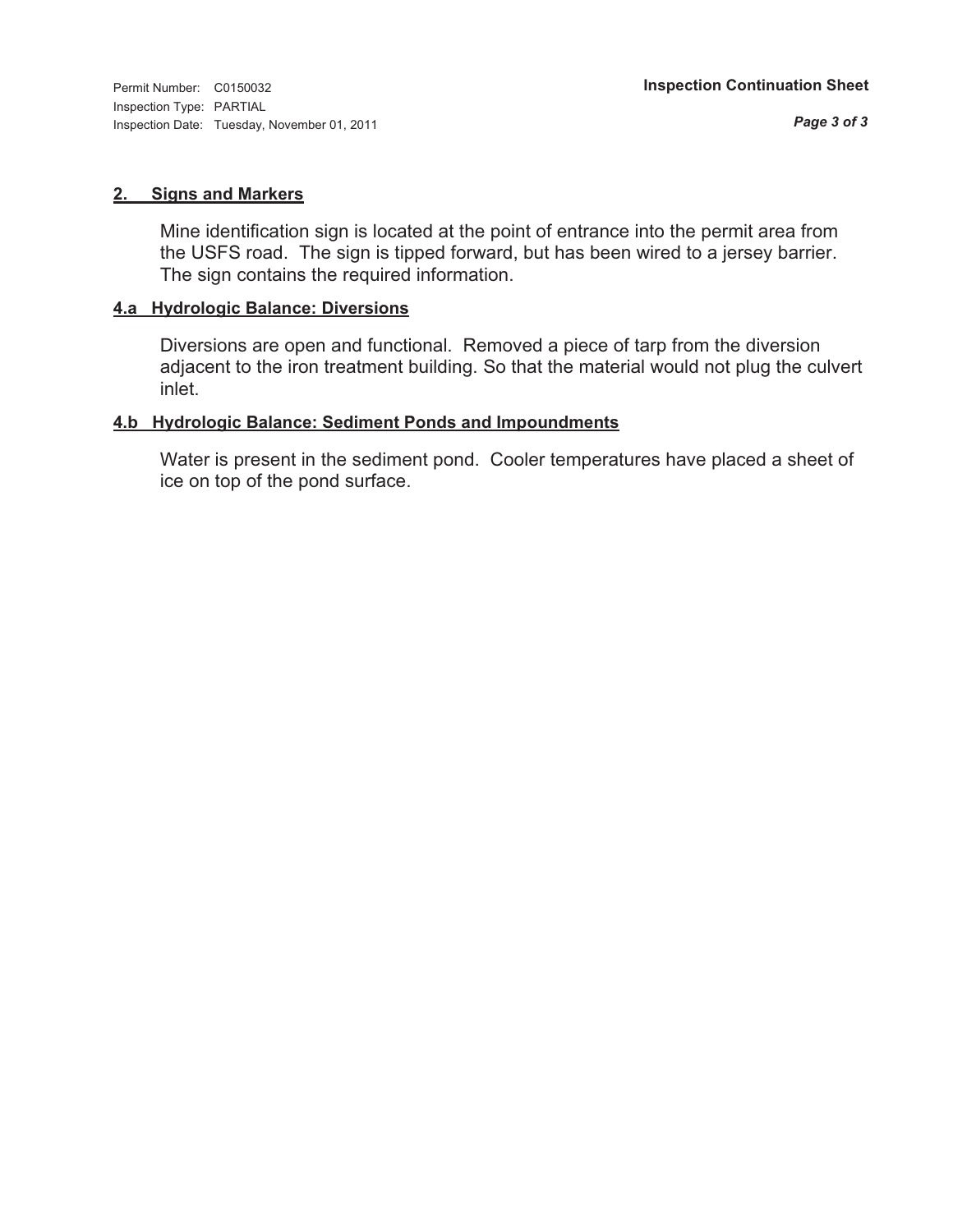

Lieutenant Governor

# **State of Utah**

DEPARTMENT OF NATURAL RESOURCES

**MICHAEL R. STYLER Executive Director** 

### Division of Oil, Gas and Mining

**JOHN R. BAZA Division Director** 

|  | Representatives Present During the Inspection: |
|--|------------------------------------------------|
|  | Company Kirk Nicholes                          |
|  | OGM Karl Houskeeper                            |

# **Inspection Report**

| Permit Number:   | C0250005                   |  |  |
|------------------|----------------------------|--|--|
| Inspection Type: | <b>COMPLETE</b>            |  |  |
| Inspection Date: | Tuesday, November 08, 2011 |  |  |
| Start Date/Time: | 11/8/2011 1:00:00 PM       |  |  |
| End Date/Time:   | 11/8/2011 3:30:00 PM       |  |  |
| Last Inspection: | Tuesday, October 18, 2011  |  |  |
|                  |                            |  |  |

Inspector: Karl Houskeeper,

Weather: Partly Cloudy, Temp. 35 Deg. F.

InspectionID Report Number: 2921

**Reprocessing**

Accepted by: jhelfric 11/29/2011

| Permitee: ALTON COAL DEVELOPMENT LLC |                                                           |                               |  |  |  |  |
|--------------------------------------|-----------------------------------------------------------|-------------------------------|--|--|--|--|
| Operator: ALTON COAL DEVELOPMENT LLC |                                                           |                               |  |  |  |  |
| Site: COAL HOLLOW                    |                                                           |                               |  |  |  |  |
|                                      | Address: 463 North 100 West, Suite 1, CEDAR CITY UT 84720 |                               |  |  |  |  |
| County: <b>KANE</b>                  |                                                           |                               |  |  |  |  |
|                                      | Permit Type: PERMANENT COAL PROGRAM                       |                               |  |  |  |  |
| Permit Status: ACTIVE                |                                                           |                               |  |  |  |  |
| <b>Current Acreages</b>              | <b>Mineral Ownership</b>                                  | <b>Types of Operations</b>    |  |  |  |  |
| 635.64 Total Permitted               | V<br>Federal                                              | <b>Underground</b>            |  |  |  |  |
| 435.00 Total Disturbed               | <b>State</b>                                              | $\bm{\vee}$<br><b>Surface</b> |  |  |  |  |
| Phase I                              | County                                                    | Loadout                       |  |  |  |  |
| <b>Phase II</b>                      | $\vee$ Fee                                                | Processing                    |  |  |  |  |
| Phase III                            | Other                                                     | Reprocessing                  |  |  |  |  |

**Report summary and status for pending enforcement actions, permit conditions, Division Orders, and amendments:**

**Other**



49 Inspector ID Number:Karl Houskeeper,

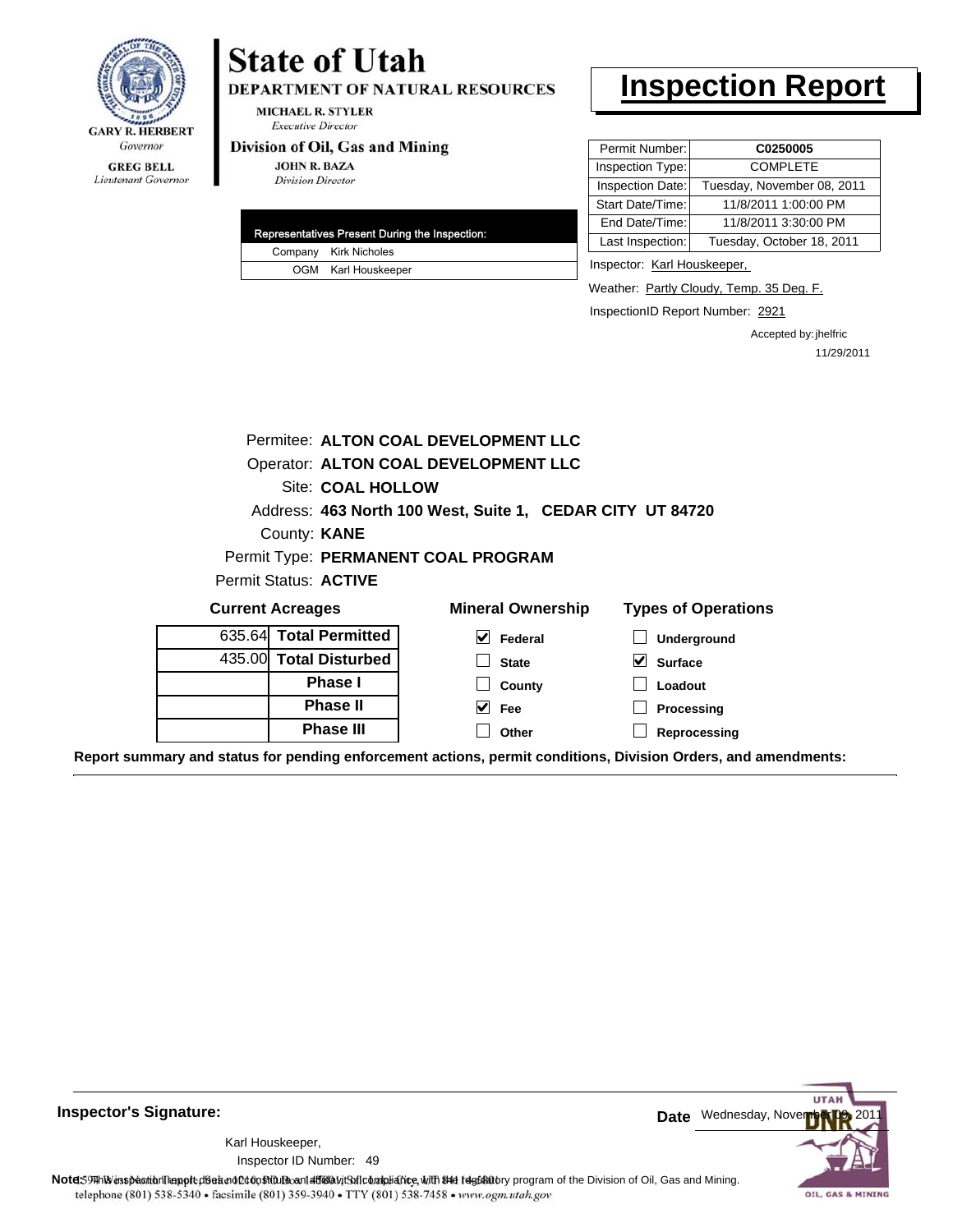#### *REVIEW OF PERMIT, PERFORMANCE STANDARDS PERMIT CONDITION REQUIREMENTS*

*1. Substantiate the elements on this inspection by checking the appropriate performance standard.*

 *a. For COMPLETE inspections provide narrative justification for any elements not fully inspected unless element is not appropriate to the site, in which case check Not Applicable.*

 *b. For PARTIAL inspections check only the elements evaluated.*

*2. Document any noncompliance situation by reference the NOV issued at the appropriate performance standard listed below.*

*3. Reference any narratives written in conjunction with this inspection at the appropriate performace standard listed below.*

*4. Provide a brief status report for all pending enforcement actions, permit conditions, Divison Orders, and amendments.*

|     |                                                               | Evaluated               | Not Applicable Comment  |                         | Enforcement |
|-----|---------------------------------------------------------------|-------------------------|-------------------------|-------------------------|-------------|
| 1.  | Permits, Change, Transfer, Renewal, Sale                      | $\overline{\mathbf{v}}$ |                         | V                       |             |
| 2.  | Signs and Markers                                             | $\overline{\mathbf{v}}$ |                         | $\blacktriangledown$    |             |
| 3.  | Topsoil                                                       | $\overline{\mathbf{v}}$ |                         | $\overline{\mathsf{v}}$ |             |
| 4.a | Hydrologic Balance: Diversions                                | $\overline{\mathsf{v}}$ |                         | $\blacktriangledown$    |             |
| 4.b | Hydrologic Balance: Sediment Ponds and Impoundments           | $\blacktriangledown$    |                         | ⊻                       |             |
| 4.C | Hydrologic Balance: Other Sediment Control Measures           | $\overline{\mathbf{v}}$ |                         |                         |             |
| 4.d | Hydrologic Balance: Water Monitoring                          | $\overline{\mathbf{v}}$ |                         |                         |             |
| 4.e | Hydrologic Balance: Effluent Limitations                      | $\overline{\mathbf{v}}$ |                         | $\overline{\mathbf{v}}$ |             |
| 5.  | <b>Explosives</b>                                             | $\overline{\mathbf{v}}$ |                         | ⊽                       |             |
| 6.  | Disposal of Excess Spoil, Fills, Benches                      | $\blacktriangledown$    |                         | $\blacktriangledown$    |             |
| 7.  | Coal Mine Waste, Refuse Piles, Impoundments                   | $\overline{\mathsf{v}}$ |                         | $\overline{\mathbf{v}}$ |             |
| 8.  | Noncoal Waste                                                 | $\overline{\mathbf{v}}$ |                         |                         |             |
| 9.  | Protection of Fish, Wildlife and Related Environmental Issues | $\overline{\mathbf{v}}$ |                         |                         |             |
|     | 10. Slides and Other Damage                                   | $\overline{\mathbf{v}}$ |                         |                         |             |
| 11. | Contemporaneous Reclamation                                   | ⊽                       |                         |                         |             |
| 12. | <b>Backfilling And Grading</b>                                | $\overline{\mathbf{v}}$ |                         | $\blacktriangledown$    |             |
| 13. | Revegetation                                                  | $\overline{\mathbf{v}}$ |                         |                         |             |
| 14. | Subsidence Control                                            | $\overline{\mathbf{v}}$ | $\overline{\mathbf{v}}$ |                         |             |
|     | 15. Cessation of Operations                                   | $\overline{\mathbf{v}}$ |                         |                         |             |
|     | 16.a Roads: Construction, Maintenance, Surfacing              | $\blacktriangledown$    |                         |                         |             |
|     | 16.b Roads: Drainage Controls                                 | $\overline{\mathbf{v}}$ |                         |                         |             |
| 17. | <b>Other Transportation Facilities</b>                        | $\overline{\mathbf{v}}$ |                         |                         |             |
| 18. | Support Facilities, Utility Installations                     | $\overline{\mathbf{v}}$ |                         |                         |             |
|     | 19. AVS Check                                                 | $\overline{\mathbf{v}}$ |                         |                         |             |
| 20. | <b>Air Quality Permit</b>                                     | $\checkmark$            |                         | $\blacktriangledown$    |             |
| 21. | Bonding and Insurance                                         | $\blacktriangledown$    |                         | $\blacktriangledown$    |             |
|     | 22. Other                                                     | $\overline{\mathbf{v}}$ |                         |                         |             |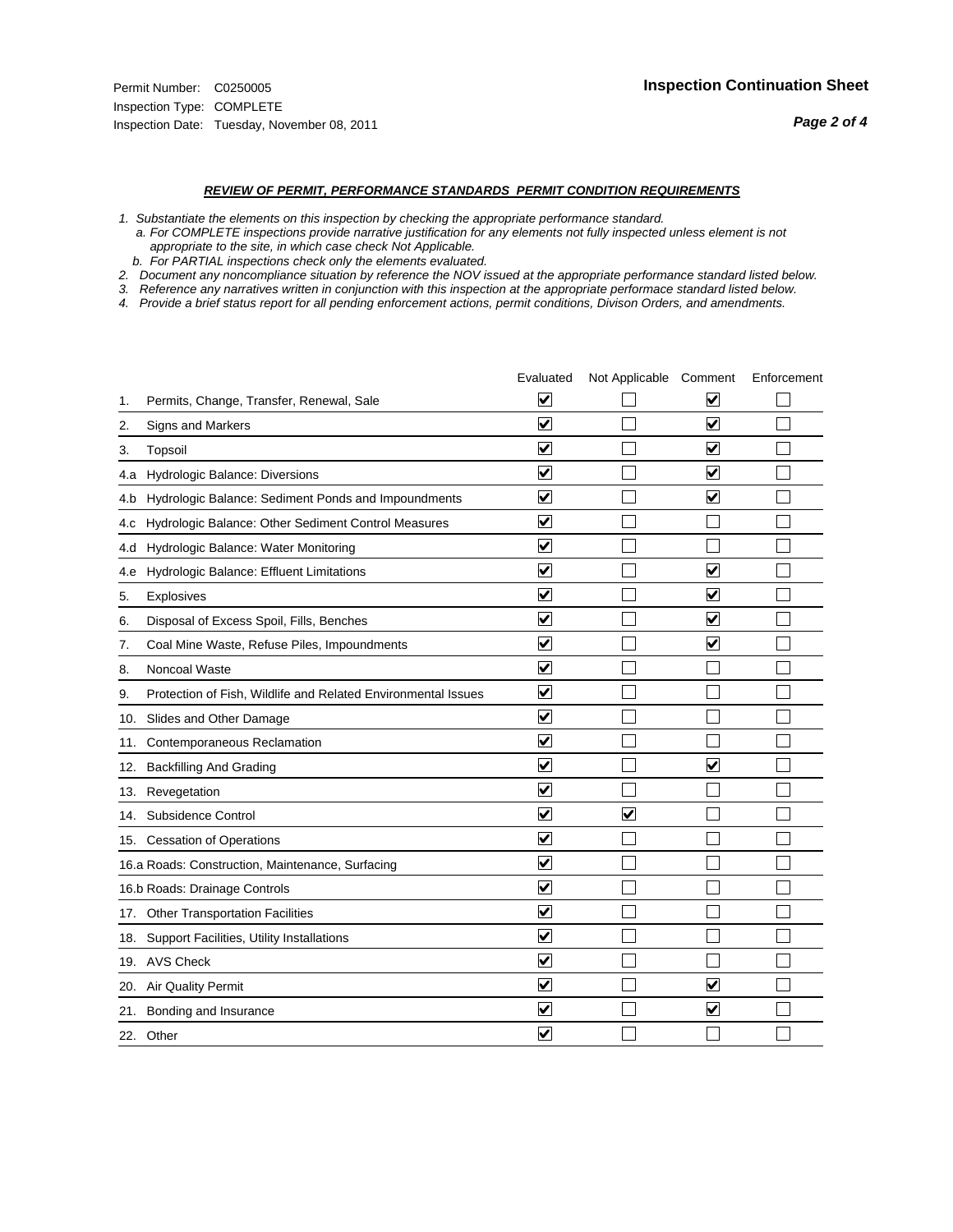#### **1. Permits, Change, Transfer, Renewal, Sale**

The current DOGM permit C/025/0005 was issued effective 11/08/2010 and expires 11/08/2015.

-Certificate of Insurance policy number MNG880007-01, issued 06/01/2011 and terminates 06/01/2012.

-UPDES permit # UTG040027 effective 05/01/2009 and expires @ midnight 04/30/2013.

-Air Quality permit DAQE-AN0140470-02-10, issued November 10, 2010. -SPCC Plan dated 05/04/2011. The Plan is P.E. certified, stamped, signed and dated by a Utah P.E.

### **2. Signs and Markers**

### **3. Topsoil**

Berm has been placed around the most recent topsoil pile to protect it from any soil loss.

#### **4.a Hydrologic Balance: Diversions**

The diversion re-route going into pond #3 has been completed since the last inspection.

### **4.b Hydrologic Balance: Sediment Ponds and Impoundments**

Pond #3 water elevation is approaching the max level. The pond will probably need to be pumped down in the near future. Sampling will need to be done during discharge.

Third quarter pond inspections were completed on 9/26/2011. The report date is 9/30/2011. The report is P.E. certified, dated, stamped and signed on 9/30 2011 The reports in the future need to include the elevations of 60%, 100% and estimated existing sediment level.

### **4.e Hydrologic Balance: Effluent Limitations**

Reviewed the most recent discharge monitoring reports. The most recent reports were for September 2011. No discharges occurred.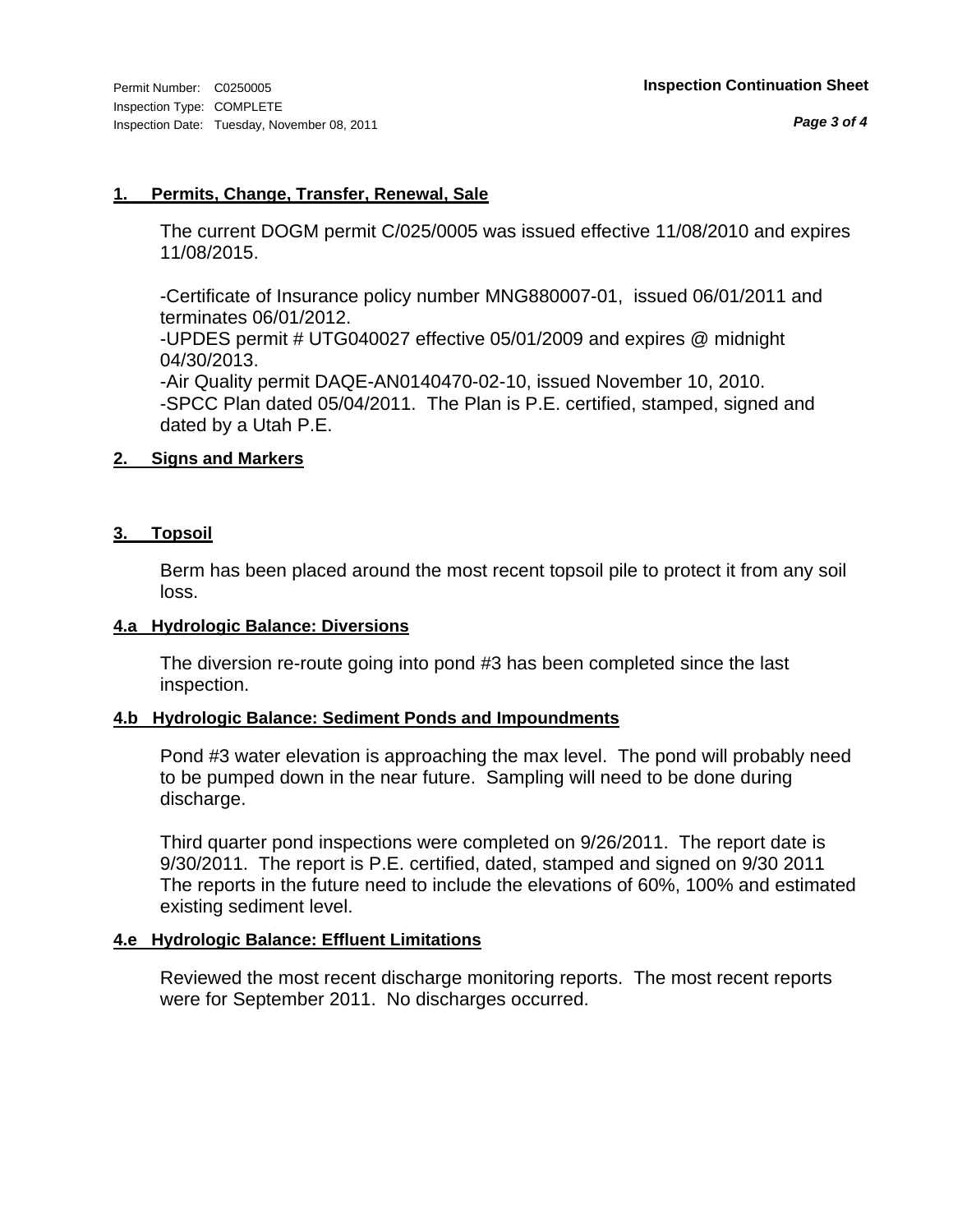#### **5. Explosives**

Drilling was taking place during the inspection in order to do a surface blast of the coal seam. Advised personnel to make sure that they have an approved blasting plan from the Division prior to blasting and that it needs to be conducted by an approved surface blaster in the State of Utah.

This will be the first surface blast conducted at this operation. The blast will be used to loosen or aid in the extraction of the coal seam.

#### **6. Disposal of Excess Spoil, Fills, Benches**

The out slopes have been graded to a 3:1 slope. One external slope has a slight bulge that will be re-worked to match the remainder of the slope.

#### **7. Coal Mine Waste, Refuse Piles, Impoundments**

Third quarter refuse pile inspection was done on 9/26/2011. The report is dated 9/30/2011. The report is P.E. certified, dated, stamped, and signed on 9/30/2011.

#### **12. Backfilling And Grading**

Pit #2 was being backfilled during the inspection.

### **20. Air Quality Permit**

DAQEAN0140470002-10 ISSUED November 10, 2010.

#### **21. Bonding and Insurance**

Bond #1057708 for \$6,045,000.00 on October 22, 2010.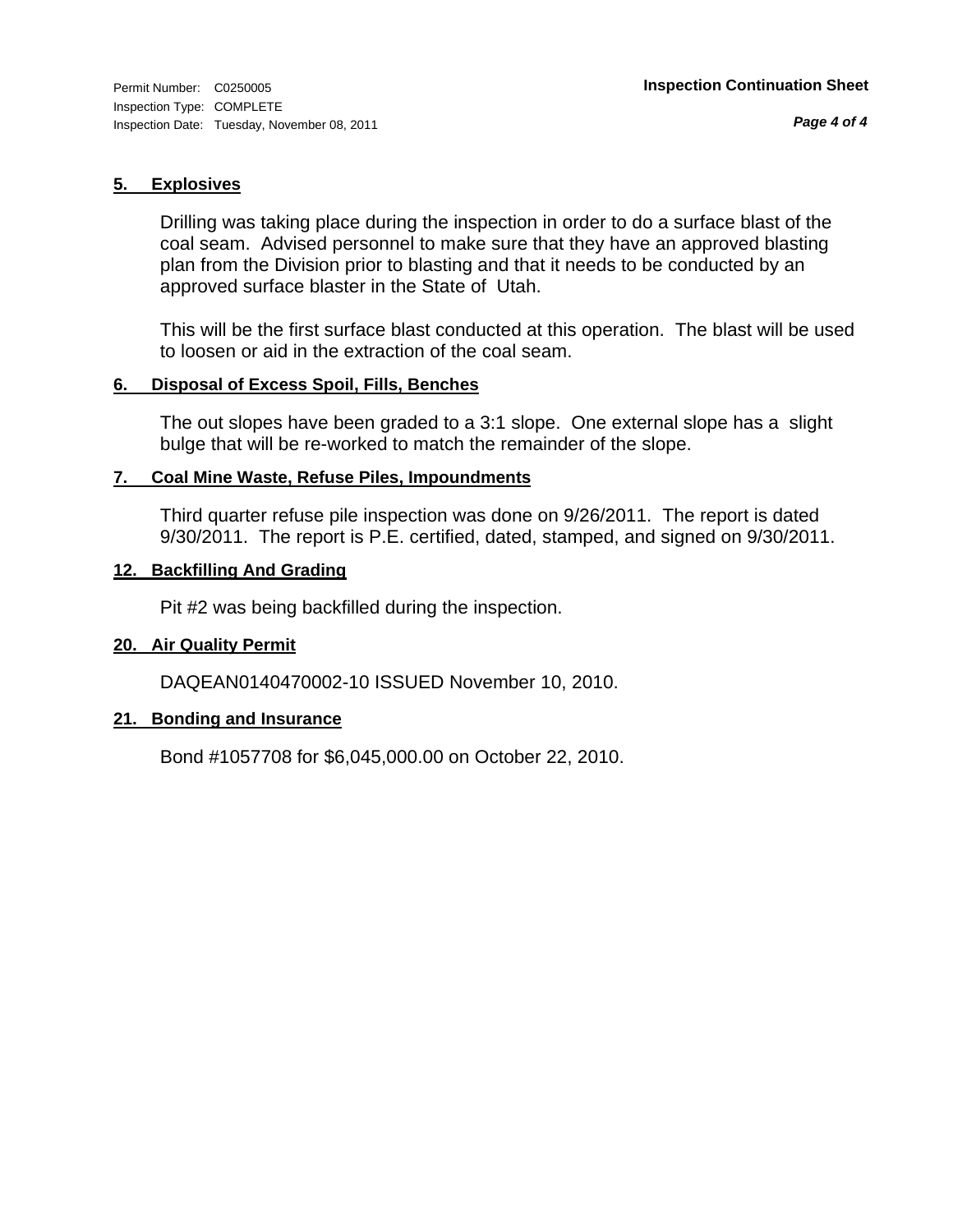

#### **GREG BELL** Lieutenant Governor

# **State of Utah**

**DEPARTMENT OF NATURAL RESOURCES** 

**MICHAEL R. STYLER Executive Director** 

#### Division of Oil, Gas and Mining

**JOHN R. BAZA Division Director** 

| Representatives Present During the Inspection: |                        |  |  |  |  |  |
|------------------------------------------------|------------------------|--|--|--|--|--|
|                                                | Company Leland Roberts |  |  |  |  |  |
|                                                | Company Mike Davis     |  |  |  |  |  |
|                                                | OGM Joe Helfrich       |  |  |  |  |  |

# **Inspection Report**

| Permit Number:   | C0410002                    |  |  |
|------------------|-----------------------------|--|--|
| Inspection Type: | <b>PARTIAL</b>              |  |  |
| Inspection Date: | Wednesday, October 26, 2011 |  |  |
| Start Date/Time: | 10/26/2011 10:00:00 AM      |  |  |
| End Date/Time:   | 10/26/2011 12:00:00 PM      |  |  |
| Last Inspection: | Tuesday, October 11, 2011   |  |  |
|                  |                             |  |  |

Inspector: Joe Helfrich,

Weather: Sunny 45 slight breeze

InspectionID Report Number: 2911

Accepted by: jhelfric 11/1/2011

|                                      |  | Permitee: CANYON FUEL COMPANY |  |   |                                          |   |                            |
|--------------------------------------|--|-------------------------------|--|---|------------------------------------------|---|----------------------------|
| <b>Operator: CANYON FUEL COMPANY</b> |  |                               |  |   |                                          |   |                            |
| Site: SUFCO MINE                     |  |                               |  |   |                                          |   |                            |
|                                      |  |                               |  |   | Address: 597 SOUTH SR24, SALINA UT 84654 |   |                            |
| County: SEVIER                       |  |                               |  |   |                                          |   |                            |
| Permit Type: PERMANENT COAL PROGRAM  |  |                               |  |   |                                          |   |                            |
|                                      |  | <b>Permit Status: ACTIVE</b>  |  |   |                                          |   |                            |
| <b>Current Acreages</b>              |  |                               |  |   | <b>Mineral Ownership</b>                 |   | <b>Types of Operations</b> |
|                                      |  | 720.48 Total Permitted        |  | M | Federal                                  | V | <b>Underground</b>         |
|                                      |  | 48.43 Total Disturbed         |  | ✓ | <b>State</b>                             |   | Surface                    |

48.43 **Total Disturbed Phase I Phase II Phase III**

**State County**

**Underground Surface Loadout Processing**

**Reprocessing**

**Report summary and status for pending enforcement actions, permit conditions, Division Orders, and amendments:**

The purpose of this site visit was to observe the locations of the proposed 4 bore holes near the mine surface facilities.

**Fee Other**

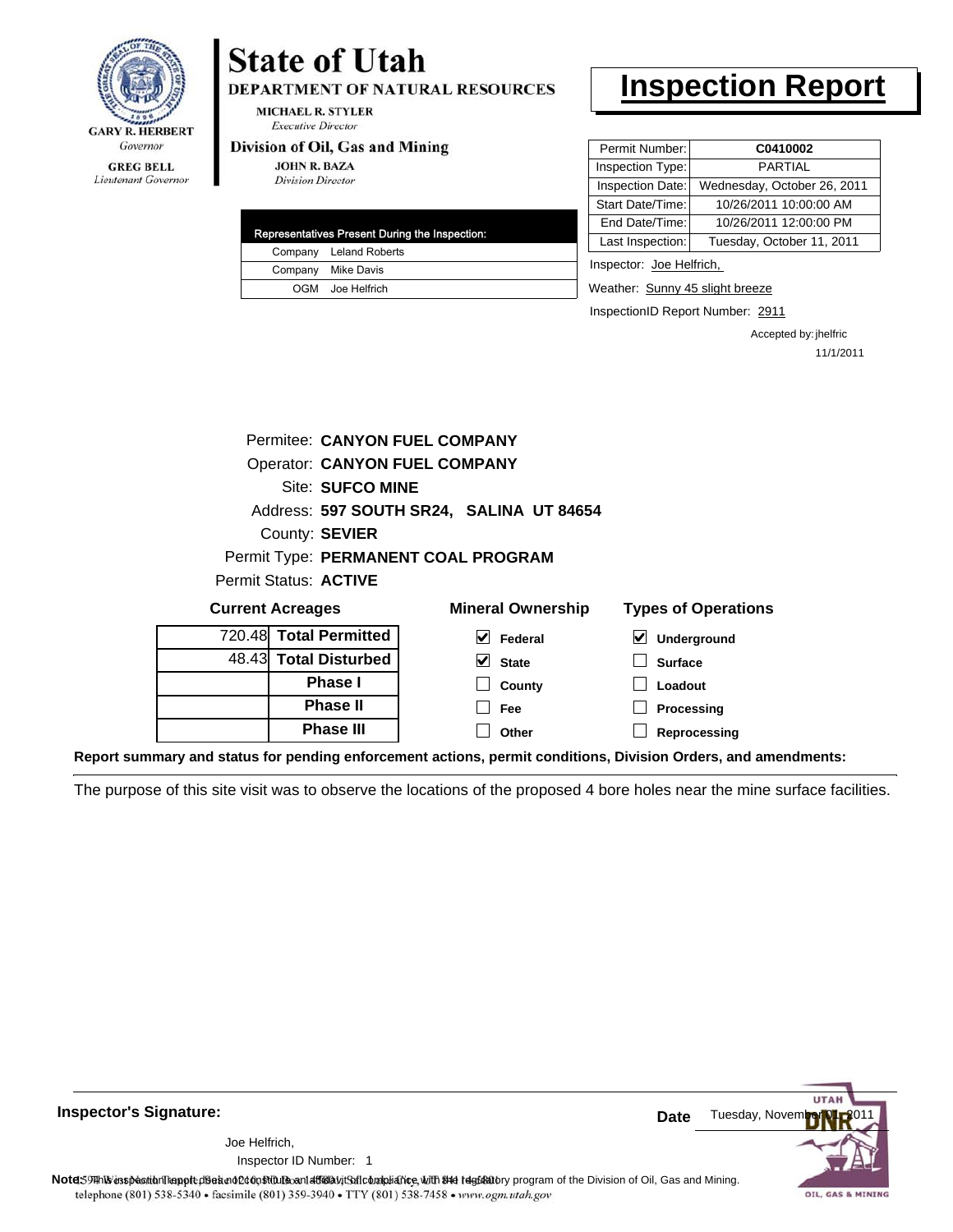#### *REVIEW OF PERMIT, PERFORMANCE STANDARDS PERMIT CONDITION REQUIREMENTS*

- *1. Substantiate the elements on this inspection by checking the appropriate performance standard.*
- *a. For COMPLETE inspections provide narrative justification for any elements not fully inspected unless element is not appropriate to the site, in which case check Not Applicable.*
- *b. For PARTIAL inspections check only the elements evaluated.*
- *2. Document any noncompliance situation by reference the NOV issued at the appropriate performance standard listed below.*
- *3. Reference any narratives written in conjunction with this inspection at the appropriate performace standard listed below.*
- *4. Provide a brief status report for all pending enforcement actions, permit conditions, Divison Orders, and amendments.*

|     |                                                               | Evaluated | Not Applicable Comment |   | Enforcement |
|-----|---------------------------------------------------------------|-----------|------------------------|---|-------------|
| 1.  | Permits, Change, Transfer, Renewal, Sale                      | ⊻         |                        | V |             |
| 2.  | Signs and Markers                                             |           |                        |   |             |
| 3.  | Topsoil                                                       |           |                        |   |             |
| 4.a | Hydrologic Balance: Diversions                                |           |                        |   |             |
| 4.b | Hydrologic Balance: Sediment Ponds and Impoundments           |           |                        |   |             |
| 4.C | Hydrologic Balance: Other Sediment Control Measures           |           |                        |   |             |
| 4.d | Hydrologic Balance: Water Monitoring                          |           |                        |   |             |
| 4.e | Hydrologic Balance: Effluent Limitations                      |           |                        |   |             |
| 5.  | Explosives                                                    |           |                        |   |             |
| 6.  | Disposal of Excess Spoil, Fills, Benches                      |           |                        |   |             |
| 7.  | Coal Mine Waste, Refuse Piles, Impoundments                   |           |                        |   |             |
| 8.  | Noncoal Waste                                                 |           |                        |   |             |
| 9.  | Protection of Fish, Wildlife and Related Environmental Issues |           |                        |   |             |
| 10. | Slides and Other Damage                                       |           |                        |   |             |
| 11. | Contemporaneous Reclamation                                   |           |                        |   |             |
| 12. | <b>Backfilling And Grading</b>                                |           |                        |   |             |
| 13. | Revegetation                                                  |           |                        |   |             |
| 14. | Subsidence Control                                            |           |                        |   |             |
|     | 15. Cessation of Operations                                   |           |                        |   |             |
|     | 16.a Roads: Construction, Maintenance, Surfacing              |           |                        |   |             |
|     | 16.b Roads: Drainage Controls                                 |           |                        |   |             |
| 17. | <b>Other Transportation Facilities</b>                        |           |                        |   |             |
| 18. | Support Facilities, Utility Installations                     |           |                        |   |             |
|     | 19. AVS Check                                                 |           |                        |   |             |
| 20. | Air Quality Permit                                            |           |                        |   |             |
| 21. | Bonding and Insurance                                         |           |                        |   |             |
|     | 22. Other                                                     |           |                        |   |             |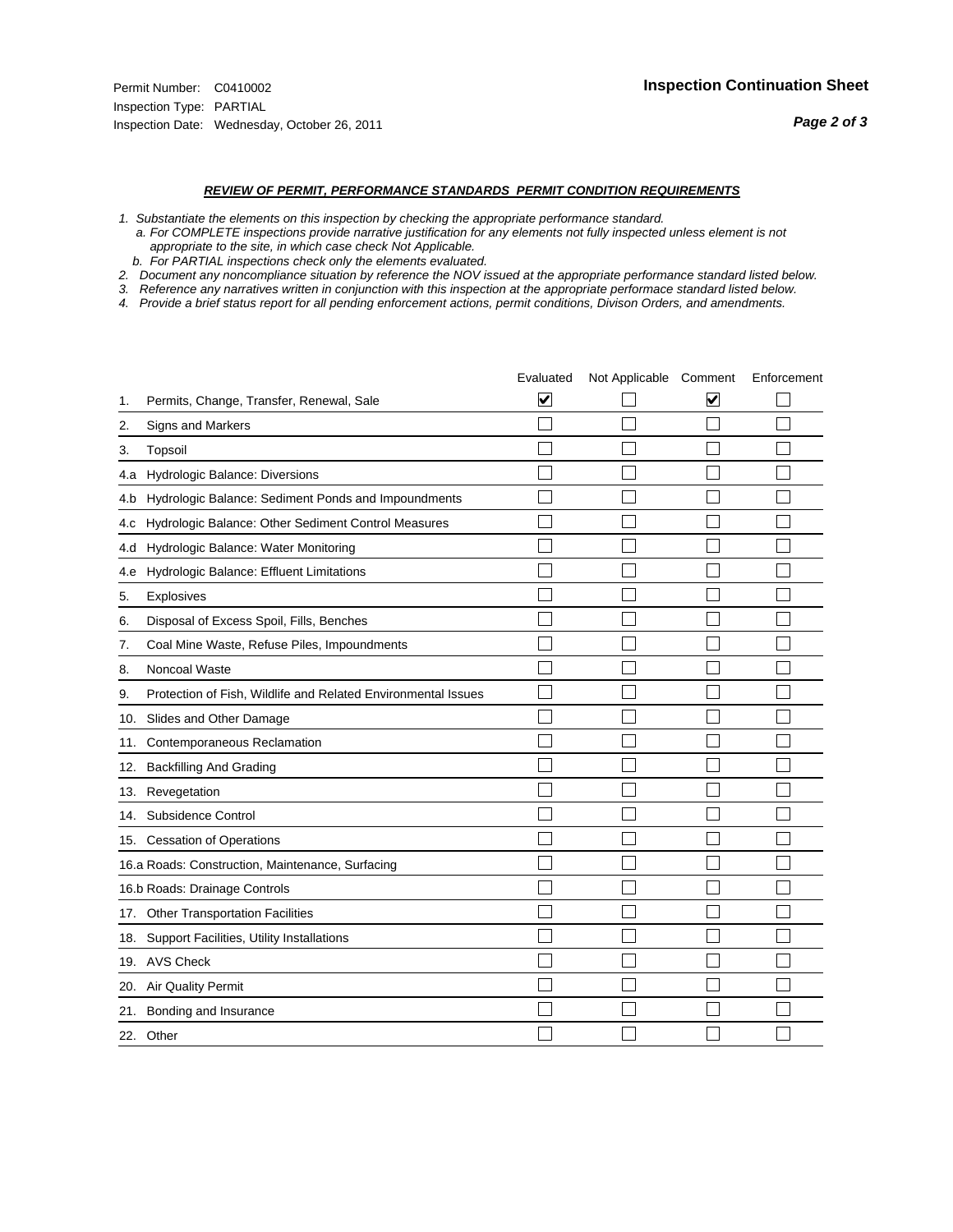*Page 3 of 3*

### **1. Permits, Change, Transfer, Renewal, Sale**

On October 24th Chris Hansen and Leland Roberts submitted a proposal to helicopter drill 4 boreholes near the mine's surface facility about 700' up a small side drainage. A camera will then be insreted down each hole to deternine the extent of the mined out areas that need to be sealed off. Horizontal drilling to the areas from existing mine workings will then be implemented and a foam sealant will be pumped into the voids. The amendment is currently under review by DOGM staff.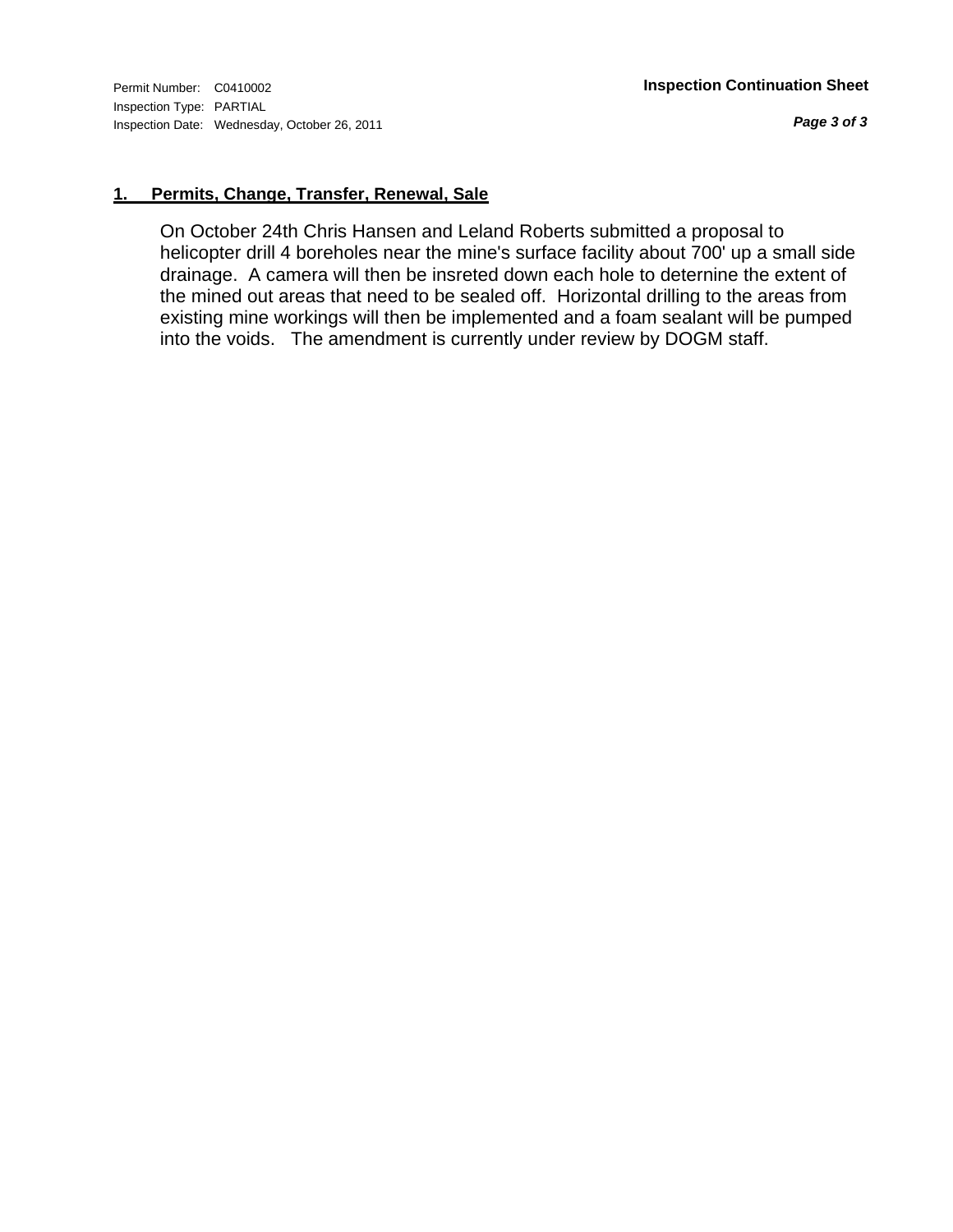**Citations Home Page** 

| <b>UTAH</b><br><b>Citation for Non-Compliance</b>                                                                                                                                                                                                                                                                                                                                                                                                                                                                                                                                         |                                                                                                                                                                                   | 10091<br><b>Citation #:</b>                            |                                   |                                 |  |  |  |
|-------------------------------------------------------------------------------------------------------------------------------------------------------------------------------------------------------------------------------------------------------------------------------------------------------------------------------------------------------------------------------------------------------------------------------------------------------------------------------------------------------------------------------------------------------------------------------------------|-----------------------------------------------------------------------------------------------------------------------------------------------------------------------------------|--------------------------------------------------------|-----------------------------------|---------------------------------|--|--|--|
| <b>DNR</b><br><b>Utah Coal Regulatory Program</b><br>1594 West North Temple, Salt Lake City, UT 84114<br>Phone: (801) 538-5340 Fax: (801) 359-3940<br><b>OIL, GAS &amp; MINING</b>                                                                                                                                                                                                                                                                                                                                                                                                        |                                                                                                                                                                                   |                                                        | <b>Permit Number:</b><br>C0070011 |                                 |  |  |  |
|                                                                                                                                                                                                                                                                                                                                                                                                                                                                                                                                                                                           |                                                                                                                                                                                   |                                                        | Date Issued:<br>11/29/2011        |                                 |  |  |  |
| <b>NOTICE OF VIOLATION</b><br><b>CESSATION ORDER (CO)</b>                                                                                                                                                                                                                                                                                                                                                                                                                                                                                                                                 |                                                                                                                                                                                   |                                                        | <b>FAILURE TO ABATE CO</b>        |                                 |  |  |  |
| Permittee Name: HIAWATHA COAL CO INC                                                                                                                                                                                                                                                                                                                                                                                                                                                                                                                                                      |                                                                                                                                                                                   | <b>Inspector Number and ID:</b><br>60<br><b>AABATE</b> |                                   |                                 |  |  |  |
| Mine Name: HIAWATHA MINE                                                                                                                                                                                                                                                                                                                                                                                                                                                                                                                                                                  |                                                                                                                                                                                   | Date and Time of Inspection:<br>11/29/2011<br>8:50 am  |                                   |                                 |  |  |  |
| Certified Return Receipt Number: 7009 3410                                                                                                                                                                                                                                                                                                                                                                                                                                                                                                                                                | 0001 4203 1973                                                                                                                                                                    |                                                        | Date and Time of Service:         | 11/29/2011<br>$8:50 \text{ am}$ |  |  |  |
| Nature of condition, practice, or violation:<br>The Permittee failed to collect the required water sample data from stream locations: ST-2, ST-2B, ST-3A, ST-3B and all springs<br>locations as required on Table 7-17 of the approved Mining and Reclamation Plan for the period of April thru October of 2010.<br>The operator failed to submit adequate notice to the Division concerning the right-of-entry access issues prior to the collection of<br>the samples. An amendment to temporary suspend sampling the spring locations was submitted to the Division on Sept. 26, 2011. |                                                                                                                                                                                   |                                                        |                                   |                                 |  |  |  |
| Provisions of Act, regulations, or permit violated:<br>R645-301-731.200<br>R645-301-731.210<br>R645-301-731.220                                                                                                                                                                                                                                                                                                                                                                                                                                                                           |                                                                                                                                                                                   |                                                        |                                   |                                 |  |  |  |
| This order requires Cessation of ALL mining activities. (Check box if appropriate.)                                                                                                                                                                                                                                                                                                                                                                                                                                                                                                       |                                                                                                                                                                                   |                                                        |                                   |                                 |  |  |  |
|                                                                                                                                                                                                                                                                                                                                                                                                                                                                                                                                                                                           | Condition, practice, or violation is creating an<br>Permittee is/has been conducting mining activities without a<br>imminent danger to health or safety of the public.<br>Permit. |                                                        |                                   |                                 |  |  |  |
| Permittee has failed to abate Violation(s) included in<br>Condition, practice, or violation is causing or can<br>Notice of Violation or Cessation Order within time<br>reasonably be expected to cause significant, imminent<br>environmental harm to land, air, or water resources.<br>for abatement originally fixed or subsequently extended.                                                                                                                                                                                                                                          |                                                                                                                                                                                   |                                                        |                                   |                                 |  |  |  |
| This order requires Cessation of PORTION(S) of mining activities.                                                                                                                                                                                                                                                                                                                                                                                                                                                                                                                         |                                                                                                                                                                                   |                                                        |                                   |                                 |  |  |  |
| Mining activities to be ceased immediately:                                                                                                                                                                                                                                                                                                                                                                                                                                                                                                                                               | Yes                                                                                                                                                                               | <b>No</b>                                              | Abatement Times (if applicable).  |                                 |  |  |  |
|                                                                                                                                                                                                                                                                                                                                                                                                                                                                                                                                                                                           |                                                                                                                                                                                   |                                                        |                                   |                                 |  |  |  |
|                                                                                                                                                                                                                                                                                                                                                                                                                                                                                                                                                                                           |                                                                                                                                                                                   |                                                        |                                   |                                 |  |  |  |
|                                                                                                                                                                                                                                                                                                                                                                                                                                                                                                                                                                                           |                                                                                                                                                                                   |                                                        |                                   |                                 |  |  |  |
| Action(s) required:<br> Yes  /  No                                                                                                                                                                                                                                                                                                                                                                                                                                                                                                                                                        |                                                                                                                                                                                   |                                                        |                                   |                                 |  |  |  |
| APRIL ABATE<br>(PrintyDOGM Kepreschlative<br>(Print) Permittee Representative<br>11 29/2011                                                                                                                                                                                                                                                                                                                                                                                                                                                                                               |                                                                                                                                                                                   |                                                        |                                   |                                 |  |  |  |
| DOGM Representative's Signature - Date<br>Permittee Representative's Signature - Date<br>SEE REVERSE SIDE Of This Form For Instructions And Additional Information                                                                                                                                                                                                                                                                                                                                                                                                                        |                                                                                                                                                                                   |                                                        |                                   |                                 |  |  |  |
|                                                                                                                                                                                                                                                                                                                                                                                                                                                                                                                                                                                           |                                                                                                                                                                                   |                                                        |                                   |                                 |  |  |  |